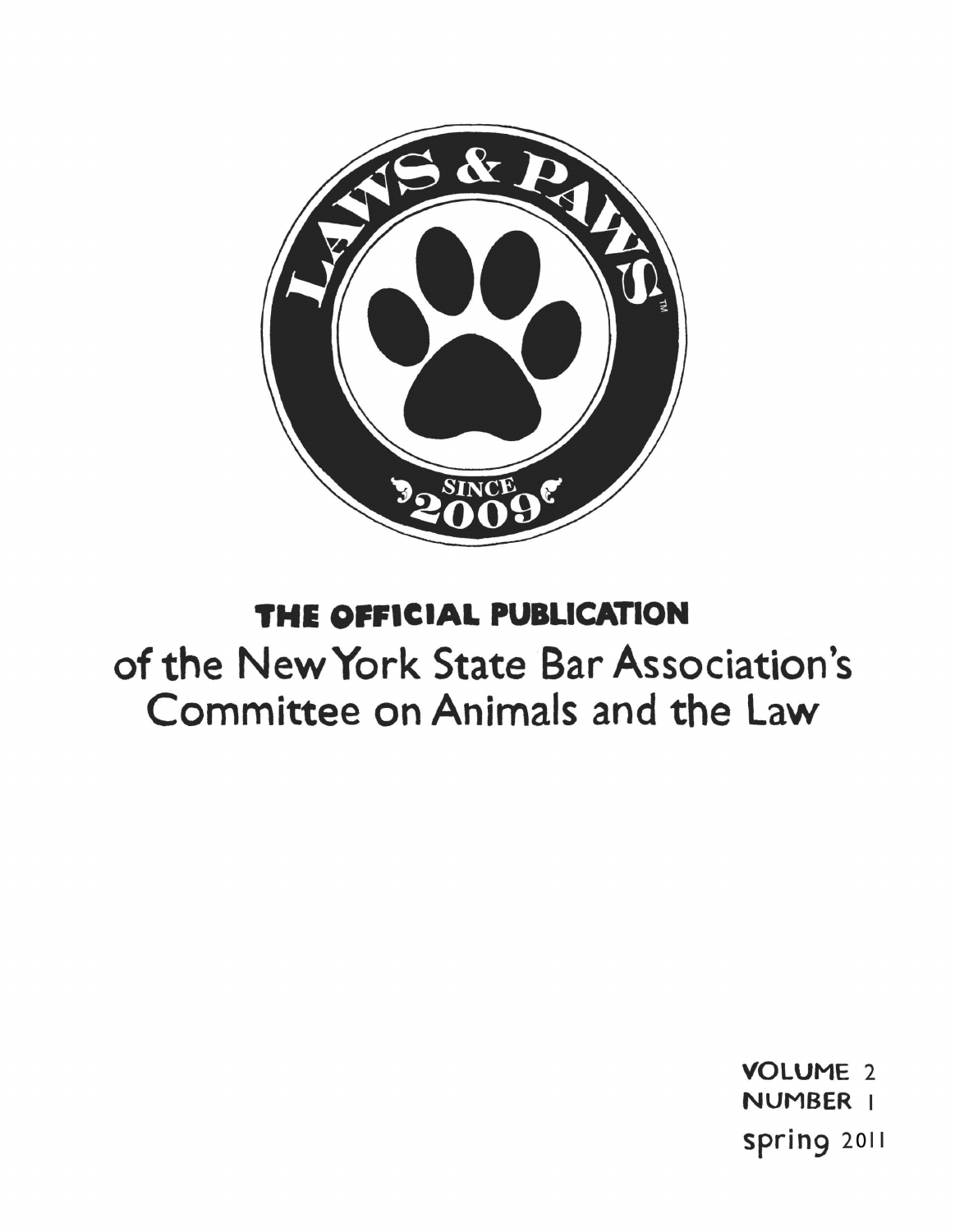# **March, 2011**

# **Note from the Chair: Animal Law is Everywhere**

The discipline of "Animal Law" encompasses all legal matters involving nonhuman animals. Naturally, in this world inhabited by animals and people, Animal Law is quite literally everywhere existing far beyond the hearts and minds of Animal Law practitioners.

This issue of *Laws & Paws*<sup>TM</sup>, the Official Publication of the New York State Bar Association Committee on Animals and the Law, demonstrates the breadth and depth of the field of Animal Law. The articles that follow examine the relationship between animals and humans, their place in our homes and our communities, non-human animals themselves and the important roles and functions animals maintain in our world and at facilities with diverse purposes, both in the U.S. and across the globe. Animal Law is everywhere!

Over the last decade, the New York State Bar Association Committee on Animals and the Law and its members have been dedicated to "making a difference for animals and people." Our members make a difference as caring professionals, working together to build upon and improve Animal Law in creative ways that ultimately help both animals and people. *Laws & Paws*<sup>TM</sup>, the Committee's official publication, represents just one way in which the Committee works to move Animal Law forward. The committed and compassionate professionals who comprise the Committee on Animals and the Law are proud to share this resource with you, along with the myriad Animal Law resources available on our website, www.nysba.org/animals.

*Laws & Paws*<sup>TM</sup> is the culmination of the ongoing efforts of the Committee's Publications Subcommittee. The contributions of the Subcommittee members, editors, and authors whose ideas and expertise fill this publication are all greatly appreciated. Further, the Committee gratefully acknowledges the invaluable support of the New York State Bar Association leadership and staff, as well as the vision of the late Lorraine Power Tharp, a past NYSBA President whose love of animals made this Committee possible.

Thank you for taking the time to read and use *Laws & Paws*<sup>TM</sup>, and for helping our Committee make a difference for animals and people.

> James F. Gesualdi, Esq. Chair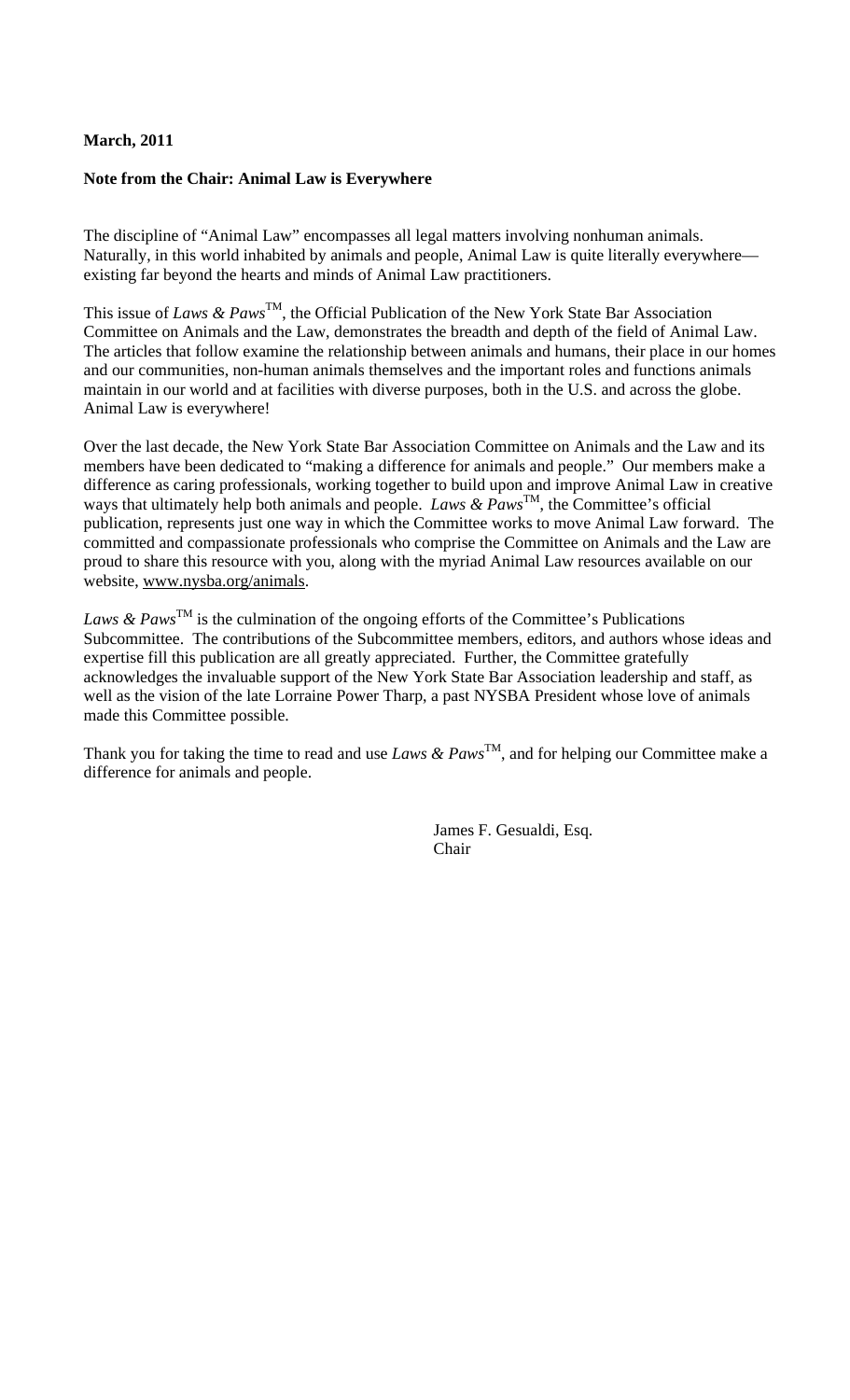# **COMPANION ANIMALS IN COOPERATIVE AND CONDOMINIUM APARTMENTS**

#### **By Darryl M. Vernon**

# **I. INTRODUCTION**

 $\overline{a}$ 

For owners of cooperative and condominium apartments, where animals are often—at least theoretically—prohibited by proprietary leases or house rules, it is important to be aware of state and local laws that nevertheless guarantee the right to have companion animals in one's home. Two common examples are local laws that impose a "three-month rule" forbidding the eviction of owners who have kept their pets "openly and notoriously" for three months, and state laws that grant disabled persons the right to have companion animals.

Perhaps more problematic than apartment owners' lack of awareness of these laws is that boards of co-ops and condominiums may be similarly ignorant, or may be under the false impression that their policies take precedence over such laws—perhaps because their buildings are "democratically run." (Anecdotal evidence suggests that disabled unit owners, after asserting their rights, are frequently informed that regardless of how medically helpful a companion animal is, the building's rules simply "do not allow pets.") Even worse, boards may be aware of the binding power of these laws and yet choose to ignore them.

Disability laws typically require housing providers to make "reasonable accommodations" for the disabled, while also allowing courts to consider the financial burden

<sup>&</sup>lt;sup>1</sup> See, e.g., New York City Admin. Code § 27-2009.1; Westchester Cty. Code § 695.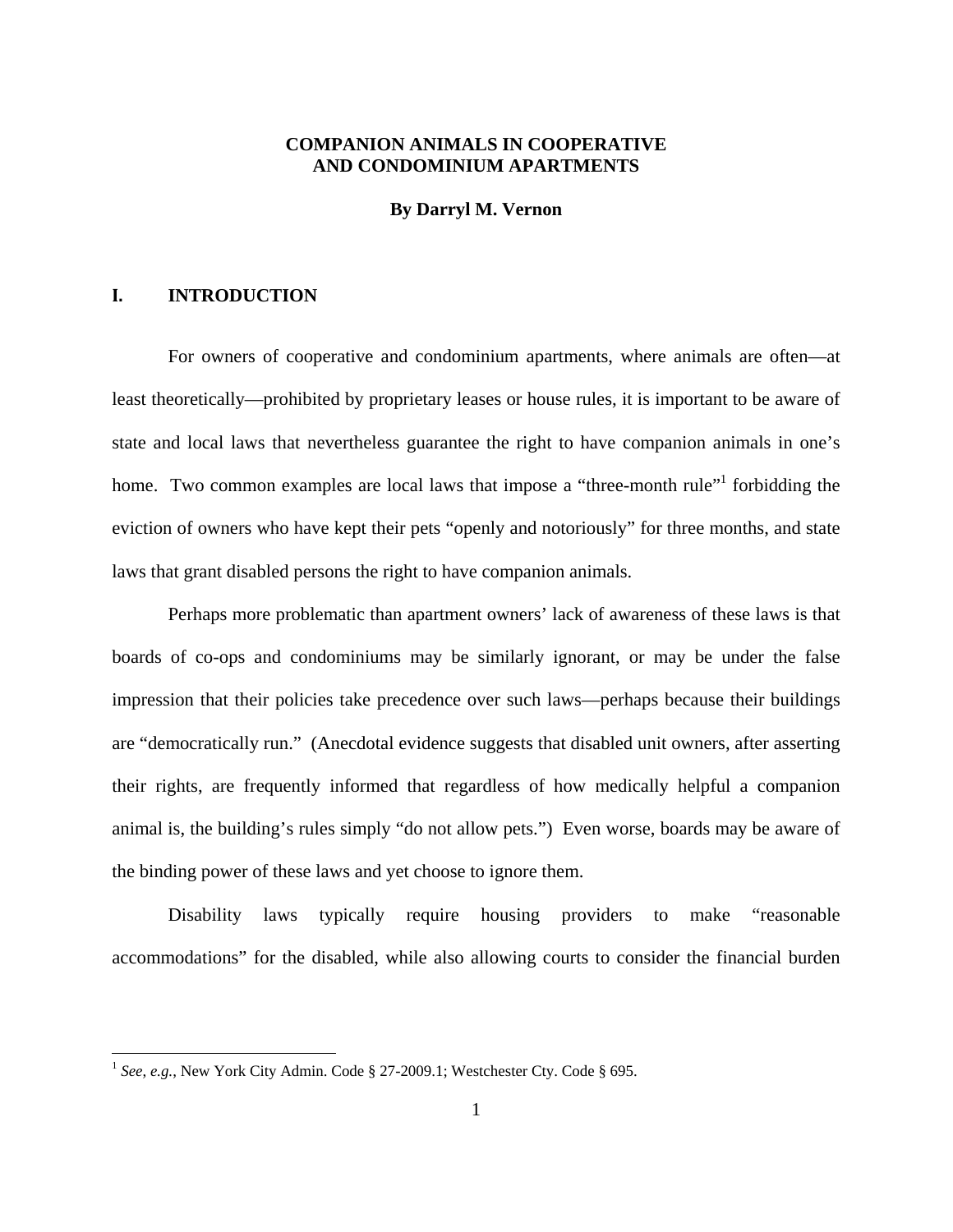placed on the non-disabled party, if the accommodation is legally enforced.<sup>2</sup> Unlike other reasonable accommodation requests (such as a request for a physical change to a building), a request for a service dog or other animal that accommodates one's disability will, intuitively, entail little or no monetary expense by the non-disabled party in most cases. Nevertheless, a board's or landlord's resentment at the prospect of having to grant exceptions to a no-pet policy may have less to do with money, and more to do with power. As a result, a disabled person invoking his statutory right to keep a companion animal may find himself met with a terse rejection or be required to undergo an arduous process of proving "how disabled" he is and how the proposed animal will help.

For reasons explained in this article, boards should be wary of engaging in such obstructionist tactics. If a court later finds that unlawful discrimination has occurred, a landlord, co-op, or condominium, as well as their agents and even individual board members may be liable for significant compensatory damages, legal fees, and perhaps even punitive damages.

# **II. LAWS AFFECTING THE RIGHTS OF THE DISABLED TO KEEP A COMPANION ANIMAL**

#### **A. Federal and Statewide Statutes; Local Ordinances**

# **1.** *Federal Fair Housing Act*

1

Federal statutory law prohibits discrimination "because of a handicap" in the sale or rental of housing, whether in the actual decision to proceed with a sale or rental; in the terms, conditions, or privileges of the sale or rental; or in the provision of services and facilities.<sup>3</sup> The law requires landlords and other responsible parties to provide "reasonable accommodations in

<sup>&</sup>lt;sup>2</sup> See, e.g., United Veterans Mutual Housing No. 2 Corp. v. New York City Commission on Human Rights, 207 A.D.2d 551, 616 N.Y.S.2d 84 (2nd Dept. 1994); John P. Herrion, *Developments in Housing Law and Reasonable Accommodations for New York City Residents with Disabilities,* 27 FORDHAM URB. L.J. 1295 (2000). 3

Federal Fair Housing Act, *codified at* 42 U.S.C. § 3604(f) ("FHA"). The federal FHA does not invalidate state or local laws providing greater protection to "handicapped persons." *Id.* at § 3604(f)(8).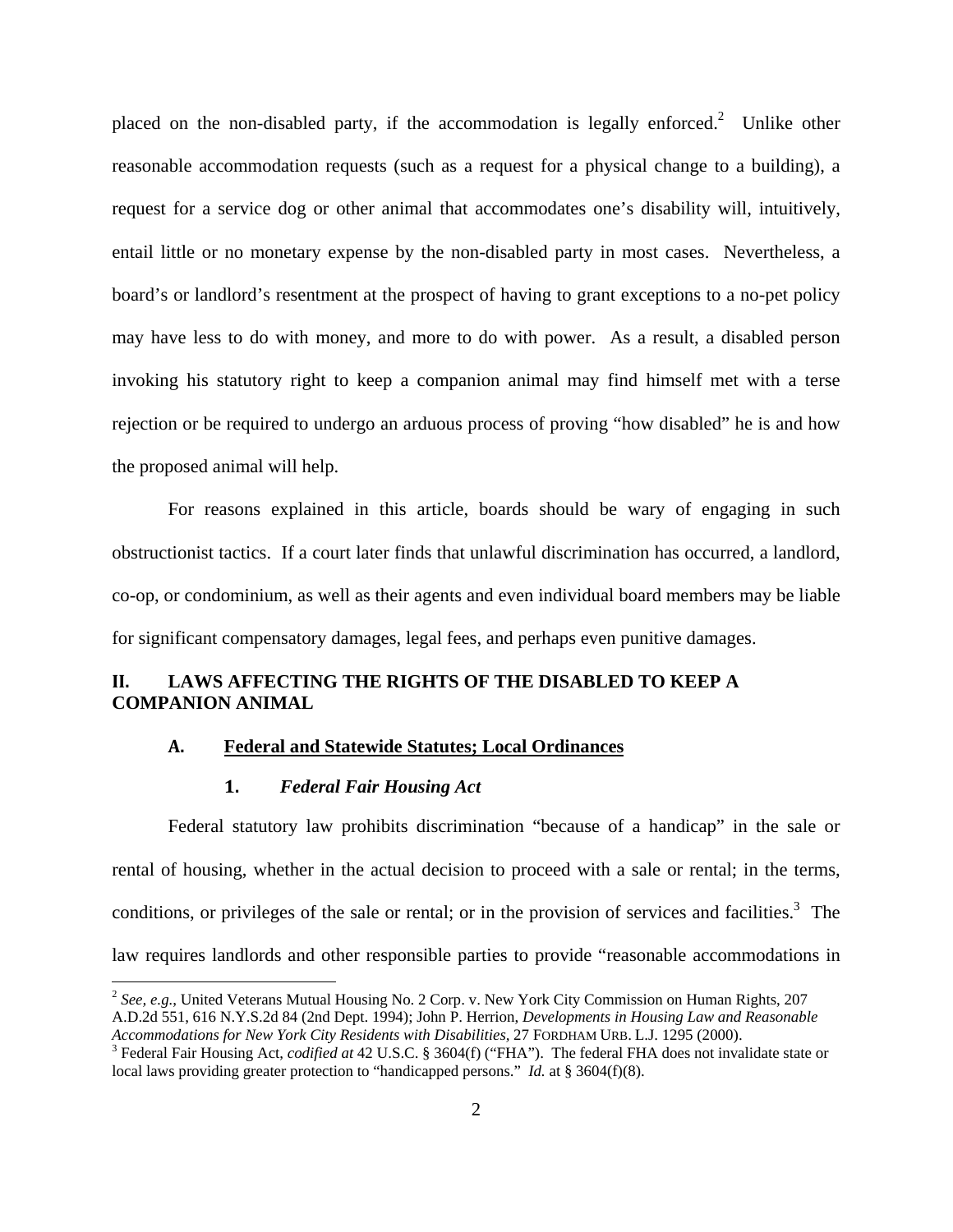rules, policies, practices, or services when such accommodation may be necessary to afford [a handicapped] person equal opportunity to use and enjoy a dwelling."<sup>4</sup> The law includes a caveat that "nothing in this subsection requires that a dwelling be made available to an individual whose tenancy would constitute a direct threat to the health or safety of other individuals or whose tenancy would result in substantial physical damage to the property of others."5

# **2.** *New York State Statutes*

New York Civil Rights Law § 47 provides:

No person shall be denied admittance to and/or the equal use of and enjoyment of any public facility solely because said person is a person with a disability and is accompanied by a guide dog, hearing dog, or a service dog.

Although this law applies to public and private housing accommodations, $6$  anecdotal evidence suggests that very few disputes have arisen over the use of dogs by the seeing- and hearing-impaired. While it is indeed difficult to imagine a landlord or board instructing an apartment owner to use a cane instead of a service dog, a tenant or owner who asserts an *emotional* need for a companion animal may receive a significantly less sympathetic response. The acceptance of guide dogs is, without a doubt, more firmly embedded in our culture than the acceptance of so-called "comfort animals," but for reasons explained herein, boards should hesitate before rejecting a request for the latter out of hand.

More generally, New York Executive Law  $\S 296(5)(a)(2)$  prohibits discrimination

against any person because of race, creed, color, national origin, sexual orientation, military status, sex, age, *disability*, marital status, or familial status in the terms, conditions or privileges of the sale, rental, or lease of any such housing accommodation or in the

 $\overline{a}$ 

 $^{4}$  *Id.* at § 3604(f)(3)(B).<br><sup>5</sup> *Id.* at § 3604(f)(9).

 $6$  N.Y. Civ. Rights Law § 47(2).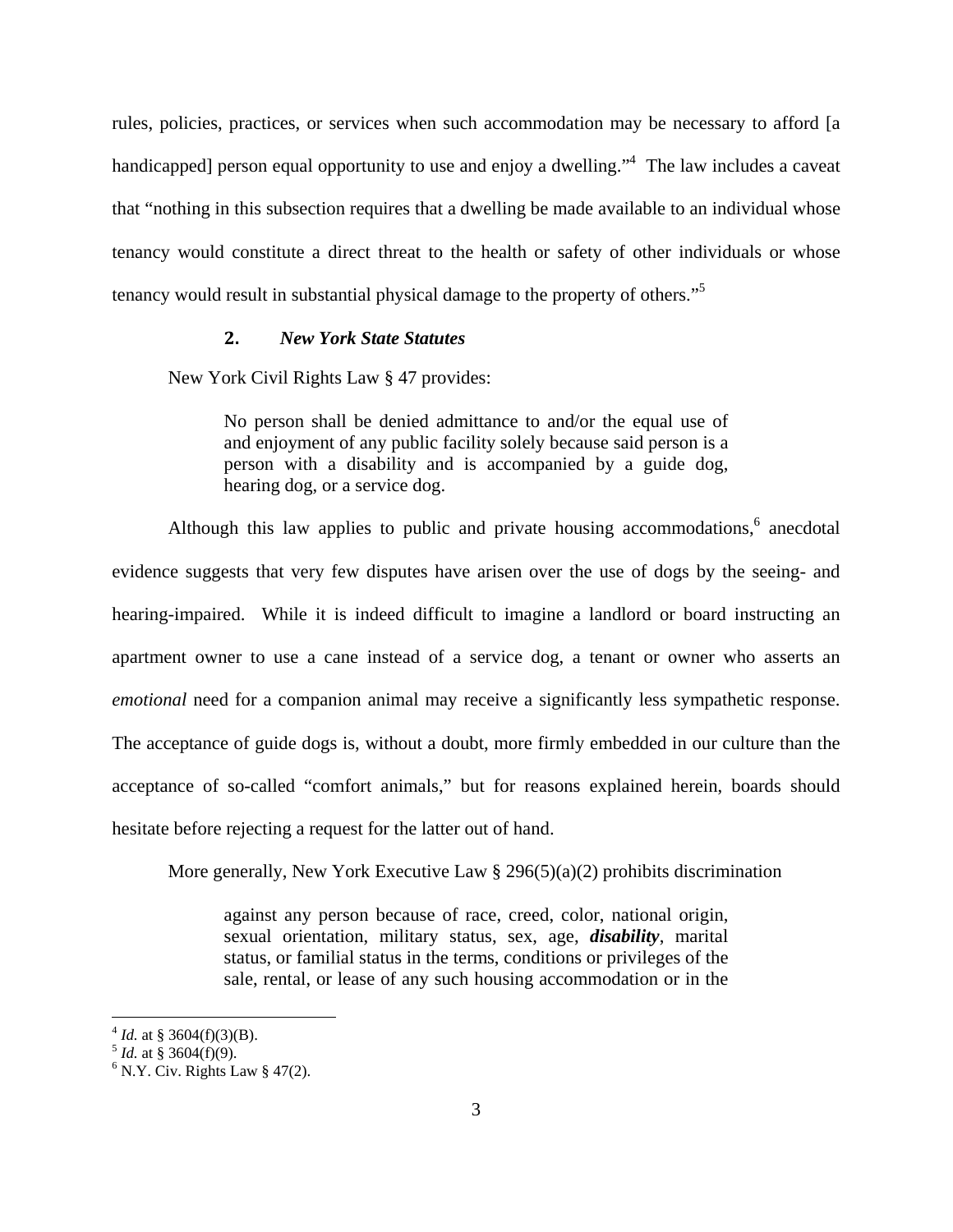furnishing of facilities or services in connection therewith.

(Emphasis added.) Like the federal Fair Housing Act, N.Y. Exec. Law § 296(18)(2) prohibits a landlord or other responsible party from "refus[ing] to make reasonable accommodations in rules, policies, practices or services, when such accommodations may be necessary to afford [a] person with a disability equal opportunity to use and enjoy a dwelling[.]"

# **3.** *Local Ordinances*

The New York City Administrative Code, Title A (NYC Code §8-107) provides that it is unlawful to discriminate in housing accommodations (subdiv. 5). This applies to various categories including "actual or perceived race, creed, color, national origin, gender, age, sexual orientation, marital status, partnership status, or alienage or citizenship status," as well as disability. Thus, discrimination is prohibited not only in the selling, renting and leasing, or related activities of the premises, (subdiv. 5 [1]) but also in the terms and privileges of the rental or lease and in the furnishing of facilities for services (subdiv. 5[2]).

Unlike the New York State Human Rights Law, the New York City Human Rights Law allows claims by those who are associated with a disabled person (*e.g.*, a corporation and its executive director).<sup>7</sup>

# **III. CASE LAW ON ANIMALS AND DISABILITIES**

3.1 Generally

 $\overline{a}$ 

The case of *H.U.D. and Exelberth v. Riverbay Corp.*, H.U.D. ALJ 02-93-0320-1-9894; FH-FLRPTR 25, 080 (H.U.D. Office of ALJ 1994) is instructive on many levels. In that case, the court held that the plaintiff, one Beatrice Exelberth, could exercise her rights under the disability laws even after a co-op had obtained a final judgment of possession against her and a

<sup>7</sup>*Bartman v. Shenke*, 5.Misc.3d 856, 786 N.Y.S.2d 696 (Sup. Ct. N.Y. Co. 2004).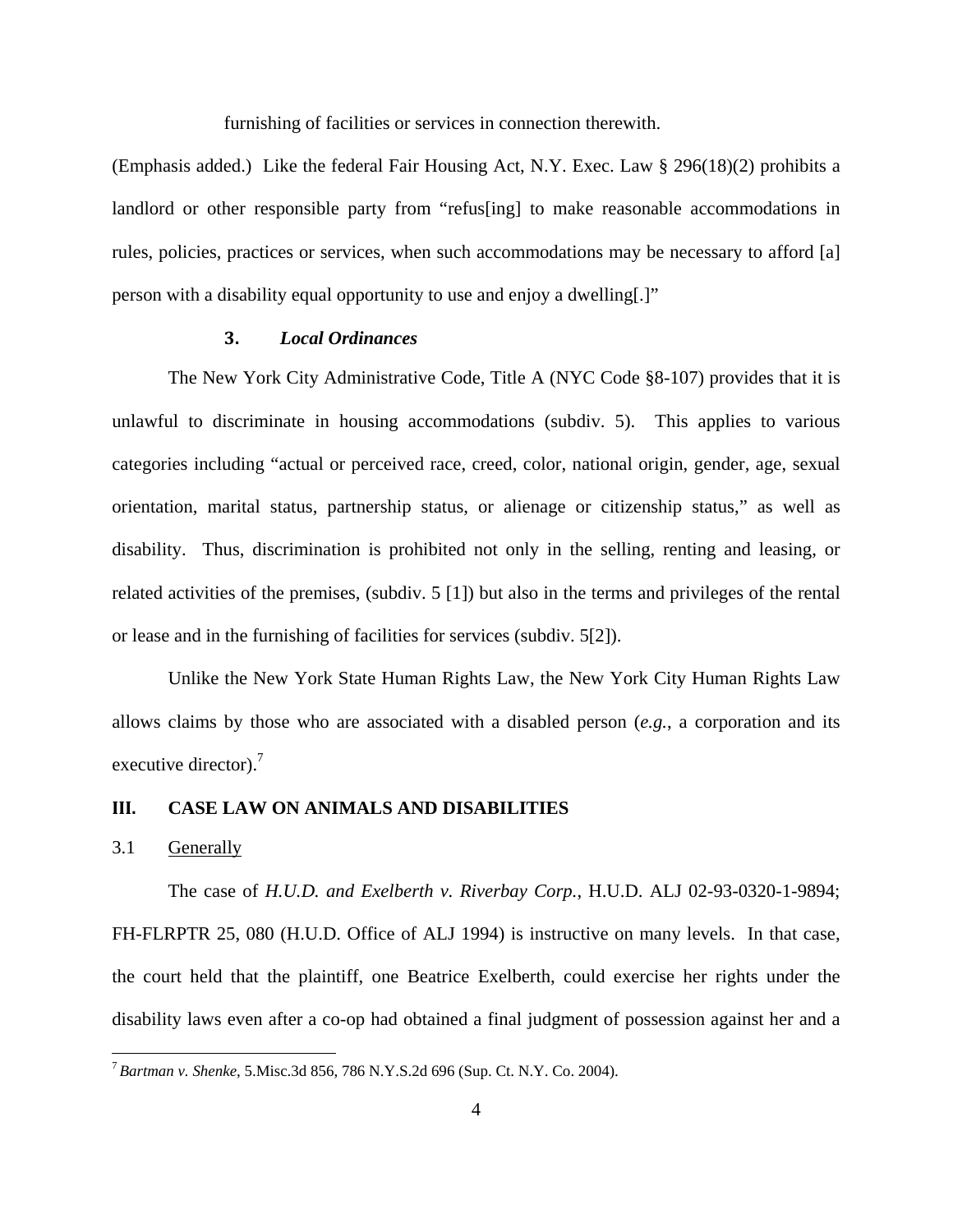warrant of eviction issued to a marshal. The case details how an animal can provide emotional and medical benefits. It shows how mental disabilities can severely impact one's life, and more accurately for purposes of the law, one's major activities. Finally, the case shows how a disabled person can be protected even if she does not know to raise these issues long before a marshal is about to evict. The court stayed Ms. Exelberth's eviction. She remained in her home, with her dog, and with a monetary award.

It is illuminating to contrast *Exelberth* with *Contello*, where the court ruled in favor of the landlord.<sup>8</sup> In that case, the court found no proof that a tenant's daughter had a disability that limited a major life activity, and the dog was found "not essential" to the daughter's use of the apartment. Note, however, that contrary to the *Contello* court's ruling, there is no requirement that the accommodation be essential under any federal, state or city law; the standard is only that it be "medically helpful." For example, a person is allowed a handrail in a bathroom due to a physical disability because it is medically helpful, though not essential or absolutely necessary. Similarly, it is unacceptable for a co-op or a condominium to resort to discrimination in response to a request to have an animal due to chronic depression by telling the unit owner to use medication instead of a companion animal. Again, it is sufficient if the dog is *medically helpful*.

One compelling example of the benefits of an animal arose in a case litigated at the NYC Department of Housing Preservation and Development ("HPD"). In this case a unit owner in a subsidized co-op sustained her right to have her companion animal by proving that the dog helped alleviate the effects of her spasmodic torticollis, a symptom of Parkinson's Disease. A physician at NYU Medical Center's Parkinson's unit gave expert testimony demonstrating how, in this case, the companionship of a dog actually had changed the unit owner's hormone levels,

<sup>8</sup> *Contello Towers II Corp. v. N.Y.C. Dept. of H.P.D.*, N.Y.L.J. Nov. 19, 2004, p. 17 col. 1 (Sup. Ct. Kings Co.).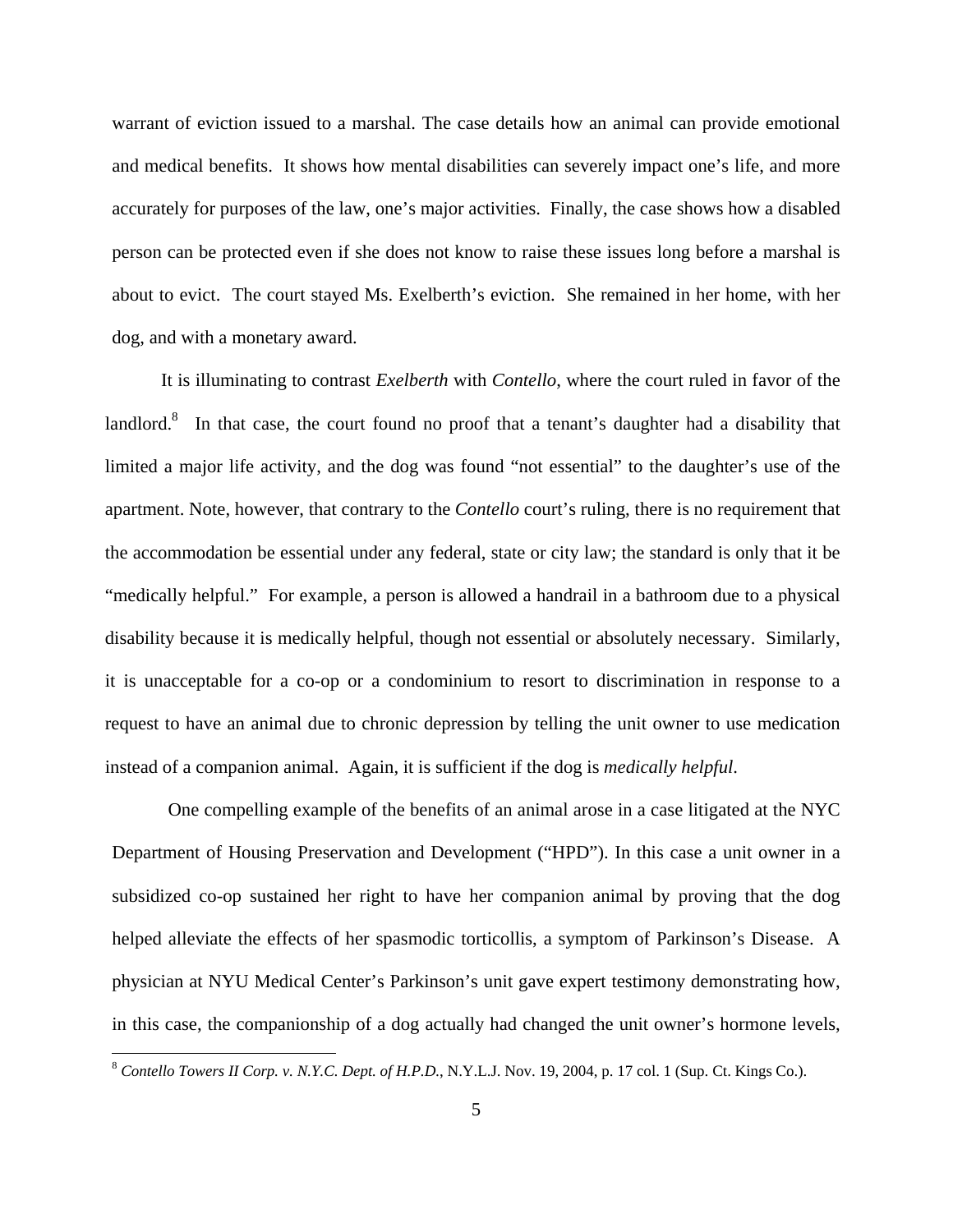decreasing both the spasms and associated depression of spasmodic torticollis.

# 3.2 Appellate Division Case Law

An Appellate Division recently described the elements and proof required for a case concerning an accommodation animal under a case litigated at the New York State Division of Human Rights ("DHR"). $9$  At a hearing at the D.H.R., the complainants presented evidence of how "having the dog in the apartment helped ameliorate their symptoms of depression." The Administrative Law Judge found that the complainants' dog should be allowed as a reasonable accommodation of those disabilities, and the commissioner adopted the ALJ's recommendations. However, the Appellate Division disagreed, holding:

> To establish that a violation of the Human Rights Law (Executive Law art 15) occurred and that a reasonable accommodation should have been made, the complainants must demonstrate that they are disabled, that they are otherwise qualified for the tenancy, that because of their disability it is necessary for them to keep the dog in order for them to use and enjoy the apartment, and that reasonable accommodations could be made to allow them to keep the dog (see Executive Law §296 [2] [a]; *Matter of One Overlook Ave. Corp. v New York State Div. of Human Rights*, 8 AD3d 286, 287 [2004]).

In *Overlook*, cited in the *Nathanson* case, the Appellate Division found that the complainant failed to demonstrate through medical or psychological expert evidence that an accommodation animal was required. The *Nathanson* court found the evidence to be similarly lacking, stating that the complainants

> failed to present any medical or psychological evidence to demonstrate that the dog was actually necessary in order for them to enjoy the apartment. Accordingly, the SDHR's determination was not supported by substantial evidence (see *Matter of Jennings v New York State Off. of Mental Health*, 90 N.Y.2d 227, 239 [1997]; *300 Gramatan Ave. Assoc. v State Div. of Human Rights*,

 $\overline{a}$ 

<sup>9</sup>*Kennedy Street Quad, Ltd. v. Nathanson*, 62 A.D.3d 879, 879 N.Y.S.2d 197 (2nd Dept. 2009).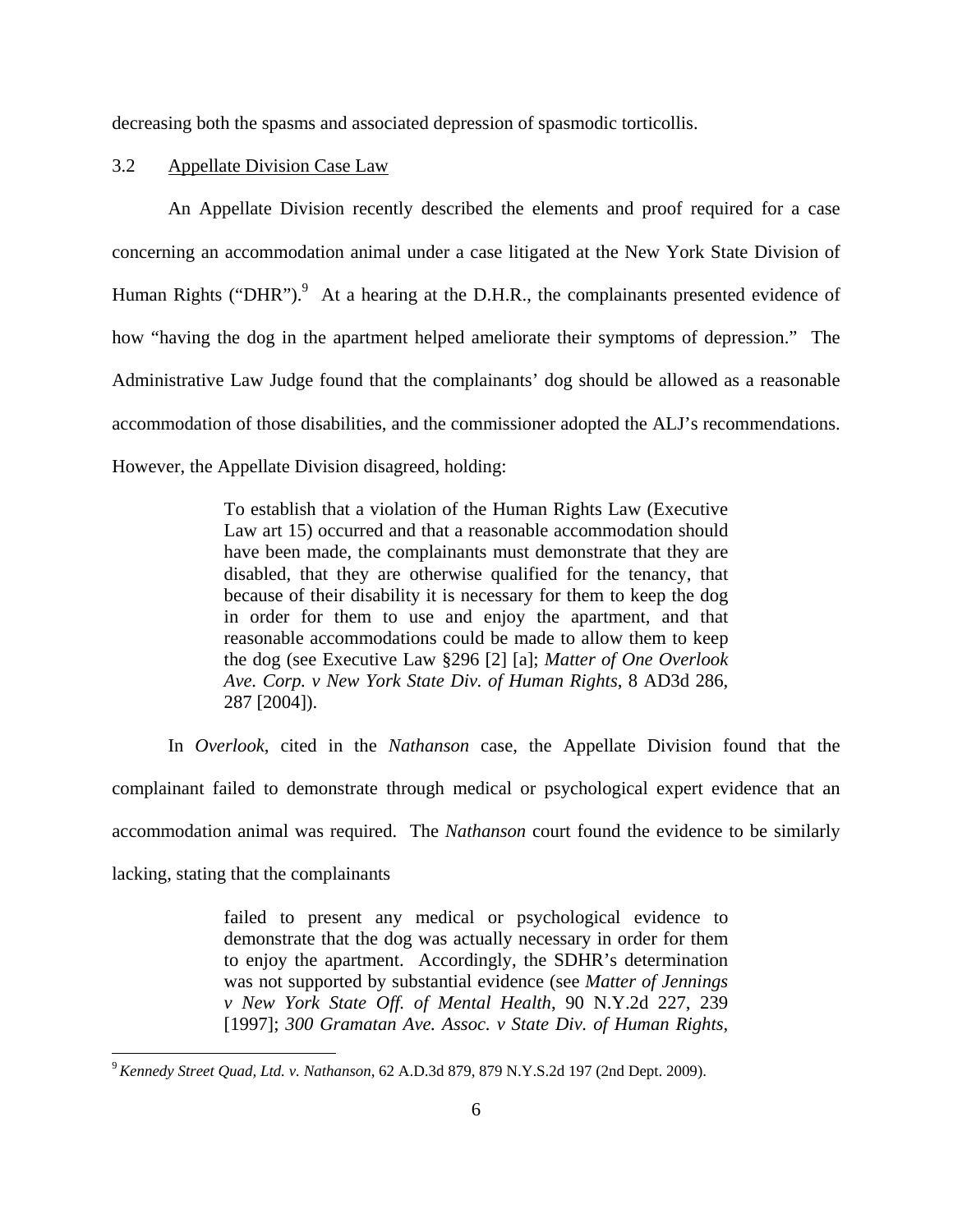45 NY2d 176, 180 [1978]; *Matter of 105 Northgate Coop. v Donaldson*, 54 A.D.3d 414, 416 [2008]; *Matter of Genovese Drug Stores, Inc. v Harper*, 49 A.D.3d 735 [2008]; *Matter of One Overlook Ave. Corp. v New York State Div. of Human Rights*, 8 A.D.3d 286 [2004]).

Here again, the court cites cases where the complainants generally failed to demonstrate with medical or psychological expert testimony both a disability and a medical need for the companion animal.

Some have argued that *Nathanson* can be read for the proposition that if a person is disabled, and an accommodation animal would be medically helpful, he or she must also show some additional proof that the accommodation animal is also necessary to use and enjoy the apartment. This author submits that such a reading is illogical. Once a person has shown that an accommodation would be medically helpful to his or her proved disability, there should not be a separate and additional requirement of showing how the accommodation animal is required to use and enjoy one's home. When someone proves that he or she has a disability and need for an accommodation animal, that accommodation animal must be allowed in the person's home, or the disabled person would not be able to use or enjoy that home. To interpret the *Nathanson* ruling otherwise would mean that while one can keep his or her accommodation animal, he or she cannot necessarily keep his or her *apartment*.

Such a rule would be tantamount to a requirement that a physically disabled person who, for example, require a ramp to get in and out of his home, or a handrail to be able to use the shower—move elsewhere in order to receive these accommodations. Virtually the entire purpose of the laws protecting the disabled in housing concerns is to allow disabled people to have reasonable accommodations in their current or desired housing, not merely to provide some portable accommodation that they must take elsewhere. Moreover, the aforementioned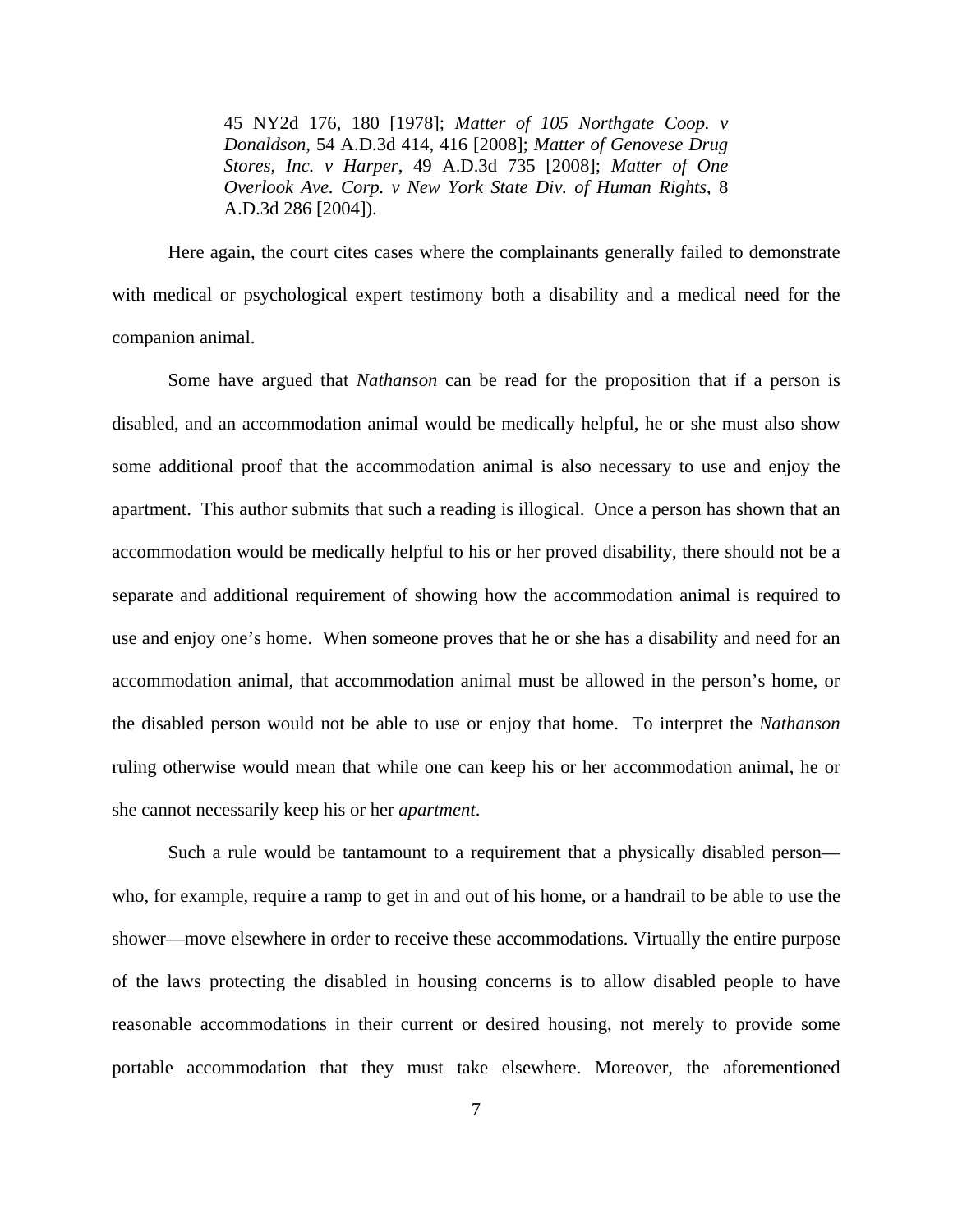interpretation of *Nathanson* would prevent any disabled person from taking his particular accommodation to any housing that was the subject of the disability laws. Obviously, this is illogical and contrary to the purpose of the laws protecting the disabled.

A slightly older case concerning the need for animals among some disabled individuals is *Pelton v. 77 Park Avenue Condominium*, 38 A.D.3d 1, 825 N.Y.S.2d 28 (1st Dept. 2006), which concerned the interplay of the business judgment rule and disability laws requiring physical alterations to accommodate a disabled unit owner. In *Pelton*, the court found that the Board had made numerous efforts to provide a reasonable accommodation and, indeed, had provided one. Specifically, the court found that "[a]side from engaging two separate architects to render opinions as the building's handicap accessibility, [the Board] provided a reasonable accommodation to Pelton by way of the Garaventa lift during the elevator renovation." 38 A.D.3d at 12.

In *Pelton*, the appealing defendants were only the individual board members -- as the court put it, "the nine volunteer members of the board." Thus, it must first be kept in mind that the court was concerned only with individual liability. Second, while the court said that the business judgment rule can prohibit inquiry into board members' actions, the case it relied upon for this rule, *Matter of Levandusky v. One Fifth Avenue Apartment Corp.*, 75 N.Y.2d 530 (1990), did not concern discrimination laws. No laws of much public concern applied to the dispute over alterations in *Levandusky.* In this regard, the Court of Appeals decision in *Biondi v. Beekman Hill House Apartment Corp.*, 94 N.Y.2d 659, 731 N.E.2d 577 (2000) is more applicable. In *Biondi*, the board discriminated against a mixed race couple. In finding against the individual board members, the court held that "willful racial discrimination cannot be considered an act in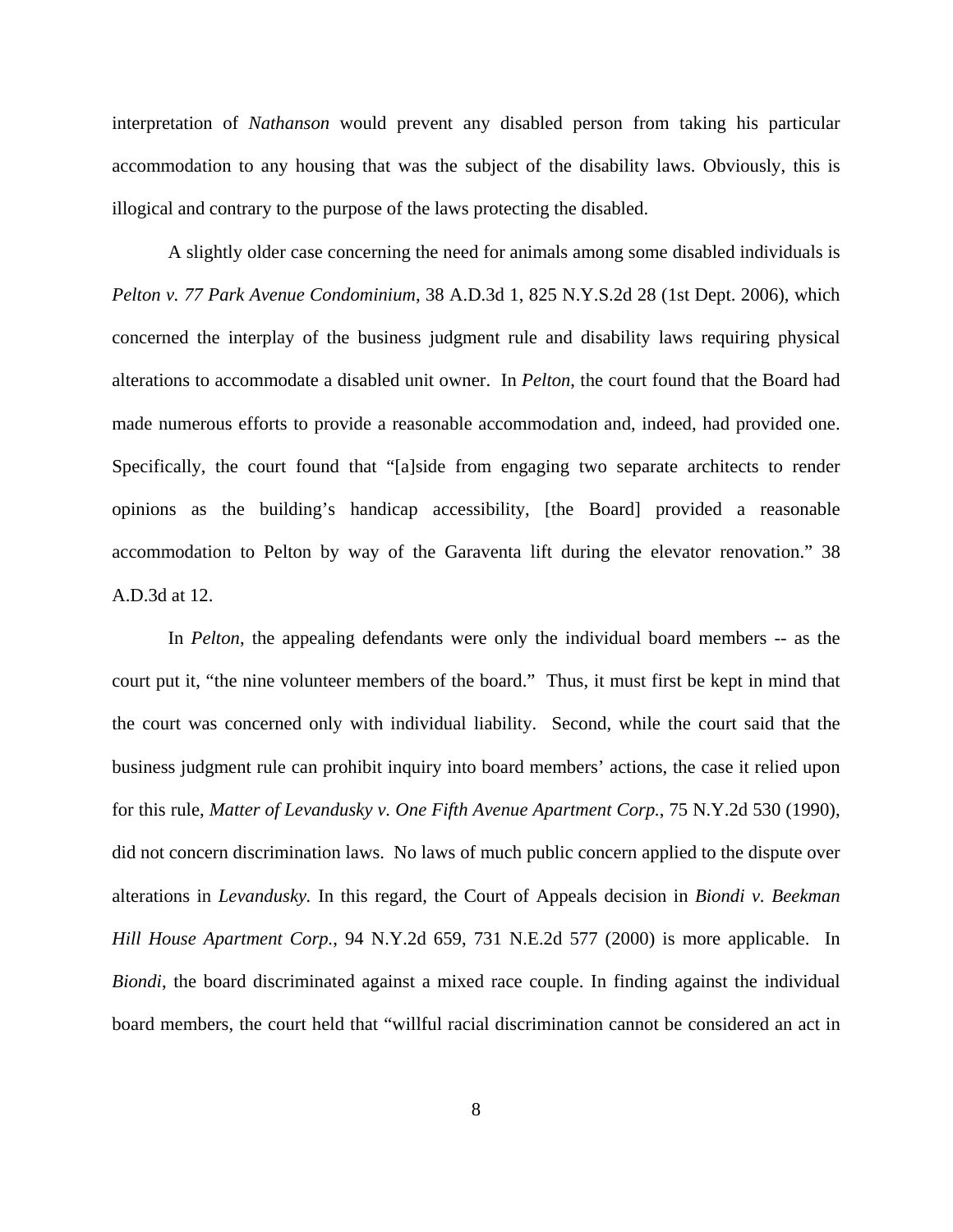the corporation's best interest."<sup>10</sup>

In *Pelton*, the court simply found that the board, with whom the court clearly sympathized, had reasonably accommodated Mr. Pelton by installing the Garaventa Lift. As for Mr. Pelton, the court determined that he had essentially agreed to the accommodations anyway and then sued for an amount for compensatory and punitive damages that was "outrageous."<sup>11</sup>

As several other cases hold, in both federal and state courts, a co-op's policies cannot trump discrimination laws.12 For this reason, *a board cannot claim that the business judgment rule allows them to make a judgment that unlawfully discriminates against the disabled*, or for that matter, against any other protected class.

Although not an animal-related accommodation case, *Hirschmann v Hassapoyannes,* 16 Misc.3d 1014, 843 N.Y.S.2d 778 (Sup. Ct. N.Y. Co. 2007), *aff'd,* 52 A.D.3d 221, 859 N.Y.S.2d 150 (1st Dept. 2008), is relevant insofar as it held that the board's action in rescinding its approval of a disabled prospective purchaser was unlawfully discriminatory. The co-op argued that as part of its approval process it had a right to be told that Hassapoyannes would need an accommodation in the form of allowing a washing machine in his apartment. Apart from limited exceptions, the law plainly prohibits any inquiry into one's disability (or race, nationality or other protected categories.) As the Appellate Division held:

> [B]y law, buyer was not required to disclose, and the co-op was not permitted to inquire into, buyer's disability, and consequent need for a reasonable accommodation, at the interview, or indeed at any time prior to its decision on the application.

In sum, and as with many other cases, the co-op's expressed needs for information – even

<sup>&</sup>lt;sup>10</sup> See also Stern v Nalbandian, 2000 U.S. Dist. LEXIS 19942 (S.D.N.Y. 2000).

<sup>&</sup>lt;sup>11</sup> Pelton, supra; 42 U.S.C. §3601 (1999).<br><sup>12</sup> See, e.g., Majors v. Housing Auth. of County of DeKalb Georgia, 652 F.2d 454, 457-58 (5<sup>th</sup> Cir., 1981); Whittier *Terrace Assoc. v. Hampshire,* 532 N.E.2d 712 (Mass. App. Ct. 1989).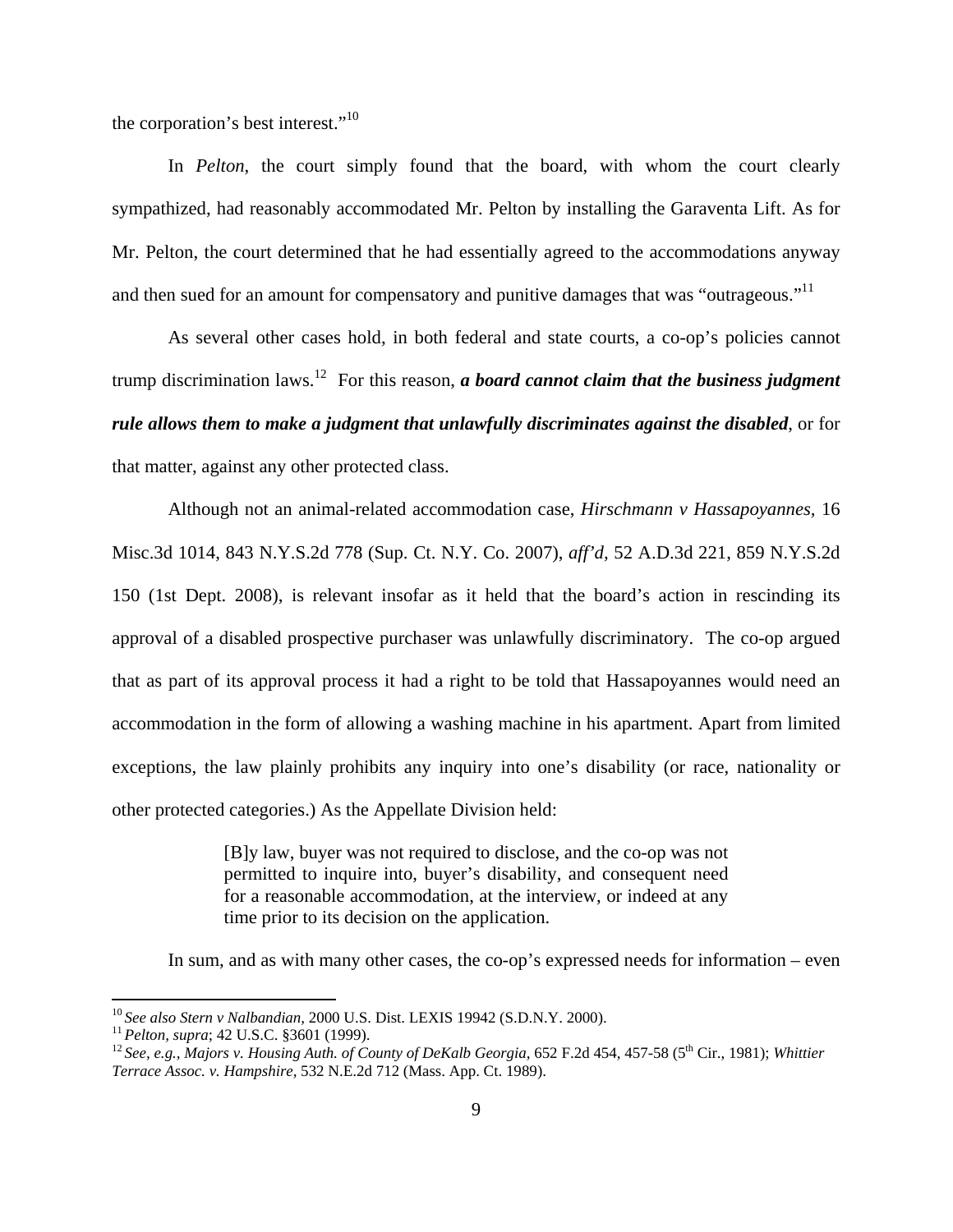if believed – and their rules limiting the rights of the unit owners, did not trump the laws protecting the disabled.

Finally, the issue of unlawful retaliation must be kept in mind. In the case of *Hassapoyannes*, one of the interviewing Board members did not like that Hassapoyannes was "pushing the ADA down their throats." Needless to say, such language strongly suggests retaliation.

3.4 Legal Fees

Executive Law §297.10 provides:

With respect to cases of housing discrimination only, in an action or proceeding at law under this section or section two hundred ninety-eight of this article, the commissioner or the court may in its discretion award reasonable attorney's fees to any prevailing or substantially prevailing party; provided, however, that a prevailing respondent or defendant in order to recover such reasonable attorney's fees must make a motion requesting such fees and show that the action or proceeding brought was frivolous; and further provided that in a proceeding brought in the division of human rights, the commissioner may only award attorney's fees as part of a final order after a public hearing held pursuant to subdivision four of this section. In no case shall attorney's fees be awarded to the division, nor shall the division be liable to a prevailing or substantially prevailing party for attorney's fees, except in a case in which the division is a party to the action or the proceeding in the division's capacity as an employer. In order to find the action or proceeding to be frivolous, the court or the commissioner must find in writing one or more of the following:

(a) the action or proceeding was commenced, used or continued in bad faith, solely to delay or prolong the resolution of the litigation or to harass or maliciously injure another; or

(b) the action or proceeding was commenced or continued in bad faith without any reasonable basis and could not be supported by a good faith argument for an extension, modification or reversal of existing law. If the action or proceeding was promptly discontinued when the party or attorney learned or should have learned that the action or proceeding lacked such a reasonable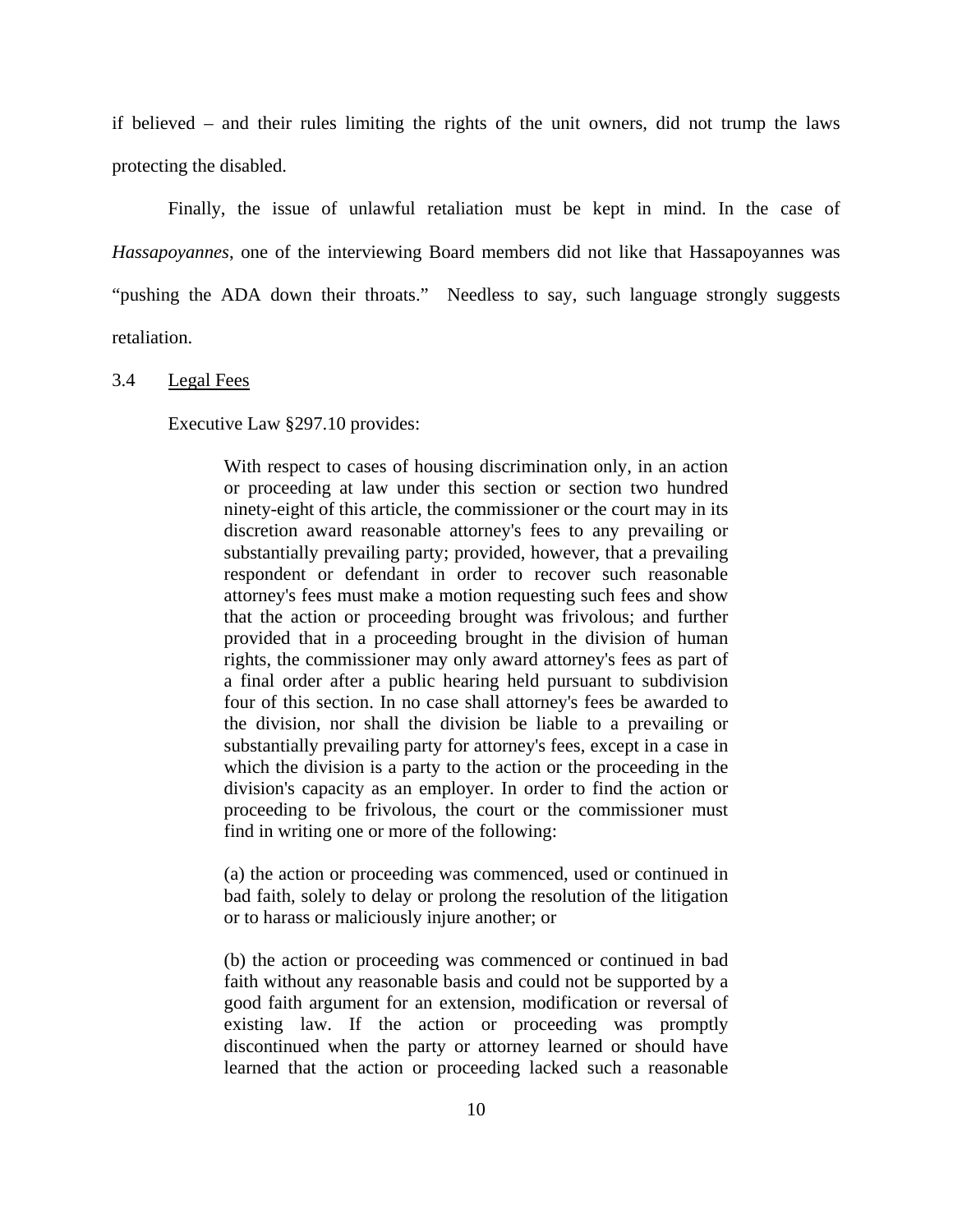basis, the court may find that the party or the attorney did not act in bad faith.

In short, under the discrimination laws—in addition to compensatory and punitive damage awards—legal fees may be awarded. Under RPL § 234, a tenant, or a co-op unit owner, as a proprietary lessee, has a reciprocal right to legal fees if the lease or proprietary lease has a provision allowing the co-op to receive legal fees. Since most, if not all, proprietary and regular leases have a clause stating that the co-op is entitled to legal fees if the lessee breaches the lease (some are broader), a tenant or a co-op unit owner will have a right to legal fees for the "successful defense" of any case brought by the co-op to enforce a no-pet provision in the house rules. Under § 234, a tenant or co-op owner can also win legal fees by showing that the landlord or co-op breached the lease.

RPL § 234 can also apply to condominiums where there is an agreement, for example in the by-laws or house rules, that obligates the unit owner to pay legal fees. Moreover, sometimes the legal fee provision in a condominium's by-laws is reciprocal by its own terms apart from RPL §234. In that case, the unit owner can win fees under the clause, as well as under the discrimination laws. $^{13}$ 

# **IV. PROCESS FOR KEEPING A REASONABLE ACCOMMODATION ANIMAL**

#### 4.1 Initial Posture

 $\overline{a}$ 

Many people already have their service dog, or other disability-related animal, before any dispute concerning the approval of their accommodation animal begins, while others apply for approval in advance. These two situations set up different processes for approval. If the animal

<sup>13</sup> *See Board of Managers v LaMontanero*, 616 N.Y.S.2d 744, 206 A.D.2d 340 (2nd Dept. 1994) (unit owner won right to have a pet under §27-2009.1 of the Administrative Code of the City of New York and won fees under the reciprocal legal fee provision in the by-laws).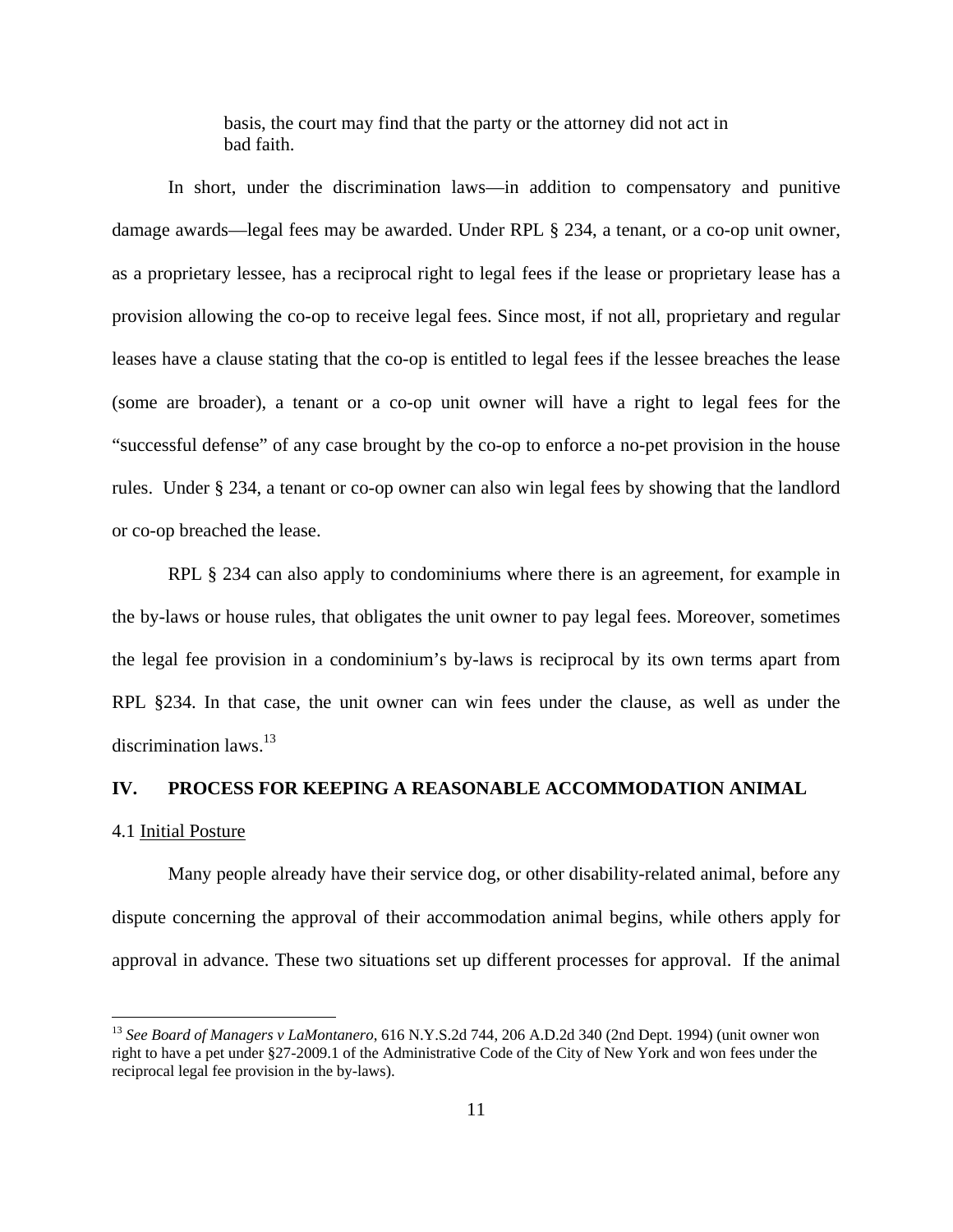is already present, a condo or co-op that objects will often start the process to evict or for injunctive relief. The tenant or unit owner is then initially on the defensive, although he may apply to an appropriate agency (see below) for a determination of his rights and seek a stay of any lawsuit. Alternatively, the tenant or unit owner may counterclaim under the relevant discrimination laws. However, if the tenant or unit owner chooses this route, there is a prerequisite that the board be aware of 1) the disability and 2) the request for accommodation. The following section addresses this specific situation.

Parenthetically, it should be kept in mind that when someone crafts his own accommodation, such as obtaining a comfort animal, without first seeking permission, and only seeks permission after an objection is made, board members may think that the tenant or unit owner fabricated the disability claim and only asserted the disability because he or she was, so to speak, "caught." Regardless of whether this accurately describes some situations, there are undoubtedly many instances in which tenants or owners either assume animals are allowed because they see other animals in the building, or are not familiar with the mechanisms for "activating" their rights.

# 4.2 The Reasonable Accommodation Request

The best method for all concerned is to begin with a request for a reasonable accommodation in the form of a sufficiently detailed letter. The tenant or unit owner should describe 1) the nature of the disability and 2) how it impacts major life activities. The request should include supporting medical documentation describing *both* the disability and how the animal will be medically helpful. (Two sample letters, along with a bibliography, appear at the end of this article.)

The board's response may be to ask for more information. Sometimes a blanket HIPAA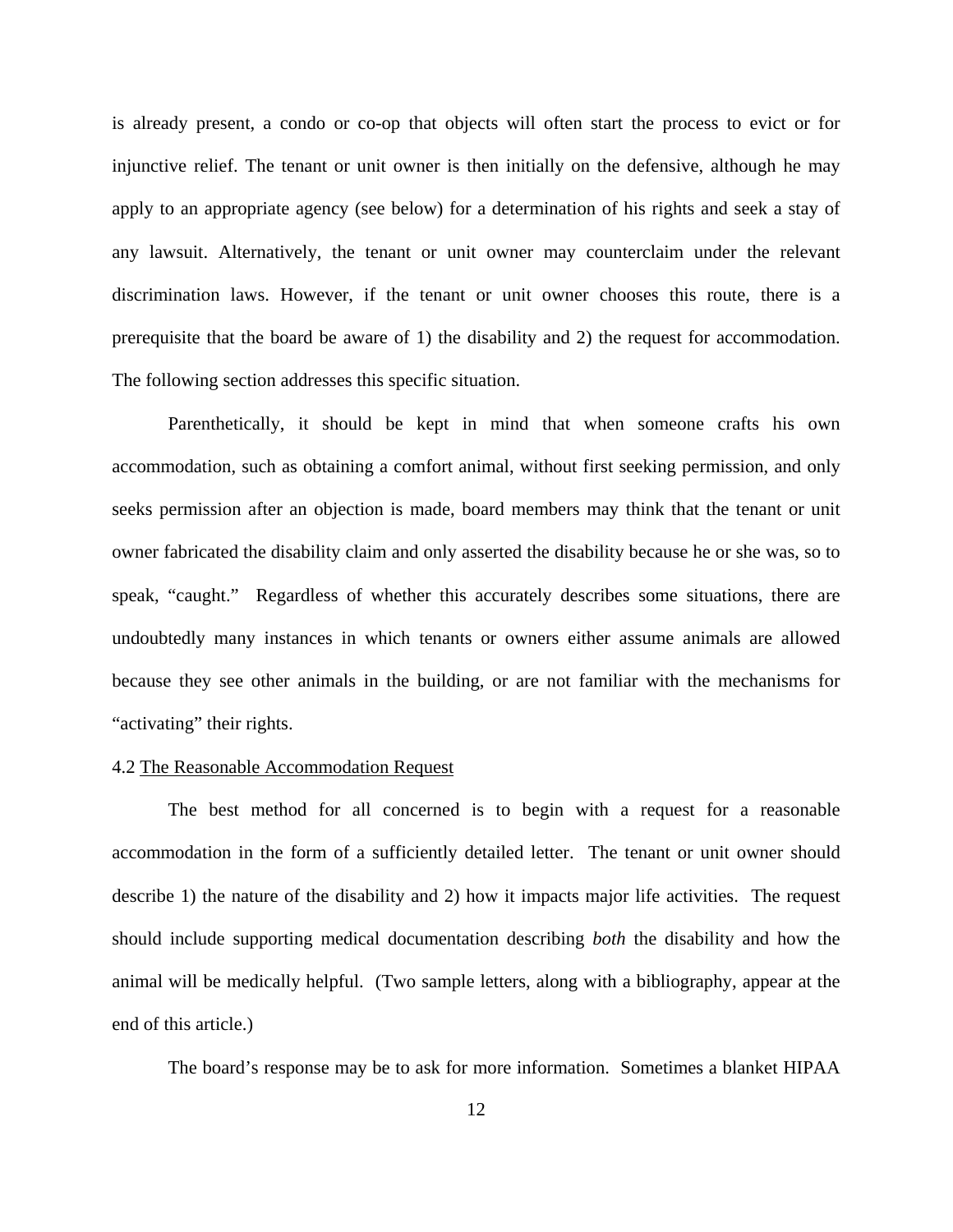form is given for the applicant to sign. This form might be appropriate, but it might well be too broad. Both parties should confine their communications to what is relevant and specifically requested. The board should ensure it is fully aware of controlling law and not respond to the request by saying, simply, "we don't allow dogs."

#### 4.3 Administrative Proceedings and Lawsuits

 $\overline{a}$ 

If the co-op or condo does not grant the accommodation request, several different scenarios may occur. The tenant or unit owner may file a complaint with the U.S. Department of Housing and Urban Development ("HUD"). In New York, HUD typically transfers the case to New York's Department of Human Rights ("DHR"), where a complaint could also be directly filed. Alternatively, for administrative remedies, the tenant or unit owner may initiate proceedings via a complaint with the New York City Commission on Human Rights ("CCHR").

In the initial stage, the agency will conduct an investigation by contacting the parties and medical witnesses and collecting other pertinent information. In the case of the CCHR, the parties may attempt to resolve the matter on their own. If those efforts are unsuccessful, the agency will likely then determine whether there is "Probable Cause." That determination will result in a so-called "Probable Cause Finding," which, unsurprisingly, states that there is/is not probable cause to believe that unlawful discrimination has occurred. After a probable cause finding has been issued, the parties have various options to proceed at the agency or in court; depending on the posture, a complainant may use the agency's counsel or private counsel. At this point, the legal fees at this point may become substantial, whether at the agency or in court, but will generally be higher in court.<sup>14</sup>

 $14$  The parties should keep in mind the standard for administrative review proceedings and the scope of issues that a reviewing court may consider in "Article 78" proceedings.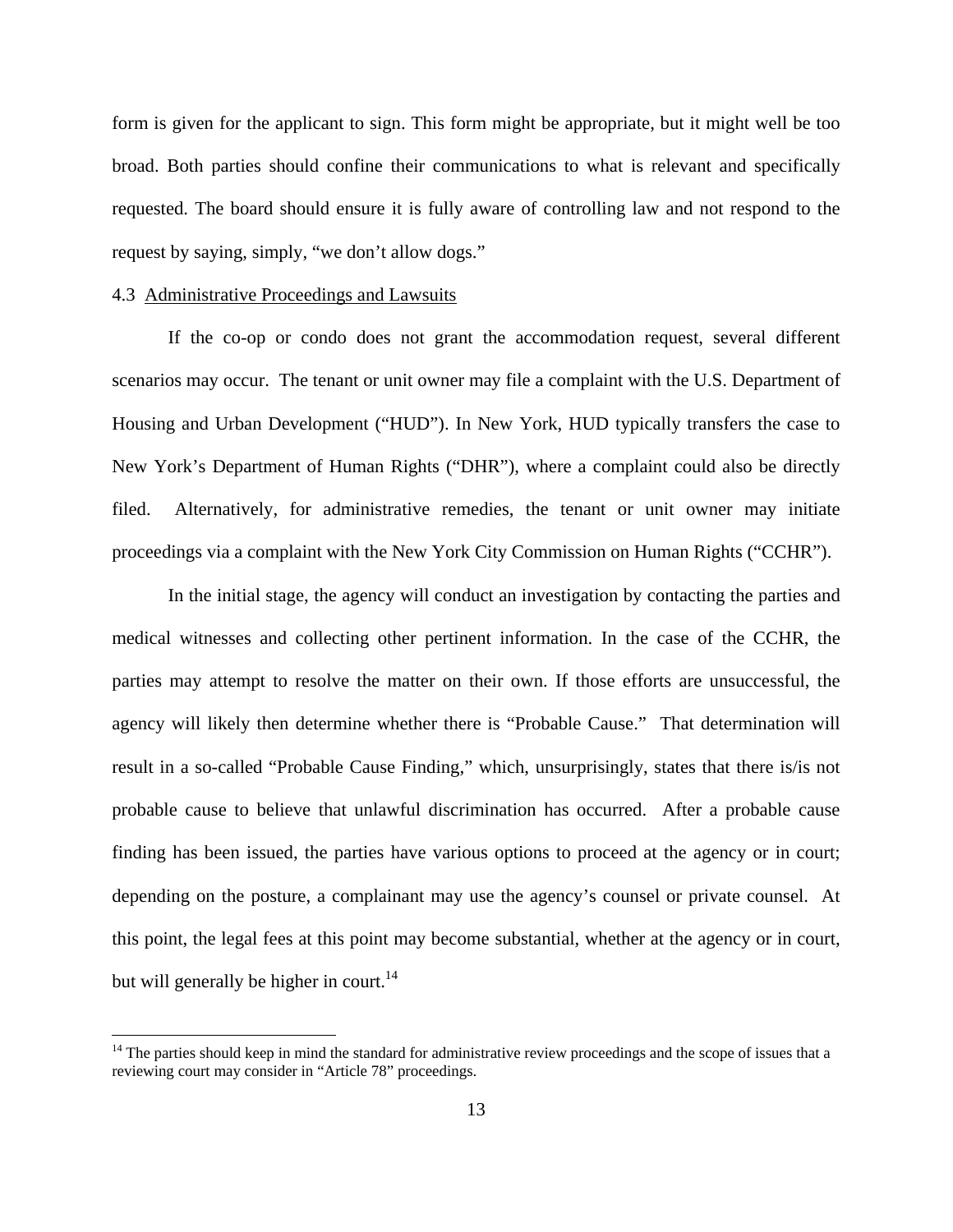As there is no requirement that a complainant exhaust administrative remedies in this context, he or she could skip the administrative process altogether and go straight to court. This may happen as a matter of course if the board is the first to initiate suit. This brings us to issues of timing.

#### 4.4 The *Exelberth* Case and Timing Issues

A brief note on timing issues: in *Exelberth*, *supra*, Ms. Exelberth did not raise her rights under the disability laws until the board of her co-op was on the brink of evicting her. That case establishes that one has the *option* of waiting until such a late stage to raise disability claims; however, the more prudent practice is to assert them before an eviction or injunction suit is on the horizon.

In the event that the co-op starts suit first, stays are often granted pending the outcome of the administrative proceeding on the right to the accommodation.<sup>15</sup>

# **V. THE THREE-MONTH RULE**

 $\overline{a}$ 

Section 27-2009.1 of the Administrative Code of the City of New York, often informally referred to as "The Pet Law," or "The Three-Month Rule,"<sup>16</sup> is a local law that was enacted in 1983. In essence, it provides that an eviction suit must be commenced within three months of a tenant's "openly and notoriously" keeping a pet, or alternatively, when a landlord's agent could be reasonably expected to have knowledge of the pet. If suit is not timely commenced, then any no-pet clause in the governing lease is considered waived and unenforceable. (One caveat: Section 27-2009.1 is inapplicable to nuisance proceedings.) Significantly, as discussed in cases applying the The Pet Law, knowledge of on-site employees is sufficient to commence the

<sup>&</sup>lt;sup>15</sup> See, e.g, East 72<sup>nd</sup> Realty, LLC v. Dakis, QD N.Y.L.J. p 22, col. 6 (Civ. Ct. Kings Co. 1998).<br><sup>16</sup> NYC Administrative Code §27-2009.1. Westchester County has a similar law under §694 of the laws of Westchester County.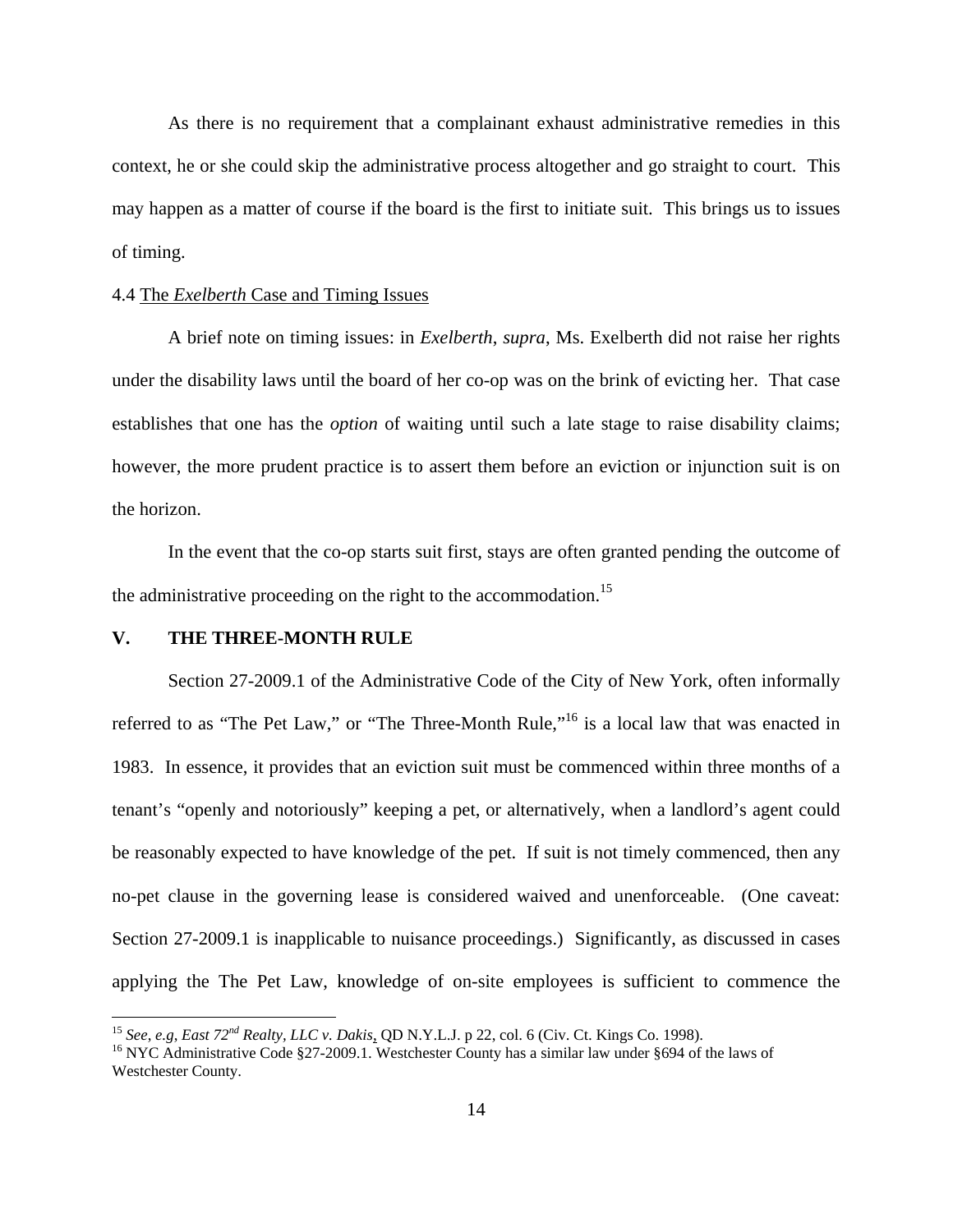running of the three-month waiver period.

A unit owner's rights under  $\S27-2009.1$  may not be restricted.<sup>17</sup> Thus  $\S27-2009.1$ overrides any agreements a unit owner may sign to waive such rights, as well as any lease clauses that prohibit pets or require written permission to maintain pets in an apartment.

 In several early cases, the constitutionality of §27-2009.1 was upheld and the law was held to apply retroactively, as it was considered remedial legislation necessary to protect pet owners from potential hardship and dislocation. Shortly after §27-2009.1 was passed, it was found to be applicable to cooperative apartments.<sup>18</sup> The Appellate Division in the Second Department has held that the law also applies to condominiums.<sup>19</sup> The First Department, covering the Bronx and Manhattan, came to the opposite conclusion, ruling that §27-2009.1 does

<u>.</u>

<sup>&</sup>lt;sup>17</sup> NYC Administrative Code  $\S27-2009.1(c)$ .

<sup>18</sup> In *Corlear Gardens Housing Co., Inc. v. Ramos*, 481 N.Y.S.2d 577, 126 Misc.2d 416 (Sup. Ct. 1984), the court made three crucial findings: first, the Pet Law did not violate the "Urstadt Law," which "was not intended to place restrictions on a municipality other than with respect to rent control regulation . . . . The Urstadt law was passed by the legislature to restrict municipalities from enacting more stringent economic and rent controlled restrictions and in order to encourage the construction of new housing in the City of New York." 481 N.Y.S.2d at 579. Second, the court found that there was no reason to exclude cooperative owner-shareholders and tenants from the Three Month Law. Third, the court found that the pet law was retroactive by virtue of its remedial purpose. (The Pet Law's legislative declaration states that "because household pets are kept for reasons of safety and companionship . . . it is hereby found that the enactment of the provisions of this section is necessary to prevent potential hardship and physical dislocation of tenants in this city.") The court cited *Garsen v. Nimmo*, which had likewise found a statute to have retroactive effect "in light of the laws remedial purpose as expressed in the stated legislative declaration - to wit that under the existence of the continued housing emergency it is necessary to protect pet owners from retaliatory eviction and to safeguard the health, safety and welfare of tenants who harbor pets [and] to prevent potential hardship and dislocation of tenants within this city." *See also Gordon & Gordon v. Matavan, Ltd.*, 108 Misc.2d 349, *aff'd,* 85 A.D.2d 937 (1981); *Tegreh Realty Corp. v. Joyce*, 88 A.D.2d 820 (1982).

<sup>19</sup> In *Board of Managers v. Lamontanero*, 616 N.Y.S.2d 744, 206 A.D.2d 340, (2nd Dept. 1994) the court held that the Three Month Law is applicable to condominiums. The court found that while the pet law does not "specifically include or exclude condominiums, it is conceded to apply to multiple dwellings that consist of rental apartments and it has been applied to residential cooperative apartments." (Citations omitted.) Since the only buildings specifically excluded from the Law were those owned and managed by the New York City Housing Authority, the court held that "had it chosen to do so, the city council could easily have broadened the exclusion or more specifically identified other structures not intended to be covered by Article 27." The court concluded that "it would be pernicious to create an exception for condominiums from the generally beneficial requirements of Article 27 of the Administrative Code [the pet law]. In addition to substantive harms, an exception for condominiums could lead to anomalies such as permitting the tenant of a condominium owner to invoke the protection of the 'Pet Law,' while the condominium owner himself could not."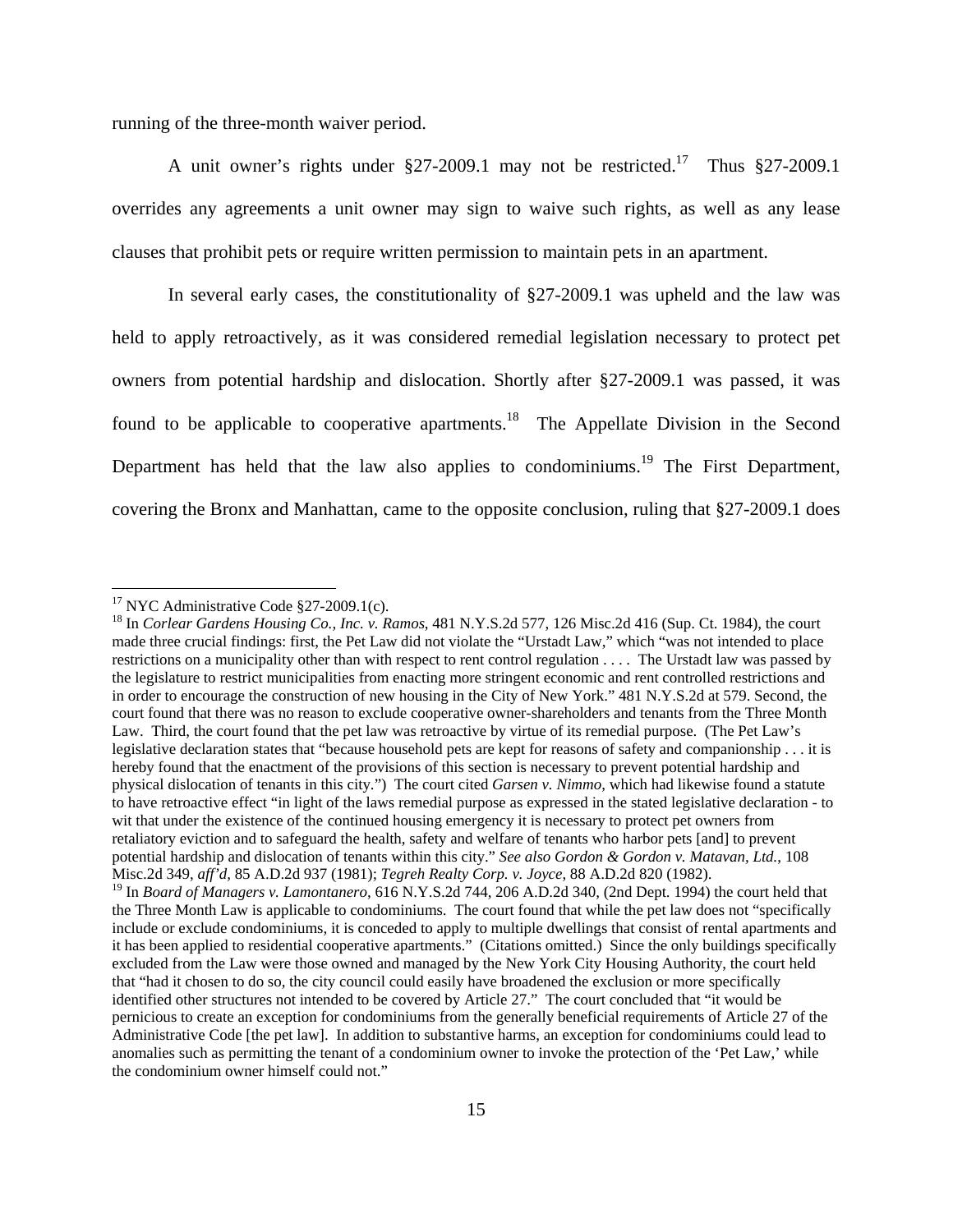not apply to condominiums.<sup>20</sup>

 $\overline{a}$ 

# 5.1 Preliminary Issues Concerning The Pet Law: Settlement Talks

While it is always important to explore settlement possibilities, this must be done carefully. Although the Appellate Division in *Seward*, *supra*, recently held that the 1983 case of *Park Holding v. Lavigne*<sup>21</sup> is not to be followed, the *Lavigne* court had held that if a landlord reasonably delays commencing suit because of settlement talks, that landlord may be given more time than the usual three months to commence suit under §27-2009.1. The "best practice" for a unit owner is to avoid leading a landlord to believe that he may move out or give up the animal.

#### 5.2 When Suit is Considered Commenced Under the Three Month Law

The First Department has repeatedly ruled that a suit is not commenced until a petition and notice of petition (in the case of a summary landlord/tenant proceeding), or a summons (in the case of an action), is properly served or filed. The predicate notices to such suit, such as a notice to cure or a notice to terminate, are *not* sufficient to commence suit.<sup>22</sup> Since well before the enactment of  $\S 27-2009.1$ , a long line of cases have affirmed this principle.<sup>23</sup>

<sup>20</sup> In *Board of Managers v. Quiles*, 234 A.D.2d 130 , 651 N.Y.S.2d 36 (1st Dept. 1996), the First Department held that the Three Month Law is not applicable to condominiums, reasoning that, by its terms, the Law only applies where there is a landlord tenant relationship, and this is not true of condominiums. The court said that the law refers only to "covenants contained in multiple dwelling leases, and [is not applicable to condominiums, which] are a form of fee ownership." The First Department disagreed with the Second Department that condominiums should be deemed covered by the Law because not explicitly excluded. However, in the recent First Department decision in *Seward Park Housing Corp v. Cohen*, 734 N.Y.S.2d 42, 287 A.D.2d 157 (App. Div. 1st Dept. 2001), the court approved of *Board v. Lamontanero*, *supra*, for the proposition that only the New York City Housing Authority was excluded from coverage. The issue may be ripe for revisiting.

<sup>21 498</sup> N.Y.S.2d 248, 130 Misc.2d 396 (App. Term 1st Dept. 1985).

<sup>22</sup> In *Arwin 74th Street Co. v. Rekant*, N.Y.L.J., Dec, 19, 1988, p.23 col.4 (App. Term 1st Dept), *aff'd*, 151 A.D.2d 1056, 544 N.Y.S.2d 406 (1st Dept. 1989), the Appellate Division affirmed the Appellate Term's holding that the failure to commence a suit, as opposed to merely serving predicate notices, will cause a waiver of any no-pet provision to occur under the Three Month Law. *See also Park Holding Co. v. Grossman*, N.Y.L.J., April 4, 1993, p.25 col.2 (App. Term 1st Dept. 1993).

<sup>23</sup> In *Harmir Realty Co. v. Zagarella*, 10 Misc.3d 1070(A) (Sup. Ct. Westchester Co. 2005), a lower court followed *Grossman*, *supra*, citing only the Appellate Term opinion in that case and ignoring contrary Appellate Term cases. However, as a procedural matter, the Appellate Division's opinion in *Arwin 74th Street Co.*, *supra*, controls.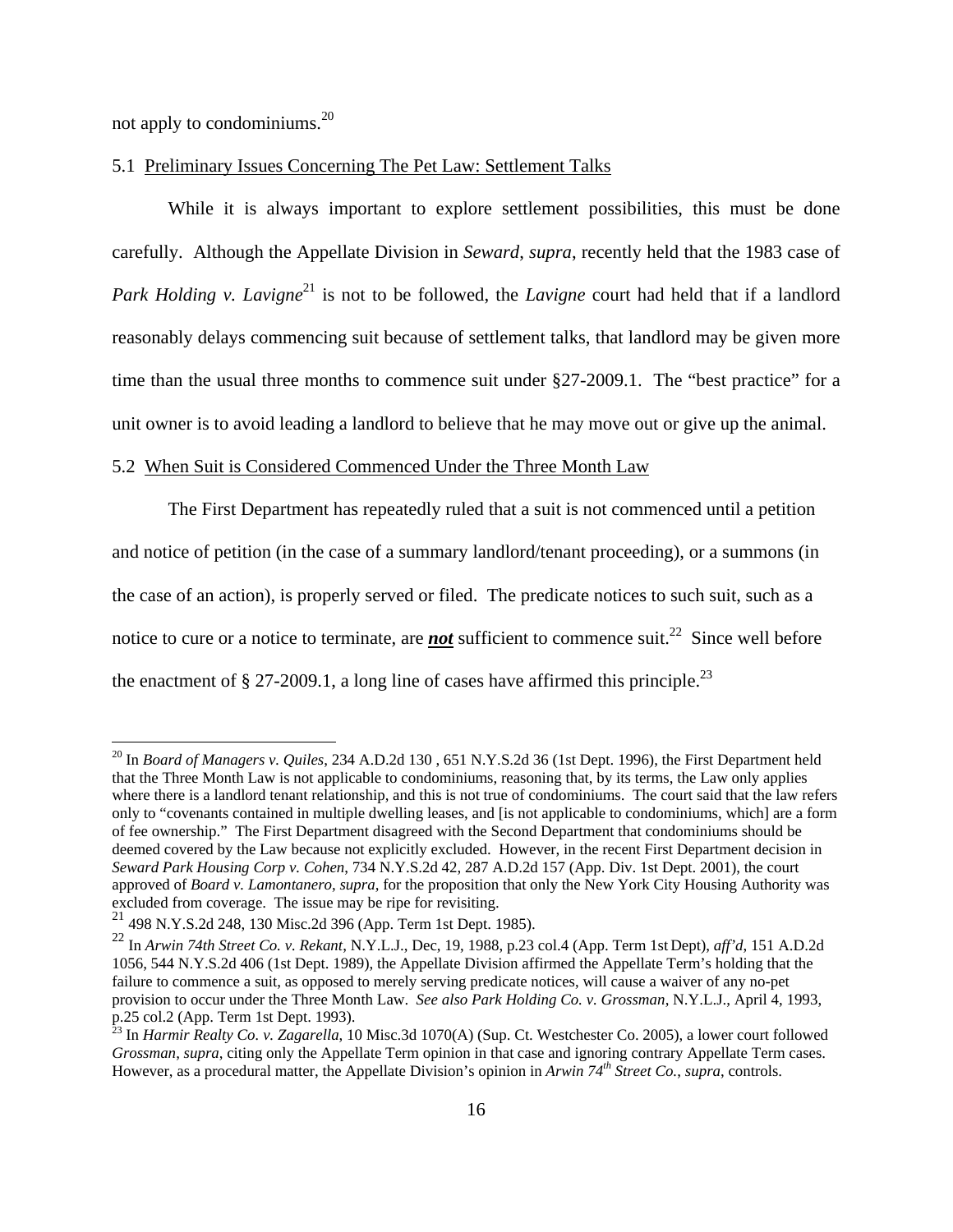If a suit is dismissed due to improper service, and another suit is not commenced within the three months, a subsequent suit will be barred.<sup>24</sup> The only exception of which this author is aware is a unique case that "turned on a stipulation of discontinuance without prejudice."<sup>25</sup>

# 5.3 Keeping a Pet Openly and Notoriously Under the Pet Law

 As noted above, Section 27-2009.1 requires either actual knowledge or that a pet be kept openly and notoriously to trigger the benefits of this law.26 In general, "open and notorious" has been interpreted to mean that the pet is kept openly—as in visible, apparent, and not hidden.

To illustrate, in *Robinson v. City of New York*, 579 N.Y.S.2d 817, 152 Misc. 2d 1007 (Sup. Ct. N.Y. Co. 1991), a landlord argued that because Robinson's small dog was paper trained and did not go for regular walks, she was not kept openly and notoriously. The court disagreed, finding that requiring that a "daily walks" requirement would be improperly narrow and restrictive. In the court's view, such a requirement was "arbitrary and capricious" because it "would lead to a conclusion that all small dogs or other animals whose masters elected to treat only as house pets could not have the benefit of [the Pet Law.]" Of particular concern to the court was the potential disparate impact of a contrary ruling on tenants with restricted mobility who have deliberately chosen pets that do not require outdoor walks.

Following *Robinson*, the Appellate Division in *184 W. 10th St. Corp. v. Marvits*, 18 Misc. 3d 46, 852 N.Y.S.2d 557 (App. Term 1st Dept. 2007), aff'd, 59 A.D.3d 287, 874 N.Y.S.2d 403 (App. Div. 1st Dept. 2009) found that openly keeping evidence indicative of a cat's presence (*e.g.*, bowls, litter box) satisfied the "open and notorious" requirement of the statute, stating:

 $^{24}$  Metropolitan Tower Life Ins. v. Raffes, 34 HCR 970A (2006).

<sup>&</sup>lt;sup>25</sup> Baumrind v. Fidelman, 584 NYS2d 545, 183 A.D.2d 635 (App. Div. 1st Dept. 1992). In *Seward*, *supra*, the court held that *Baumrind* had unique facts and "turned on a stipulation of discontinuance without prejudice." 26 *See Seward v. Cohen*, *supra; Park Holding Co. v. Tzeses*, *infra*.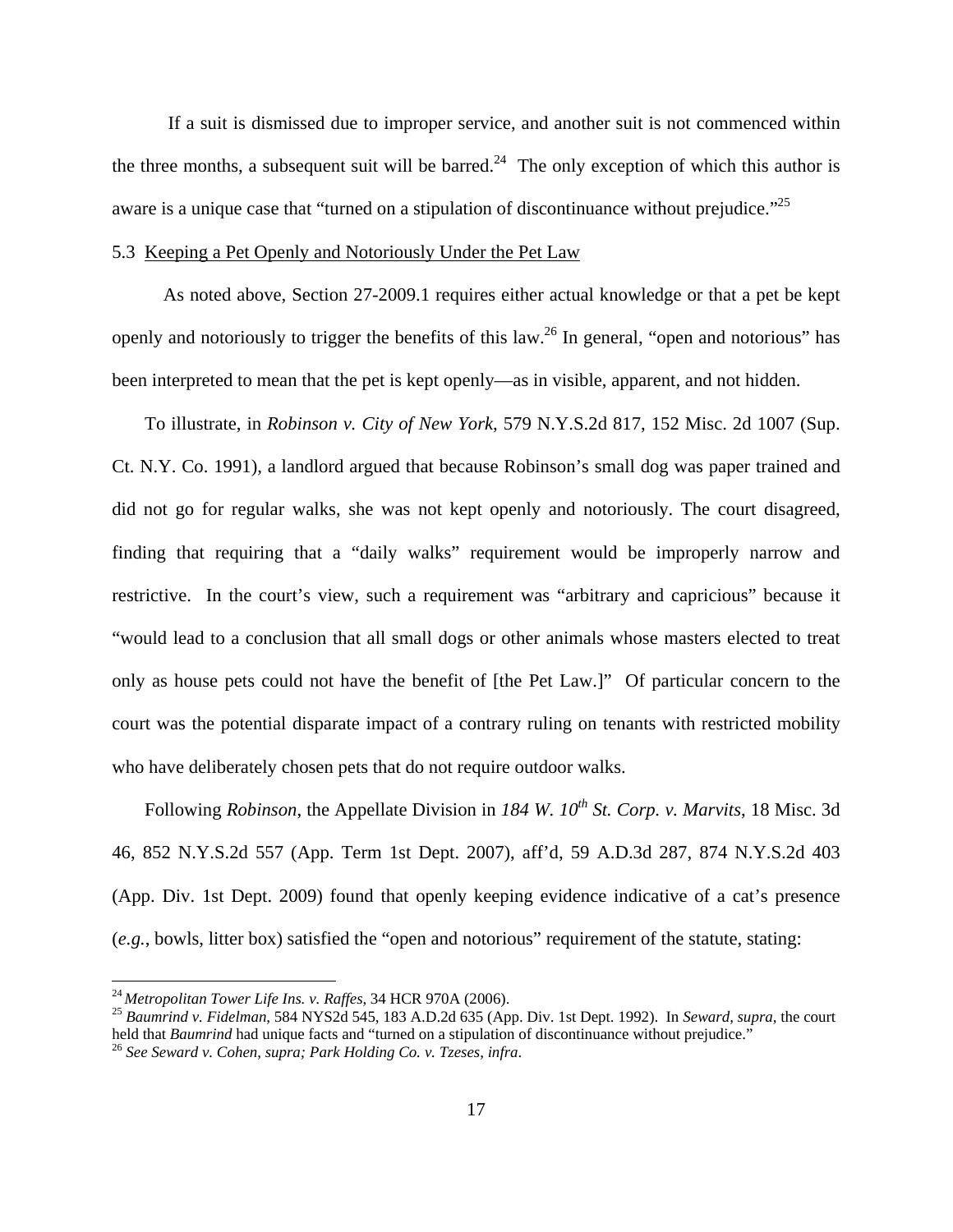[T]he presence of the cats' litter box in the bathroom was an unmistakable indicia of cat ownership. The cats' shy nature and tendency to hide from strangers notwithstanding, respondent was not required to display the cats in public. $27$ 

By contrast, where a dog owner produced evidence of only isolated walks, and where the owner had boarded the dog for an unspecified period of time, the dog owner failed to satisfy the threemonth requirement.<sup>28</sup>

# 5.4 What Triggers A Waiver Under §27-2009.1

In 2001, the First Department considered at length the types of on-site employees and agents that could trigger a waiver under §27-2009.1.29 In the widely-cited *Seward* case, Max Cohen purchased a dog for companionship on September 13, 1996 and brought it into his apartment in the Seward Park complex. Various maintenance personnel and porters soon became aware of the dog. In late November 1996, the managing agent became aware of the dog; the landlord commenced suit on February 10, 1997. Although the landlord commenced the action within three months of the managing agent's discovery, the court held that the knowledge of the on-site employees, five months prior, was sufficient to trigger the waiver, barring the landlord's claim.

The circuitous path of the *Seward* case is noteworthy. Initially, the district court ruled in the tenant's favor, relying on Appellate Term precedent such as *Amalgamated Housing Corp. v. Rogers*. 30 The same Appellate Term that had issued the *Amalgamated* opinion (albeit with one of the three judges dissenting), reversed, ruling that since the Seward Park complex consisted of some 1,700 apartments, and the subject companion animal was not there for long, the record did

<sup>28</sup>*Gidrina Partners v. Marco*, 34 HCR 35B (App. Term 1st Dept. 2006).

<sup>29</sup>*Seward v. Cohen*, *supra.*

<sup>30</sup> N.Y.L.J., Aug. 13, 1991, p.21, col.2 (App. Term 1st Dept. 1991) (knowledge of various on-site employees was sufficient to effect waiver of landlord's rights under §27-2009.1).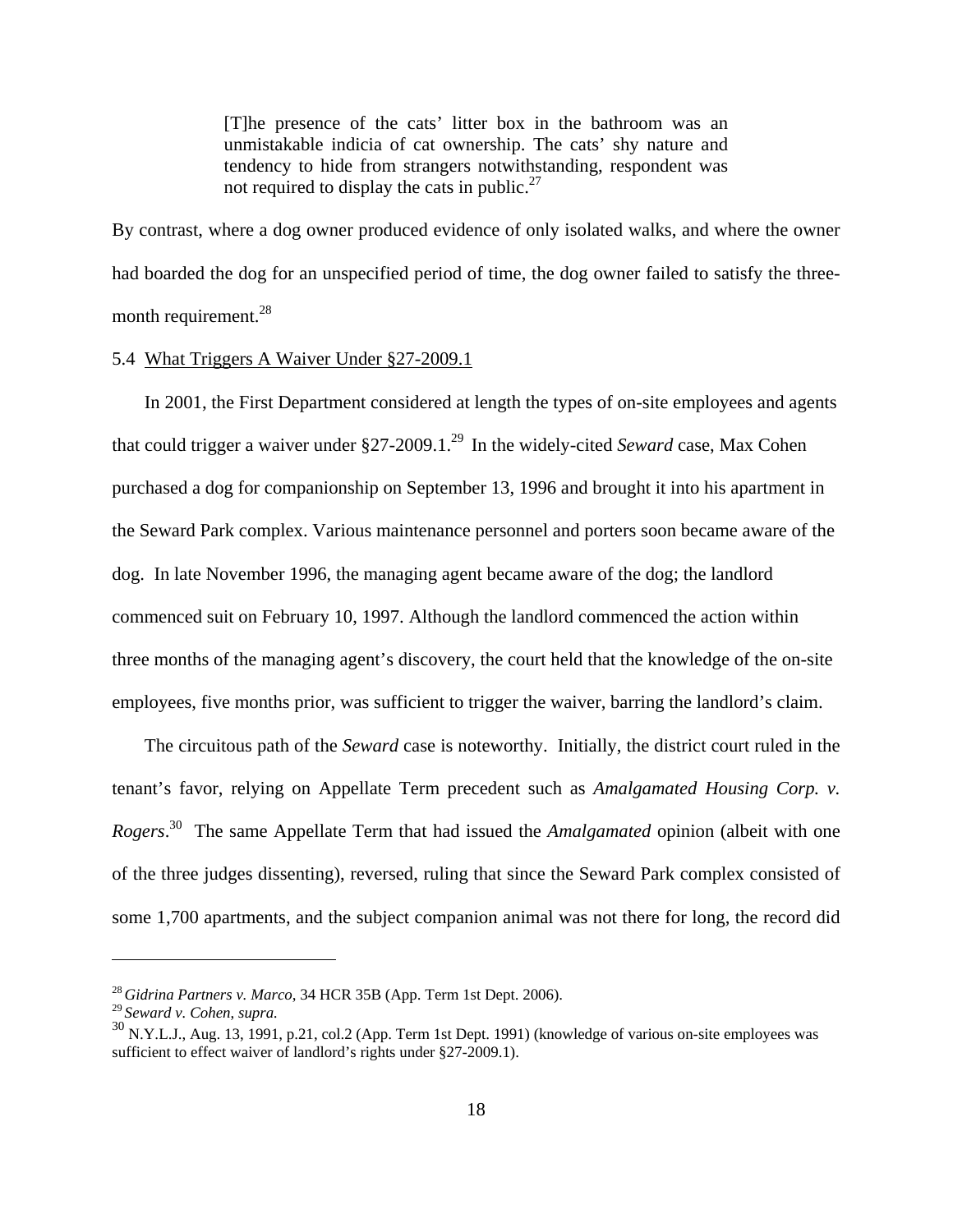not support a finding of a §27-2009.1 waiver. In particular, the Appellate Term seized on evidence that the on-site employees in question were both unidentified *and* independent contractors, who had only casually observed the companion animal at issue.

The Appellate Division reversed again. The court reviewed its previous decisions, in particular *MetLife v. Friedman*, *infra*, which held that a proceeding or action must be commenced within three months of learning of the pet. The court determined that the *MetLife* decision trumped an Appellate Term decision in *Park Holding v. Lavigne*, *infra*, that might lead to a result in favor of the landlord. As for the "open and notorious harboring" and knowledge requirements of §27-2009.1, the Appellate Division held that *either one or the other* was sufficient to effect a waiver of the landlord's rights. This meant that the "corporate landlord or his on-resident managing agent" need not have actual knowledge. The court reasoned:

Common sense dictates that landlords will have an agent or employee checking the property regularly. The [New York City] council's assumption in its ordinance conforms with common sense, providing an easily understood and objective determination of an instance when a waiver should be implied . . . . The ordinance leaves to the landlord's common sense what needs to be done for the landlord to become apprised of such a situation so that the landlord can, within this time, 'commence a summary action or proceeding.'

Thus, the term "agent" in the statute included maintenance staff, porters and security guards, *even if* these individuals were employed by an outside company as independent contractors. In the court's view, §27-2009.1 did not permit the landlord to create a class of building employees that were not required to report pets, or allow landlords to employ independent contractors in order to avoid the public policy embodied in the Pet Law. Instead, as the court stated in a straightforward manner, "[t]hree months means three months."

 Of further interest is the court's ruling in *Park Holding Co. v. Tzeses* that §27-2009.1 was only intended to require either open harboring, or actual knowledge, for the three-month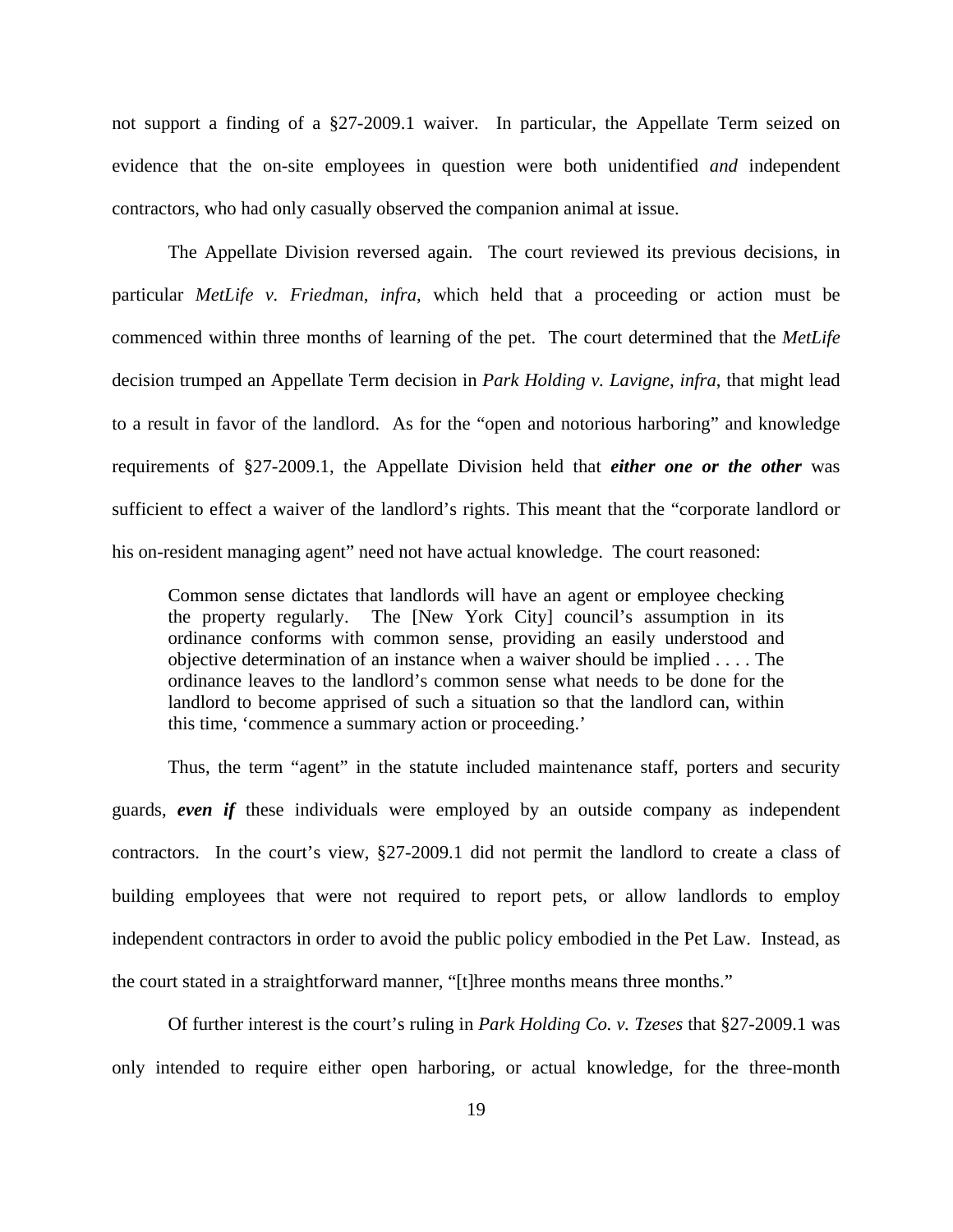period.31 This case illustrates the proposition that, in general, lower courts try to determine if building agents knew, or *should have known* about the animal because of open and notorious harboring. Naturally, the length of time a pet has been kept will be a significant factor in the court's determination of constructive knowledge. At the same time, *Seward* illustrates that even several months of possession may be sufficient to effect a waiver of the landlord's rights.

There is an interesting "wrinkle" in the law concerning the Pet Law's knowledge requirement when a rental tenant lives in a co-op or condominium. In *1725 York Venture v. Block*, 19 Misc.3d 81 (App. Term 1st Dept. 2008), *aff'd*, 64 A.D. 3d 495 (1st Dept. 2009),<sup>32</sup> a landlord claimed he held unsold shares in the co-op at issue, and had *his own managing agent* separate from the co-op's. The landlord thus claimed that any building employees (such as the superintendent, doormen, etc.) were employees solely of the co-op's, and their knowledge should not result in a waiver of his rights.

The *Block* landlord ran into an obstacle, however, in the form of General Business Law §352's prohibition of a separate managing agent for rental units. The Appellate Term in *111 East 88th Partners v. Reich*, L&T #91298/98 (NY Co. Civ. Ct.), *aff'd,* 2002 WL 77029 (1st Dept. 2002) held that knowledge of *building* employees counts under GBL §352. *Seward*, *supra*,

<sup>31</sup> 17 HCR 251 (Civ. Ct. N.Y.), *aff'd* N.Y.L.J. 4/13/89, p.22 col. 6 (App. Term, 1st Dept. 1988). The lower court in *Tzeses* stated:

*Section 27-2009.1*: A landlord waives the right to enforce a no-pet clause by failing to commence suit within three months after learning of an animal's presence. The waiver applies where landlord lacks actual knowledge but is chargeable with such knowledge by the tenant's conduct -- e.g., frequent goings and comings in view of building employees. [Note: the statute speaks of the tenant's harboring the pet 'openly and notoriously...and the owner or its agent hav[ing] knowledge of this fact' [my emphasis, but the necessary interpretation of 'and' in this instance is as the disjunctive "or." See *McKinney's Statutes, §143, 144, 145 and 341*; *see also Bowne Overseas Corp. v. Paries*, Queens Civil Court, L&T 17956/85 (not reported). Thus, the defense is established even if tenant proves only constructive notice.

 $32$  For the sake of disclosure, the author wishes to note that his firm represented appellants-tenants before the Appellate Term and Appellate Division in the cited case.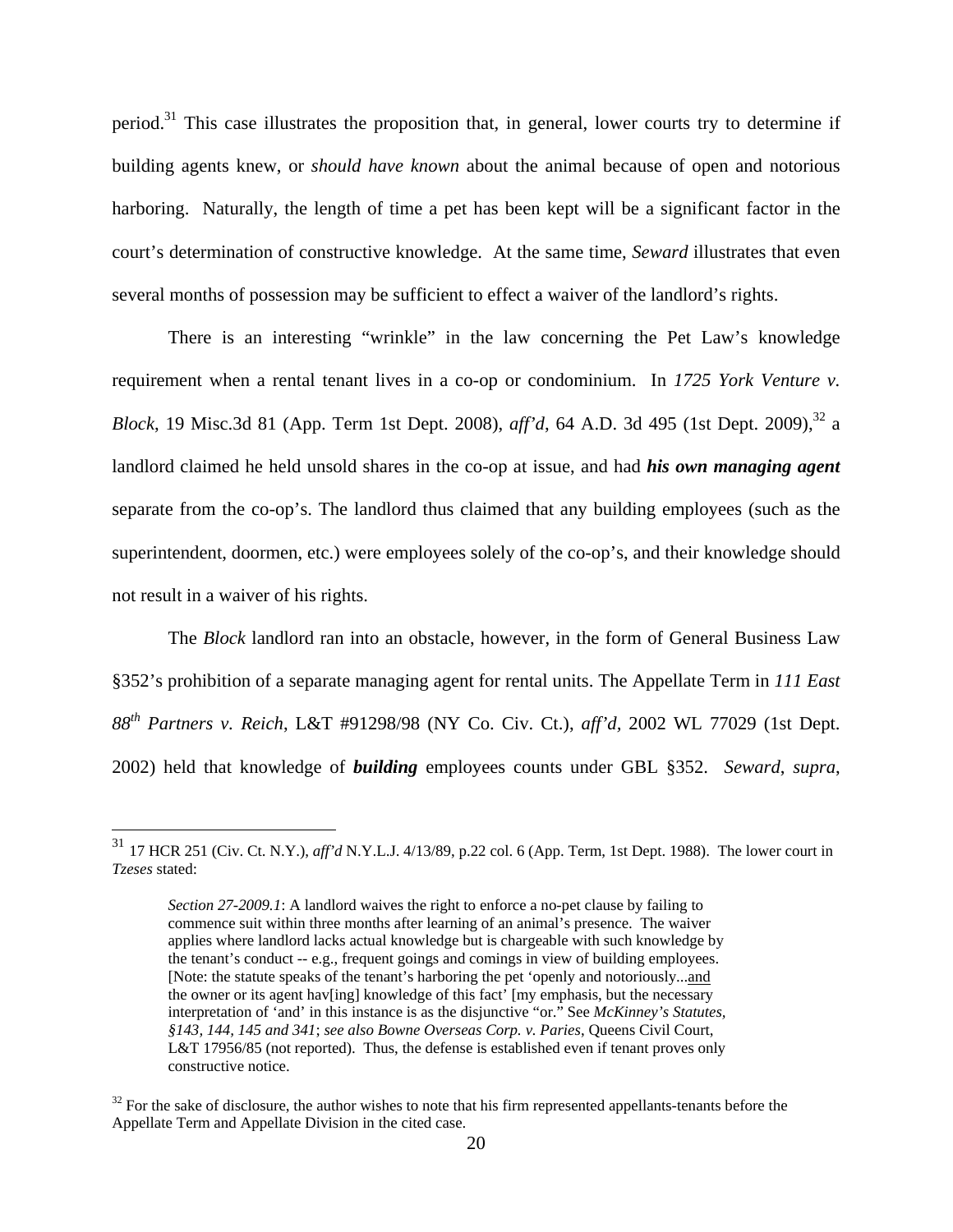supported the same broad principle. Thus, the landlord in *Block* lost before both the Appellate Term and the Appellate Division, which affirmed its adherence to *Seward* and noted:

> [In *Seward*,] we rejected the landlord's narrow interpretation of the term "agent" and the landlord's reliance on the fact that neither it nor the managing agent required the building personnel to report animals, which would have allowed landlord to turn a "blind eye" to a tenant's open and notorious harboring of a pet and would have thwarted the statute's remedial purposes[.]

The First Department in *Block* went on to hold that under GLB §352, a building that is a coop with non-purchasing tenants must be managed by one managing agent. The building employees that work for that managing agent "serve all the residents, not only the shareholders." Therefore, whether or not the landlord in *Block* directly employed the building personnel, those personnel serve the landlord's non-purchasing tenants just as they serve the shareholders. In short, as in *Seward*, "the building employees were the ones best situated to acquire knowledge of whether a tenant was harboring a pet, and petitioner should not be able to defeat the remedial purposes of the Pet Law by pointing to its own failure to instruct or request the employees to report the presence of animals."

# 5.5 Proof of A Retaliatory Motive by the Building is Not Required

 $\overline{a}$ 

Throughout the history of §27-2009.1 case law, it has often been argued that the law should only apply when there is proof that the building is acting against the tenant with an ulterior motive. However, the Appellate Division in *Metropolitan Life Insurance v. Friedman* held that the Pet Law imposes no such evidentiary requirement.<sup>33</sup> The *Friedman* court, in ruling that the plaintiff had waived a "no pets" lease provision by failing to commence its lawsuit within the required three-month period, stated that it "reject[ed] plaintiff's argument that the statutory three

 $33$  613 N.Y.S.2d 8, 205 A.D.2d 303 (1st Dept. 1994). The Appellate Division's approval of this principle was reiterated in *Seward.*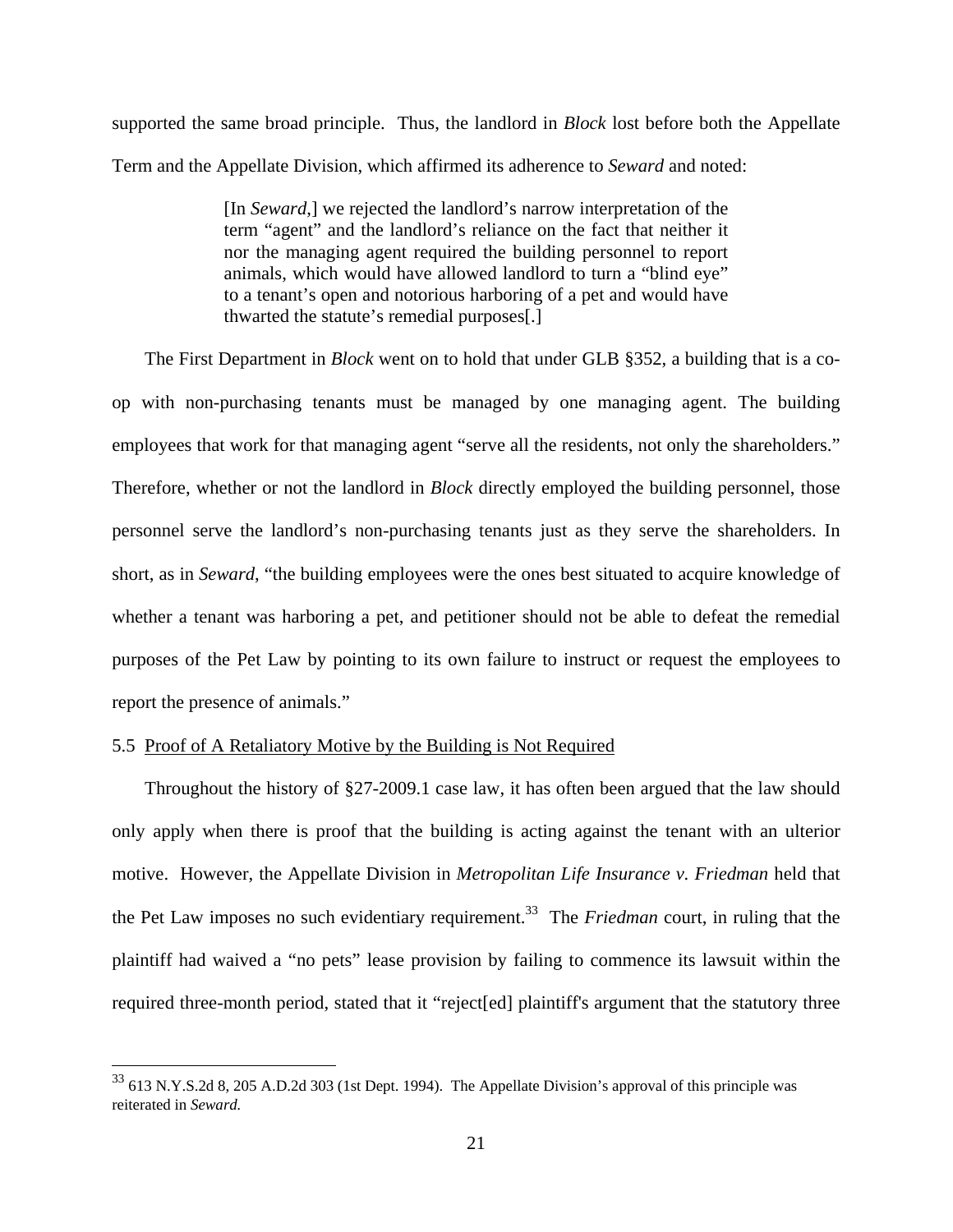month period is inapplicable absent a finding that a no-pet provision is being used as a pretext for a retaliatory eviction or some other bad faith motive." (While a thorough discussion of retaliatory eviction is beyond the scope of this article, it should be mentioned that there is a statute protecting tenants from such conduct by landlords.<sup>34</sup>)

# 5.6 Application of §27-2009.1 to Cooperative and Condominium Apartments

Section 27-2009.1 states that it applies to tenants with leases and multiple dwellings. Owners of cooperatives have proprietary leases. Thus, perhaps unsurprisingly, soon after §27- 2009.1 was enacted, courts found that the Pet Law applied to cooperative buildings as well as rental apartments. In *Corlear Gardens Housing Co. Inc. v. Ramos*, *supra*, the court reached this conclusion by noting, *inter alia*, that "all tenants, including cooperative tenants, are in need of the protection of the Pet Law."

Condominiums present a different issue. There is no document titled a "lease" governing the rights and obligations between a unit owner and a condominium board. However, in condominiums where pets are prohibited (which, anecdotally, is less often the case than in coops and other housing), there exists a document that restricts a unit owner's activities in much the same way a lease does. That document is generally the "house rules," which are incorporated by the condominium's by-laws. Further, since condominium unit owners can rent their units to tenants, and would do so with a "lease," the relationship between a unit owner and a tenant is without question subject to §27-2009.1. In light of the foregoing, the Second Department ruled in *Board of Managers v. Lamontanero*35 that

> [t]he legal status of the occupant of a multiple dwelling unit (i.e., whether he pays rent, owns cooperative shares, or is the owner in

 $\overline{a}$ 

<sup>&</sup>lt;sup>34</sup> See Real Property Law § 223-b, which prohibits landlords from commencing a suit to recover an apartment when they are retaliating against a good faith complaint by a tenant to a governmental authority, or for other actions taken in good faith to secure certain rights of a tenant.

<sup>35616</sup> N.Y.S.2d 744, 745, 206 A.D.2d 340 (App. Div. 2nd Dept. 1994).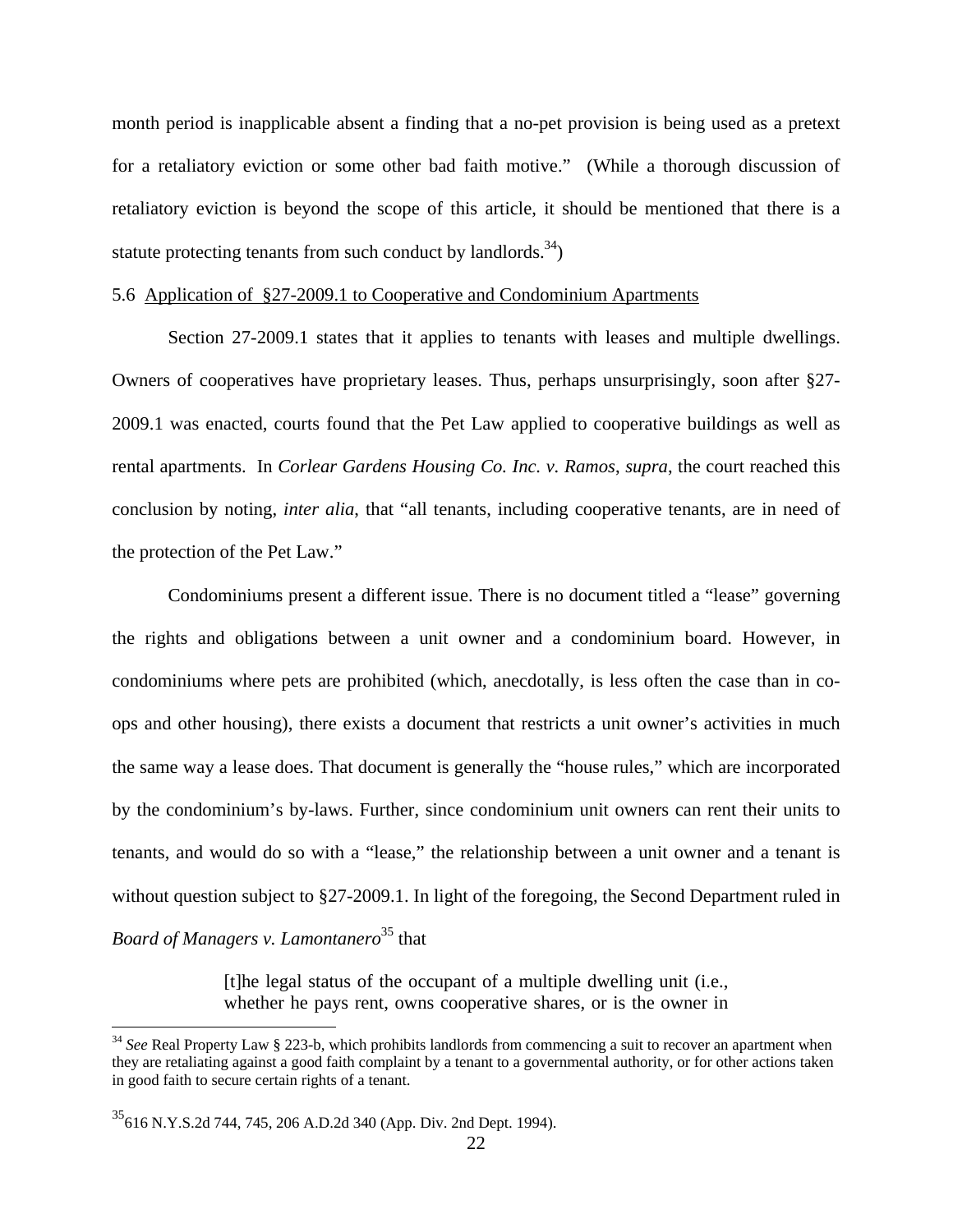fee simple of a condominium unit) is not relevant to the purposes of the statute, which include preventing abuses in the enforcement of covenants prohibiting the harboring of household pets and preventing the retaliatory eviction of pet owners for reasons unrelated to the creation of nuisance.

We conclude that it would be pernicious to create an exception for condominiums from the generally beneficial requirements of Article 27 of the Administrative Code [the pet law]. In addition to substantive harms, an exception for condominiums could lead to anomalies such as permitting the tenant of a condominium owner to invoke the protection of the "Pet Law," while the condominium owner himself could not.

Arriving at the opposite conclusion, the First Department in *Board of Managers v.* 

*Quiles*<sup>36</sup> reasoned that § 27-2009.1, by its terms, applies only where there is a "landlord-tenant" relationship."

#### 5.7 Old Pet, New Pet

 $\overline{a}$ 

It is important to note that the waiver of a no-pet clause in a lease for a particular pet does not act as a waiver of the no-pet clause for a *future* pet.<sup>37</sup> Thus, a unit owner must prove a waiver under § 27-2009.1 for each new pet that she brings into her apartment.

The New York City Council, which originally passed § 27-2009.1, may at some point clarify that tenants need not make such a showing. Indeed, there is legislative history supporting this interpretation of the Pet Law. Further, the court in *Seward* did use language, albeit in *dicta*, implying that once the three months has run, the clause may be waived for future pets, noting that "all extant leases were thereby amended by operation of law [referring to §27-2009.1] to render no pet clauses waivable under the terms of the ordinance."<sup>38</sup>

<sup>36 651</sup> N.Y.S.2d 36, 234 A.D.2d 130 (1st Dept. 1996). *But see supra* at note 8 (noting that the *Seward* court cited, with apparent approval, *Board v. Lamontanero* for the proposition that only the New York City Housing authority is excluded from the scope of the Pet Law).

<sup>37</sup>*Park Holding Co. v. Eimecke*, N.Y. L.J., April 16, 1996, p.25, col. 3 (App. Term 1st Dept. 1995). <sup>38</sup> *See Seward; Megalopolis Prop. Assn. v. Buvron*, *infra*.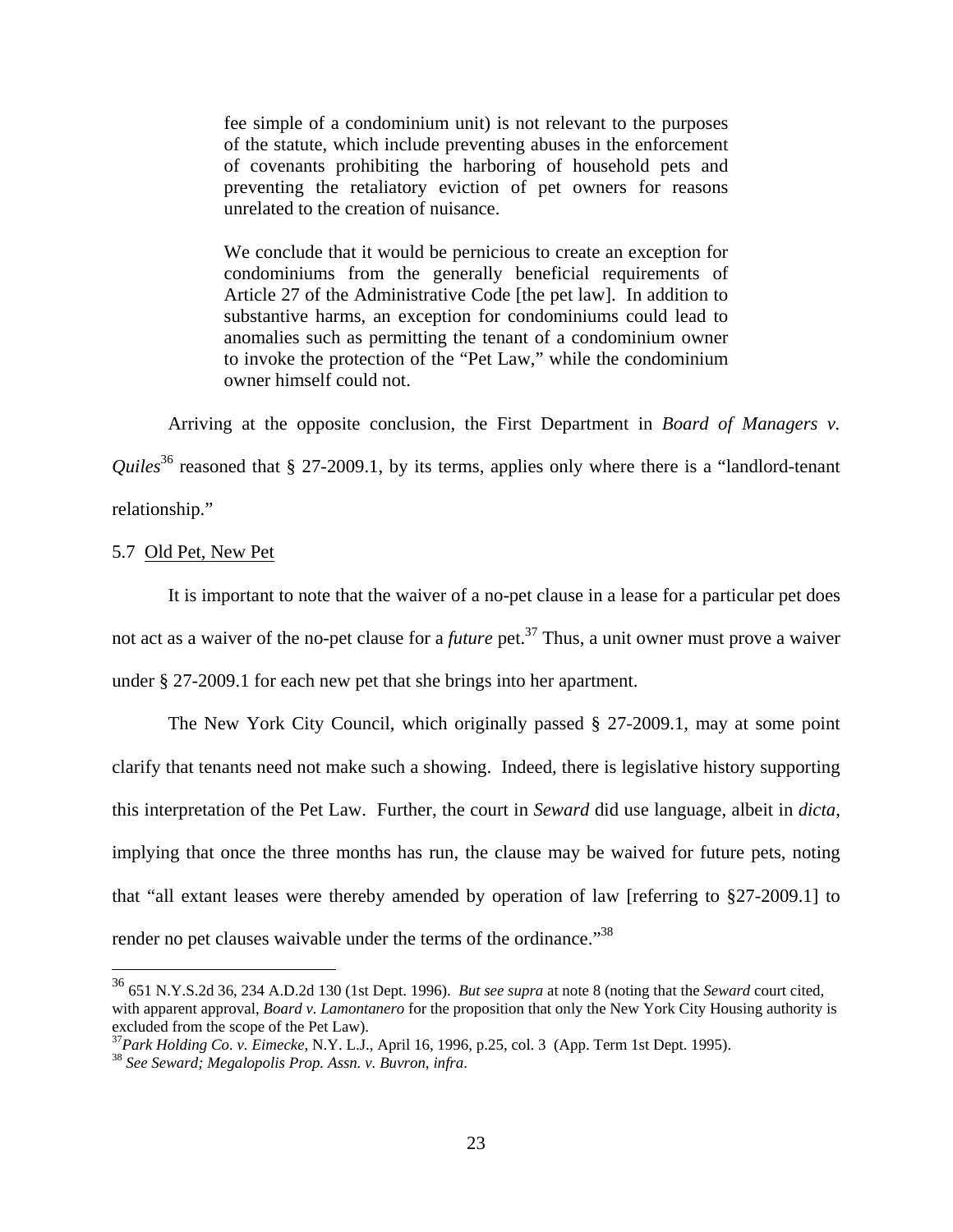Of further relevance to this issue is *Megalopolis v. Buvron*, 110 A.D.2d 232, 494 N.Y.S.2d 14 (2nd Dept. 1985), in which the Second Department ruled that once the three-month period passes, "the lease provision shall be deemed waived." Naturally, this provides support for the argument that once a Pet Law waiver has occurred, the waived provision cannot be revitalized by a tenant's later actions. Likewise, the Appellate Division's ruling in *Baumrind v. Fidelman, supra,* approved of an earlier decision that found a waiver applies to future pets.<sup>39</sup>

With that said, until either the legislature or a court *definitively* determines otherwise, the law most likely remains that a tenant or unit owner must prove a three-month waiver for each new pet he brings into his home.

# **VI. NUISANCE CASES**

 Where cooperative unit owners are concerned, nuisance cases are usually brought based on a breach of the "lease" or on "house rules" prohibiting nuisances or objectionable conduct. Indeed, §27-2009.1 specifically provides that it will not apply where a companion animal is a nuisance.<sup>40</sup> Therefore, if a companion animal may be kept by virtue of the three-month waiver provision of §27-2009.1, but *later* becomes a nuisance as defined by the law, a landlord could bring suit against the pet's owner.

A "nuisance" is defined as a condition that threatens the comfort and safety of other tenants in the building.<sup>41</sup> Common nuisance claims include allegations that a pet is noisy, has bitten or attacked someone, or creates an odor in the building. A key to the legal definition of "nuisance" is whether there is a *pattern* of objectionable conduct; some degree of permanency is

<sup>39</sup> The *Baumrind* court cited *Brown v. Johnson*, 139 Misc.2d 195, 527 N.Y.S.2d 679 (N.Y. City Civ. Ct., 1988) for the proposition that "the right to enforce the no pet clause is waived for a 'failure to bring a proceeding.'" Justice Kupferman dissented, and would have reversed for the reasons stated in the lower court ruling of Judge Mark H. Spires (who wrote the *McCullum v. Brotman* decision)—that the failure to properly serve process in a relevant lawsuit within the three-month period effects a waiver under the Pet Law.

 $^{40}$  NYC Admin. Code § 27-2009.1(d).

<sup>41</sup> *Frank v. Park Summit Realty Corp.*, 175 A.D. 2d 33, 573 N.Y.S.2d 655 (1st Dept. 1991); *Novak v. Fischbein, Olivieri Rozenholg & Badillo*, 151 A.D.2d 296, 299, 542 N.Y.S.2d 568 (1st Dept. 1989); 2 Rasch, New York Landlord and Tenant - Summary Proceedings, §30:60 [3d ed.].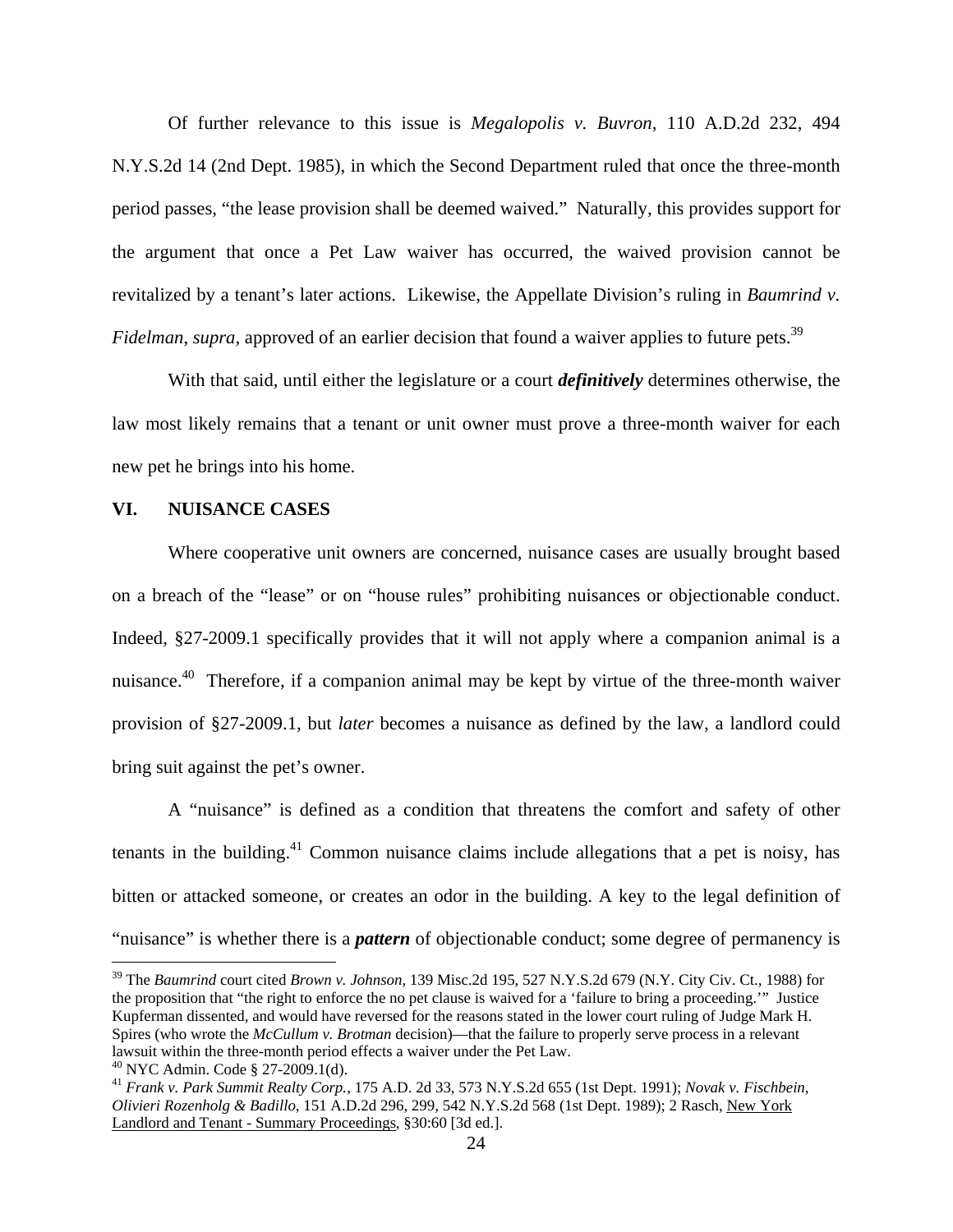an essential element of the concept of nuisance. $42$  Thus, an isolated instance of misconduct by a unit owner's pet will often fail to rise to the level of a nuisance.<sup>43</sup>

# **VII. CPLR § 4544**

For strategic or other reasons, it may be advantageous for a tenant who wishes to keep a pet to invoke Section 4544 of New York's Civil Practice Laws and Rules. That law provides that a residential lease (or other consumer contract) that has printed type of less than eight points, or is not printed clearly, is not admissible into evidence. While the utility of § 4544 for a petharboring tenant is obvious, the court may in some cases require the testimony of a "print" expert.

# **VIII. CONCLUSION**

 $\overline{a}$ 

 In light of the laws protecting the disabled from discrimination, as well as New York City and Westchester laws that favor the keeping of pets, landlords and co-op/condominium boards, as well as unit owners, may find that the legal landscape in this area is more complex (and, depending on one's perspective, more favorable or unfavorable) than expected. All parties would be well-served to consult counsel with specific knowledge of these laws before taking any actions that could potentially prejudice their rights. As this article has hopefully demonstrated, attorneys handling "pet harboring" matters should acquaint themselves with the relevant portions of diverse bodies of law, including real property, federal and state antidiscrimination law, and even evidentiary rules.

<sup>42</sup> *See*, *e.g.*, *Ford v. Grand Union Co.*, 240 A.D.2d 294, 296, 270 N.Y.S. 162, 165 (3rd Dept. 1934); *Valley Courts, Inc. v. Newton*, 263 N.Y.S.2d 863 (Syracuse City Ct. 1965).<br><sup>43</sup> *See*, *e.g.*, *87 Realty v. Shoskensky*, 11 Misc.3d 128(A) (App. Term 2nd Dept. 2006) (two weeks of cat odors did

not rise to a "pattern of continuity"). Of additional interest is a recent case in which a landlord unsuccessfully argued that harboring pigeons was illegal under § 12 of New York State's Multiple Dwelling Law ("MDL"), and thus the possession of the pigeons was exempt from the Pet Law. In *Midtown v. Kline*, 34 HCR 380A (2006), an expert for the tenant testified that there was no biological difference between Antwerp pigeons (permitted under MDL § 12) and other pigeon breeds. The court also ruled that the "mere harboring of pigeons" is not a nuisance.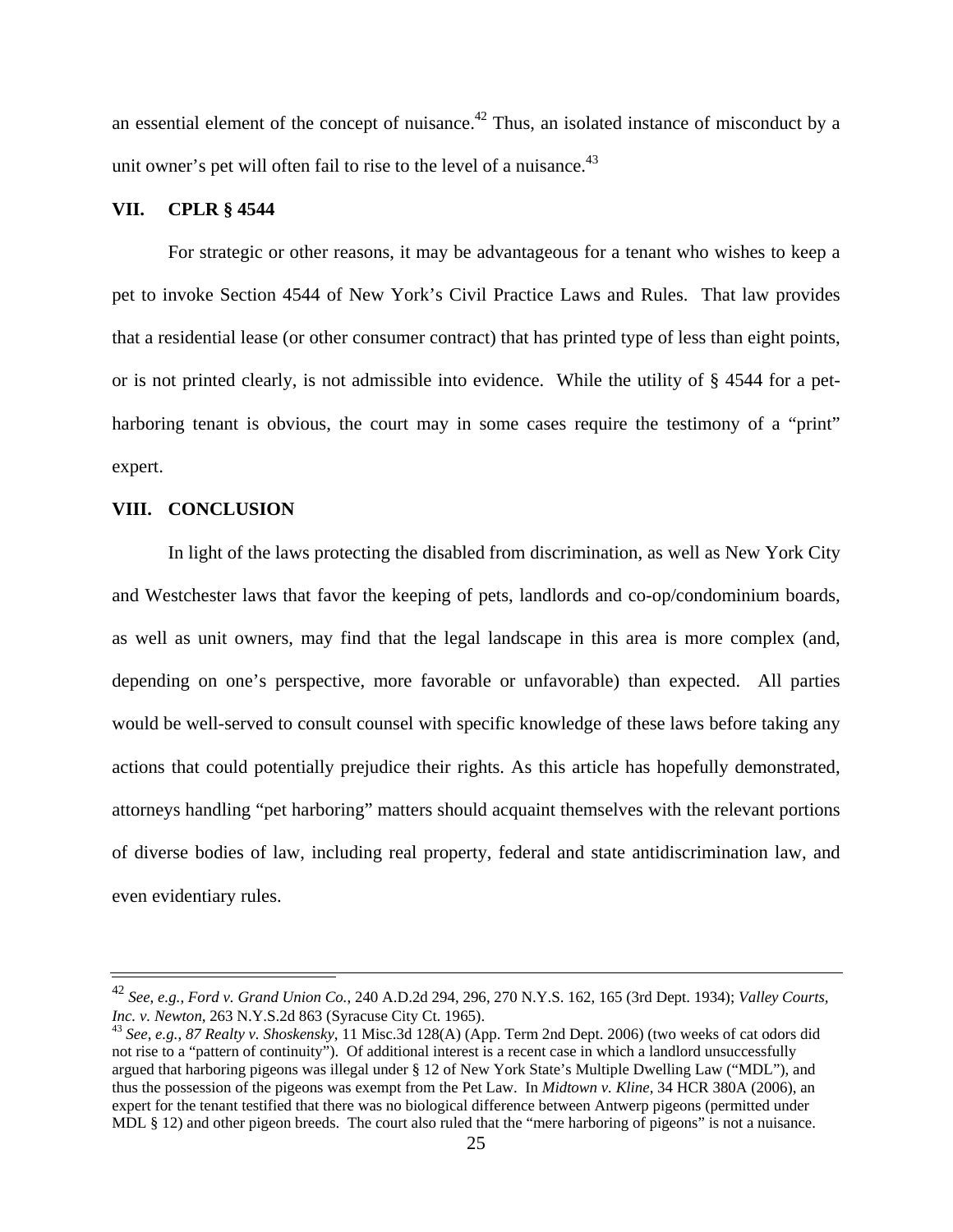# **APPENDIX**

#### **Sample letters requesting reasonable accommodations\***

Re:

Dear :

We represent and have copies of your letter concerning our client's dog.

As I believe you and the co-op board have been advised, our client suffers from a disability that substantially interferes with major life activities. \_\_\_\_ has been under care for \_\_\_\_\_\_\_. For this condition, a \_\_\_\_\_\_\_ animal has been found to be medically helpful. The attached letter from treating physician, Dr. , attests to these facts..

Under Federal, State and New York City laws, the co-op (and others responsible such as the managing agent) must reasonably accommodate our client's needs.

Please advise by whether you will allow our client to keep dog. Failing that, you will leave our client with little alternative but to file an appropriate complaint against all responsible parties for violations of the Federal, State and local laws prohibiting discrimination against the disabled.

It certainly seems in everyone's best interest that this matter be resolved and our client be allowed to keep \_ dog. Please also have the co-op understand that we hope this matter is not pursued and can be resolved, but if it is not our client will make all appropriate claims including claims for compensatory damages, punitive damages if appropriate, and for legal fees and expenses.

An example of a doctor's disability letter is as follows:

To: From: Re:

 $\overline{a}$ 

has been my patient since T am intimately familiar with her

<sup>\*</sup> This letters, like the contents of this article more generally, are for informational purposes only, and should not be used in lieu of representation by a qualified attorney.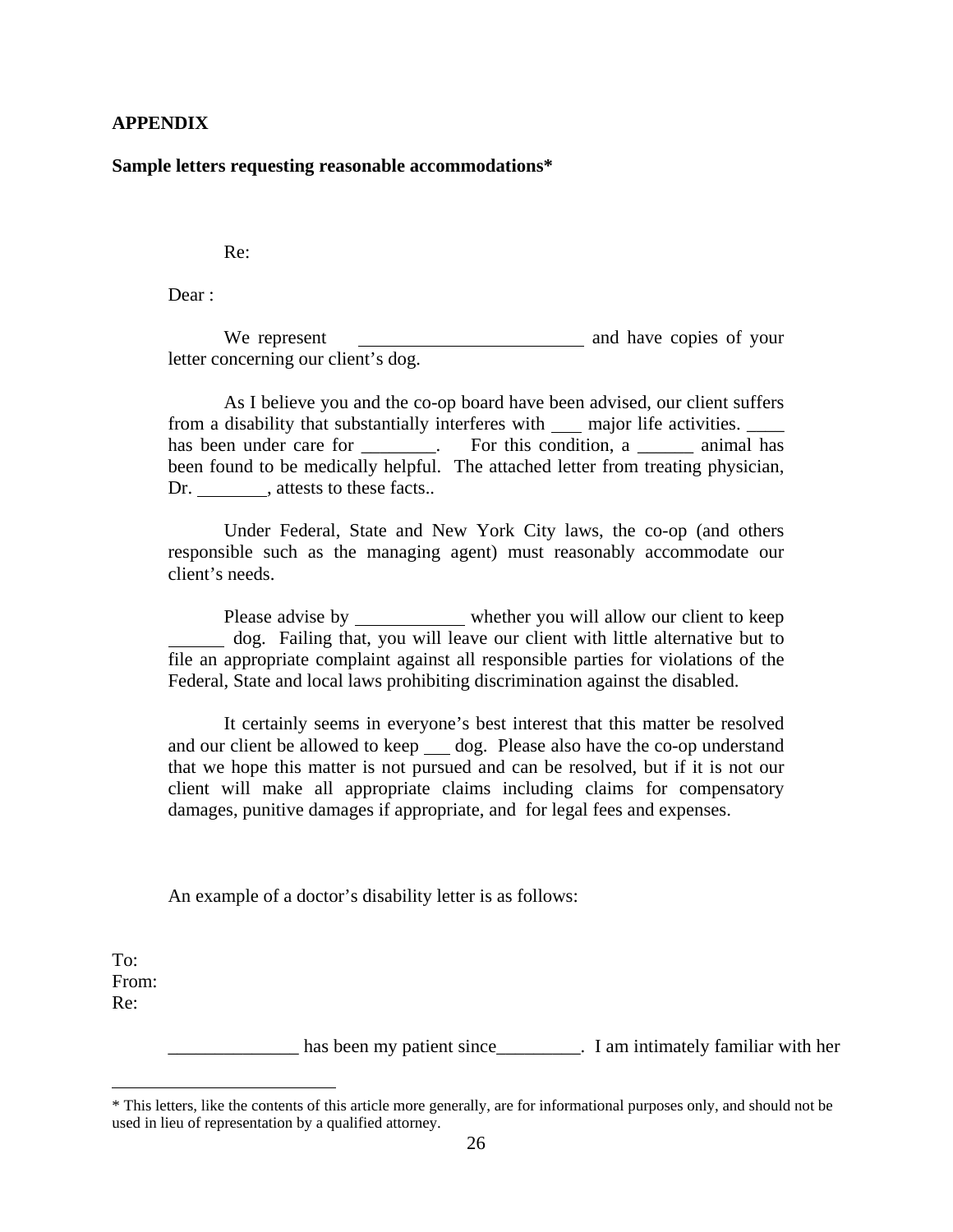history and the functional limitations imposed by her disability.

She meets the definition of disability under the Americans with Disabilities Act, the Fair Housing Act, and the Rehabilitations Act of 1973, which defines disability as a physical or mental impairment that substantially limits one or more of the major life activities of such individuals.

[Or: She meets the definition of disability under the New York State Human Rights Law, which defines disability as a physical, mental or medical impairment that prevents the exercise of a normal bodily function; or having a record of such impairment; or being regarded as having an impairment.]

[Or: She meets the definition of disability under the New York City Human Rights Law, which defines disability as any physical, medical, mental or psychological impairment, or history or record of such impairment.]

She suffers from \_\_\_\_\_\_\_\_\_\_\_, which was initially diagnosed in \_\_\_\_\_\_. I have been treating her for this since\_\_\_\_\_\_\_\_\_\_. She has been treated with \_\_\_\_\_\_\_\_\_\_\_, for years. The <u>secondary has persisted despite treatment</u> and has substantially interfered with her ability to [e.g., work and pursue social activities] and/or other major life activities. In order to help alleviate these impairments, and to [e.g., enhance her ability to live independently and fully use her apartment], I prescribed an emotional support animal, that assists \_\_\_\_\_\_\_\_\_\_ in coping with her disability by [examples of how assists].

[Recently, she obtained a dog.] [She plans to obtain a dog.] Having the dog [has already enabled] [will enable] her to cope better with her disability. [Examples:] The needs of the dog [will] give structure to her day and get her out of the house enabling her to interact with neighbors. In addition she [is getting] [will get] exercise by walking the dog. The walking [helps] [will help] keep her blood pressure normal and assist[s] in weight control. All these changes [have caused] [have the potential to cause] a significant elevation in her mood. [Add how companion help helps equal enjoyment of housing accommodation.

The dog is medically necessary. This conclusion is supported by a voluminous literature.

Studies have consistently shown the therapeutic benefits of assistance animals in relieving

loneliness, depression, hypertension and other health problems. A bibliography is attached for

your review.

#### **BIBLIOGRAPHY**

<sup>•</sup> Ahmedzai, S. (1995). Individual quality of life: Companion animals affect categories nominated. Paper presented at the 7th International Conference on Human-Animal Interactions, Geneva.

<sup>•</sup> Allen, K. M. (1995). Coping with life changes & transitions: The role of pets. Interactions, 13 (3) 5-8.

<sup>•</sup> Allen, K. M. (2001). Dog ownership and control of borderline hypertension: A controlled randomized trial. Presented at the 22nd Annual Scientific Sessions of the Society of Behavioral Medicine in Seattle, WA. March 24,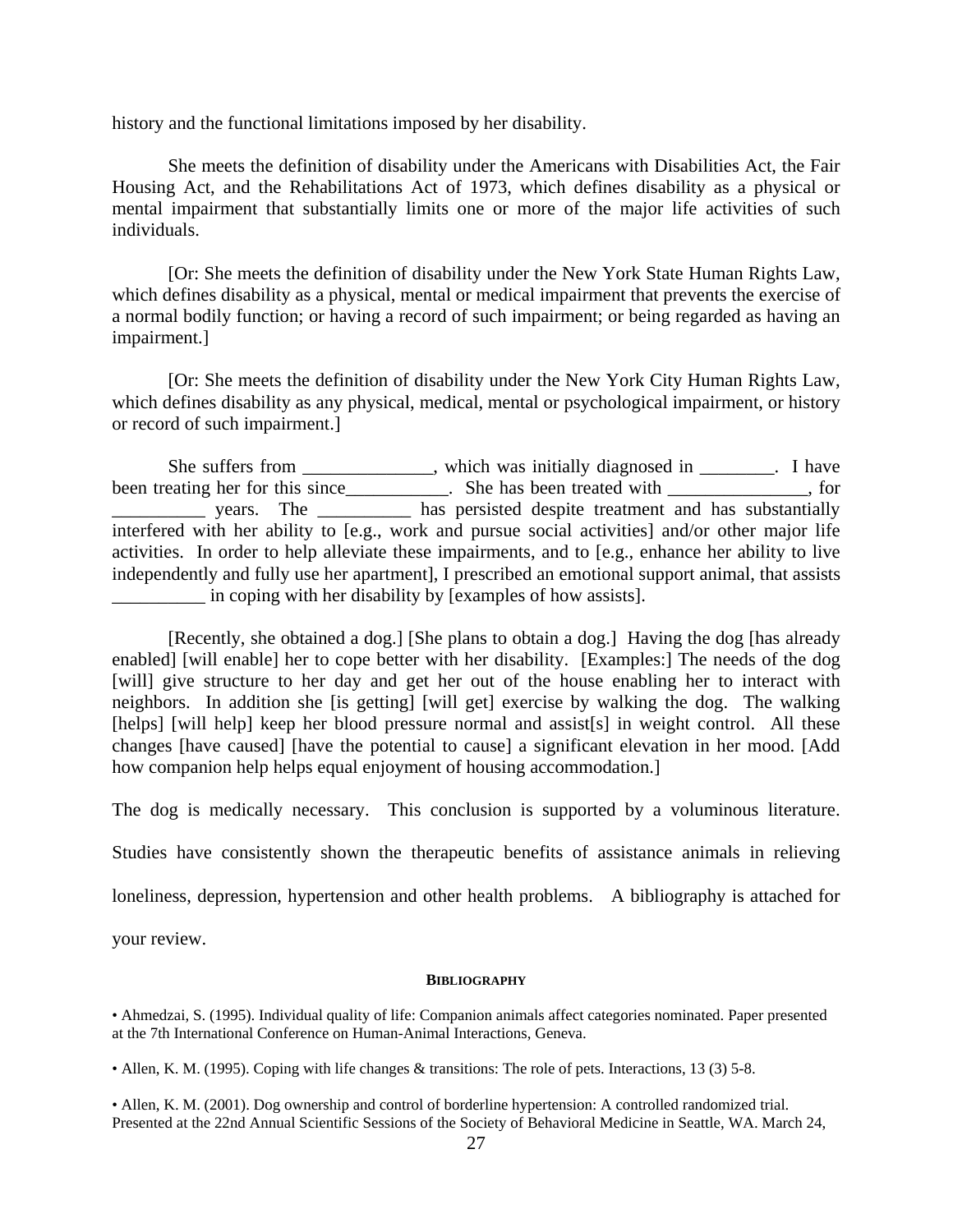2001.

• Allen, K. M. & Blascovich J. 1996. Anger and Hostility Among Married Couples: Pet Dogs as Moderators of Cardiovascular reactivity to Stress. (Paper presented at a conference of the American Psychosomatic Society), Psychosomatic Medicine, 58, 59.

• Allen, K. M., Blascovich, J., Tomaka, J. & Kelsey, R. M. (1991). Presence of human friends and pet dogs as moderators of autonomic responses to stress in women. Journal of Personality and Social Psychology, 61, 582-589.

• Allen, K., B. E. Shykoff, and J. L. Izzo, Jr. (2001). Pet ownership, but not ACE inhibitor therapy blunts home blood pressure response to mental stress. Hypertension, 38, 815-820, 2001.

• Anderson, W. P., Reid, C. M., Jennings, G. L. (1992). Pet ownership and risk factors for cardiovascular disease. Medical Journal of Australia, 157, 298-301.

• Ascione F. R.,. (1992). Enhancing children's attitudes about the humane treatment of animals: Generalization to human-directed empathy. Anthrozoös 5 (3) 176-191.

• Ascione, F. R., Weber, C. V. (1996) Children's attitudes about the humane treatment of animals and empathy: Oneyear follow up of a school-based intervention. Anthrozoös 9 (4) 188-195.

• Bauman, L., Posner, M, Sachs, K, & Szita, R. (1991) The effects of animal-assisted therapy on communication patterns with chronic schizophrenics. The Latham Letter, 13(4) 3-5+.

• Baun, M. M., Oetting, K. & Bergstrom, N. (1991). Health benefits of companion animals in relation to the physiologic indices of relaxation. Holistic Nursing Practice, 5 (2) 16-23.

• Batson, K., McCabe, B. W., Baun, M. M. and Wilson, C. M. (1998). The effect of a therapy dog on socialization and physiologic indicators of stress in persons diagnosed with Alzheimer's disease. In Companion Animals in Human Health. Eds. C. C. Wilson, D. C. Turner, pp. 203-215, Sage Publications, Thousand Oaks, CA. (Available from Dogwise.)

• Beck, A. M., Rowan, A. N. (1994). The health benefits of human-animal interactions. Anthrozoös 7 (2), 85-88.

• Bernstein, P., Friedmann, E. Malaspina, A. (1995). Pet programs can provide a novel source of interaction in longterm facilities. In Studies of loneliness, recent research into the effects of companion animals on lonely people, Interactions, 13 (1), 7.

• Bodmer, N. M. (1998). Impact of pet ownership on the well-being of adolescents with few familial resources. In Companion Animals in Human Health. Eds. C. C. Wilson, D. C. Turner, pp. 237-247, Sage Publications, Thousand Oaks, CA. (Available from Dogwise.)

• Bryant, B. K. (1995). Animal assisted therapy within the context of daily institutional life. Paper presented at the 7th International Conference on Human-Animal Interactions, Geneva.

• Bulcroft, K. (1990). The benefits of animals to our lives: A four-part review. Part 1. Pets in the American family. People, Animals, Environment, 8 (4), 13-14.

• Bustad, L. K. (1996). Recent discoveries about our relationships with the natural world. In Compassion: Our Last Great Hope, 2nd edition, pp. 115-121, Delta Society, Renton, WA.

• Carmack, B.J. (1991). The role of companion animals for persons with AIDS/HIV. Holistic Nursing Practice, 5, 24-31.

• Cawley, R., Cawley, D. and Retter, K. (1994). Therapeutic horseback riding and self-concept in adolescents with special educational needs. Anthrozoös, 7 (2) 129-34.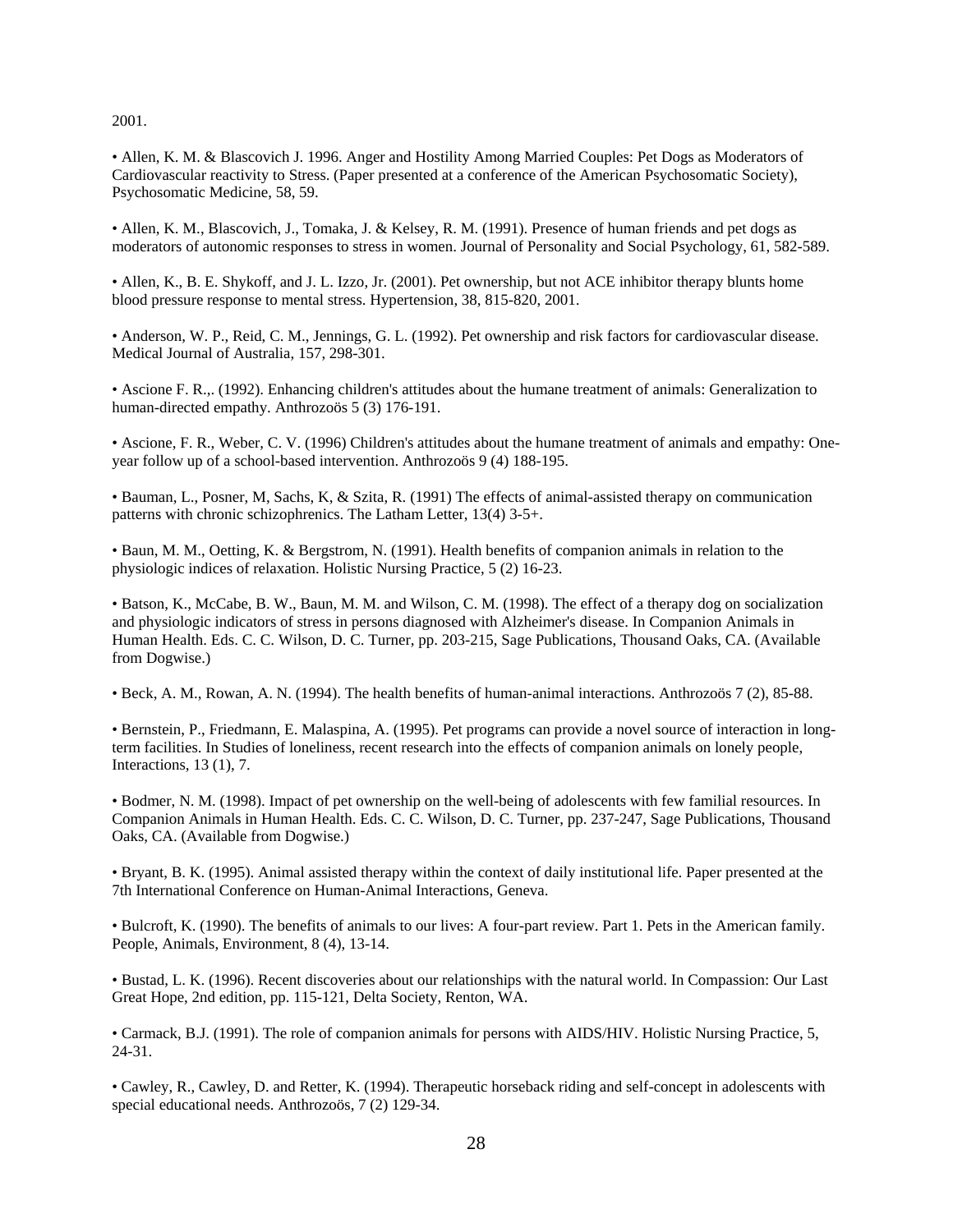• Cole, K, Gawlinski, A, & Steers, N. (2005) Animal Assisted Therapy Decreases Hemodynamics, Plasma Epinephrine and State Anxiety in Hospitalized Heart Failure Patients. American Heart Association's Scientific Sessions 2005, Dallas, TX, November 15, 2005.

• Davis, J.H., McCreary J. (1995). The preadolescent/pet friendship bond. Anthrozoös, 8 (2), 78-82.

• Duncan, S. L. (1995). Loneliness: A health hazard of modern times. Interactions, 13 (1), 5-9.

• Eddy, T.J. (1995). Human Cardiac Responses to Familiar Young Chimpanzees. Anthrozoös, 9, (4), 235-243.

• Fick, K.M. (1993). The influence of an animal on social interactions of nursing home residents in a group setting. American Journal of Occupational Therapy, 47 (6), 529-534.

• Friedmann, E. & Thomas, S.A. (1995). Pet ownership, social support and one year survival among postmyocardial infarction patients in the cardiac arrhythmia suppression trial (CAST). American Journal of Cardiology 76: 1213-1217.

• Fritz, C. ., Farver, T. B., Kass, P. H., Hart, L. A. (1995). Association with companion animals and the expression of noncognitive symptoms in Alzheimer's patients. The Journal of Nervous and Mental Disease, 183 (7).

• Edwards, N. E., Beck, A.M. (2002) Animal-assisted therapy and nutrition in Alzheimer's disease. Western Journal of Nursing Research, 24 (6), 697-712. Displaying tanks of brightly colored fish may curtail disruptive behavior and improve eating habits of individuals with Alzheimer's disease.

• Garrity, T. F., Stallones, L., Marx, M. B. & Johnson, T. P. (1989). Pet ownership and attachment as supportive factors in the health of the elderly. Anthrozoös, 3 (1), 35-44.

• Hansen, K.M., Messinger, C.J., Baun, M.M. & Megel, M. (1999). Companion animals alleviating distress in children. Anthrozoös, 12(3), 142-148.

• Havener, L., Gentes, L., Thaler, B., Megel, M. E., Baun, M. M., Driscoll, F. A., Beiraghi, S., Agrawal, S. (2001). The effects of a companion animal on distress in children undergoing dental procedures. Issues in Comprehensive Pediatric Nursing, 24: 137-152.

• Heath, T. D. & McKenry, P. C. (1989) Potential benefits of companion animals for self-care children. Childhood Education, 7(4), 311-314.

• Hesselmar, B,, Aberg, N. Aberg, B., Eriksson, B. & Bjorksten, B. (1999). Does early exposure to cat or dog protect against later allergy development? . Department of Pediatrics, University of Goteborg, Goteborg, Sweden. Clinical Exp Allergy, May; 29(5): 611-7.

• Holcomb, R., Jendro, C., Weber, B., Nahan, U. (1997). Use of an aviary to relieve depression in elderly males. Anthrozoös, 10 (1), 32-36.

• Holcomb, R. & Meacham, R. (1989). Effectiveness of an animal-assisted therapy program in an inpatient psychiatric unit. Anthrozoös, 2 (4) 259-273.

• Hunt, S. J., Hart, L. A. and Gomulkiewicz, R. (1992). The role of small animals in interactions between strangers. Journal of Social Psychology, 132, 245-256.

• Jessen, J., Cardiello, F., & Baun, M. M. (1996). Avian companionship in alleviation of depression, loneliness and low morale of older adults in skilled rehabilitation units. Psychological Reports, 78, 339-348.

• Katcher, A. & Wilkins, G. G. (1994). Helping children with attention-deficit hyperactive and conduct disorders through animal-assisted therapy and education. Interactions, 12 (4), 5-9.

• Lago, D., Delaney, M, Miller, M. & Grill, C. (1989) Companion animals, attitudes toward pets, and health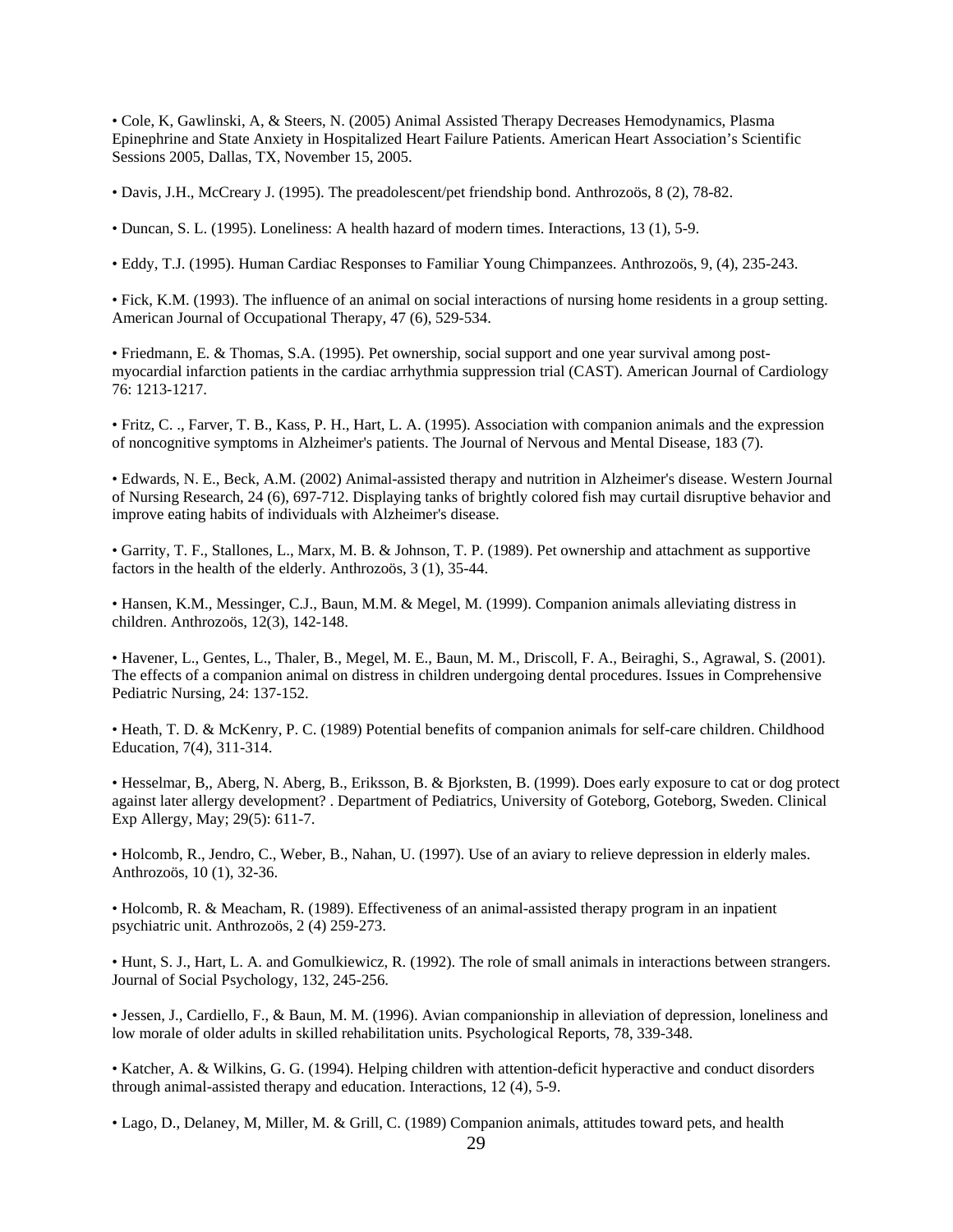outcomes among the elderly: A long-term follow-up. Anthrozoös 3 (1) 25-34.

• Mallon, G. P. (1994). Cow as co-therapist: Utilization of farm animals as therapeutic aides with children in residential treatment. Child & Adolescent Social Work Journal, 11 (6), 455-474.

• McLaughlin, C. (1996). Bow-wow, what a difference animal assistance can make. Advance for Physical Therapists, 7 (4), 10-11.

• Melson, G.F. (1990). Pet ownership and attachment in young children: Relations to behavior problems and social competence. Paper presented to the annual meeting of the Delta Society, Houston, TX.

• Melson, G. F. (1998). The role of companion animals in human development. In Companion Animals in Human Health. Eds. C. C. Wilson, D.C. Turner, pp. 219-236, Sage Publications, Thousand Oaks, CA. (Available from Dogwise.)

• Montague, J. (1995). Continuing care -back to the garden. Hospitals & Health Networks, 69(17), 58, 60.

• Morrow. V. (1998). My animals and other family: Children's perspectives on their relationships with companion animals. Anthrozoös, 11 (4), 218-226.

• Nagengast, S. L., Baun, M.M., Megel, M. & Leibowitz, J.M. (1997). The effects of the presence of a companion animal on physiological arousal and behavioral distress in children during a physical examination. Journal of Pediatric Nursing, 12 (6), 323-330.

• Nielson, J. A. & Delude, L. A. (1994). Pets as adjunct therapists in a residence for former psychiatric patients. Anthrozoös, 7 (3), 166-171.

• New, J. C. (1995). Quality of life of companion animals. Paper presented at the 7th International Conference on Human-Animal Interactions, Geneva.

• Noel de Tilly, J. (1991). Animals and therapy. Veterinary Technician, 12 (6), 455-9.

• Parker, H. (1996). JAMA asks animal-assisted therapy to prove it. News and Analysis, Anthrozoös 8 (4) 244-45.

• Poresky, R. H. (1996) Companion animals and other factors affecting young children's development. Anthrozoös, 9 (4) 159-181.

• Poresky, R. H. & Hendrix, C. (1989). Companion animal bonding, children's home environments and young children's social development. Paper presented at the biennial meeting of the Society for Research in Child Development, Kansas City, MI.

• Raina, P., Waltner-Toews, D., Bonnett , B. Woodward, C. & Abernathy, T. (1999). Influence of companion animals on the physical and psychological health of older people: an analysis of a one-year longitudinal study. Journal of Am Geriatr Soc 1999 March; 47(3):323-9.

• Raveis, V.H., Mesagno, F., Karus, D, & Gorey, E. (1993). Pet ownership as a protective factor supporting the emotional well-being of cancer patients and their family members. Memorial Sloan-Kettering Cancer Center, Department of Social Work. New York, NY.

• Sable, P. (1995). Pets, attachment, and well-being across the life cycle. Social Work, 40 (3), 334-341.

• Schuelke, S.T., Trask, B, Wallace, C., Baun, M. M., Bergstrom, N. & McCabe, B. (1992). Physiological effects of the use of a companion animal dog as a cue to relaxation in diagnosed hypertenisives. The Latham Letter, 13 (1), 14- 17.

• Serpell, J. A. (1991). Beneficial effects of pet ownership on some aspects of human health and behaviour. Journal of the Royal Society of Medicine, 84, 717-720.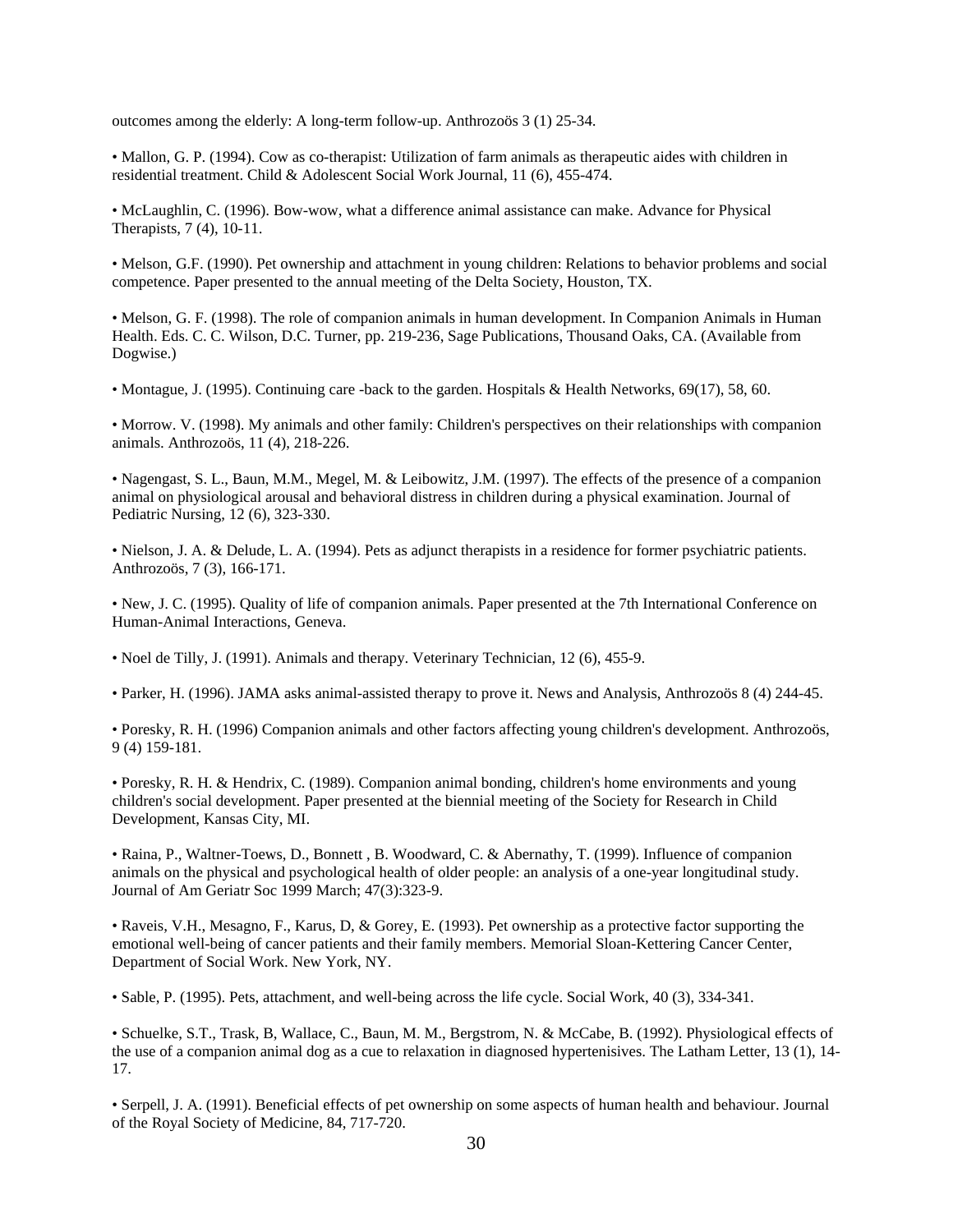• Serpel, J.A. (1990). Evidence for long term effects of pet ownership on human health. In Pets, Benefits and Practice. Waltham Symposium 20, April 19, 1990. Ed.: I.H. Burger, pp. 1-7, BVA Publications.

• Siegel, J. M. (1993). Companion animals: In sickness and in health. Journal of Social Issues, 49, 157-167.

• Siegel J. M. (1990). Stressful life events and use of physician services among the elderly: The moderating role of pet ownership. Journal of Personality and Social Psychology, 58 (6), 1081-1086.

• Siegel, J.M., Angulo, F.J., Detels, R.,. Wesch, J, & . Mullen, A. (1999). AIDS diagnosis and depression in the Multicenter AIDS Cohort Study: the ameliorating impact of pet ownership. University of California, Los Angeles, USA. AIDS Care, 11(2) 157-170.

• Stallones, L. (1990). Companion animals and health of the elderly. People, Animals, Environment, 8 (4), 18-19.

• Stallones, L., Marx, M. B., Garrity, T.F. & Johnson, T.P. (1990). Pet ownership and attachment in relation to the health of US adults, 21 to 64 years of age. Anthrozoös, 4 (2), 100-12.

• Taylor, E. (1993). Effects of animals on eye contact and vocalizations of elderly residents in a long term care facility. Physical and Occupational Therapy in Geriatrics, 11 (4).

• Triebenbacher, S. L. (1998). The relationship between attachment to companion animals and self-esteem. In Companion Animals in Human Health. Eds. C. C. Wilson, D.C. Turner, pp. 135-148, Sage Publications, Thousand Oaks, CA.

• Vidovic, V.V., Stetic, V.V. & Bratko, D. (1999). Pet ownership, type of pet and socio-emotional development of school children. Anthrozoös, 12(4), 211-17.

• Wilson, C. C. (1991). The pet as an anxiolytic intervention. Journal of Nervous and Mental Disease, 179, 482-89.

• Woolverston, M. C. (1991). Reducing children's stress during physical examination by having them play with animals during the procedure. Paper presented at Delta Society's 10th Annual Conference, Portland, OR.

• Zasloff, R.L. & Kidd, A.H. (1994). Loneliness and pet ownership among single women. Psychological Reports, October, 75(2), 747-52.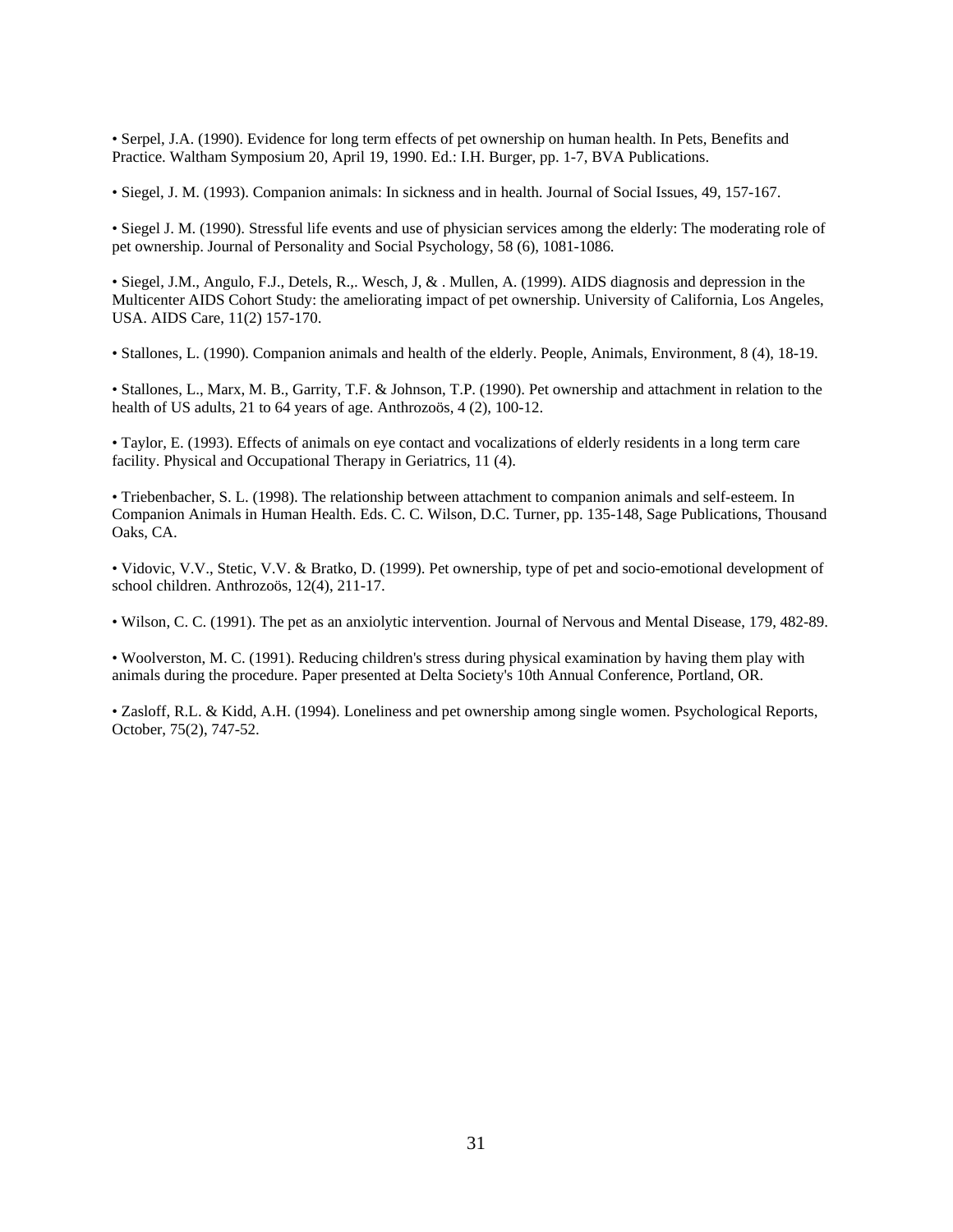# **"PIT BULL" BANS: THE STATE OF BREED-SPECIFIC LEGISLATION IN NEW YORK AND AMERICA TODAY\***

#### **By Dana M. Campbell**

When the New York City Housing Authority ("NYCHA") banned certain dog breeds— "pit bulls," Rottweilers, and Doberman pinschers among them—from public housing in the spring of 2009, owners like Marc Hernandez were forced to choose between keeping their home or their family pet.<sup>i</sup> Mr. Hernandez raised Tyson, a Staffordshire bull terrier, from infancy, and maintains Tyson never exhibited any aggressive behavior. Despite Tyson's unblemished record, he was surrendered to an East Harlem animal shelter after the aforementioned ban went into effect.<sup>ii</sup> Considering the difficulties associated with adopting pit bulls, a breed maligned by the media and politicians alike, the NYCHA policy was more than likely not a death sentence for Tyson. Tyson's story is only one of many, as controversial "breed" bans, also known as "pit bull bans" or "breed-specific legislation" ("BSL") grow in popularity.

#### **What problems have prompted BSL?**

 Addressing the issue of so-called "dangerous dogs" is a problem that has perplexed communities for decades, leading some communities to resort to passing laws banning certain breeds of dogs perceived as being especially prone to dangerous behavior. The passing of such laws usually occurs after a well-publicized attack on a human. A particularly gruesome case in 2008iii, where a 90-year-old Staten Island man died after two pit bulls tore off most of his leg, is one reason that many New York City residents are calling for a ban. This effort, to purge certain breeds of dogs, may appear to the public to be the easiest way to reduce the probability of an attack.

As the American Kennel Club ("AKC"), the nation's largest dog breed registry, does not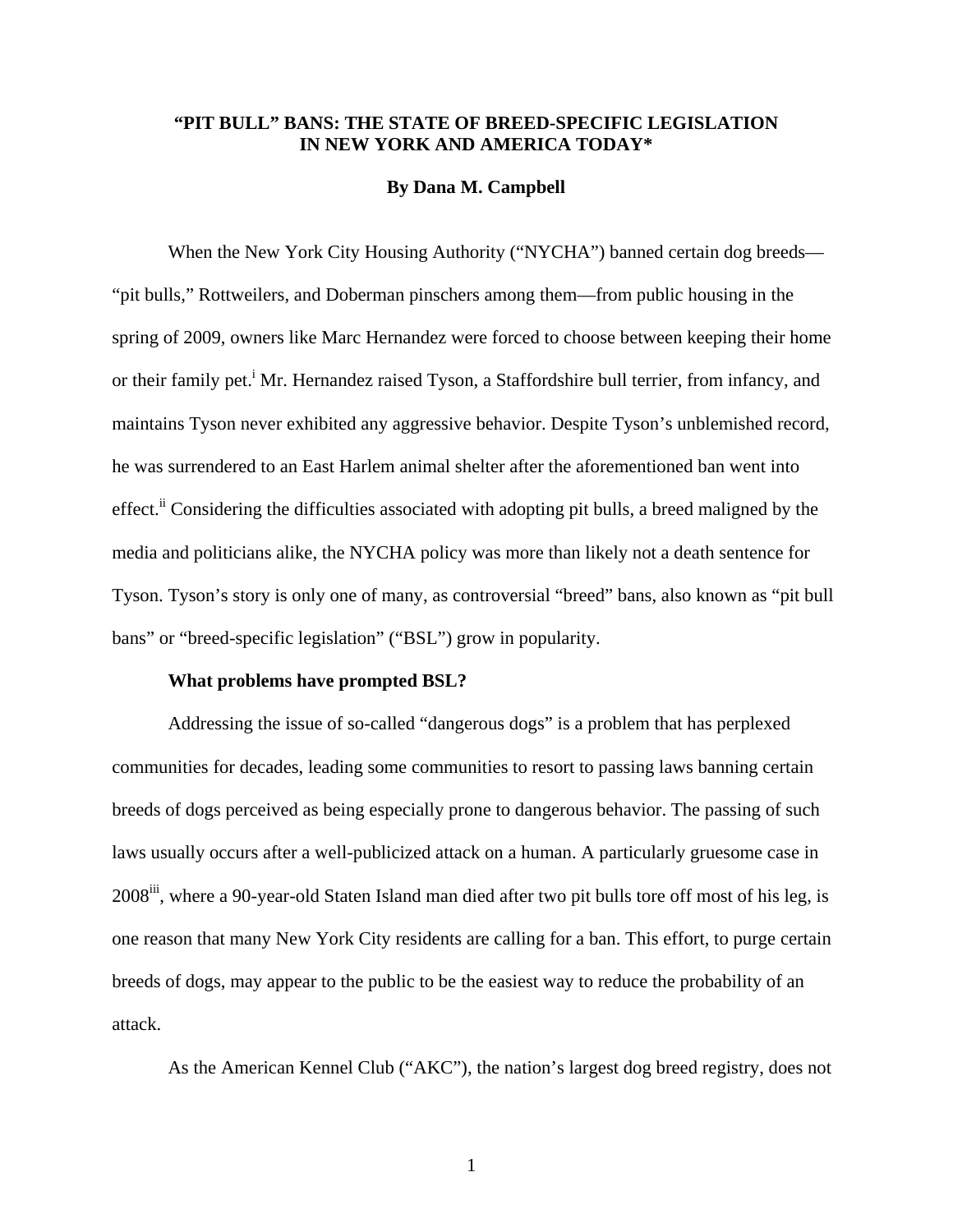recognize a "pit bull" breed *per se*, the breeds most commonly included within current BSL are a mix of bulldog and terrier breeds already recognized by the AKC: Bull Terriers, American Staffordshire Terriers and Staffordshire Bull Terriers. Also frequently included in the bans are Rottweilers, Chow Chows, Mastiffs, and Presa Canarios. Interestingly, the breeds considered "dangerous" by the public have changed over time: for example, German Shepherds were a source of particular concern in the 1970s, and the torch was passed to Doberman Pinschers in the 1980s.

#### **Who has passed BSL?**

 Hundreds of municipalities of varying sizes and geographic locations throughout the country have adopted BSL. Perhaps the most comprehensive list of BSL jurisdictions, which is frequently updated, is the list maintained at www.understand-a-bull.com.<sup>iv</sup> Yet, one can observe an interesting countervailing trend, as twelve states, including New York and Colorado, have passed laws *prohibiting* local governments within the state from enacting BSL. (Colorado, ironically, is the home of Denver, the city with perhaps the most tortured history of BSL. Denver passed BSL in 1989, but the Colorado State Legislature outlawed BSL in 2004. Denver later reinstated BSL after the City successfully challenged the state's BSL prohibition by invoking the so-called "Home Rule exception."<sup>v</sup>)

 Some dog owners in Hempstead, New York, are required to register and obtain insurance policies for "dangerous" dogs, though this law may be legally unenforceable as a result of the above-mentioned prohibition.<sup>vi</sup>

Hempstead is not alone in imposing an insurance requirement. A bill proposed in Oregon in 2009 would have required minimum liability insurance coverage of one million dollars for "pit bull" owners, but the bill did not pass. One possible motive for such proposals is that, because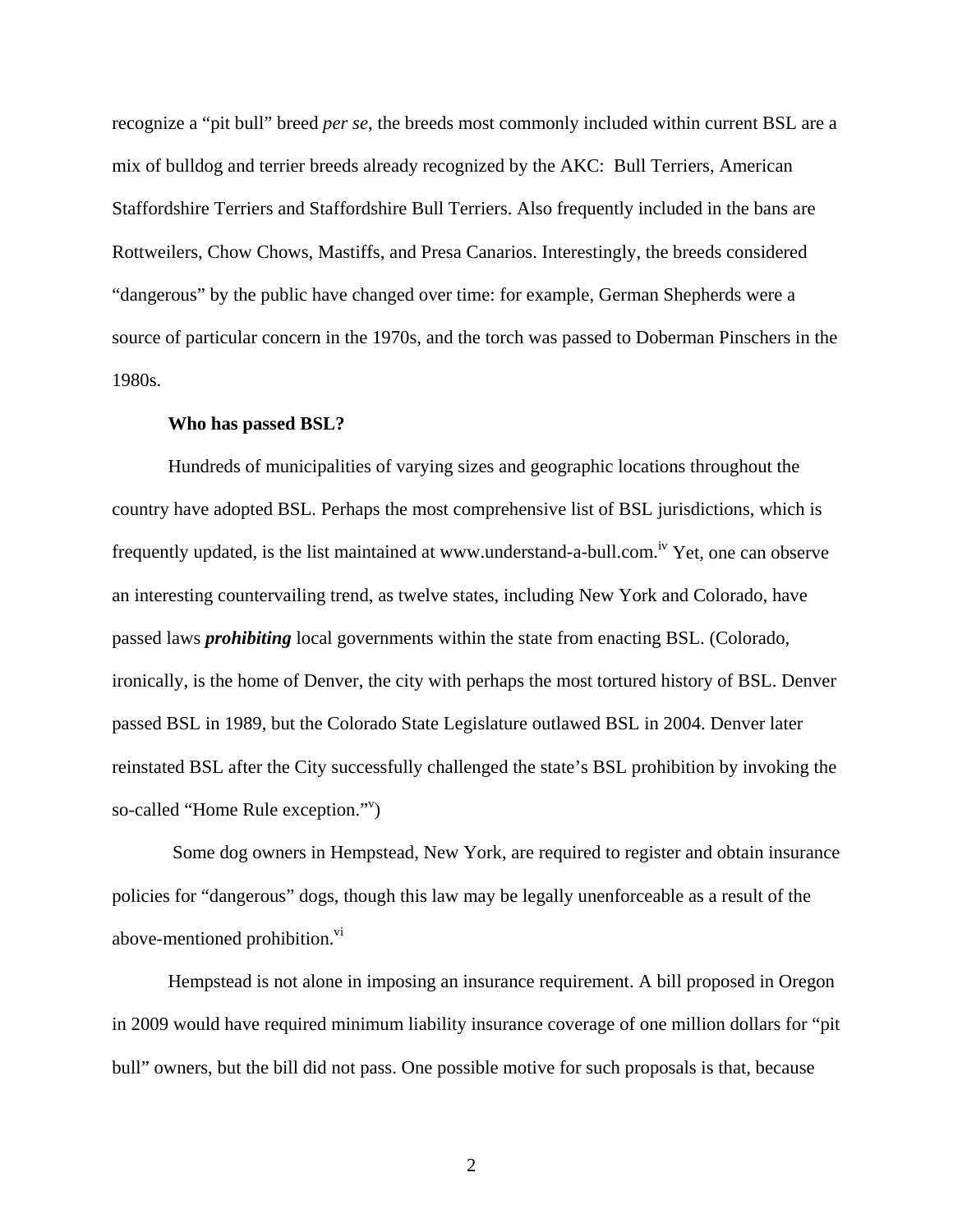some dog owners would be unable to obtain such insurance due to cost, burdensome insurance requirements would serve as an indirect restriction on the ownership of certain breeds.

 Just two weeks before former President Bush left office, the U.S. Army issued a memo detailing pet policy changes for privatized housing on military installations. These policy changes banned American or English Staffordshire Bull Terriers, Rottweilers, Chow Chows, Doberman Pinschers, and wolf hybrids, as well as, a host of other pet and exotic animals, including reptiles, rats, hedgehogs, ferrets, and farm animals. The policy, which went into effect immediately, "grandfathers in" existing pets and contains a clause allowing for certain exceptions, but provides no criteria to guide the exception-granting process. However, since the military's new breed ban came into effect, some military families have lamented online and in the media that the nature of military service requires frequent moves from base to base, rendering the grandfather clause nearly meaningless. Michelle Obama has stated that helping military families is one of her priorities as First Lady; at the time of writing, however, the Obama administration had promised to look into the military's breed ban but not yet issued a formal opinion on the subject.

# **BSL in the Courts**

 Court cases challenging BSL have focused on constitutional concerns such as substantive due process, equal protection, and vagueness. Based on past results and intuition, it seems that most BSL will survive the minimum scrutiny analysis allowed by the due process clauses of the Constitution's Fifth and Fourteenth Amendments, as there is no "fundamental right" at issue. Since state and local jurisdictions enjoy broad policing powers, including the power to protect public safety, courts have had no trouble finding that BSL satisfies the permissive standard of bearing a "rational relationship" to the goal of protecting the public from "dangerous" breeds.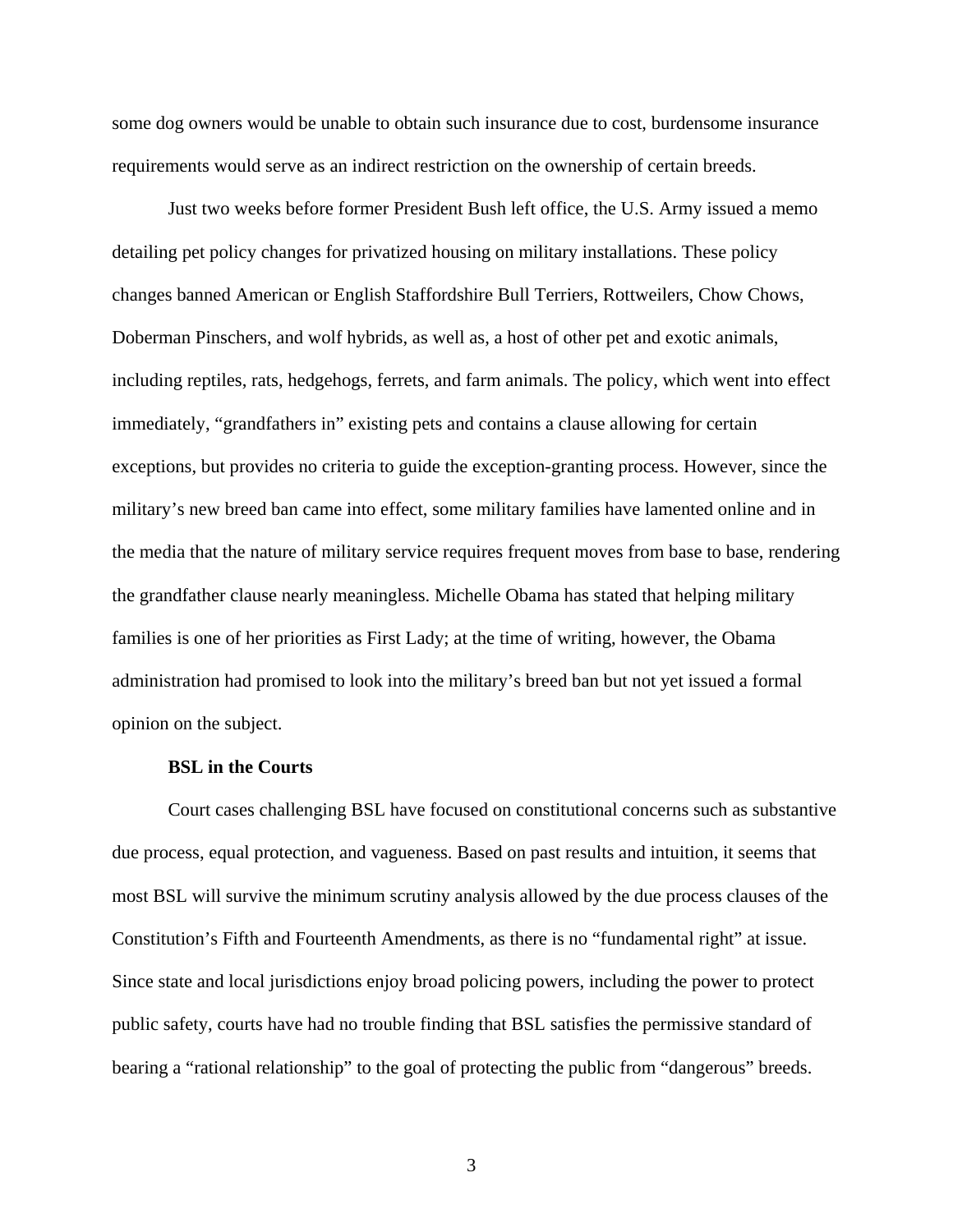Challenges based on Equal Protection arguments are similarly difficult to sustain. Here, courts look at whether there is a rational purpose for treating pit bull breeds differently from other dog breeds. Dog owners have attacked the rational purpose requirement by arguing either that BSL is over-inclusive, because it bans all dogs of a breed when only certain individuals within the breed have proven to be vicious. Opponents have also argued that the rational purpose requirement is not satisfied because these bans are under-inclusive, because many other breeds of dogs not banned by BSL have injured people. However, again under minimum-scrutiny/"rational basis" review, BSL will survive as long as the government can establish that the proposed BSL is rationally related to its purpose, *even if* the law is indeed over - or under - inclusive.

 Claims that BSL is unconstitutionally vague have brought dog owners mixed—though somewhat greater—success. The constitutional guarantee of procedural due process requires that laws provide the public with sufficient notice of the activity or conduct being regulated or banned, and laws that fail to do so may be struck down as unconstitutionally vague. Thus, owners of pit bulls or other banned breeds have sometimes argued that breed ban laws do not adequately define what a "pit bull" is for the purposes of a ban. An alternative argument is that BSL laws are too vague to help the dog-owning public or the relevant enforcement agency such as animal control or police—to identify whether a dog falls under the BSL. This argument carries some force in instances where the dog was adopted with an unknown origin, or the dog is a mixed breed.

#### **Enforcement Issues**

 Relatedly, enforcement of BSL naturally leads to the question: who determines whether a dog is one of the banned or regulated breeds, and what is the procedure for that determination? Surprisingly, in some places like the city of North Salt Lake, Utah, it is the "city manager" who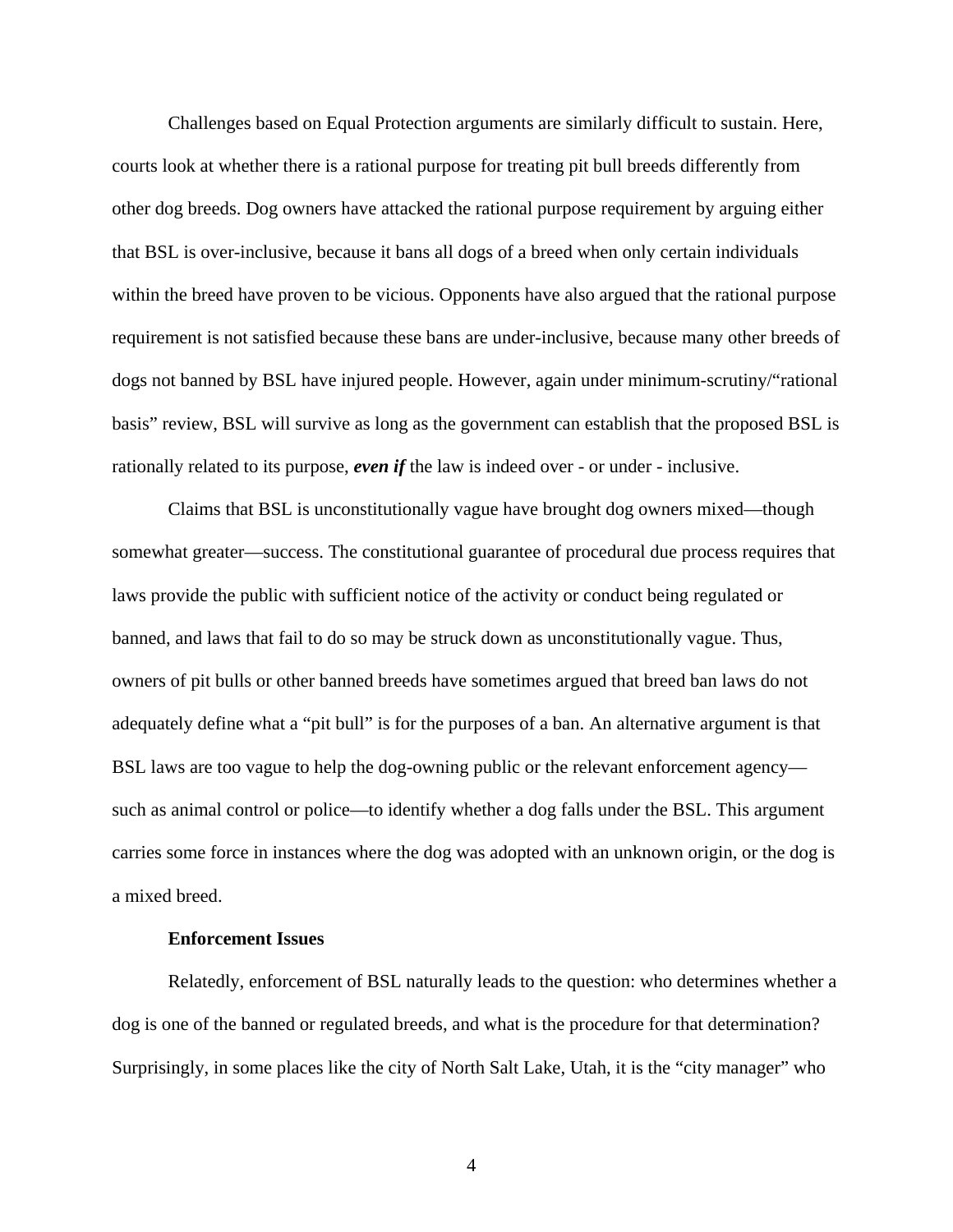has sole authority to make that call. Some jurisdictions have passed their BSL legislation without any input from veterinarians, who are presumably the type of expert most capable of identifying dog breeds.

Attorney Ledy VanKavage has spent the last decade following and studying BSL, and is considered one of the country's foremost experts on the subject. Ms. VanKavage is now general counsel for Best Friends Animal Society, after working for years as the senior director of legislation and legal training for the American Society for the Prevention of Cruelty to Animals ("ASPCA"). "I call these breed discrimination laws," she says, and asserts that with the advent of technology facilitating DNA analysis for dogs, the days of mere "canine profiling" and arbitrary enforcement are numbered. VanKavage believes that since the government has the burden of proving that a dog is one of the breeds banned or regulated by BSL, cities will have to seriously consider whether they can afford to pony up the high cost of DNA tests to be able to enforce their BSL—and if they cannot, whether to give up trying to enforce them.

#### **Is BSL effective?**

 Extensive studies of the effectiveness of BSL in reducing the number of persons harmed by dog attacks were done in Spain and Great Britain. Both studies concluded that the countries' "Dangerous Animals Acts," which included pit bull bans, had no effect at all on the number of dog attacks. The Spanish study further found that the breeds most responsible for bites—both before and after the breed ban—were those breeds not covered by the ban at all, primarily German Shepherds and mixed breeds.

 One of the only known instances in which a breed ban's effectiveness was examined and reported on in the U.S. occurred in Maryland's Prince George's County, where a 2003 task force was formed to assess the effectiveness of a pit bull ban.<sup>vii</sup> Among the task force's conclusions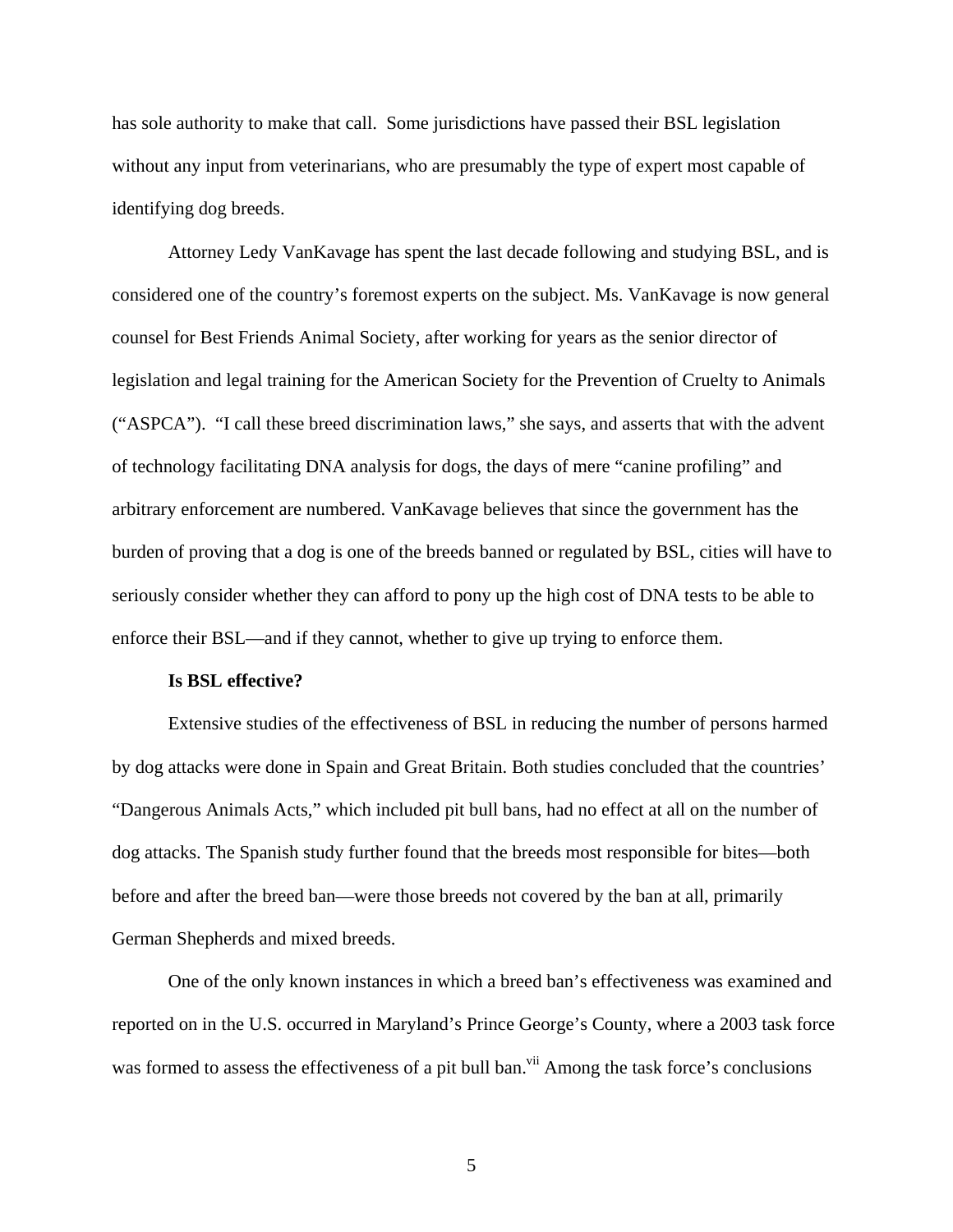was that public safety had not improved as a result of the ban, despite the fact that the county spent more than \$250,000 per year to round up and destroy the dogs in enforcing the ban. Finding that other, non-breed-specific laws already on the books covered vicious animal, nuisance, leash, and other public health and safety concerns, the task force recommended repealing the ban.

 In a different study looking at dog-bite data, the Centers for Disease Control and Prevention, the Humane Society of the United States, and the American Veterinary Medical Association joined together to produce a report, entitled "Breeds of dogs involved in fatal human attacks in the US between 1979 and 1998,"viii which appeared in the September 15, 2000, issue of the Journal of the American Veterinary Medical Association ("JAVMA report"). Among their findings was that during that 20-year period, over 25 breeds of dogs were involved in 238 human fatalities. Pit bull-type dogs caused 66 of the fatalities, which results in an average of just over three fatal attacks per year; Rottweilers were cited as causing 39 of the fatalities. The rest were caused by other breeds and mixed breeds. At the time the report was released, Dr. Gail C. Golab, one of the study's co-authors, was quoted as saying that, "[s]ince 1975, dogs belonging to more than 30 breeds—including Dachshunds, Golden Retrievers, Labrador Retrievers, and a Yorkshire Terrier—have been responsible for fatal attacks on people."

 The authors noted that the data in the report cannot be used to infer any breed-specific risk for dog bite fatalities, such as for pit bull-type dogs or Rottweilers, because to obtain such risk information it would be necessary to know the total numbers of each breed currently residing in the US, and that information is unavailable.

 Another study compared the type of media coverage given for dog attacks that occurred during a 4-day period in August of  $2007$ ,<sup>ix</sup> and revealed intriguing results: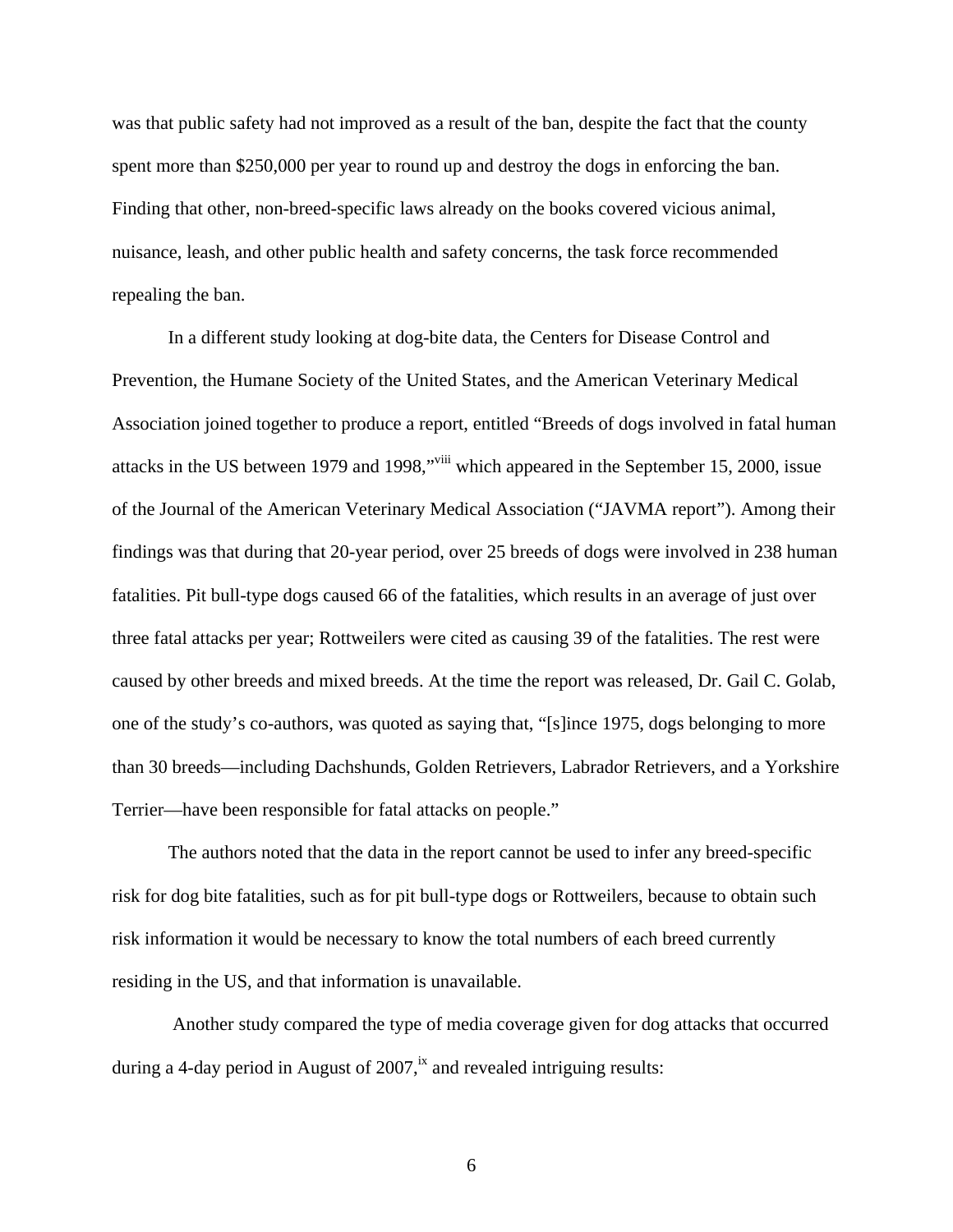On day 1, a Labrador mix dog attacked an elderly man, sending him to the hospital. News stories of his attack appeared in one article in the local paper. On day 2, a mixed-breed dog fatally injured a child. The local paper ran 2 stories. On day 3, a mixed-breed dog attacked a child, sending him to the hospital. One article ran the story in the local paper.

On day 4, two pit bulls broke off their chains and attacked a woman who was trying to protect her small dog, sending her to the hospital. Her dog was uninjured. This attack was reported in *more than 230 articles*, in national and international newspapers and on the major cable news networks.

Such statistics make clear how news coverage could influence calls for breed-specific bans from the frightened public and the legislators who pass laws on their behalf.

### **What are the alternatives to condemning an entire breed?**

 The woman who conducted the above media coverage study, Karen Delise, is now with the National Canine Research Council, which identified the most common factors found in fatal dog attacks occurring in 2006:

97% of the dogs involved were not spayed or neutered.

84% of the attacks involved owners who had abused or neglected their dogs,

failed to contain their dogs, or failed to properly chain their dogs.

78% of the dogs were not kept as pets, but as guard, breeding, or yard dogs.

 Stephan Otto, Director of Legislative Affairs for the Animal Legal Defense Fund, notes that "if a person keeps a dangerous dog to guard their drugs or property or for fighting purposes, they'll just switch to a different breed and train that dog to be dangerous to get around a breed ban. The BSL accomplishes nothing in those cases." People have raised similar concerns with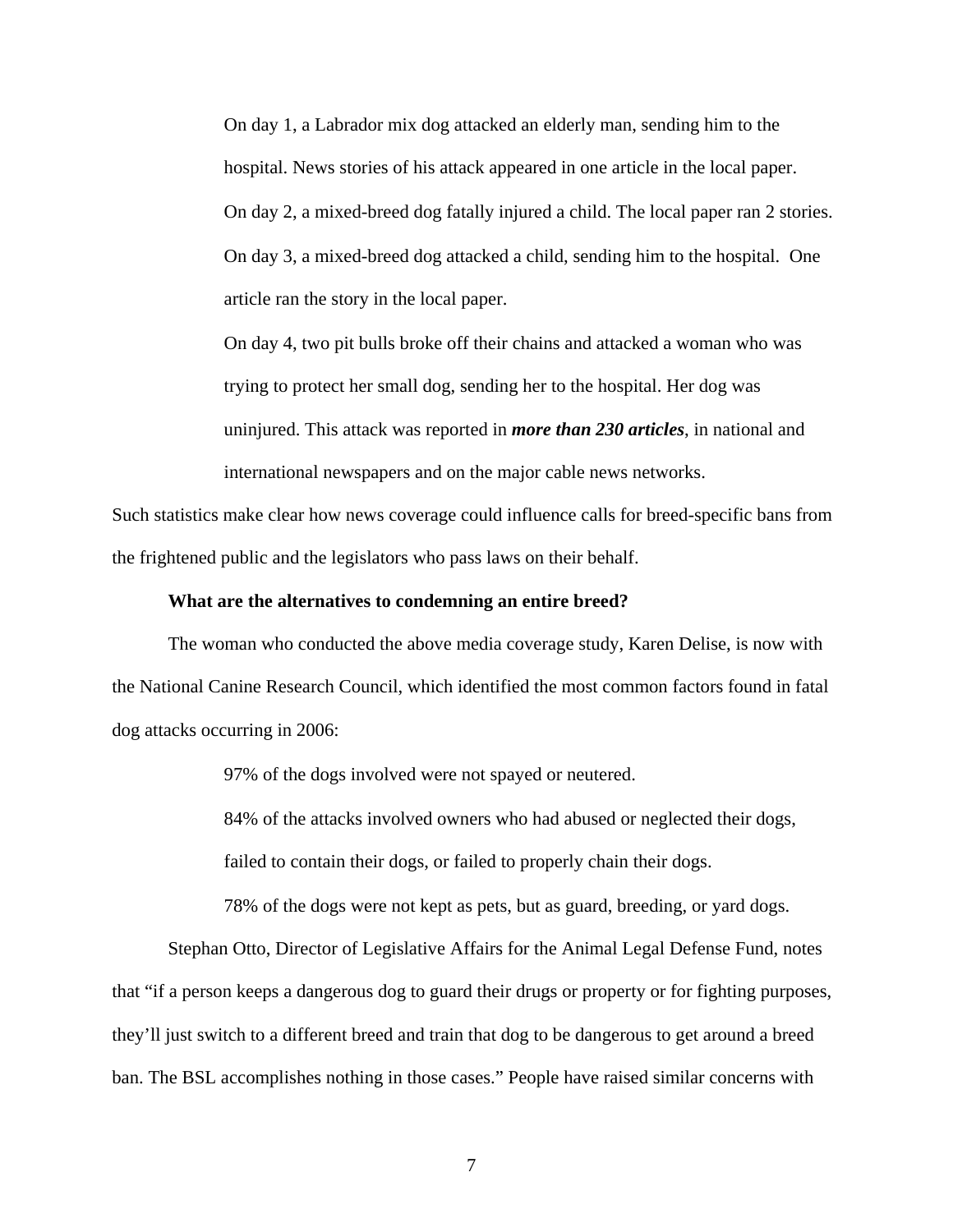the NYCHA ban, fearing those who want violent dogs will train other breeds to be just as aggressive as the breeds perceived to be aggressive that are covered by the ban.

 Ms. VanKavage points to the factors mentioned above as reasons for communities to focus on "reckless owners", rather than singling out specific breeds to be regulated. She also recommends improving dangerous dog laws generally, with attention to the relevant factors, but *without* singling out particular breeds.

 The ASPCA has proposed a list of solutions for inclusion in breed-neutral laws that hold reckless dog owners accountable for their aggressive animals:

> Enhanced enforcement of dog license laws, with adequate fees to augment animal control budgets, and surcharges on ownership of unaltered dogs to help fund lowcost pet-sterilization programs. High penalty fees would be imposed on those who fail to license a dog.

Enhanced enforcement of leash/dog-at-large laws, with adequate penalties to supplement animal control funding and to ensure the law is taken seriously. Dangerous dog laws that are breed-neutral and focus on the behavior of the individual dog, with mandated sterilization and microchipping of dogs that are deemed dangerous. Options for mandating muzzling, confinement, adult supervision, training and owner education should be included. The ASPCA also recommends a hearing process, incorporating graduated increasing penalties, including euthanasia, to address aggravated circumstances such as when a dog causes unjustified injury, or simply cannot be controlled. ("Unjustified" is typically understood to mean that the dog was not being harmed or provoked by anyone when the attack occurred.)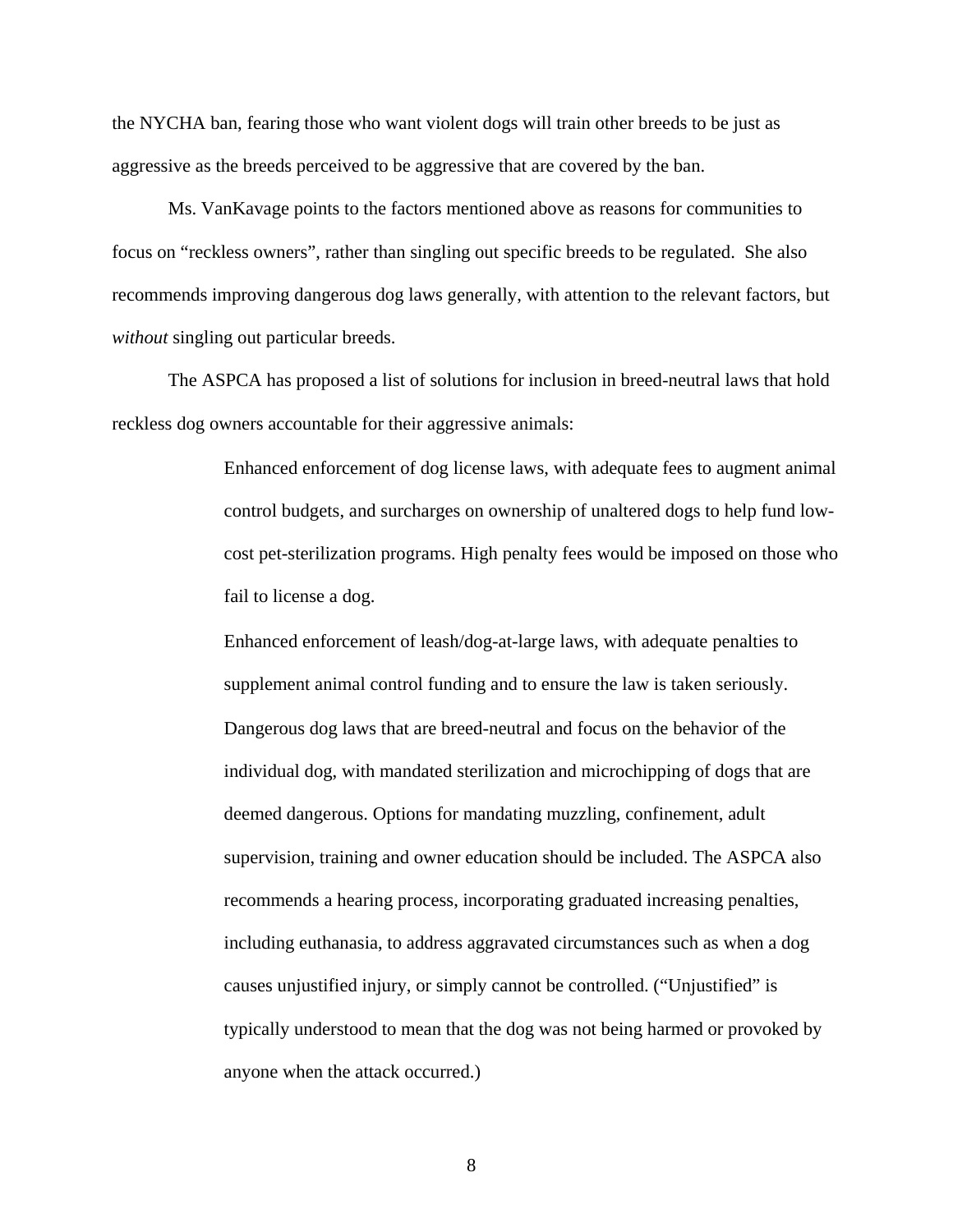Laws that hold dog owners financially accountable for failure to adhere to animal control laws, as well as civilly and criminally liable for unjustified injuries or damage caused by their dogs.

Laws that prohibit the chaining or tethering of dogs, coupled with enhanced enforcement of animal cruelty and fighting laws. Studies have shown that chained dogs are—to use a term of art from tort law—an "attractive nuisance" to children and others who approach them.

Laws that mandate the sterilization of shelter animals and make low-cost sterilization services widely available.

 Recently, Ms. VanKavage revealed that Best Friends Animal Society is working on devising an economic analysis tool that would help cities determine the cost of enforcing BSL, as compared with the cost of enforcing more empirically justified, non-breed-specific laws. This analysis would provide a valuable source of data for cities to consider before enacting BSL.

 For the reasons state above (and others), national animal-related organizations such as the American Veterinary Medical Association, Humane Society of the United States, Animal Legal Defense Fund, Best Friends Animal Society, the ASPCA, the AKC, and the National Animal Control Association all oppose. Mr. Otto sums up the position of these organizations in this way: "if the goal is dog-bite prevention, then dogs should be treated as individuals under effective dangerous dog laws and not as part of a breed painted with certain traits that may not be applicable to each dog. By doing so, owners of well-trained, gentle dogs are not punished by a breed ban, while dangerous dogs of all breeds are regulated and may have their day in court to be proven dangerous."

Consider the experiences of the Westchester Society for the Prevention of Cruelty to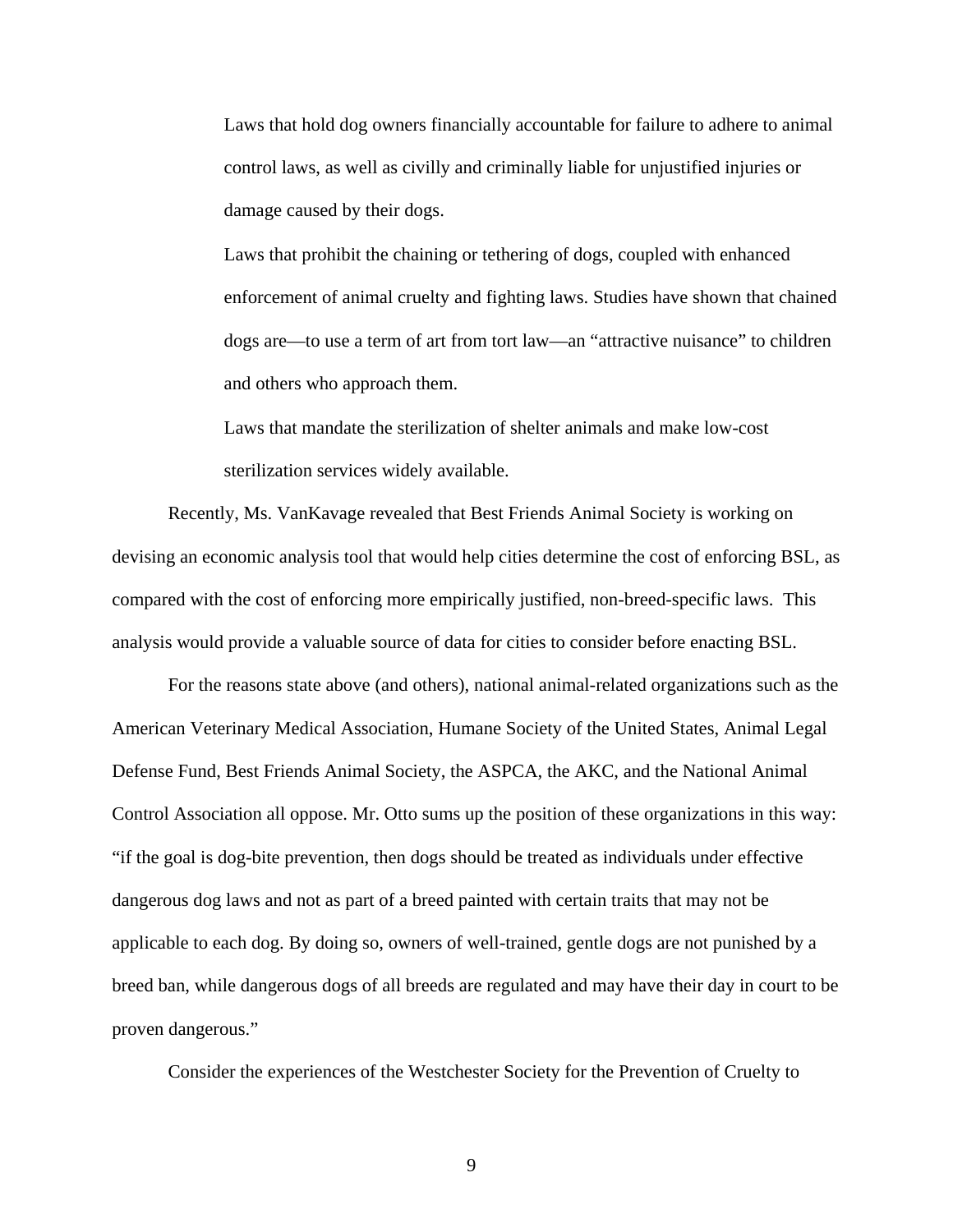Animals (" Westchester SPCA"). Police discovered two severely abused pit bulls dumped in a trashcan in 2008. Despite the cruelty these dogs endured, the surviving dog, Oscar, was rehabilitated and became a loving pet.<sup>x</sup> The executive director of the Westchester SPCA, Shannon Laukhauf, believes that "[t]hese are not bad dogs." Based on her experience at the Westchester SPCA, Ms. Laukhauf states, "even the most severely abused animals will respond to the right kind of care and approach."<sup>xi</sup>

Similarly, in the 2007 Michael Vick dog fighting case, 50 of the former pro-football player's fighting dogs were seized for euthanasia.<sup>xii</sup> However, in an unprecedented move, the court agreed with amicus briefs filed by animal welfare groups and appointed a special master, Animal Law professor Rebecca Huss, as a guardian for the dogs. Ms. Huss was responsible for the oversight of temperament evaluations performed on each dog by a team of behaviorists. As a result, only one dog was destroyed due to temperament; the other forty-nine were saved and shipped to rescue groups where they were rehabilitated and are now, by all accounts, beloved family pets. Time will tell whether this unexpected outcome has helped to turn on its head the conventional argument that fighting dogs or certain breeds are inherently dangerous, untrainable and hopeless.

#### **Conclusion**

 Perhaps the most accurate way to summarize the state of BSL in the United States today is to say that the laws are controversial, generating both howls of protest and vehement support wherever they have been considered. The number of jurisdictions passing breed bans and prohibiting breed bans continues to fluctuate widely, but the one constant is the dogs, who surely want nothing more than to be with and to please their human companions.

**<sup>\*</sup>A version of this article originally appeared in the July/August 2009 issue of the ABA's GP Solo Magazine.**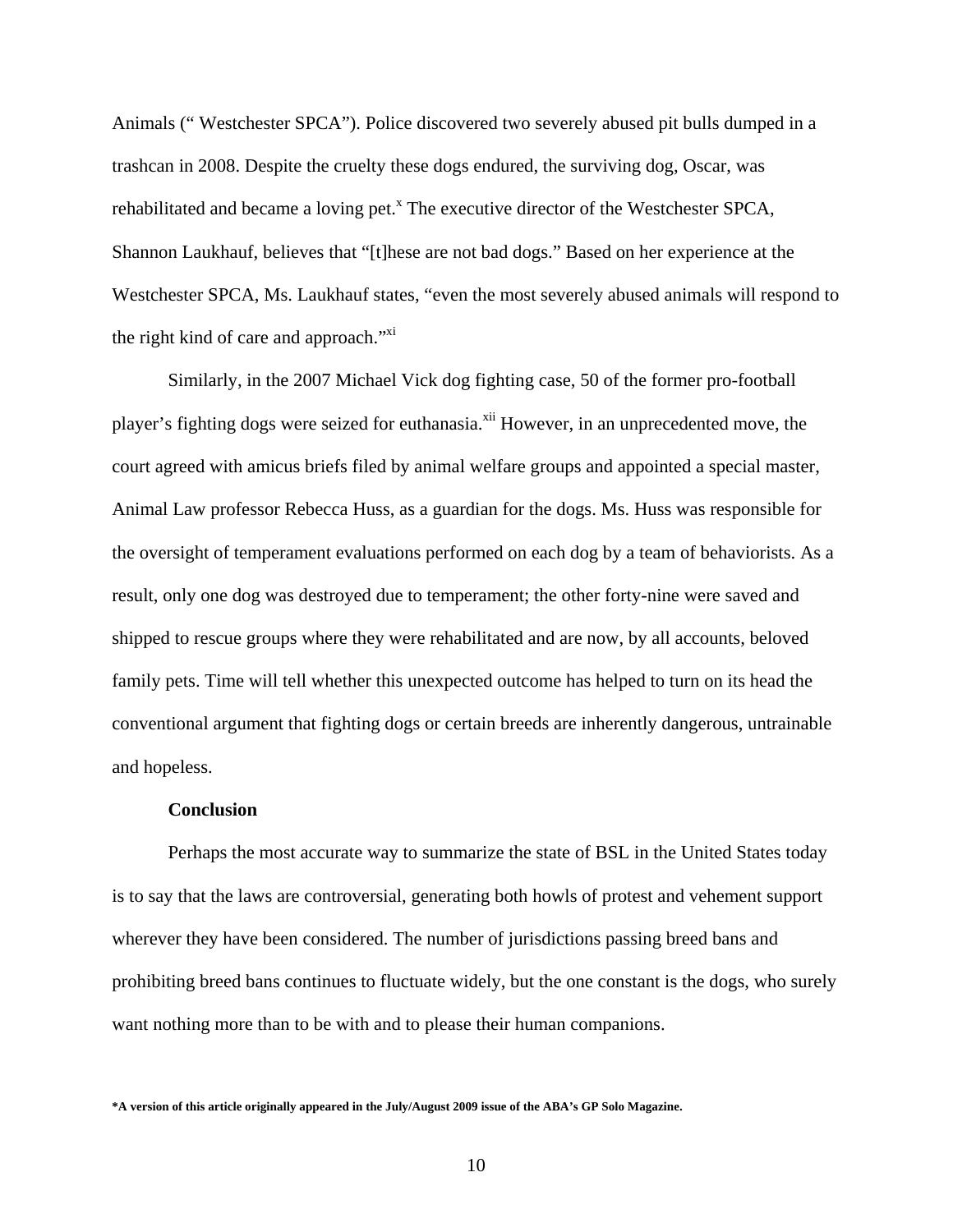$\overline{a}$ 

http://avmajournals.avma.org/doi/abs/10.2460/javma.2000.217.836.

http://nationalcanineresearchcouncil.com/wp-content/uploads/2009/01/paparazzincrc.pdf.

<sup>&</sup>lt;sup>i</sup> New York City Housing Authority, Pet Policy Overview,

http://www.nyc.gov/html/nycha/downloads/pdf/pet\_policy\_overview.pdf.<br>
ii Manny Fernandez, *Large Dogs in Public Housing Are Now Endangered Species*, N.Y. TIMES, Sept. 22, 2009.<br>
iii Reuven Blau and Melissa Klein, *City Dog* 2009.

iv Breeds affected by BSL, http://www.understand-a-bull.com/BSL/BreedsaffectedbyBSL.htm

v Barbara Whitaker, *Pit Bull Owners Put Laws to the Test*, N.Y. TIMES, Sept. 10, 2006.

vi *See id.*

vii Prince George's County Task Force Report, *available at*

http://www.canineadvocatesofohio.org/Docs/Prince\_Georges\_County0001.PDF.

viii Journal of the American Veterinary Medical Association (JAVMA report),

*Breeds of dogs involved in fatal human attacks in the US between 1979 and 1998*, *available at*

ix National Canine Research Council, *Media bias 2007, Pit bull paparazzi*,

Juli S. Charkes, *With More News of Abuse, a Harder Search for Homes for Pit Bulls*, N.Y. TIMES, March 16, 2008 xi *See id.* xii *Jonathan Lee Riches v. Michael Vick*, 3:2007cv00434 (E.D. Va. Jul. 23, 2007).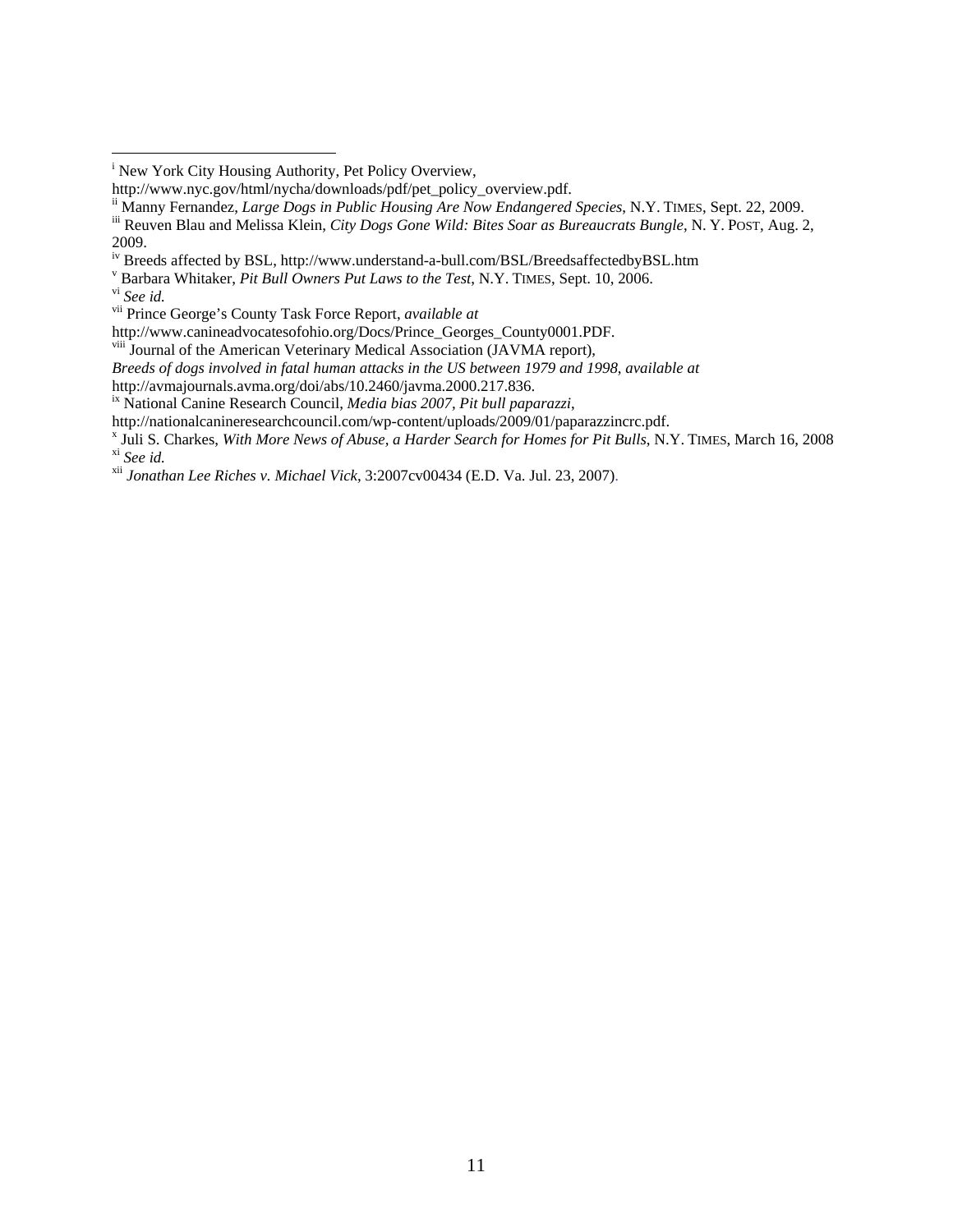# **TALKIN' 'BOUT A HUMANE REVOLUTION:<sup>1</sup> NEW STANDARDS FOR FARMING PRACTICES AND HOW THEY COULD CHANGE INTERNATIONAL TRADE AS WE KNOW IT**

#### **By Leslie Peterson\***

### **INTRODUCTION**

l

What we eat and where it comes from matters. $2$  While over the past few decades animal

activists have been advocating for the humane treatment of animals, $<sup>3</sup>$  the battle over farm animal</sup>

welfare recently made its way onto the November 2008 California state ballot, $4$  in the form of

Proposition 2 ("Prop 2"),<sup>5</sup> the Prevention of Farm Animal Cruelty Act.<sup>6</sup> This Act, while arguably

"modest,"<sup>7</sup> will prospectively improve living standards for farm animals by prohibiting

conditions that do not allow animals to lie down, stand up, fully extend their limbs, or to turn

around,<sup>8</sup> thus banning in California three widely used agricultural confinement systems:<sup>9</sup> the

<sup>\*</sup>B.A., Trinity College, Hartford, CT (2005); J.D., Brooklyn Law School (expected June 2011). *[Ed. This note was originally published as Lesley Peterson,* Note, Talkin' 'Bout A Humane Revolution: New Standards For Farming Practices and How They Could Change International Trade as We Know It*, 36 BROOK. J. INT'L L. 1 (2010). The piece was submitted for the New York State Bar Association's 2009-2010 Student Writing Competition, and was selected for first place, prompting its inclusion in this issue of Laws and Paws*<sup>TM</sup>.

This title was inspired by Tracy Chapman's song, "Talkin' 'Bout A Revolution." TRACY CHAPMAN, *Talkin' 'Bout A Revolution, on* TRACY CHAPMAN (Elektra/Asylum Records 1988).<br><sup>2</sup> *See, e.g., JONATHAN SAFRAN FOER, EATING ANIMALS 32 (2009) (Arguing that "[t]here is something about eating* 

animals that tends to polarize . . . become an activist or disdain activists . . . . If and how we eat animals cuts to something deep").

<sup>3</sup> *See* Kristen Stuber Snyder, Note, *No Cracks In the Wall: The Standing Barrier and the Need for Restructuring Animal Protection Laws,* 57 CLEV. ST. L. REV. 137, 142 (2009). 4 *See California Online Voter Guide November 2008 General Election,* CAL. VOTER FOUND.,

http://www.calvoter.org/voter/elections/2008/general/props/index.html (last visited Aug. 19, 2010). 5 *See id.* 

<sup>&</sup>lt;sup>6</sup> The California Health and Safety Code's Farm Animal Cruelty provision provides:

In addition to other applicable provisions of law, a person shall not tether or confine any covered animal, on a farm, for all or the majority of any day, in a manner that prevents such animal from:

<sup>(</sup>a) Lying down, standing up, and fully extending his or her limbs; and

<sup>(</sup>b) Turning around freely.<br>CAL. HEALTH & SAFETY CODE § 25990 (West 2010) (effective Jan. 1, 2015).

<sup>&</sup>lt;sup>7</sup> Get Involved, Action Alerts & Updates, November 4, 2008: SUCCESS ON PROP 2!, FARM SANCTUARY (Nov. 4, 2008), http://farmsanctuary.org/get\_involved/yesonprop2.html.

 $8$  CAL. HEALTH & SAFETY CODE § 25990 (West 2010) (effective Jan. 1, 2015).

<sup>&</sup>lt;sup>9</sup> See, e.g., Get Involved, Action Alerts & Updates, supra note 7.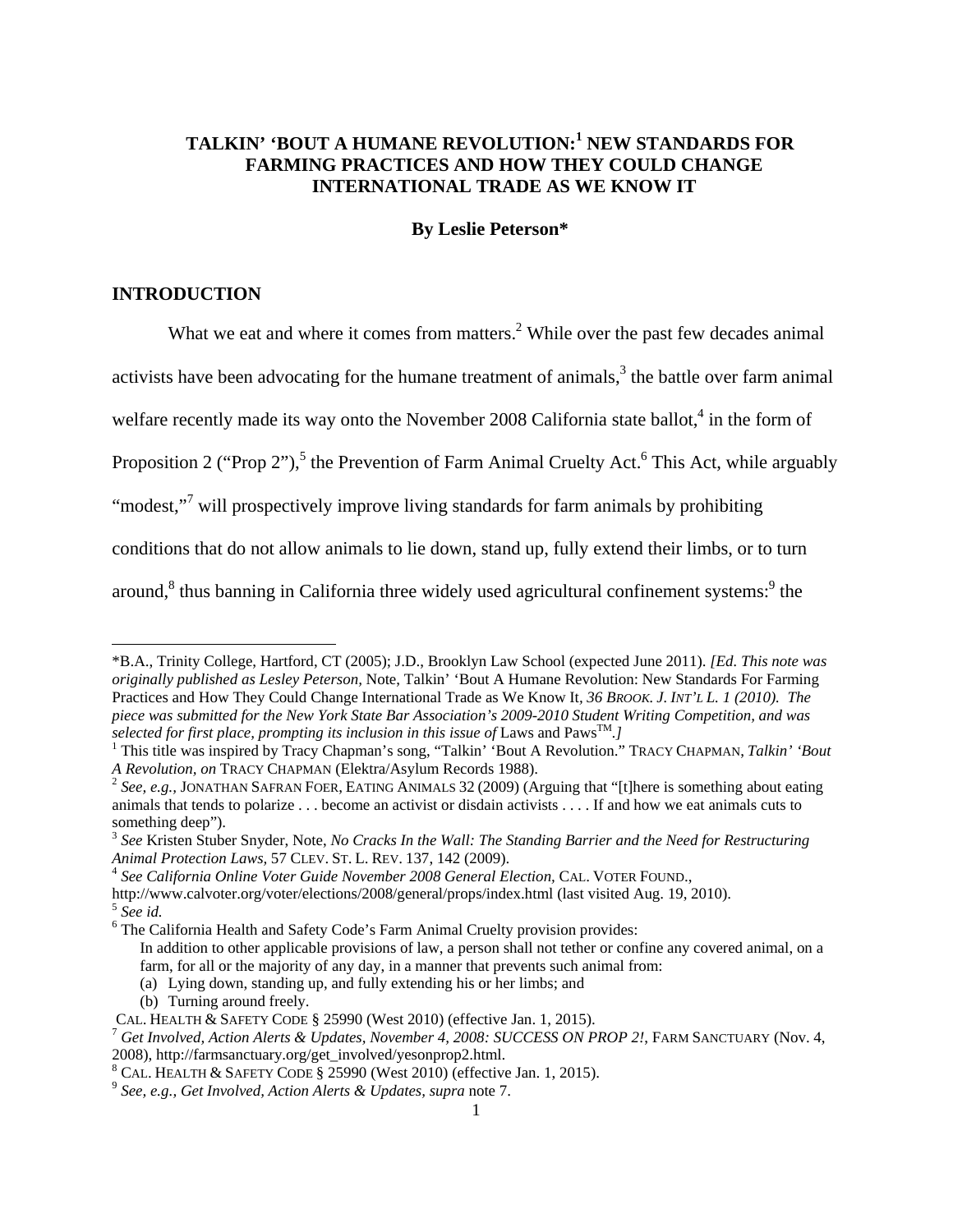battery cage for egg-laying hens,<sup>10</sup> the veal crate for baby male cows,<sup>11</sup> and the gestation crate for pregnant pigs.<sup>12</sup> Due to the nature of California's agricultural industry, this act prompted a fight between the egg industry and Prop 2 supporters.<sup>13</sup> According to the agricultural trade magazine *Egg Industry*,<sup>14</sup> animal activists' efforts to bring Prop 2 to the California ballot was not something to be taken lightly; United Egg Producers ("UEP")<sup>15</sup> stated that it needed "all hands on deck" for what the magazine deemed possibly "one of the biggest and most important battles of U.S. egg industry history."16 UEP was justified in its concern; on November 4, 2008 animal rights advocates around the United States ("U.S.") celebrated<sup>17</sup> at the expense of agribusiness as

 $10$  About 95% of commercial egg production in the U.S. takes place in these "caged layers." UNITED EGG PRODUCERS, ANIMAL HUSBANDRY GUIDELINES FOR U.S. EGG LAYING FLOCKS 1 (2010), *available at*  http://www.uepcertified.com/media/pdf/UEP-Animal-Welfare-Guidelines.pdf. "Space allowance should be in the range of 67 to 86 square inches of usable space per bird to optimize hen welfare." *Id.* at 18. This translates into "giv[ing] hens less space than the area of a letter-sized sheet of paper in which to eat, sleep, lay eggs, and defecate." Jonathan R. Lovvorn & Nancy V. Perry, *California Proposition 2: A Watershed Moment for Animal Law,* 15 ANIMAL L. 149, 152 (2009).<br><sup>11</sup> "[V]eal calves are confined in wooden stalls so small that the young animal cannot turn around." Mariann

Sullivan & David J. Wolfson, *If It Looks Like A Duck . . . New Jersey, the Regulation of Common Farming Practices, and the Meaning of "Humane," in* ANIMAL LAW AND THE COURTS: A READER 94, 94 (Taimie L. Bryant, et al. eds., 2008).

<sup>&</sup>lt;sup>12</sup> "[B]reeding pigs spend nearly all of their three to four years on earth in metal stalls, generally able to take no more than one step forward or back, never able to turn around." *Id*.

<sup>&</sup>lt;sup>13</sup> Prop 2 focused on the hens, because "California doesn't have much of a veal or pork industry . . . California produces 6% of the nation's eggs." Julie Schmit, *California Vote Could Change U.S. Agribusiness,* USA TODAY, Nov. 6, 2008, at 4B.<br><sup>14</sup> See EGG INDUSTRY, http://www.eggindustry-digital.com/eggindustry/200912#pg1 (last visited Aug. 19, 2010).

<sup>&</sup>lt;sup>15</sup> UEP is an organization of egg producers that provides services to its members in "government relations, animal welfare, environment, food safety, industry coalition building, nutrition, egg trading, member service programs, and communications." *History and Background,* UNITED EGG PRODUCERS, http://www.unitedegg.org/history/default.cfm (last visited July 7, 2010).

<sup>&</sup>lt;sup>16</sup> Edward Clark, *Standing-Room-Only as UEP Debates How to Counter Activists*, EGG INDUSTRY 8 (Mar. 2008), http://www.eggindustry-digital.com/eggindustry/200803?pg=8&pm=2&fs=1#pg8. Prop 2 "effectively bans" standard battery cages. Schmit, *supra* note 13.<br><sup>17</sup> It is important to note that not all animal advocates supported Prop 2. *See, e.g.*, Gary L. Francione & Anna E.

Charlton, *Animal Advocacy in the 21st Century: The Abolition of the Property Status of Nonhumans, in* ANIMAL LAW AND THE COURTS: A READER 7, 24 (Taimie L. Bryant, et al. eds., 2008) (in support of the "abolitionist approach" to animal advocacy: "As long as a majority of people think that eating animals and animal products is a morally acceptable behavior, nothing will change"); *see also* Gary L. Francione, *What to Do on Proposition 2?*, ANIMAL RIGHTS: THE ABOLITIONIST APPROACH (Sept. 2, 2008, 4:02 AM EST),

http://www.abolitionistapproach.com/what-to-do-on-proposition-2/ (Gary Francione's personal blog, which in this posting outlines the reasons why animal advocates should vote "no" for Prop 2).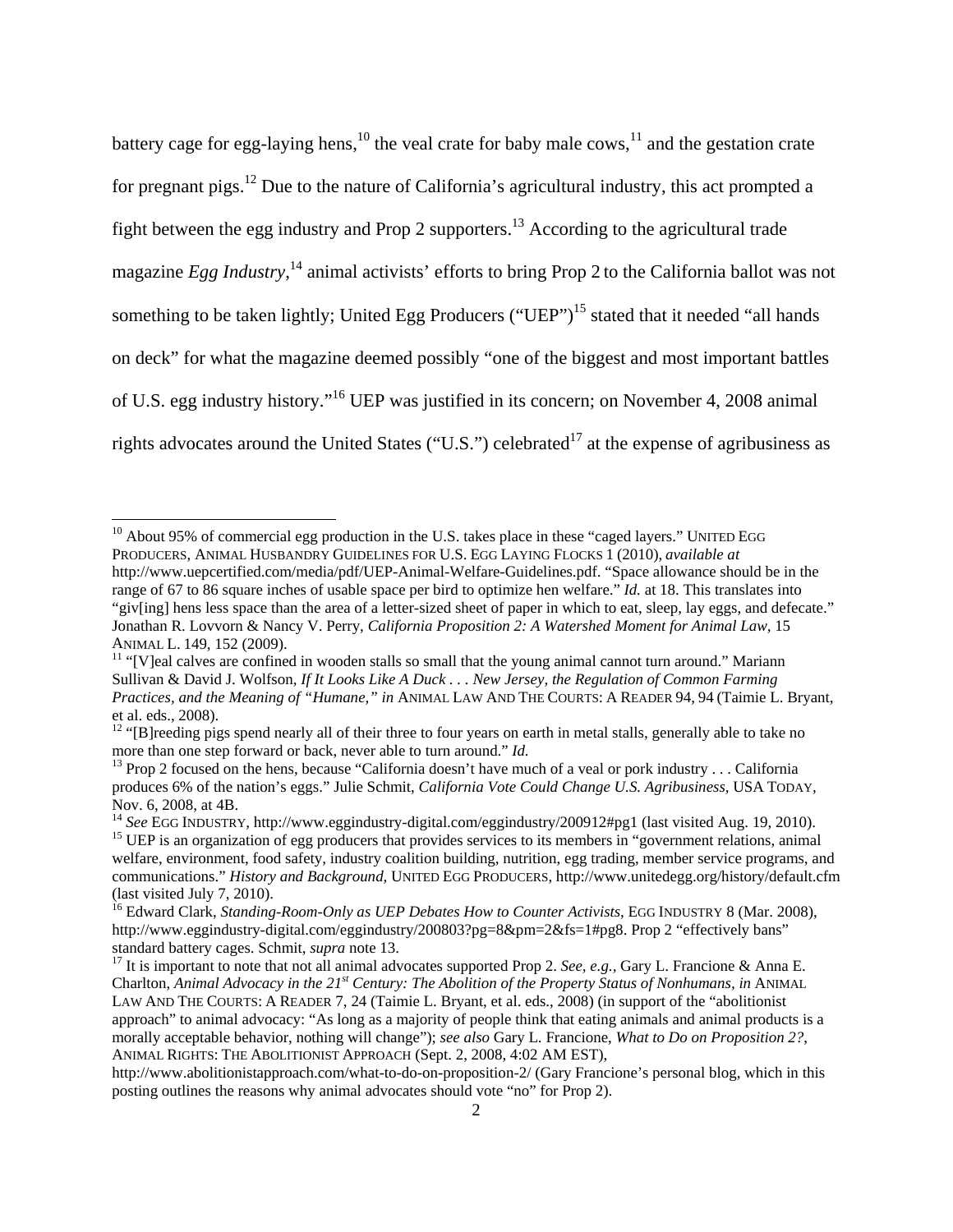Prop 2 passed by  $63.2\%$ ,<sup>18</sup> thus securing more humane treatment for farm animals raised in

California.<sup>19</sup>

 $\overline{\phantom{a}}$ 

The current American "farm" house, with thousands of animals in a large-scale, factorytype<sup>20</sup> setting, is a relatively recent phenomenon.<sup>21</sup> Although the U.S. Congress enacted the federal Animal Welfare Act<sup>22</sup> in 1966 to provide federal protection for animals,<sup>23</sup> it contains a specific exemption for farm animals.<sup>24</sup> Thus, states retain the responsibility of protecting farm animals.<sup>25</sup> Until the recent passing of Prop  $2^{26}$  and similar statutes,<sup>27</sup> anti-cruelty statutes were

http://elections.nytimes.com/2008/results/states/california.html. More than 8.2 million California voters said "yes" to Prop 2. *Id.*; *see* Lovvorn & Perry, *supra* note 10, at 167 (citing *Proposition 2 - Standards for Confining Farm Animals,* CAL. SEC'Y OF STATE DEBRA BROWN,

http://www.sos.ca.gov/elections/sov/2008\_general/maps/returns/props/prop-2.htm (last visited Aug. 19, 2010)).  $19$  For the viewpoint that Prop 2 will eliminate California industry and jobs, and will create less safe egg conditions, *see generally Proposition 2, Standards for Confining Farm Animals, State of California,* SMART VOTER, LEAGUE OF WOMEN VOTERS, http://www.smartvoter.org/2008/11/04/ca/state/prop/2/ (last visited Aug. 19, 2010); *see also* 

Michael J. Crumb, *Researchers Ask: Are Caged Chickens Miserable?,* ABC NEWS (Nov. 19, 2009), http://abcnews.go.com/Technology/wirestory?id=9123424&page=2 (discussing how egg producers claim that

<sup>27</sup> Maine Becomes Sixth U.S. State to Ban Extreme Confinement, HUMANE SOC'Y OF THE U.S. (May 13, 2009), http://www.hsus.org/farm/news/ournews/maine\_bans\_veal\_gestation\_crates\_051309.html [hereinafter *Maine*];

<sup>18</sup> *California - Election Results 2008,* N.Y. TIMES, (Dec. 9, 2008),

<sup>&</sup>quot;caged chickens are healthier and satisfied with the only lives they've ever known"). 20 For a discussion on large-scale factory farms, see Jim Mason, *Brave New Farm? in* IN DEFENSE OF ANIMALS 89, 89–107 (Peter Singer ed., 1985).

<sup>21</sup> *See* Sullivan & Wolfson, *supra* note 11, at 95 (discussing how due to industrial farming methods that developed after World War II, farm animal cruelty became "embedded in the methods of production themselves, and the life of each individual animal has become much less valuable to the producers who raise them for food").<br>
<sup>22</sup> See 7 U.S.C. §§ 2131–2159.<br>
<sup>23</sup> See 7 U.S.C. § 2131 (1976).<br>
<sup>24</sup> See 7 U.S.C. § 2132(g)(3) (2002); *see also* Sulliv

U.S. does not have a federal law that protects and regulates the way that farmed animals are raised, the U.S. Department of Agriculture ("USDA") cannot create regulations for farm animal welfare).

<sup>&</sup>lt;sup>25</sup> See Sullivan & Wolfson, *supra* note 11, at 96. Additionally, egg sale regulation is considered to be a part of the state police power, and is valid so long as it is "intended to protect the public health against unwholesome eggs." 35A AM. JUR. 2D *Food* § 35 (2010); *see also Rose Acre Farms, Inc. v. Madigan,* 956 F.2d 670 (7th Cir. 1992). Egg sale production regulations must also be reasonable and cannot infringe on the U.S. Constitution's Commerce Clause. 35A AM. JUR. 2D *Food* § 35 (2010). A law regulating the sale of eggs between states could be challenged under the U.S. Constitution's Commerce Clause, which gives Congress the right "[t]o regulate Commerce with foreign Nations, and among the several States, and with the Indian Tribes" U.S. CONST. art. I, § 8, cl. 3; *see also* Kim Walker & Jacob Bylund, *California's Prop 2: Is It Constitutional? (Commentary)*, FEEDSTUFFS FOODLINK (Dec. 1, 2008),

http://www.feedstuffsfoodlink.com/ME2/dirmod.asp?sid=F4A490F89845425D8362C0250A1FE984&nm=&type=n ews&mod=News&mid=9A02E3B96F2A415ABC72CB5F516B4C10&tier=3&nid=56A43ADC0FA34373BB2A19 9FC33AAFC1.<br><sup>26</sup> CAL. HEALTH & SAFETY CODE § 25990 (West 2010) (effective Jan. 1, 2015).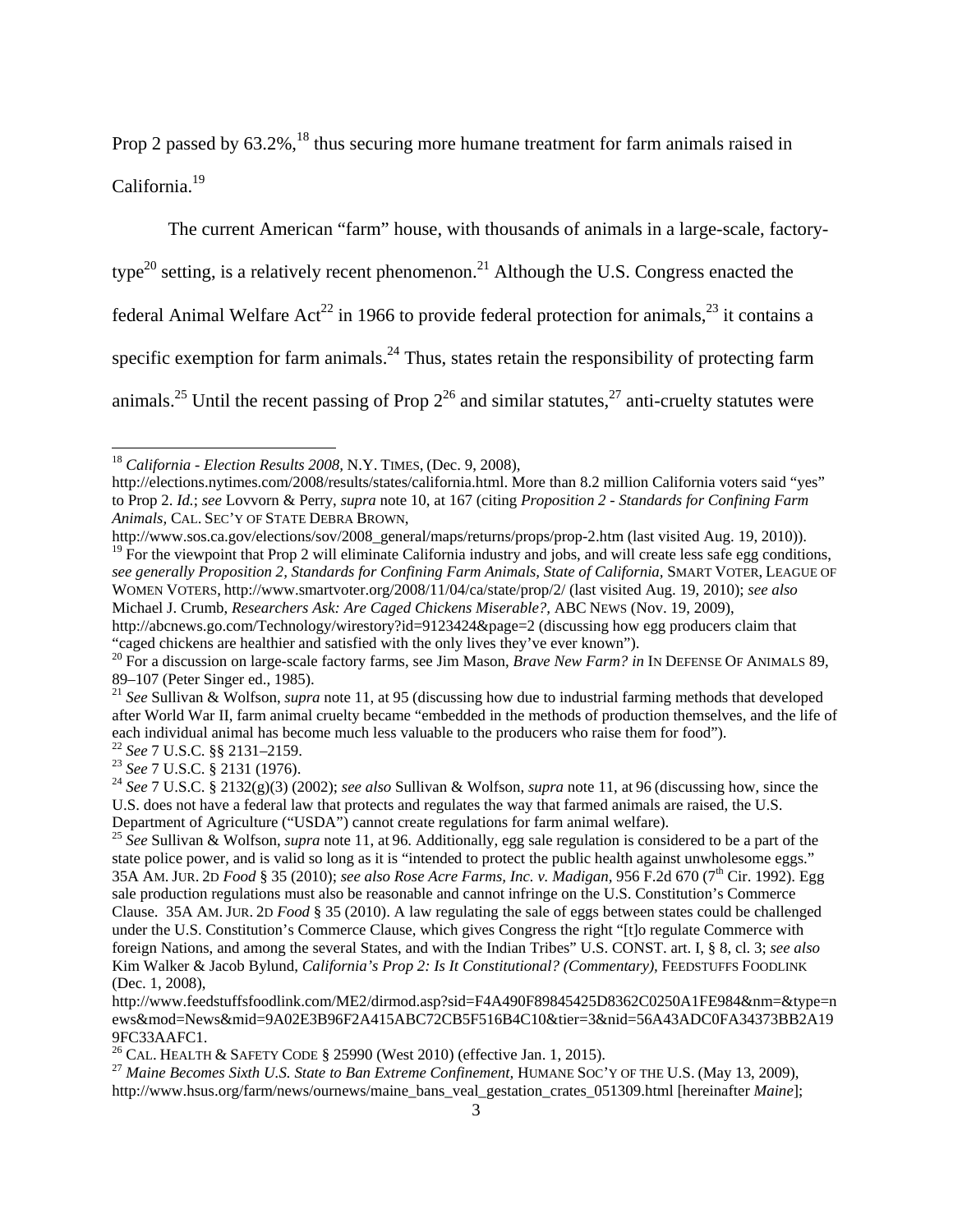the sole means of protection for farmed animals, but they were extremely ineffective due to exemptions for "customary" farming practices, $^{28}$  such as battery cage housing for hens.<sup>29</sup> While similar laws previously passed in Florida,<sup>30</sup> Arizona,<sup>31</sup> Oregon,<sup>32</sup> and Colorado,<sup>33</sup> Prop  $2^{34}$  is the first to create minimum farm animal welfare standards for battery cage hens, and thus, is groundbreaking.35 In fact, *Feedstuffs*, deemed "one of the largest agribusiness newspapers in the country,"36 states that Prop 2 will affect the production of livestock and poultry throughout the U.S., and possibly all of North America.<sup>37</sup> Since its passing, Maine and Michigan passed similar laws, and Ohio negotiated an agreement between animal advocacy organizations, members of the agriculture industry, and its governor to change industry practices.<sup>38</sup> Laws are also pending

*2009: A Record-Breaking Year of State Victories,* HUMANE SOC'Y OF THE U.S. (Dec. 15, 2009),

http://www.humanesociety.org/about/departments/legislation/state\_leg\_victories.html [hereinafter *Record-Breaking*].<br><sup>28</sup> Sullivan & Wolfson, *supra* note 11, at 97 (discussing how, in states with these exceptions, farmers are able to

control what is deemed to be customary).

http://www.hsus.org/press\_and\_publications/press\_releases/voters\_protect\_pigs\_in\_florida\_ban\_cockfighting\_in\_ok lahoma.html.

<sup>32</sup> Oregon Makes History by Banning Gestation Crates, HUMANE SOC'Y OF THE U.S. (June 28, 2007),

http://www.hsus.org/farm/news/ournews/oregon\_gestation\_crates.html. 33 *Landmark Farm Animal Welfare Bill Approved in Colorado,* HUMANE SOC'Y OF THE U.S. (May 14, 2008),

http://www.hsus.org/farm/news/ournews/colo\_gestation\_crate\_veal\_crate\_bill\_051408.html.<br><sup>34</sup> CAL. HEALTH & SAFETY CODE § 25990 (West 2010) (effective Jan. 1, 2015).<br><sup>35</sup> See Lovvorn & Perry, *supra* note 10, at 150 (descri

l

<sup>37</sup> *Id.* (citing Editorial, *California Dam Must Not Be Breached*, FEEDSTUFFS, June 29, 2008,

http://www.feedstuffs.com/ME2/dirmod.asp?sid=49804C6972614A63A1A10DF54CD95D65&nm=Search+our+Ar chives&type=Publishing&mod=Publications%3A%3AArticle&mid=AA01E1C62E954234AA0052ECD5818EF4&t ier=4&id=6F3F259E892B4329B83E0B0AAFFCE2A6 (last visited July 27, 2010)).

<sup>38</sup> *Maine, supra* note 27; *Record-Breaking, supra* note 27; *see* Press Release, Humane Soc'y of the U.S., Landmark Ohio Animal Welfare Agreement Reached Among HSUS, Ohioans for Humane Farms, Gov. Strickland, and

<sup>29</sup> *See, e.g.,* David J. Wolfson, *Beyond the Law: Agribusiness and the Systematic Abuse of Animals Raised for Food or Food Production,* 2 ANIMAL L. 123, 134–5 (1996). Even without exemptions, states have found a host of enforcement problems when it comes to bringing a farm animal cruelty case. *Id*. For a discussion of the difficulty in a prosecutor's task of bringing an anti-cruelty case, see Sullivan & Wolfson, *supra* note 11, at 96. "There has not been a successful prosecution of a standard practice for the rearing of farmed animals *in any state* pursuant to a general anticruelty statute." *Id.* at 100.<br><sup>30</sup> Press Release, Humane Soc'y of the U.S., Voters Protect Pigs in Florida, Ban Cockfighting in Oklahoma, *(Nov. 6,* 

<sup>2002),</sup> *available at*

<sup>&</sup>lt;sup>31</sup> *Election '06: Animals Win in Arizona and Michigan*, HUMANE SOC'Y OF THE U.S. (Nov. 7, 2006), http://www.hsus.org/legislation laws/ballot initiatives/election 06 animals win .html.

last decade").<br> $\frac{36}{1}$ Id.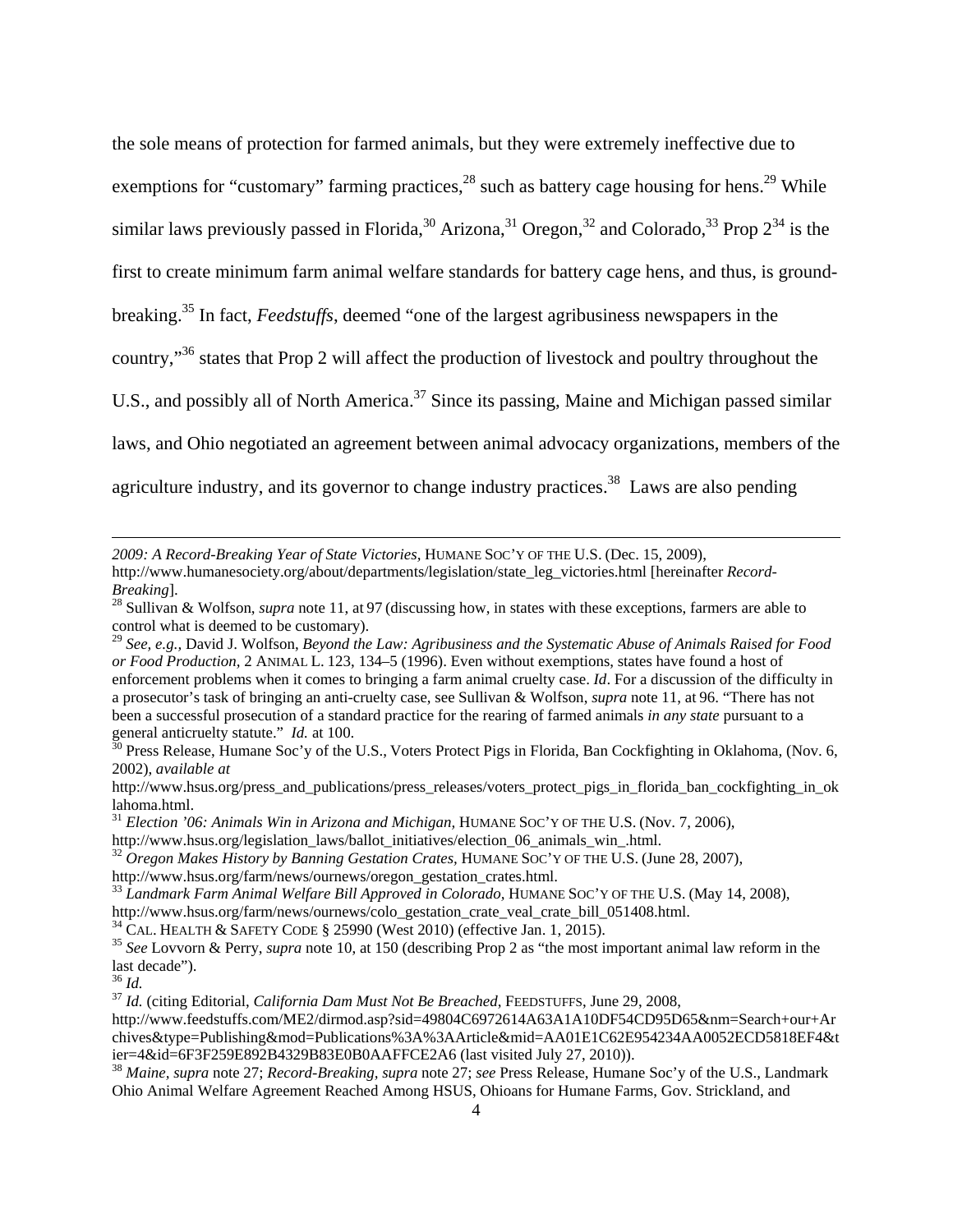before other state legislatures.<sup>39</sup> Furthermore, the Humane Society of the United States

("HSUS") announced a push for federal legislation prohibiting federal programs from

contracting with suppliers who raise animals used for meat, egg, and dairy products in conditions

of extreme confinement.40

 $\overline{\phantom{a}}$ 

However, it is still unclear how far these humane treatment laws will extend. For

example, some farms contest what standards are deemed acceptable by Prop 2's requirements;<sup>41</sup>

others speculate that, due to necessary cost-prohibitive renovations, they will have to "downsize

or close."42 Furthermore, the new laws for gestation and veal crates currently only apply to in-

state agricultural producers, while the law regarding eggs was recently extended to prospectively

cover the production methods of all whole eggs sold in California (regardless of the state where

they were originally produced).<sup>43</sup> The strong public support for Prop  $2^{44}$  begs the question—how

<sup>41</sup> J.S. West & Co., a California egg producer, built a new facility that, in its opinion, meets Prop 2's requirements: "The new enclosures provide an average of 116 square inches of floor space per hen . . . [and] add[] features designed to meet various hen needs — a curtained area for nesting, a pair of metal tubes for perching and a 'scratch pad' that helps the bird clean itself." John Holland, *J.S. West Enlarges Its Hen Cages But Will They Comply With Space Standards?,* MODESTO BEE, June 22, 2010, at B1, *available at* http://www.modbee.com/2010/06/21/vprint/1220229/js-west-enlarges-its-hen-cages.html. However, HSUS believes that no confinement system will meet the requirements. *See id; see also* Press Release, Humane Soc'y of the U.S., California Egg Producer Falsely Claims That Inhumane Confinement System Will Comply With Proposition 2, (Sept. 15, 2009), *available at*  http://www.hsus.org/press\_and\_publications/press\_releases/js\_west\_09152009.html.<br><sup>42</sup> Courtenay Edelhart, *Can They Survive? Farmers Worry About Impact of Proposition 2*, BAKERSFIELD

Leading Livestock Organizations, (June 30, 2010), *available at* 

http://www.humanesociety.org/news/press\_releases/2010/06/landmark\_ohio\_agreement\_063010.html.

 $39$  For example, a bill similar to Prop 2 is currently pending before the New York State Legislature. Assemb. A08163, Reg. Sess. (N.Y. 2010).

<sup>40</sup> *See Prevention of Farm Animal Cruelty Act,* HUMANE SOC'Y OF THE U.S.,

http://www.humanesociety.org/action/fed\_bill/farm\_animals/prevention\_of\_farm\_animal\_cruelty\_act.html (last visited Aug. 19, 2010); *see also* H.R. 4733, 111<sup>th</sup> Cong. (2009–2010).

CALIFORNIAN (Nov. 7, 2008), http://www.bakersfield.com/news/business/economy/x1998580391/Can-they-survive-Farmers-worry-about-impact-of-Proposition-2.<br><sup>43</sup> *See* Press Release, Humane Soc'y of the U.S., Governor Schwarzenegger Signs Landmark Egg Bill into Law,

<sup>(</sup>July 6, 2010), *available at*  $\frac{dt}{dt}$  the sum of press releases/2010/07/ab1437 passage 070610.html.

<sup>&</sup>lt;sup>44</sup> The strong public response was demonstrated by voter turn-out in California. *See Proposition 2 - Standards for Confining Farm Animals*, *supra* note 18. It was also demonstrated by Prop 2's successful passage; *see Californians Make History by Banning Veal Crates, Battery Cages, and Gestation Crates, HUMANE SOC'Y OF THE U.S. (Nov. 4,*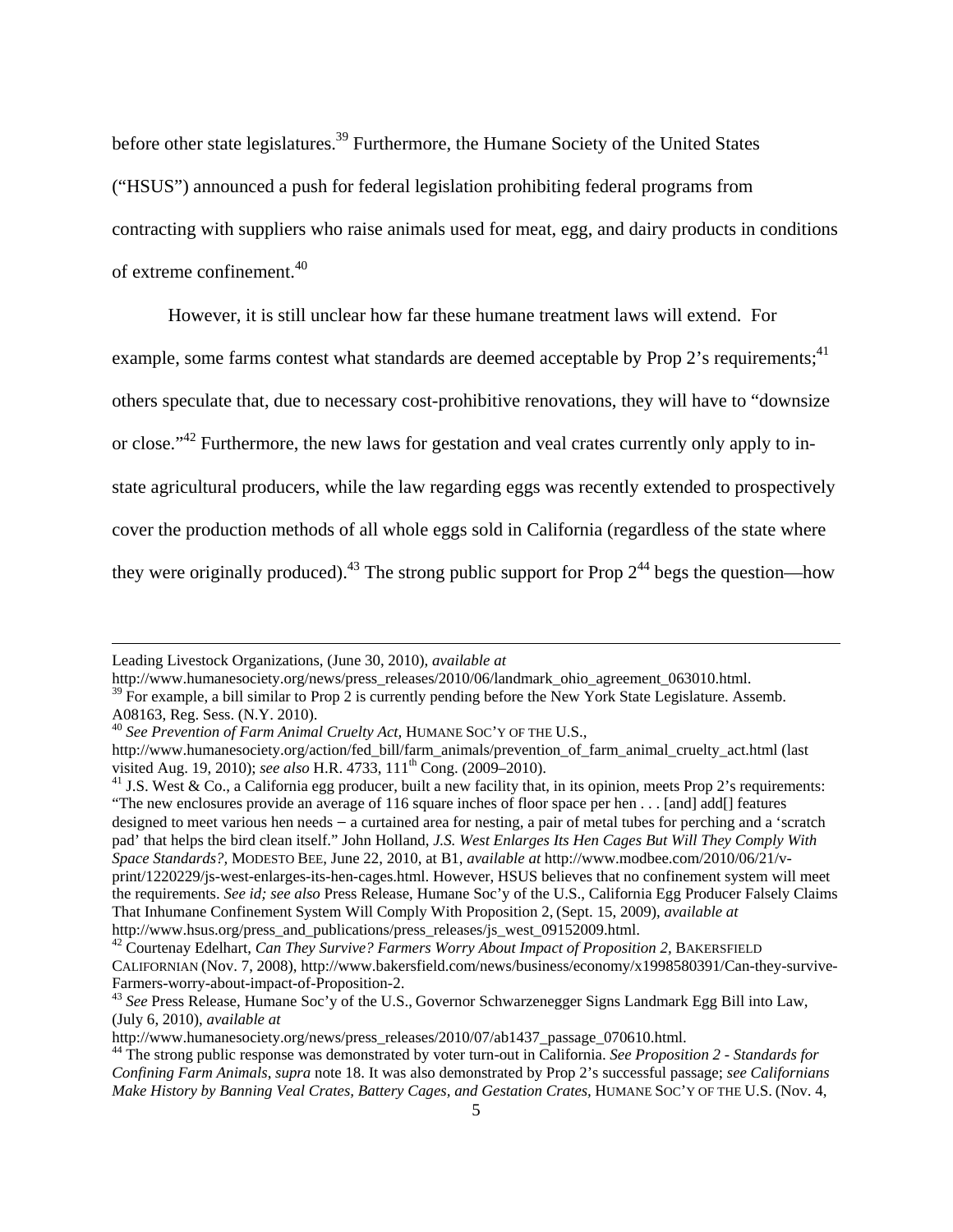much longer will American consumers continue to accept the production of eggs raised in intensive confinement systems?<sup>45</sup>

Arguably one of the most significant implications of the increase in humane farming legislation in the U.S. is the potential impact on international trade. The U.S. has certain international treaty obligations that it must uphold when trading with other countries;  $46$  these commitments can be found in the General Agreement on Tariffs and Trade<sup>47</sup> ("GATT"), which is the World Trade Organization's ("WTO")<sup>48</sup> agreement to reduce trade barriers for goods.<sup>49</sup> According to the Vienna Convention,<sup>50</sup> which contains rules governing treaty enforcement,<sup>51</sup> treaties must be "interpreted in good faith in accordance with the ordinary meaning to be given to the terms of the treaty in their context and in light of its object and purpose."<sup>52</sup> Furthermore, "[s]ince clarity and predictability are goals of the dispute settlement system, $53$  WTO [dispute]" settlement] Panels have consistently said that the Vienna Convention is the tool they use to

<sup>2008),</sup> http://www.hsus.org/farm/news/ournews/prop2\_california\_110408.html; and subsequent similar bills in other states; *see, e.g., Maine, supra* note 27.<br><sup>45</sup> "[M]ore than four-fifths of Americans believe there should be effective laws that protect farm animals against

cruelty, and nearly three-quarters believe there ought to be federal inspections of farms to ensure humane treatment." Lovvorn & Perry, *supra* note 10, at 153 (citing ZOGBY INT'L, NATIONWIDE VIEWS ON THE TREATMENT OF FARM ANIMALS 6 (2003), *available at* http://civileats.com/wp-content/uploads/2009/09/AWT-final-poll-report-10-22.pdf).

<sup>46</sup> *See* DANIEL C.K. CHOW & THOMAS J. SCHOENBAUM, INTERNATIONAL TRADE LAW 102 (2008) (discussing how "[e]ach member of the WTO that undertakes an international trade obligation has a duty to transform and implement that obligation in its domestic legal order"). However, WTO agreements have been defined as "non-self-executing agreements," which means they do not automatically take effect in U.S. law. *Id.* at 133, 137.<br><sup>47</sup> General Agreement on Tariffs and Trade, Oct. 30, 1947, 61 Stat. A-11, 55 U.N.T.S. 194 [hereinafter GATT].

<sup>&</sup>lt;sup>48</sup> The WTO was created to "provide the common institutional framework for the conduct of trade relations among its Members in matters related to the agreements and associated legal instruments." Marrakesh Agreement Establishing the World Trade Organization, Apr. 15, 1994, 1867 U.N.T.S. 154, art. 2.<br><sup>49</sup> See id.

<sup>&</sup>lt;sup>50</sup> Vienna Convention on the Law of Treaties, *opened for signature* May 23, 1969, 1155 U.N.T.S. 331 (entered into force Jan. 27, 1980) [hereinafter Vienna Convention].<br>
<sup>51</sup> See CHOW & SCHOENBAUM, *supra* note 46, at 9.<br>
<sup>52</sup> Vienna Convention, *supra* note 50, art. 31(1).<br>
<sup>53</sup> A WTO dispute settlement panel decides whether a nation

*See* CHOW & SCHOENBAUM, *supra* note 46, at 52–3. If so, the WTO recommends that the violating country "bring its non-conforming measure into compliance with the WTO." *Id.* The WTO has also created an Appellate Body to review Panel decisions. *Id.* at 53.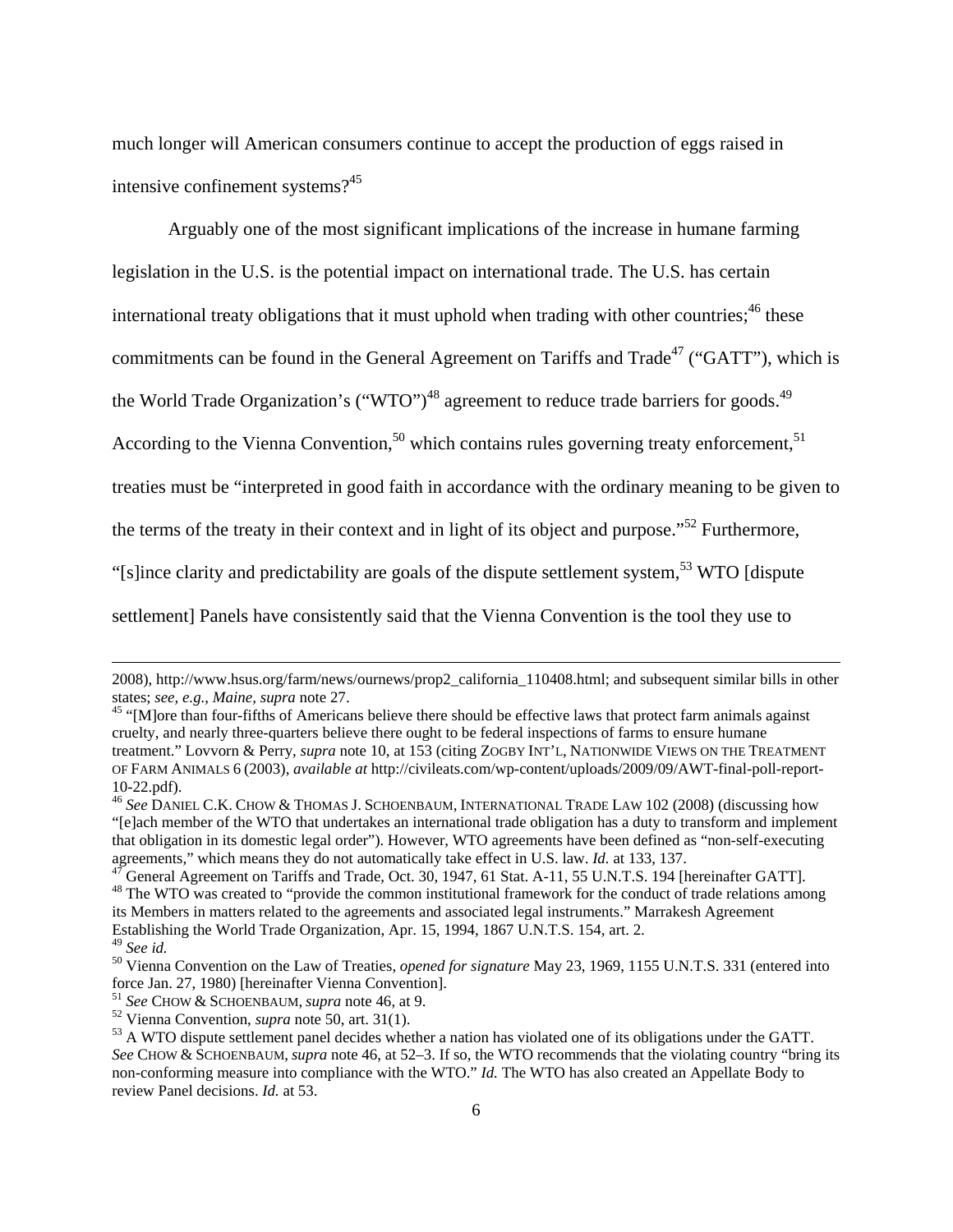interpret the GATT."<sup>54</sup>

l

Importantly, the GATT's goal of reducing trade barriers through its various provisions, as interpreted by the Vienna Convention, could conflict with potential new animal welfare standards that lay out new expectations for both domestic and foreign producers. However, the fact that the U.S. and other countries are beginning to recognize and promote animal welfare standards,<sup>55</sup> suggests that as countries begin to modify their own measures at home, they will demand similar measures from their trading partners, as well.<sup>56</sup> In turn, this may place pressure on the WTO to accept animal welfare standards as complying with GATT trading obligations. Further, this trend suggests that animal welfare may begin to play a role in determining trade rules between countries, or at the very least, may begin to have a presence amidst trade discussions, concerns, and objectives.<sup>57</sup> However, when analyzing a dispute between nations, it is still unclear if a WTO dispute settlement panel would see a trade restriction such as a

<sup>&</sup>lt;sup>54</sup> Peter C. Maki, Note, *Interpreting GATT Using the Vienna Convention on the Law of Treaties: A Method to Increase the Legitimacy of the Dispute Settlement System, 9 MINN. J. GLOBAL TRADE 343, 352 (2000).* 

<sup>&</sup>lt;sup>55</sup> An example worthy of recognition is the European Union ("EU"), which passed the EU Laying Hens Directive in 1999, requiring a ban on battery cages for all hen-laying eggs in the EU by 2012. Council Directive 99/74, 1999 O.J. (L 203/53), *amended by* Council Regulation 806/2003, 2003 O.J. (L 122) (EC); *see also 2012 EU Battery Cage Ban Will Be Upheld,* COMPASSION IN WORLD FARMING (Jan. 10, 2008),

http://www.ciwf.org.uk/news/laying\_hens/cage\_ban\_will\_be\_upheld.aspx. Labour Member of the European Parliament ("MEP") Mark Watts stated, "It is a myth that consumers won't buy free-range eggs. The fact is that 89% of the British public believe [*sic*] keeping hens in small cages is cruel . . . ." *EU Bans Battery Hen Cages,* BBC

NEWS, (Jan. 28, 1999), http://news.bbc.co.uk/2/hi/uk\_news/264607.stm. 56 *See, e.g.,* Gaverick Matheny & Cheryl Leahy, *Farm-Animal Welfare, Legislation, and Trade,* 70 LAW & CONTEMP. PROBS. 325, 349 (2007) (citing Committee on Agriculture Special Session, *European Communities Proposal: Animal Welfare and Trade in Agriculture,* G/AG/NG/W/19 (June 28, 2000), *available at* www.wto.org/english/tratop\_e/agric\_e/ngw19\_e.doc) ("'[A]nimal welfare standards . . . could be undermined if there is no way of ensuring that agricultural and food products produced to domestic animal welfare standards are not simply replaced by imports produced to lower standards'"). The EU has begun to provide for animal welfare provisions in some of its free trade agreements. *Improving Animal Welfare: EU Action Plan,* POULTRY SITE (Jan. 2006), http://www.thepoultrysite.com/articles/511/improving-animal-welfare-eu-action-plan. Two examples of such agreements are between the EU and Canada, and the EU and Chile. *Id.* Free trade agreements are permissible under the GATT, Article XXIV.4. GATT, *supra* note 47, art. XXIV.4.<br><sup>57</sup> *See, e.g., USDA FOREIGN AGRIC. SERV., GAIN REPORT, EU HOSTS GLOBAL CONFERENCE ON TRADE AND FARM* 

ANIMAL WELFARE (2009), *available at* http://www.fas.usda.gov/gainfiles/200902/146327292.pdf (discussing the January 2009 European Commission's conference regarding international trade and farm animal welfare).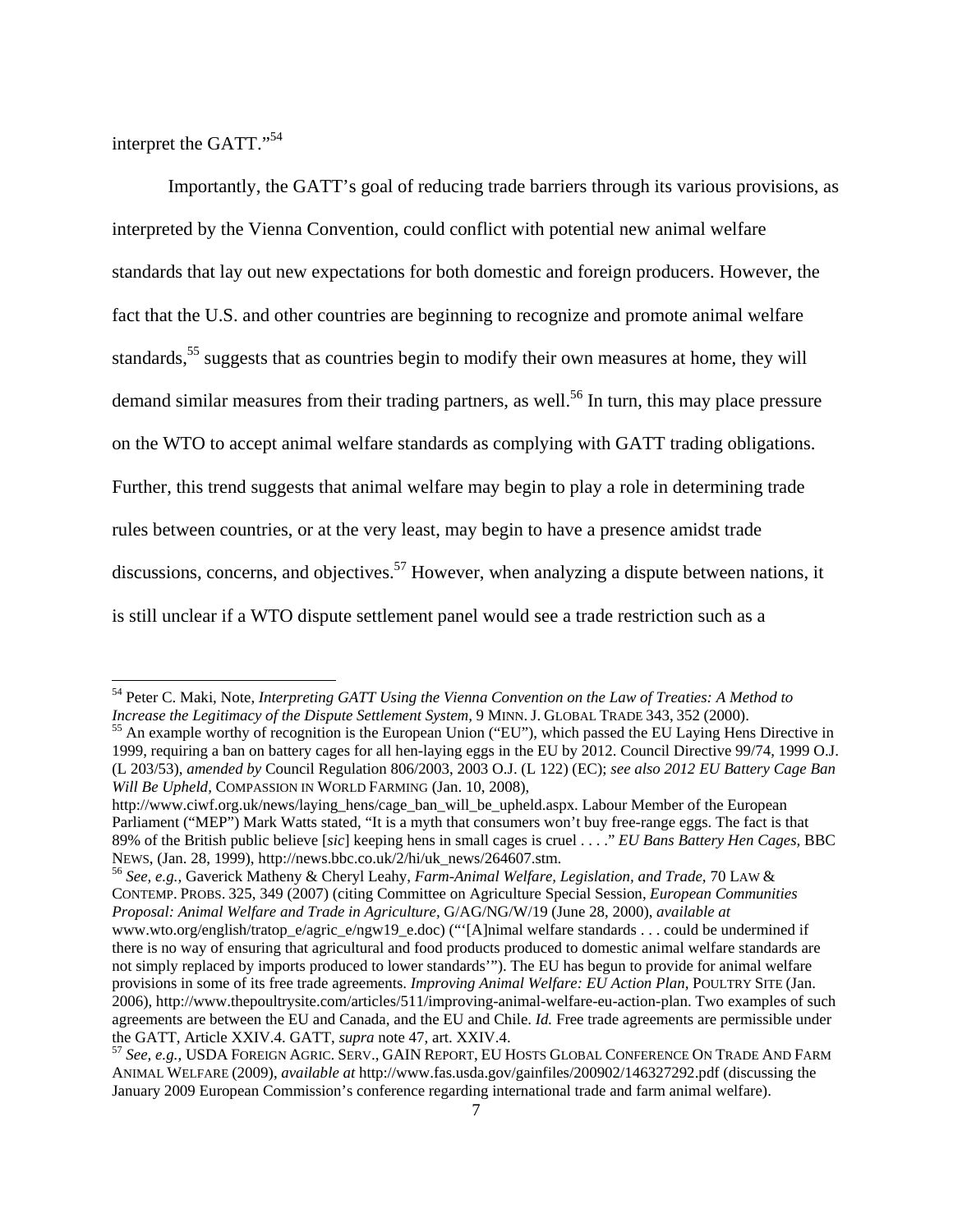countrywide ban on the production and importation of battery cage eggs, as a violation of WTO obligations. The WTO should accept and recognize such a restriction as complying with the GATT, due to the fact that the purpose of such a measure coincides with the plain meaning and purpose of certain GATT provisions.

Part I of this Note analyzes the U.S.'s trade obligations under the GATT. Part II discusses the potential ability of various GATT provisions to support a trade measure banning battery cage eggs. Part III discusses the U.S.'s potential ability to create such an animal welfare provision, while upholding its obligations in the Agreements annexed to the GATT. The Note concludes that an appropriately tailored animal welfare measure banning battery cages for hens should be able to survive under the GATT and its annexed agreements.

# **I. CURRENT LAY OF THE LAND: AN ANALYSIS OF TWO WTO TRADING OBLIGATIONS**

While seemingly removed from farm animal welfare issues, trade agreements have the ability to bring about significant animal welfare reform in the agricultural industry.<sup>58</sup> Currently, the WTO can be seen as both a friend and a foe to initiatives seeking to improve animal welfare in farming practices.<sup>59</sup> The GATT contains many obligations for member countries that restrict the way that products can be differentiated. For example, under Article I(1),<sup>60</sup> the Most-Favored

<sup>58</sup> *See* DAVID S. FAVRE, *Agricultural Animals, in* ANIMAL LAW: WELFARE, INTERESTS, AND RIGHTS 287, 315 (2008). The international trade problems surrounding a country's decision to restrict imports that do not meet the country's animal welfare standards, have already been contemplated. *See* Matheny & Leahy, *supra* note 56. However, their argument focuses more on the potential for change through consumer and retailer campaigns. *Id.* <sup>59</sup> Critics have focused on the WTO's support of "industrial farming by virtue of reducing trade barriers for large

farms. On the other hand . . . the WTO is focused on the eventual eradication of subsidies that make these horrific factory farms competitive with traditional animal farming, or indeed enable factory farms to continue operating at all." Kyle Ash, *Why "Managing" Biodiversity Will Fail: An Alternative Approach to Sustainable Exploitation for International Law,* 13 ANIMAL L. 209, 221 (2007). 60 GATT, *supra* note 47, art. I.1.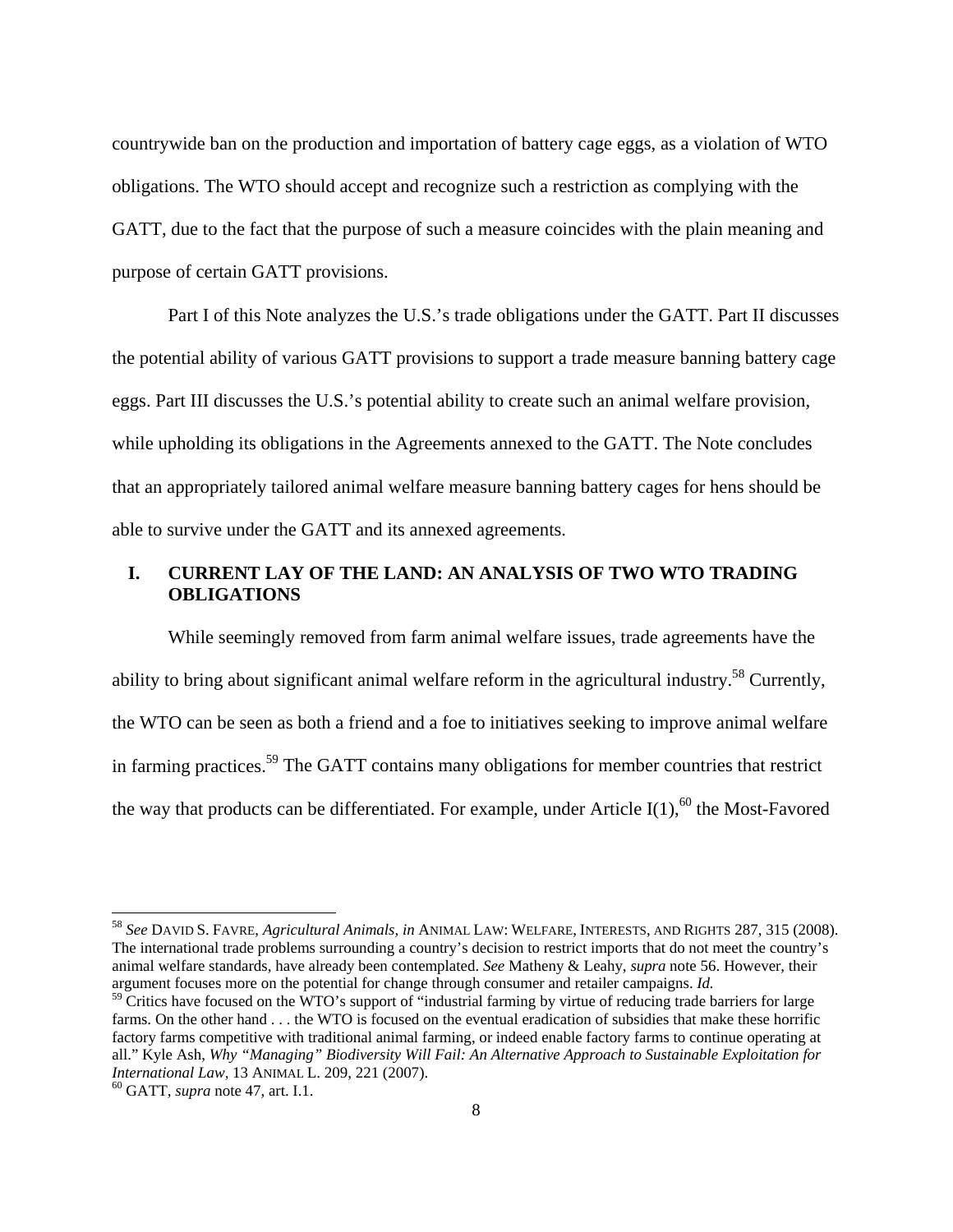Nation ("MFN") clause, and Article III(1), $^{61}$  the National Treatment clause, a WTO member cannot treat "like" products<sup>62</sup> from other WTO member countries less favorably than the same products from any other country,<sup>63</sup> or less favorably than its own domestic products.<sup>64</sup> These obligations limit WTO members' abilities to create trade restrictions on battery cage eggs.

Article I's MFN principle mandates that "any advantage, favour, privilege or immunity" granted by a WTO member to another country's product "shall be accorded immediately and unconditionally" by that WTO member to any other WTO member's like product.<sup>65</sup> In essence, instead of permitting one country to bestow special treatment on another country, MFN requires equal treatment for all WTO members.<sup>66</sup> Article III contains the National Treatment principle, which mandates that internal charges cannot be applied in a way "so as to afford protection to domestic production."67 It is important to emphasize that in both MFN and National Treatment, the principles only prohibit discrimination against "like" products.<sup>68</sup> While at first glance, it may appear that the differing manners in which products are produced (such as eggs from battery cages and eggs from cage-free facilities) change them so that they are not "like" one another,

<sup>&</sup>lt;sup>61</sup> *Id.* art. III.1.<br><sup>62</sup> An examination of whether products are "like" products is conducted case-by-case with several considerations, such as "the product's end-uses in a given market; consumers' tastes and habits, which change from country to country; the product's properties, nature, and quality." Report of the Working Party on Border Tax Adjustments*, ¶*  18, L/3464 (Dec. 2. 1970).<br><sup>63</sup> GATT, *supra* note 47, art. I.1.

<sup>&</sup>lt;sup>64</sup> Id. art. III.1.<br><sup>65</sup> Id. art. I.1.<br><sup>66</sup> See, e.g. Mitsuo Matsushita et al., The World Trade Organization: Law, Practice, and Policy 143 (2003).

<sup>67</sup> GATT, *supra* note 47, art. III.1. Through Article III, MFN also incorporates equal treatment for "internal taxes and other internal charges." *Id.* art. III.2. **68** *See, e.g. MATSUSHITA ET AL., <i>supra* note 66, at 150. What constitutes "like" products under the MFN principle is

deemed case-by-case, but the analysis can include looking at the products' tariff classifications, product end uses, physical characteristics, and consumer tastes. *See id.* at 150–1. What constitutes "like" products under the National Treatment principle is deemed case-by-case, and it can include the same analyses as MFN, as well as whether the two products are "directly competitive or substitutable product[s]." GATT, *supra* note 47, art. Annex I, Ad Article III.2; *see also id.* arts. I.1, III.2, III.4; MATSUSHITA ET AL., *supra* note 66, at 159–160.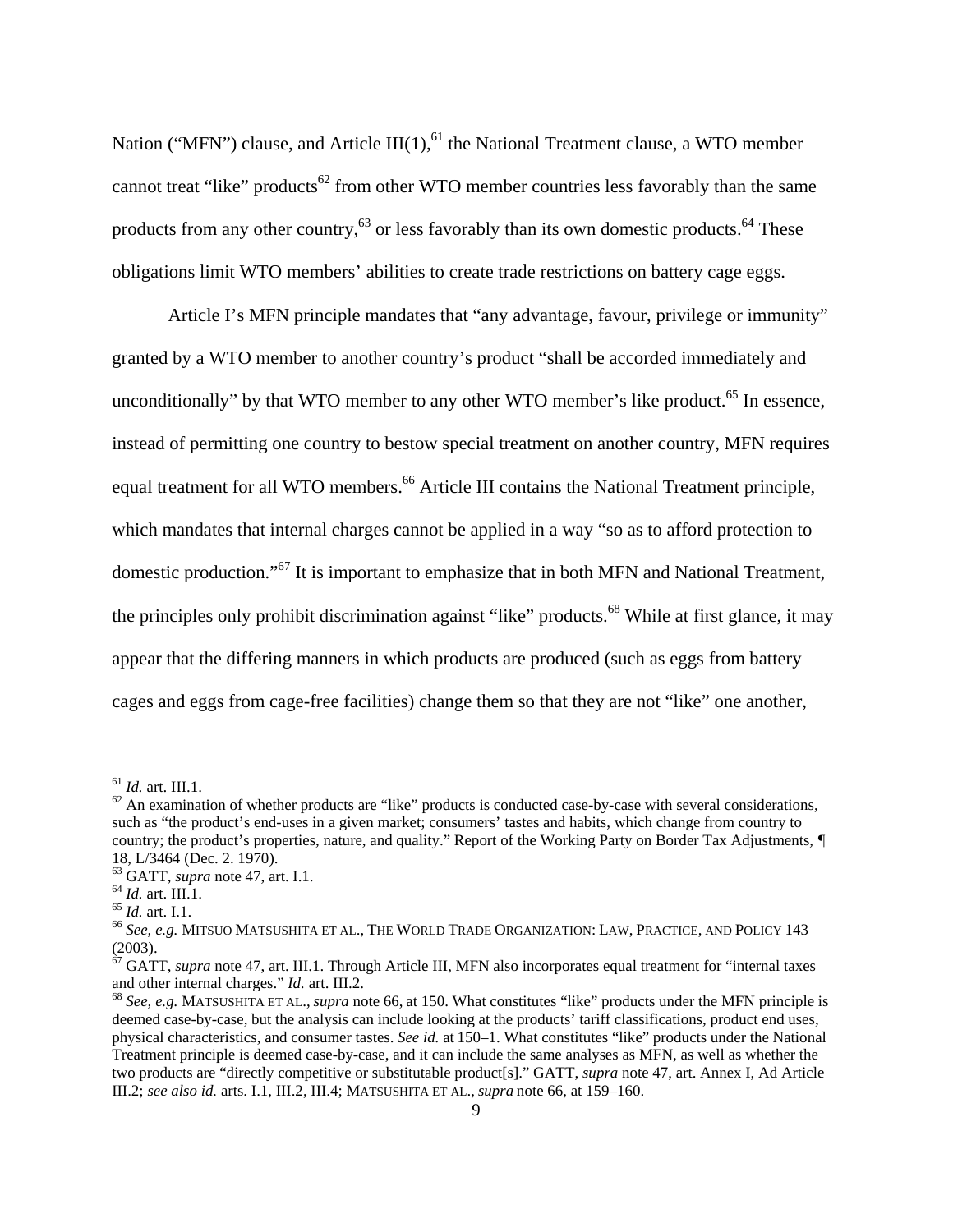these differences are considered to be "processes and production methods" ("PPMs"), $^{69}$  which generally do not change a product's likeness to another product.<sup>70</sup>

In *The World Trade Organisation Rules: A Legal Analysis of Their Adverse Impact on*  Animal Welfare,<sup>71</sup> Peter Stevenson cites two WTO Panel reports, the *Tuna-Dolphin* cases,<sup>72</sup> that demonstrate how the WTO has held that two commodities, (in this case, tuna caught in seine nets which cause high mortality rates amongst dolphins ("non-dolphin-safe nets"), and tuna caught in nets designed to reduce dolphin mortality rates ("dolphin-safe nets")), are the same product, and cannot be distinguished from one another based on the way they are caught.<sup>73</sup> Specifically, the first Panel held that Article III requires "a comparison of the treatment of imported tuna *as a product* with that of domestic tuna *as a product*. Regulations governing the taking of dolphins incidental to the taking of tuna could not possibly affect tuna as a product."<sup>74</sup> GATT Panel reports like those from the *Tuna/Dolphin* cases<sup>75</sup> articulate that a country cannot take into account the way that a product is produced when determining if it is "like" another product,  $76$ 

<sup>69</sup> *See* MATSUSHITA ET AL., *supra* note 66, at 461. 70 *See, e.g., id.* "Some PPMs are related directly to the characteristics of the products concerned. For example, pesticides used on food crops produce residues on food products . . . Other PPMs, however, are not reflected in the characteristics of the associated product . . . [and] probably cannot be justified under [the other WTO Agreements]." *Id.* at 461–2; *see also* FOOD AND AGRIC. ORG. OF THE UNITED NATIONS, DEVELOPING ANIMAL WELFARE: THE OPPORTUNITIES FOR TRADE IN HIGH WELFARE PRODUCTS FROM DEVELOPING COUNTRIES (2005), *available at*  http://www.fao.org/fileadmin/user\_upload/animalwelfare/Developing%20country%20report.pdf (discussing how almost all animal welfare concerns stem from manners of producing a product, which cannot be seen in the final product, and how "[i]t is generally presumed that product distinctions based on such PPMs conflict with Article III of the  $\ldots$  GATT $[$ ]").

<sup>71</sup> Peter Stevenson, *The World Trade Organisation Rules: A Legal Analysis of Their Adverse Impact on Animal* 

<sup>&</sup>lt;sup>72</sup> *Id.* at 111 (citing Panel Report, *United States – Restrictions on Imports of Tuna*, WT/DS 21/R (Sept. 3, 1991) [hereinafter *Tuna-Dolphin I*]; Panel Report, *United States – Restrictions on Imports of Tuna,* WT/DS29/R (Jun. 16, 1994) [hereinafter *Tuna-Dolphin II*]. Neither panel report was adopted by the GATT Council. Stevenson, *supra* note 71, at 111, n. 24, 26.<br>
<sup>73</sup> See Stevenson, *supra* note 71, at 114.<br>
<sup>74</sup> Id. (citing *Tuna-Dolphin I, supra* note 72, ¶ 5.15).<br>
<sup>75</sup> *Tuna-Dolphin I, supra* note 72; *Tuna-Dolphin II, supra* note 72.<br>
<sup>75</sup> See Stevenson

*Against A Product When Its Creation Causes Harm to the Environment or Animal Welfare,* 48 NAT. RESOURCES J.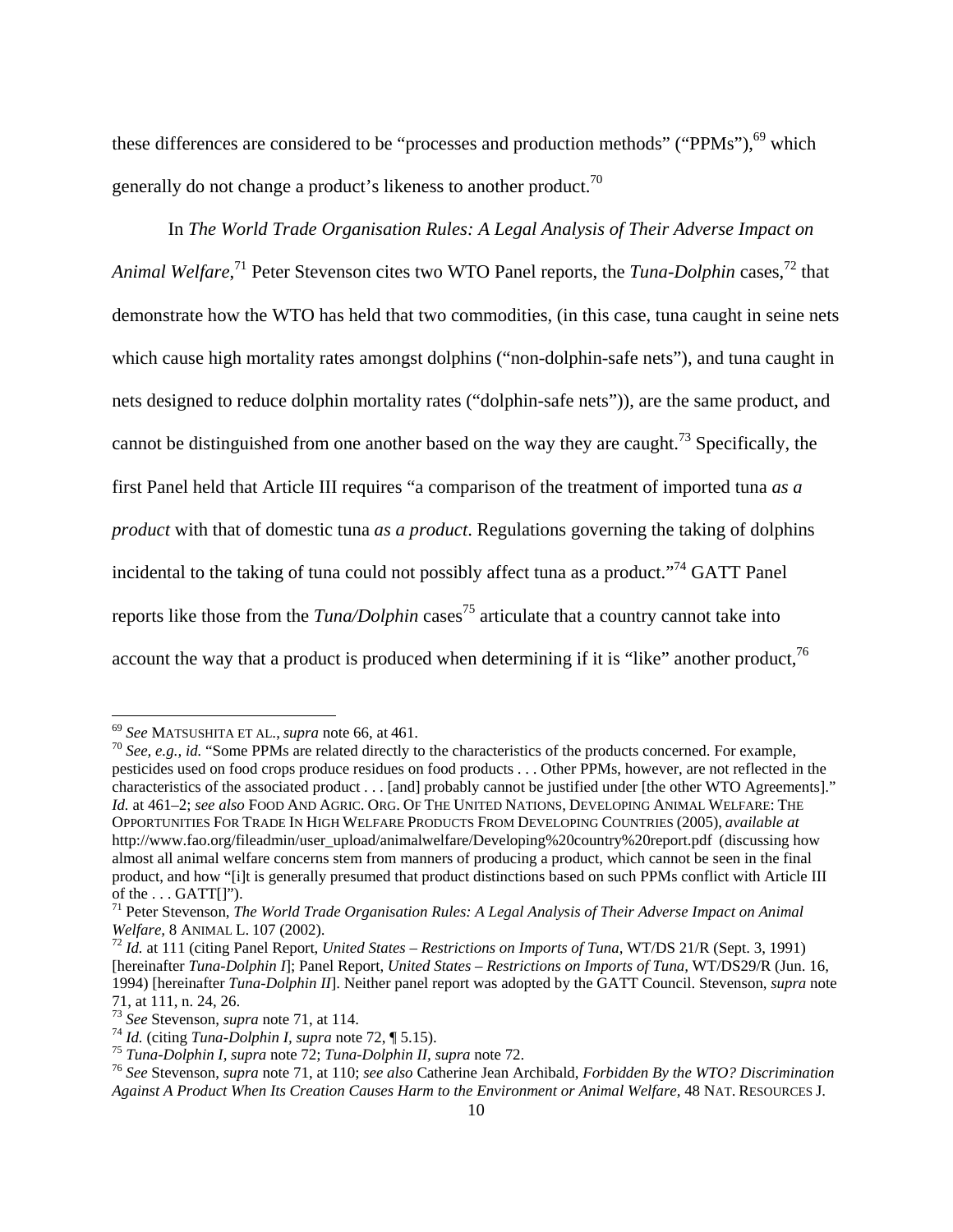because the production method does not change the end product.<sup>77</sup> Furthermore, whether or not a product is "like" another product is "fundamentally, a determination about the nature and extent of a competitive relationship between and among products."78 For example, tuna products caught in non-dolphin-safe nets are seen as directly competing in the marketplace with tuna products that are caught in dolphin-safe nets. Therefore, the WTO reasons that despite having different PPMs, these tuna products are "like" products.79 In fact, no GATT Panel has thus far allowed a country to distinguish "like" products based on differing PPMs (with the exception of differing PPMs that can cause severe health risks).<sup>80</sup>

However, there is a strong argument that eggs produced by battery cage hens and eggs produced by cage-free hens undergo such vastly different production methods, that they should not be considered "like" products. <sup>81</sup> The analysis of whether two products are "like" one another is dependent—at least in part—upon consumer preferences, ${}^{82}$  since "consumers' tastes and habits are one of the key elements in the competitive relationship between products in the marketplace."<sup>83</sup> Importantly, consumers who buy cage-free eggs do not see these two products as "like" one another,  $84$  since they make the conscious decision to buy one product based on its

l

tastes better than food from conventional sources"); *see also* Stevenson, *supra* note 71, at 111.

<sup>15, 17 (2008) (</sup>discussing how the "Tuna/Dolphin I dispute panel held that an environmentally and animal-welfare motivated PPM distinction was forbidden by the world trading regime").<br>  $^{77}$  See, e.g., Tuna-Dolphin I, supra note 72, ¶ 5.15.

<sup>&</sup>lt;sup>78</sup> Appellate Body Report, *European Communities – Measures Affecting Asbestos and Asbestos-Containing Products*, ¶ 99, WT/DS135/AB/R (Mar. 12, 2001) [hereinafter *Asbestos*].

<sup>&</sup>lt;sup>79</sup> Tuna-Dolphin I, supra note 72, ¶ 5.15.<br><sup>80</sup> See generally Asbestos, supra note 78.<br><sup>81</sup> See Stevenson, supra note 71, at 111.<br><sup>82</sup> See MATSUSHITA ET AL., supra note 66, at 151.<br><sup>83</sup> Stevenson, supra note 71, at 117; MATTER 4 (2006) (discussing various reasons, for example, why consumers choose to purchase organic food, from "an ethical concern for the environment to a desire to avoid ingesting pesticides and the conviction that organic food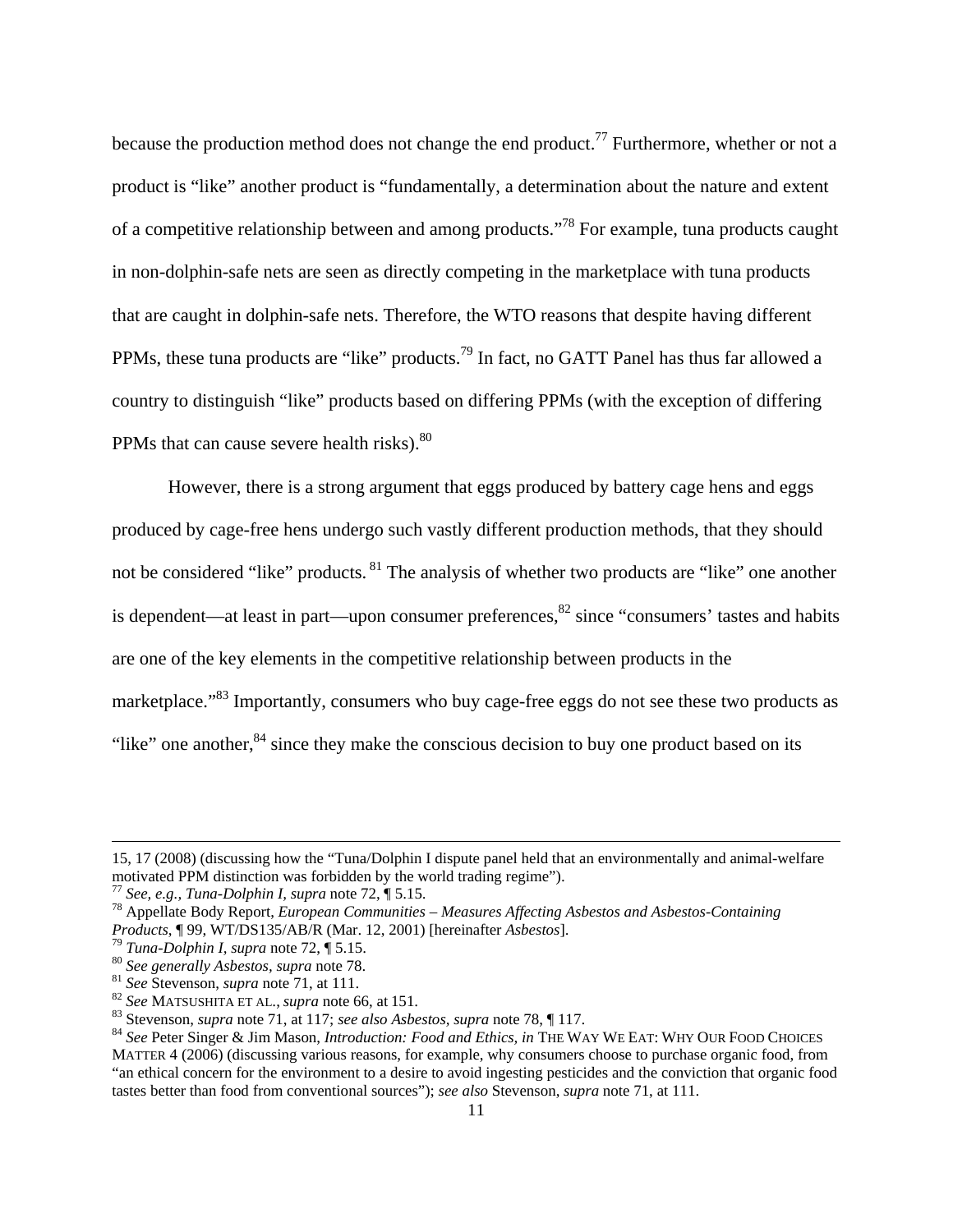more "humane" production method.<sup>85</sup> Furthermore, if hens are fed grass at pasture (as opposed to a seed diet in battery cages) they arguably produce a healthier egg.<sup>86</sup> Since consumers treat these two products (battery cage and cage-free eggs) differently, the WTO should follow suit.

However, past Panel decisions have given no indication that future Panels will consider PPMs as affecting products' likeness to one another.<sup>87</sup>

# **II. AN ANALYSIS OF THE GATT AGREEMENT AND ANIMAL WELFARE MEASURES UNDER THE EXCEPTIONS ARTICLE**

Historically, the GATT treated measures made in pursuit of animal welfare goals

unfavorably;<sup>88</sup> however, some GATT provisions actually indicate that such measures should be

protected.89 Even if a country's trade measure violates a trading obligation, such as MFN or

National Treatment, it may be upheld as a permissible exception under GATT Article XX, <sup>90</sup>

arguably one of the most important Articles in the GATT. $91$  This exceptions provision allows, in

<sup>85</sup> *See* Archibald, *supra* note 76, at 45–46 (discussing how "the words 'like products' should not refer to two products whose production methods result in vastly different 'ecological footprints' . . . . "); *see also* Stevenson, *supra* note 71, at 120–121 (holding that in the future, the WTO could rule "that, despite being physically identical or similar, two products are not 'like' each other because a significant number of consumers in fact view them as being different . . . . [I]n an increasing number of countries . . . consumers distinguish between products derived from cruel practice and those coming from more humane practices"); see also Matheny & Leahy, supra note 56, at 350.<br><sup>86</sup> See MICHAEL POLLAN, IN DEFENSE OF FOOD 167–168 (2008). Pollan argues that for most animals who are fed

grass, the result is animal products with "healthier fats . . . as well as . . . higher levels of vitamins and antioxidants . . . [Though grass-fed and seed-fed products look the same,] they are for all intents and purposes two completely

different foods." *Id*. Importantly, Pollan notes that "free-range" hens do not necessarily have access to fresh grass. *Id.* at 168.

<sup>&</sup>lt;sup>87</sup> *See, e.g., Tuna-Dolphin I, supra* note 72, ¶ 5.15.<br><sup>88</sup> *See Stevenson, <i>supra* note 71, at 109 (discussing how GATT rules make it difficult for WTO members to introduce animal welfare measures, because "under GATT rules the E.U. cannot prohibit the importation of meat derived from animals reared in non-E.U. countries [in cruel manners] . . . . GATT rules act as a powerful disincentive to the E.U. to prohibit the system within its own territory").

<sup>89</sup> *See* GATT, *supra* note 47, art. XX. *But see* Matheny & Leahy, *supra* note 56, at 325 (arguing that "[a]lthough recognition in trade agreements and restrictions on sale could help to protect animal welfare, they may rarely be politically feasible").

<sup>&</sup>lt;sup>50</sup> GATT, *supra* note 47, art. XX.

<sup>91</sup> *See, e.g.,* Hal S. Shapiro, *The Rules That Swallowed the Exceptions: The WTO SPS Agreement and Its Relationship to GATT Articles XX and XXI: The Threat of the EU-GMO Dispute,* 24 ARIZ. J. INT'L & COMP. LAW 199, 200 (2007) (discussing how this exception is linked to "some of the most powerful political and policy debates connected to the WTO–i.e, whether the WTO is sufficiently sensitive to labor, environmental, human rights and other issues").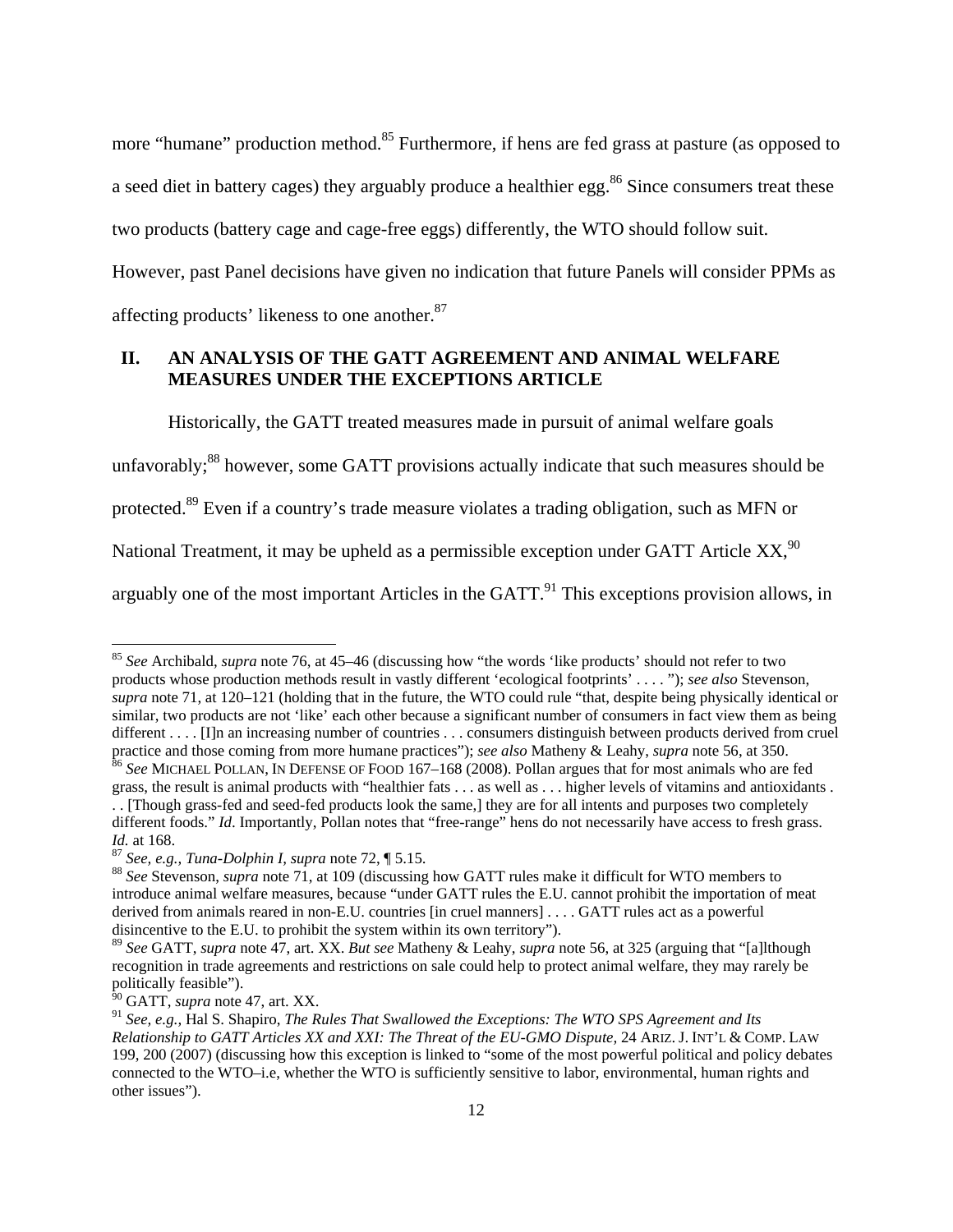"certain circumstances, legitimate public policy considerations other than trade liberalisation to take precedence over the free trade requirements of the main GATT articles."<sup>92</sup> When analyzing a country's trade measure under Article XX, the WTO must first look at the particular provision of the Article, to see if the measure appropriately fits under the provision's described exception;<sup>93</sup> then, the WTO analyzes the measure under the "chapeau"<sup>94</sup> of Article XX to ensure that the measure is not "arbitrary or unjustifiable discrimination . . . or a disguised restriction on international trade."<sup>95</sup> The chapeau is important for its role in helping to "rein in national abuse of the exceptions."96 There are three different provisions within Article XX that could potentially be used to protect an animal welfare measure from violating the GATT.

# *A. Article XX(g): Exception for Exhaustible Natural Resources*

Article  $XX(g)$  is most likely the weakest of the three potential provisions to support a battery cage ban. This provision allows WTO members to enact measures applying to both foreign and domestic products, in order to conserve "exhaustible natural resources."97 However, it has been analyzed by GATT Panels and the Appellate Body in the *Shrimp/Turtle* cases<sup>98</sup> in a

<sup>&</sup>lt;sup>92</sup> Stevenson, *supra* note 71, at 128. "Increased trade liberalization may be the goal of the WTO, but the organization understands that competing interests should be recognized." Colm Patrick McInerney, *From Shrimps and Dolphins to Retreaded Tyres: An Overview of the World Trade Organization Disputes, Discussing Exceptions to Trading Rules,* 22 N.Y. INT'L L. REV. 153, 158–9 (Winter 2009).

<sup>93</sup> *See, e.g., Asbestos, supra* note 78, ¶ 155.

<sup>94</sup> *See, e.g.,* Appellate Body Report, *United States – Import Prohibition of Certain Shrimp and Shrimp Products,* ¶¶ 147, 150, WT/DS58/AB/R (Oct. 12, 1998) [hereinafter *Shrimp/Turtle II*]. The "chapeau" is "[t]he introductory section of Article XX." CHOW & SCHOENBAUM, *supra* note 46, at 491.<br><sup>95</sup> GATT, *supra* note 47, art. XX.

<sup>&</sup>lt;sup>96</sup> Sanford Gaines, *The WTO's Reading of the GATT Article XX Chapeau: A Disguised Restriction on Environmental Measures, 22 U. PA. J. INT'L ECON. L. 739, 851 (2001).* 97 GATT, *supra* note 47, art. XX(g).

<sup>98</sup> *See* Panel Report, *United States – Import Prohibition of Certain Shrimp and Shrimp Products,* WT/DS58/AB/R (May 15, 1998) [hereinafter *Shrimp/Turtle I*]; *Shrimp/Turtle II, supra* note 94; Panel Report, *United States – Import Prohibition of Certain Shrimp and Shrimp Products: Recourse to Article 21.5 by Malaysia,* WT/DS58/AB/RW (June 15, 2001) [hereinafter *Shrimp/Turtle Malaysia I*].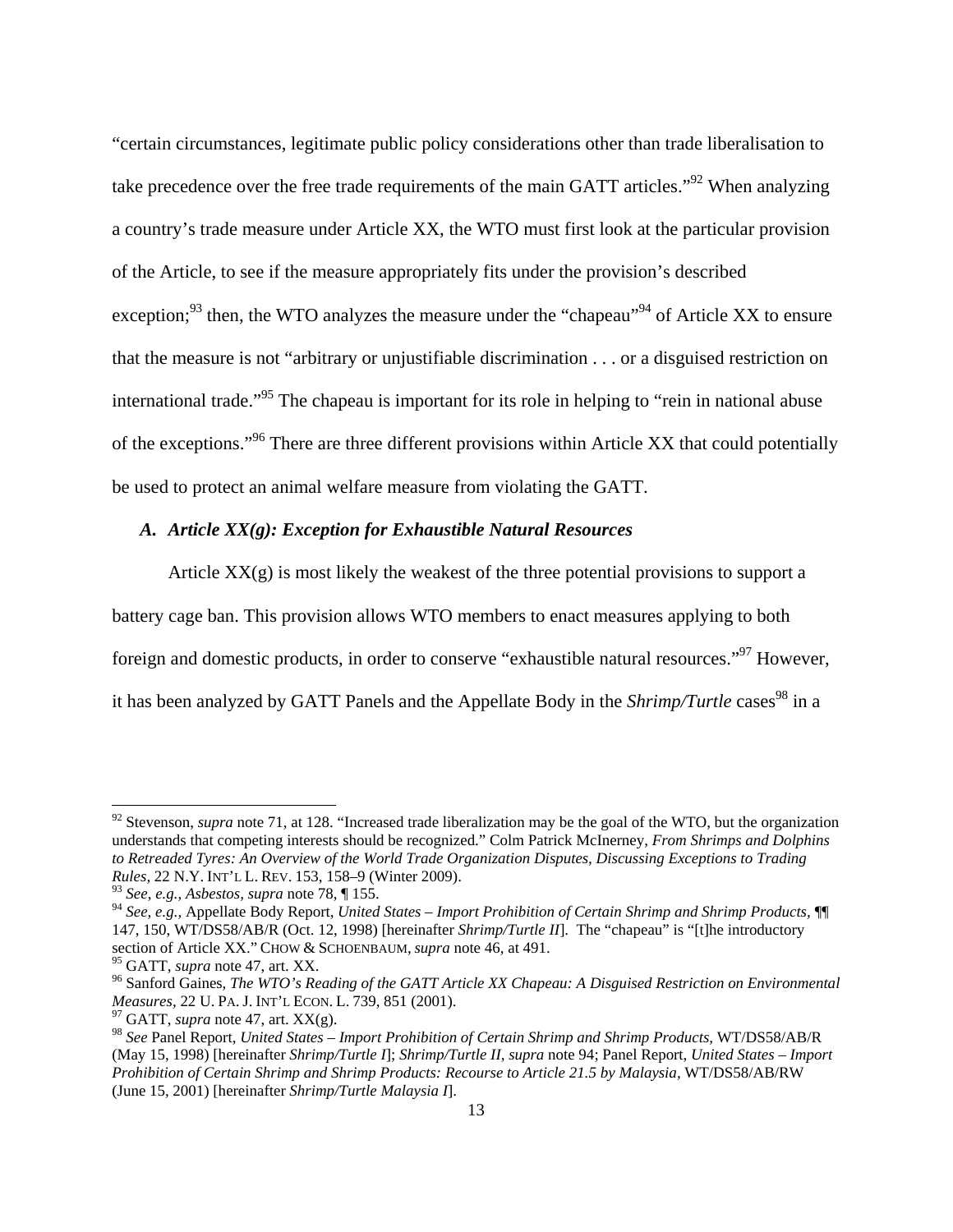way that is favourable for only some animal welfare measures.<sup>99</sup> In *Shrimp/Turtle I*, the Panel recounts how the U.S. passed a regulation in  $1987^{100}$  that required shrimp trawling fishermen to use certain methods to decrease turtle mortality caused by traditional shrimp trawling.<sup>101</sup> In 1989, the U.S. passed Public Law  $609$ ,  $^{102}$  which prohibited the importation of shrimp products that had been harvested with fishing technology that adversely affected sea turtles.<sup>103</sup> Malaysia, India, Pakistan, and Thailand challenged this law before the WTO,<sup>104</sup> and after an appeal, the Appellate Body found that the measure did not fit within any Article XX exception, due to the fact that it created "arbitrary or unjustified discrimination."105 Consequently, the U.S. changed its law to mandate shrimping in a manner that was "*comparable in effectiveness*" (but not exactly the same) as that of the U.S.<sup>106</sup> Malaysia again brought an action before the WTO in *Shrimp/Turtle Malaysia I*, but the Panel and subsequent Appellate Body (*Shrimp/Turtle Malaysia II*) found the

<sup>&</sup>lt;sup>99</sup> See, e.g., Shrimp/Turtle Malaysia I, supra note 98.<br><sup>100</sup> Shrimp/Turtle I, supra note 98,  $\P$  2.6; see also 50 C.F.R. §§ 217, 222, 227.<br><sup>101</sup> The regulation required shrimp trawling fishermen to use Turtle Excluder D restrictions "in specified areas where there was a significant mortality of sea turtles." *Shrimp/Turtle I, supra* note 98, ¶ 2.6. "A TED is a grid trapdoor installed inside a [shrimp] trawling net . . . to allow shrimp to pass to the back of the net while directing sea turtles . . . out of the net." *Id.* n. 613. The WTO Panel noted that all marine turtles (which are migratory creatures), were considered to be endangered species by the Convention on International Trade in Endangered Species. *Id.*  $\P$  2.3, 3.9(d).<br><sup>102</sup> Departments of Commerce, Justice, and State, the Judiciary, and Related Agencies Appropriations Act, 1990,

Pub. L. No. 101–162 (codified at 16 U.S.C. § 1537 (1989)); *see also Shrimp/Turtle I, supra* note 98, ¶ 2.7. Public Law 609 did permit shrimp trawling measures taken by a nation if the nation had a comparable regulatory program and incidental take rate to the U.S., or if it had a fishing environment that did not "not pose a threat of the incidental taking of sea turtles in the course of shrimp harvesting." *Shrimp/Turtle II, supra* note 94, ¶ 3. The U.S. subsequently passed guidelines in 1991 and 1993 which assessed how foreign regulatory programs compared to those of the U.S. *Id.*  $\llbracket \text{M} \rrbracket$  3–4. After the US Court of International Trade ("CIT") found the guidelines to be "contrary to law," the U.S. modified them in 1996. Shrimp/Turtle I, supra note 98,  $\llbracket \text{M} \rrbracket$  2.10, 2.11.

<sup>&</sup>lt;sup>103</sup> 16 U.S.C. § 1537 (1989).<br><sup>104</sup> The countries argued that the law was not covered by Article XX(b) or XX(g) exceptions, and that the law effectively "nullified or impaired benefits" owed to the countries. *Shrimp/Tur* <sup>105</sup> Shrimp/Turtle I, supra note 98,  $\P$  5.394.<br><sup>106</sup> Appellate Body Report, *United States – Import Prohibition of Certain Shrimp and Shrimp Products: Recourse to* 

*Article 21.5 of the DSU by Malaysia,* ¶ 5, WT/DS58/AB/RW (Oct. 22, 2001) [hereinafter *Shrimp/Turtle Malaysia II*]; *see also* Archibald, *supra* note 76, at 46.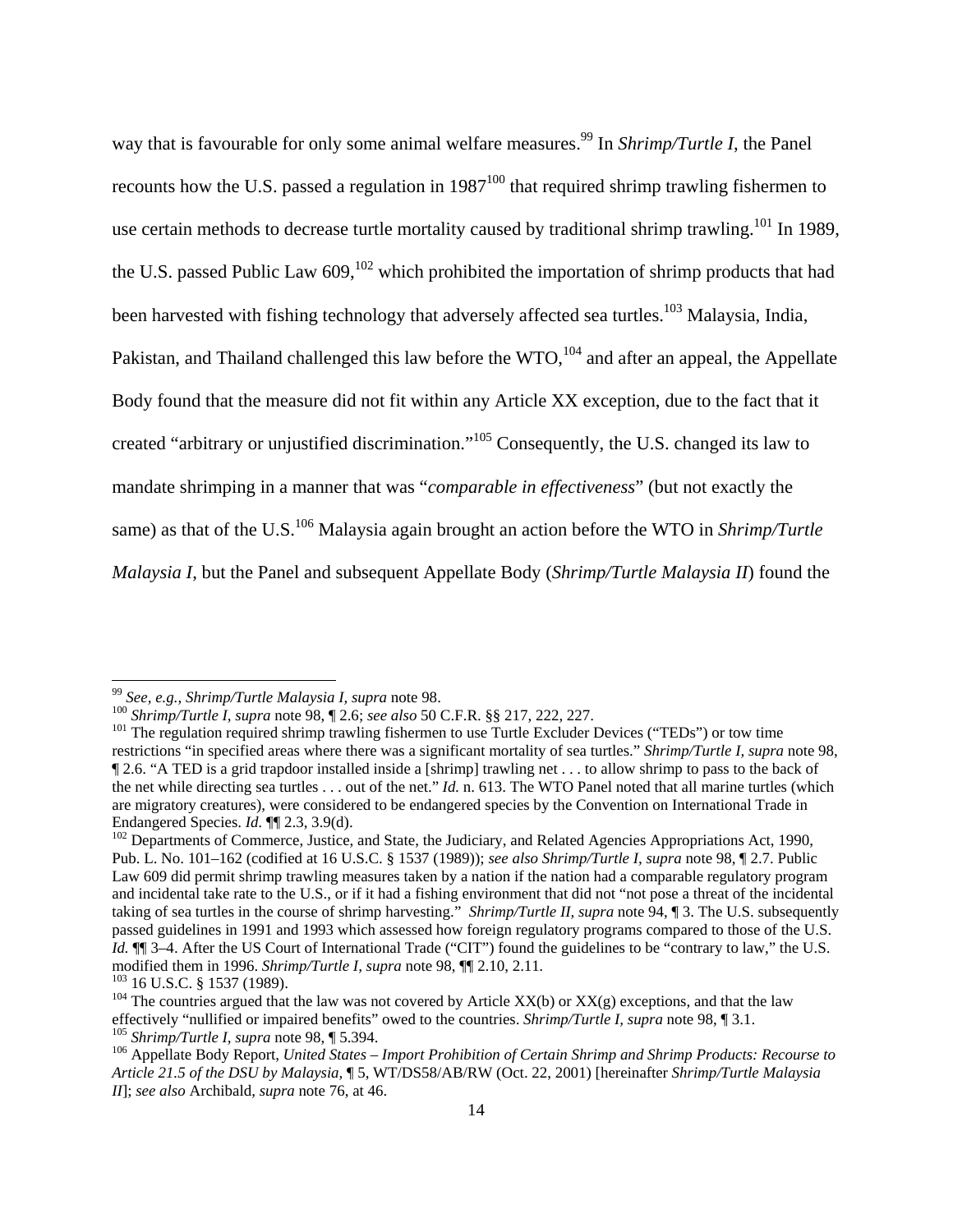revised U.S. law to be non-discriminatory.<sup>107</sup> This holding significantly deviated from the previous cases in that it allowed the U.S. to restrict trade based on the objective of protecting a natural resource,<sup>108</sup> albeit not in an unjustifiable or arbitrarily discriminatory manner.<sup>109</sup>

Some argue that the *Shrimp/Turtle Malaysia II* decision should extend to future cases and the WTO should "interpret any ambiguities in the regime in a way that is favourable to protecting the environment and/or animal welfare."110 The impact of *Shrimp/Turtle Malaysia II*  should not be understated; it was the first time in GATT and WTO history that a "unilateral extraterritorial national measure was upheld on environmental grounds."111 The *Shrimp/Turtle* decisions demonstrate that a country can restrict or ban foreign products to conserve "exhaustible natural resources"<sup>112</sup> if the restriction is concurrent with similar domestic restrictions,  $^{113}$  and indicates that a country may be able to exert some control over PPMs.<sup>114</sup>

 $107$  However, the Appellate Body held that the U.S. needed to continue "ongoing serious, good faith efforts to reach a multilateral agreement" with other nations regarding how to protect the turtles. *Shrimp/Turtle Malaysia II, supra*  note 106, ¶ 152; *see also* Archibald, *supra* note 76, at 46. 108 Archibald, *supra* note 76, at 47–48.

<sup>109</sup> *Shrimp/Turtle Malaysia II, supra* note 106; *see also* Archibald, *supra* note 76, at 48. Archibald stresses that if a country wants to create a measure restricting trade for the conservation of a natural resource, the country should ensure that the standards that the foreign country has to meet are "no harsher" than the domestic standards; that the country "attempt[s] to start . . . negotiations . . . ha[s] full transparency of the decision-making process . . . [and has flexible standards] so that a country . . . [can] meet the environmental or animal welfare goal through different methods than those used by the importing and restricting country."  $Id$ .

 $110$  Archibald, *supra* note 76, at 18.<br><sup>110</sup> Archibald, *supra* note 76, at 18.<br><sup>111</sup> Id. at 47; see also Andres Rueda, *Shrimp and Turtles: What About Environmental Embargoes Under NAFTA?*, *in* RECONCILING ENVIRONMENT AND TRADE 519, 537 (Edith Brown Weiss & John H. Jackson, eds., 2001) (discussing how environmentally, "the Shrimp-Turtle decision is almost unprecedented. It allows for the imposition of unilateral sanctions for extraterritorial, process-related reasons, provided that certain basic conditions are met").<br><sup>112</sup> GATT, *supra* note 47, art. XX(g).<br><sup>113</sup> Archibald, *supra* note 76, at 48. *But see* Gaines, *supra* note 96

chapeau any measure that has the result of applying the economic pressure of a trade restriction on other governments unless they change their resource conservation policies, the Appellate Body effectively nullified Article  $XX(g)$ ").

<sup>114</sup> *See Shrimp/Turtle Malaysia I, supra* note 98. For a criticism of the two *Shrimp/Turtle* decisions and the idea that "the latest [*Shrimp/Turtle* decisions] establish a WTO rule that imposes extraordinary preconditions on member governments before they resort to Article XX for environmental measures," *see* Gaines, *supra* note 96, at 745.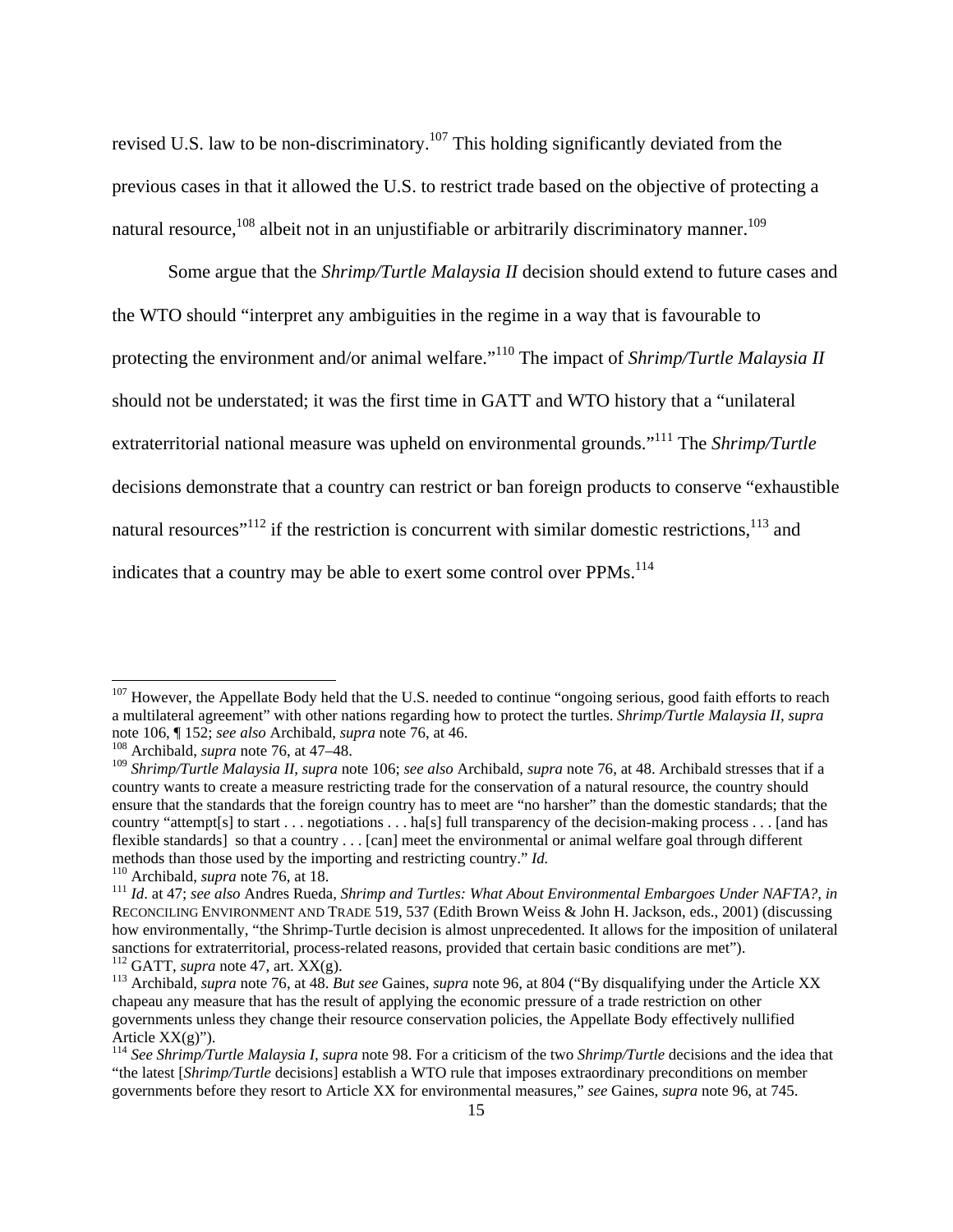However, the decision's usefulness in relation to a battery cage egg ban may be limited. A dispute settlement panel would be unlikely to extend the *Shrimp/Turtle Malaysia II* holding, which affected an endangered species,  $115$  to farm animals such as egg-laying hens that eventually will be killed for food.<sup>116</sup> The fact that hens are nowhere near species exhaustion<sup>117</sup> suggests that a dispute settlement panel may not interpret this provision to protect an animal welfare measure for cage-free eggs. However, the "exhaustible natural resources" provision $118$  applies to more than just endangered species. In fact, in compliance with the Vienna Convention's treaty interpretation method, according to the ordinary meaning of the treaty's words, $^{119}$  a farm animal like a hen can be considered a "natural resource."<sup>120</sup> Furthermore, under  $XX(g)$ , the measure does not need to be "necessary" for conserving the natural resource, as is the case for some other Article XX measures;<sup>121</sup> it must simply "relate to" conserving the natural resource.<sup>122</sup> In sum,  $XX(g)$  could still be an option, but other provisions may provide stronger support.

### *B. Article XX(b): Exceptions for Human, Animal, and Plant Health*

Unlike Article  $XX(g)$ , Article  $XX(b)$  may be more successfully used to uphold a trade measure differentiating between farm products that are produced more humanely than others.

<sup>&</sup>lt;sup>115</sup> Shrimp/Turtle Malaysia II, supra note 106.

<sup>&</sup>lt;sup>116</sup> Compare Archibald, *supra* note 76, at 50 (noting that the *Shrimp/Turtle* decisions "leave open the question as to whether a measure that protects the welfare of a non-endangered species would receive as much protection as a measure that protects an endangered species"), *with* Stevenson, *supra* note 71, at 141 ("One must be careful not to extrapolate too far from the latest Shrimp-Turtle decisions as that case involves an endangered species, seen by some as more worthy of protection than non-endangered animals").

<sup>&</sup>lt;sup>117</sup> See Sullivan & Wolfson, *supra* note 11 ("It is hard to comprehend the number of animals killed for food in the United States. More than ten billion animals (excluding fish) die every year").

<sup>&</sup>lt;sup>118</sup> GATT, *supra* note 47, art. XX(g).<br><sup>119</sup> Vienna Convention, *supra* note 50, art. 31(1).

<sup>&</sup>lt;sup>120</sup> "Natural resource" is defined as "[a] material source of wealth, such as timber, fresh water, or a mineral deposit, that occurs in a natural state and has economic value." *Renewable Energy Program: Definitions,* BUREAU OF OCEAN ENERGY MGMT., REG., AND ENFORCEMENT: OFFSHORE ENERGY & MINERALS MGMT.,<br>http://www.boemre.gov/offshore/RenewableEnergy/Definitions.htm (last visited Sept. 9. 2010).

<sup>&</sup>lt;sup>121</sup> See, e.g., GATT *supra* note 47, arts. XX(a), XX(b).<br><sup>122</sup> Stevenson, *supra* note 71, at 127; GATT, *supra* note 47, art. XX(g).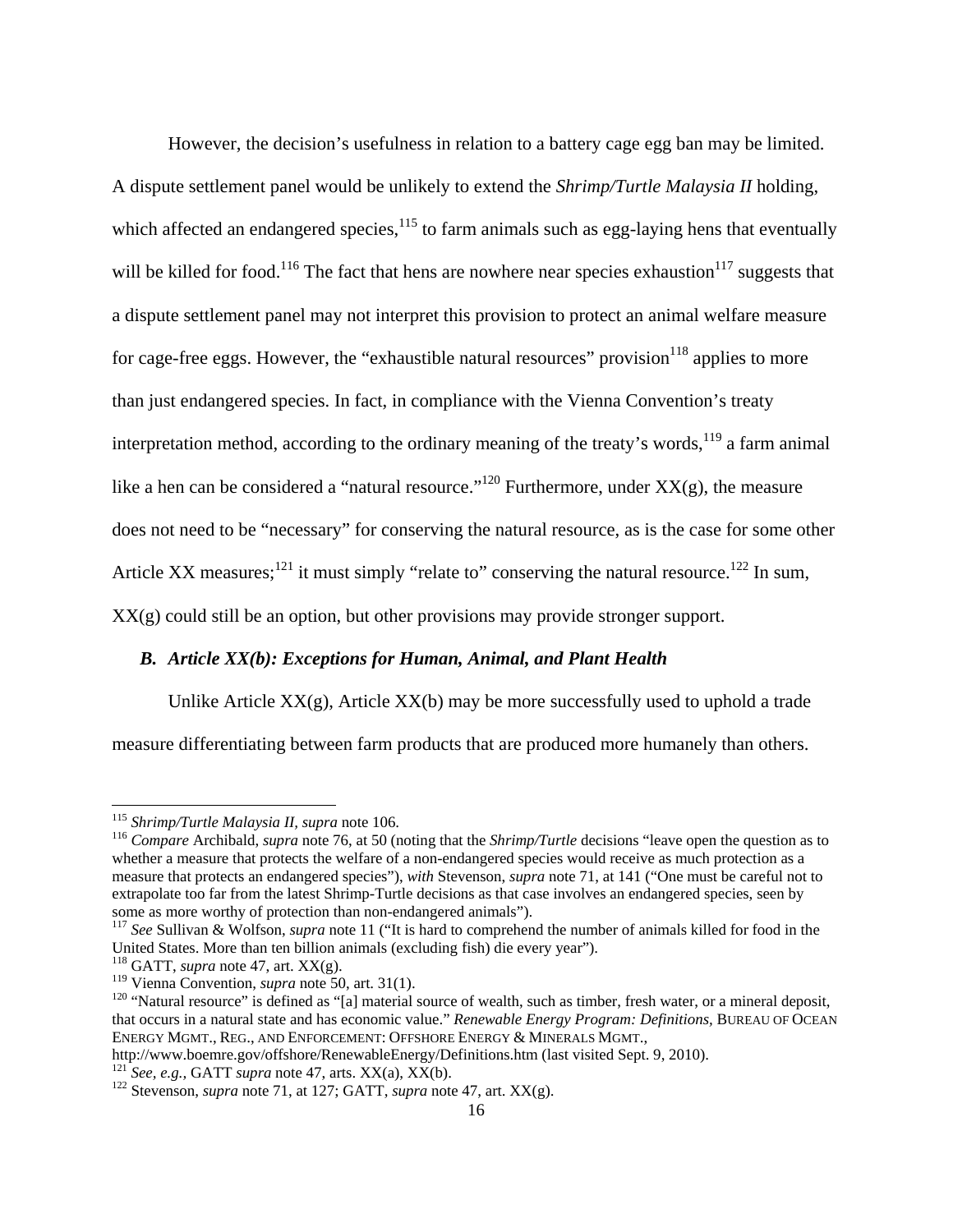This provision allows WTO members to enact measures "necessary to protect . . . animal . . . health."<sup>123</sup> It is unclear whether a dispute settlement panel would interpret a measure banning battery cages for hens (in order to protect their welfare) as related to animal health; "the argument that animal health includes animal welfare . . . has not yet been fully established or accepted."<sup>124</sup> Additionally, previous GATT Panels have seen Article  $XX(b)$  as relating solely to "animal life and health" and not animal welfare.<sup>125</sup> This ambiguity, as to whether the WTO intended animal "health" to encompass animal "welfare," could lead some critics to allege that this provision was not meant to protect the welfare of *all* animals. This sentiment is illustrated by the fact that some countries, like the U.S., have federal laws purporting to protect the welfare of all animals, but these laws specifically exempt farmed animals from their protection.<sup>126</sup> Traditionally, the WTO limits its recognition of animal health provisions to those regarding disease prevention and food product safety for humans.<sup>127</sup>

 $123$  GATT, *supra* note 47, art. XX(b).

<sup>&</sup>lt;sup>124</sup> FAVRE, *supra* note 58. However, at least one international body believes that there is a link between animal health and animal welfare. *See The OIE's Objectives and Achievements in Animal Welfare,* WORLD ORG. FOR ANIMAL HEALTH (Sept. 9, 2009), http://www.oie.int/Eng/bien\_etre/en\_introduction.htm [hereinafter *The OIE's Objectives*].<br><sup>125</sup> Edward M. Thomas, Note, *Playing Chicken at the WTO: Defending an Animal Welfare-Based Trade Restriction* 

*Under GATT's Moral Exception*, 34 B.C. ENVTL. AFF. L. REV. 605, 618 (2007); *see also* Matheny & Leahy, *supra*  note 56, at 350. 126 *See* 7 U.S.C. § 2132(g)(3) (2002):

<sup>. . . (</sup>g) The term "animal" means any live or dead dog, cat, monkey (nonhuman primate mammal), guinea pig, hamster, rabbit, or such other warm-blooded animal . . . but such term excludes . . . . . . .

<sup>(3)</sup> other farm animals, such as, but not limited to livestock or poultry, used or intended for use as food or fiber  $\dots$ ."

*See also* Mariann Sullivan & David J. Wolfson, *What's Good for the Goose…The Israeli Supreme Court, Foie Gras, and the Future of Farmed Animals in the United States,* 70 LAW & CONTEMP. PROBS. 139, 139 (2007) (discussing how "laws [in the U.S.] that govern the welfare of these animals have been altered to exempt cruel common practices or, when it comes to such practices, [they] are simply ignored").<br><sup>127</sup> Thomas, *supra* note 125, at 618; *see also* Matheny & Leahy, *supra* note 56, at 350. In his article, Peter Stevenson

does make the argument, though, that Article XX(b) should be expanded so that measures can be adopted for animal welfare. Stevenson, *supra* note 71, at 135–6.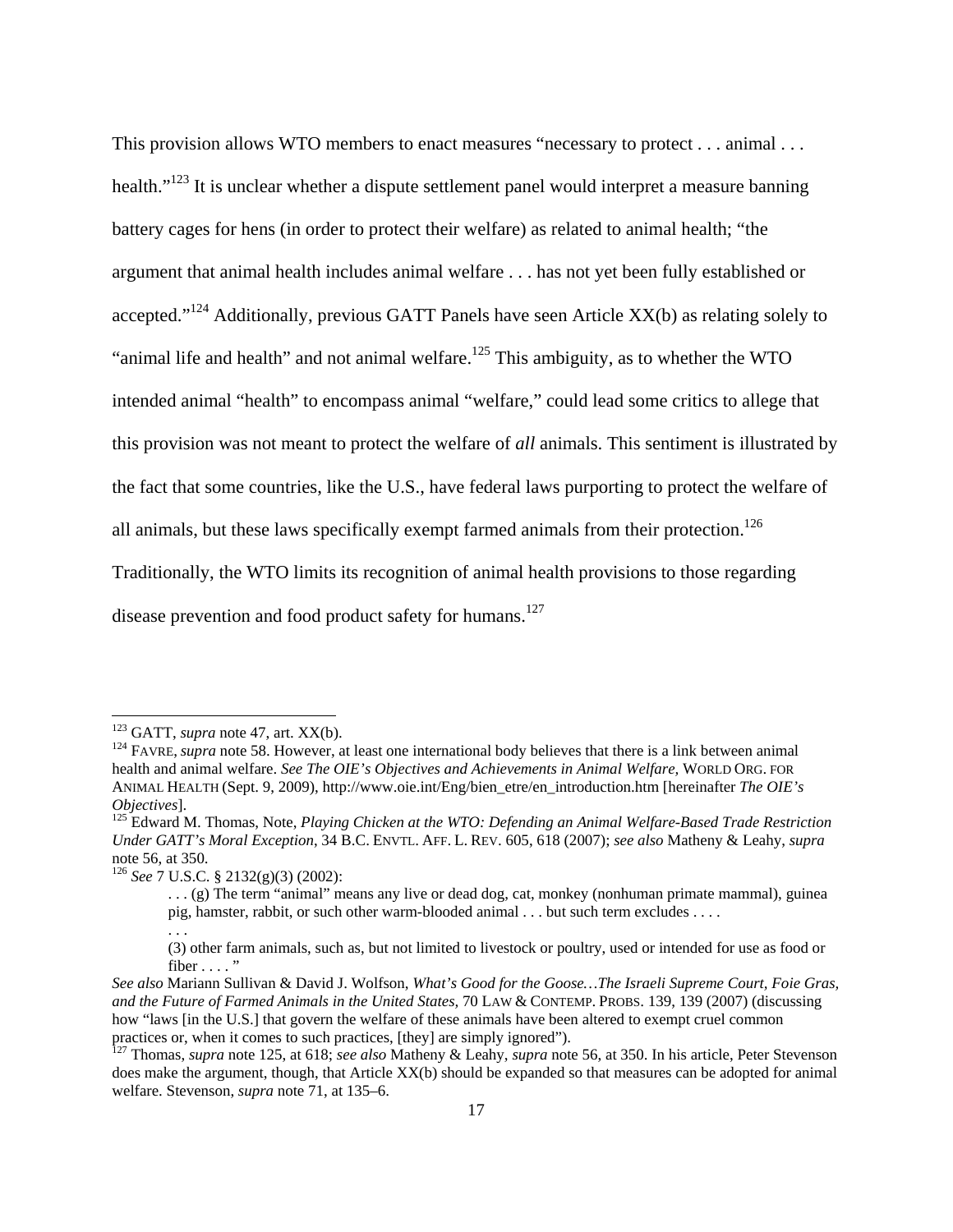Additionally, it is unclear if a panel would interpret Article XX(b) as permitting Country A to enact a trade measure that would protect the welfare of hens in Country B (based on the idea that the eggs will eventually be imported into Country A).128 In *Tuna-Dolphin I*, the Panel held that Article XX(b) should be interpreted to allow a country to protect health only inside its own borders, because if a country was allowed to protect health outside of its borders, "each contracting party could unilaterally determine the life or health protection policies from which other contracting parties could not deviate without jeopardizing their rights under the General Agreement."<sup>129</sup> Further, a measure protected by Article XX(b) must be deemed "necessary"<sup>130</sup> in order to be upheld—this is a difficult standard to meet, since "any number of hypothetical policies could fulfill a social objective without trade restrictions, even if such policies are unrealistic." $^{131}$ 

However, regardless of these problems, a future Panel should find that Article XX(b) can uphold a battery cage ban. While "'[w]elfare' is a broader term than 'health, $\cdot$ "<sup>132</sup> the International Office of Epizootics ("OIE")<sup>133</sup> sets international standards for The Agreement on the Application of Sanitary and Phytosanitary Measures ("SPS Agreement"),<sup>134</sup> which is annexed

 $128$  "One major problem with Article XX is the 'rule' on extra-territoriality. The general position is that a WTO member nation may act to protect animals within its own territory but, generally, not those located outside its territorial jurisdiction . . . [however, this position is not] clear-cut and absolute." Stevenson, *supra* note 71, at 122.

<sup>&</sup>lt;sup>129</sup> Tuna-Dolphin I, supra note 72, ¶ 5.27; see also Archibald, supra note 76, at 32.<br><sup>130</sup> Stevenson, supra note 71, at 135 (citing Panel Report on *United States -- Section 337 of the Tariff Act of 1930*, ¶ 5.26, (Nov. 7, 1989), GATT B.I.S.D. (36th Supp.) (1990)).<br>
<sup>131</sup> Matheny & Leahy, *supra* note 56, at 350.<br>
<sup>132</sup> Stevenson, *supra* note 71, at 136.<br>
<sup>133</sup> The World Organisation for Animal Health (OIE), WORLD ORG. FOR A

http://www.oie.int/eng/OIE/en\_about.htm?e1d1 (last visited Oct. 5, 2010).

<sup>&</sup>lt;sup>134</sup> *See* Agreement on the Application of Sanitary and Phytosanitary Measures, Apr. 15, 1994, Marrakesh Agreement Establishing the World Trade Organization, Annex 1A, Legal Instruments—Results of the Uruguay Round, 33 I.L.M. 1165 (1994) [hereinafter SPS].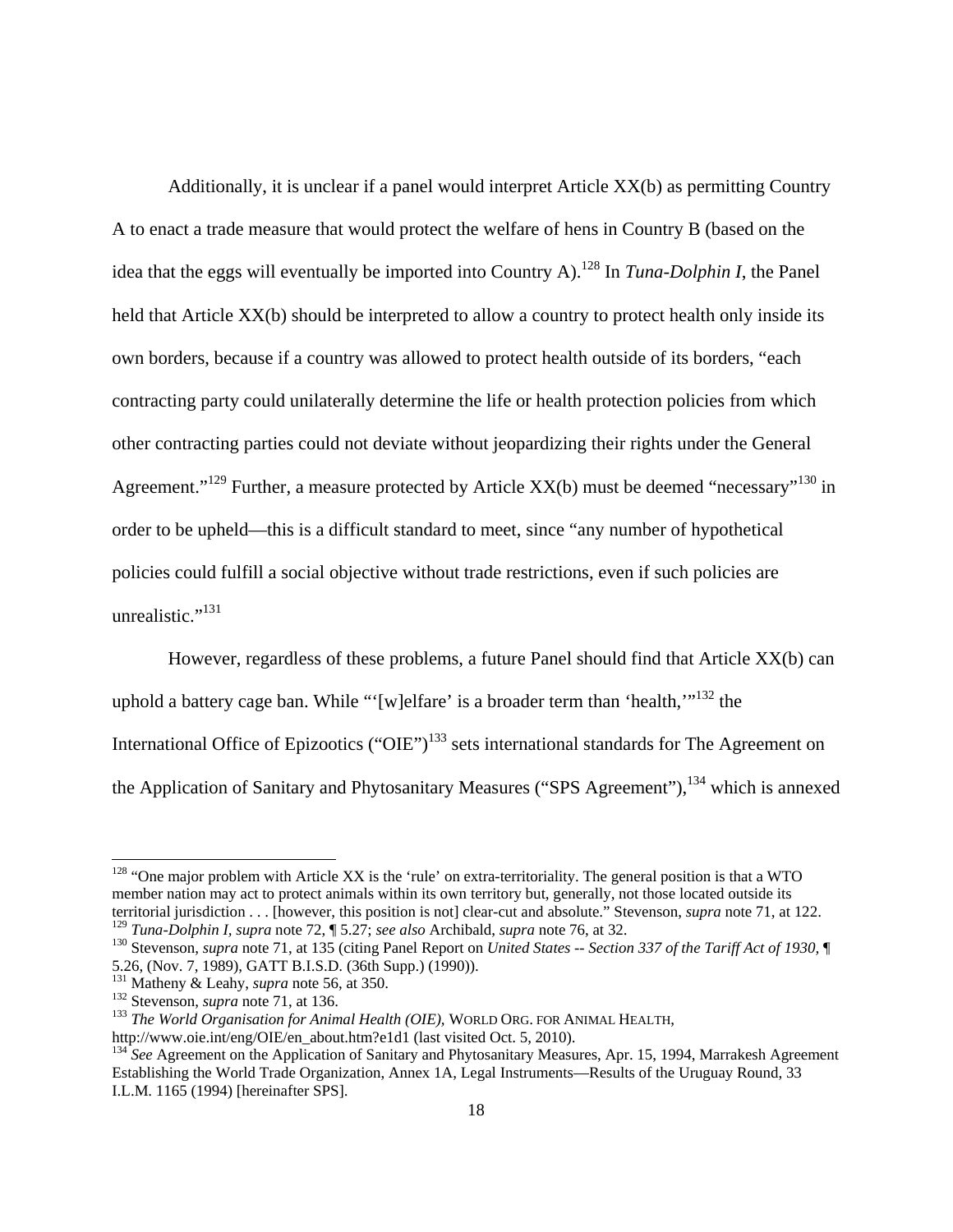to the GATT (and discussed in Part III of this Note),<sup>135</sup> and has deemed the terms to be interconnected.<sup>136</sup> As will be discussed, the connection between Article  $XX(b)$  and the SPS Agreement,<sup>137</sup> as well as the current enhancements being made to the SPS Agreement, strengthen the case that animal welfare is related to animal health (and thus an animal welfare measure should be protected by Article XX(b)). Additionally, research has been conducted to show that battery cages prohibit hens from engaging in their normal behaviors and cause them to have health and psychological problems.<sup>138</sup> Also, based on the ordinary meaning of Article XX(b), there is no indication of an intention to only allow a country to protect animal health within its borders,<sup>139</sup> and throughout history, countries have enacted trade measures which have the effect of controlling production in other countries.<sup>140</sup> Finally, a battery cage ban is "necessary" to protect animal welfare, since the battery cage production method itself has a detrimental effect on hens.<sup>141</sup>

*See also* Stevenson, *supra* note 71, at 136.

 $135$  See discussion *infra* Part III.A.

<sup>&</sup>lt;sup>136</sup> See, e.g., WORLD ORG. FOR ANIMAL HEALTH, TERRESTRIAL ANIMAL HEALTH CODE §7.1.2.1 (2009), *available at* http://www.oie.int/eng/normes/mcode/en\_chapitre\_1.7.1.htm [hereinafter TERRESTRIAL ANIMAL HEALTH CODE] (the OIE recognizes that "there is a critical relationship between animal health and animal welfare").<br><sup>137</sup> See SPS, *supra* note 134, Annex A(1).<br><sup>138</sup> See, e.g., SARAH SHIELDS & IAN J.H. DUNCAN, AN HSUS REPORT: A COMPAR

BATTERY CAGES AND ALTERNATIVE SYSTEMS, HUMANE SOC'Y OF THE U.S. 1, 4, *available at* http://www.hsus.org/web-files/PDF/farm/hsus-a-comparison-of-the-welfare-of-hens-in-battery-cages-andalternative-systems.pdf:

Cages prevent hens from performing the bulk of their natural behavior, including nesting, perching, dustbathing, scratching, foraging, exercising, running, jumping, flying, stretching, wing-flapping, and freely walking. Cages also lead to severe disuse osteoporosis due to lack of exercise. Alternative, cage-free systems allow hens to move freely through their environment and engage in most of the behavior thwarted by battery-system confinement . . . all caged hens are permanently denied the opportunity to express most of their basic behavior . . . [t]he science is clear that this deprivation represents a serious inherent welfare disadvantage compared to any cage-free production system . . . Barren, restrictive environments are detrimental to the psychological well-being of an animal. *Id.* 

<sup>139</sup> *See, e.g.,* Archibald, *supra* note 76, at 32 (arguing that "[t]he plain reading of [Article XX] sets no limits and instead lets each country decide which life or health it wishes to protect"); *see also* GATT, *supra* note 47, art.  $XX(b)$ .

<sup>140</sup> *See* Archibald, *supra* note 76, at 32 (discussing how throughout history, before GATT negotiations, "countries were using trade bans to protect the environment . . . beyond their borders . . . .").

<sup>141</sup> *See, e.g.,* Shields & Duncan, *supra* note 138.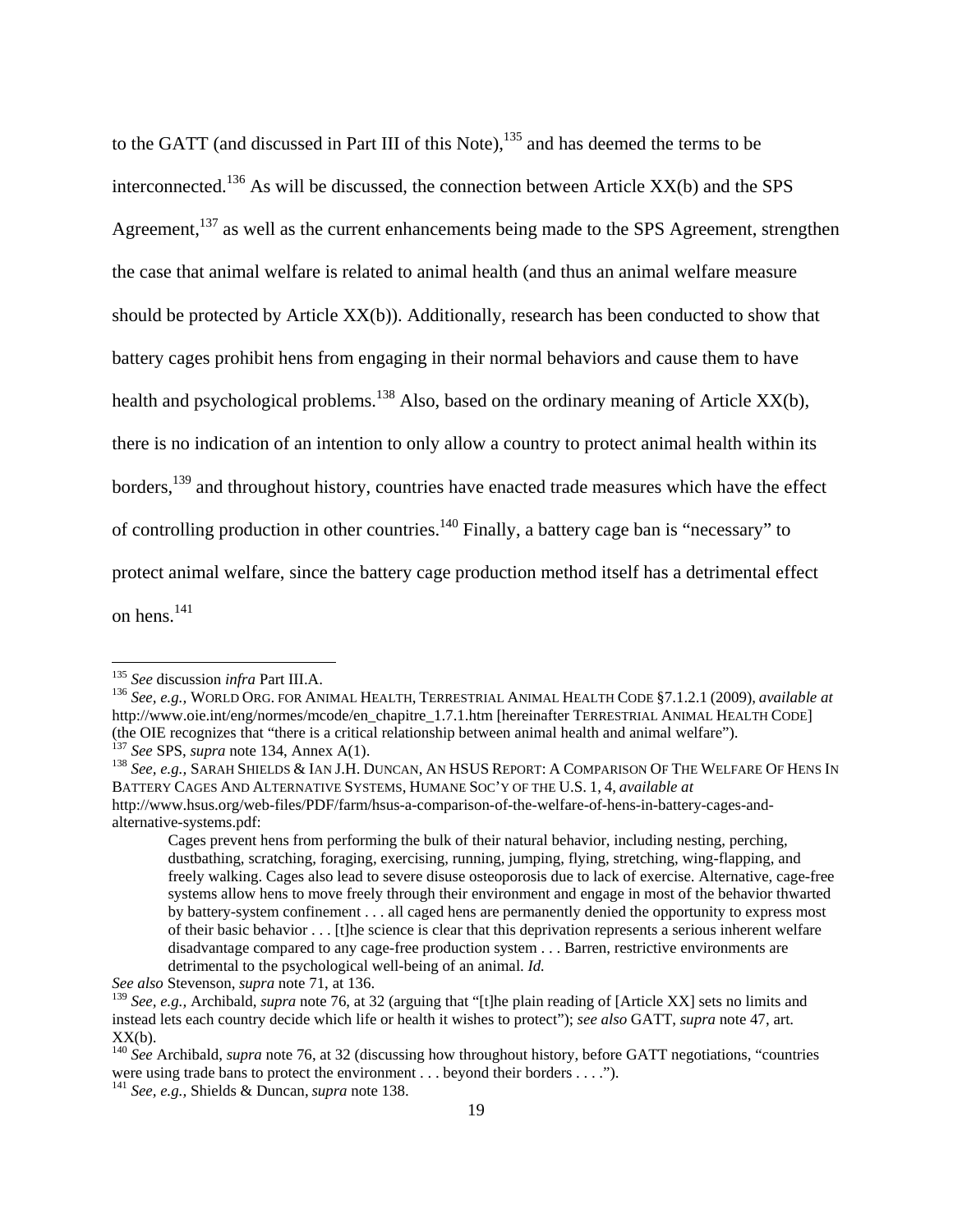A dispute settlement panel may give great weight to the monetary burden that such a production change would place on another country, particularly a developing country. Two disputes brought before the Appellate Body, one using Article  $XX(b)$  successfully as a defense<sup>142</sup> and another using Article  $XX(g)$  successfully as a defense,<sup>143</sup> demonstrate that the WTO will seriously consider the implications of a trade restriction on a developing country, even if it is otherwise appropriate under Article XX. In both cases, the Appellate Body considered the greater difficulty that developing countries may have in implementing animal welfare trade measures, but ultimately, concluded that the trade measures could succeed, as long as they were not too constrictive.<sup>144</sup>

With a battery cage ban, the alleged "costs" may not be as constrictive as critics assume. For example, developing countries may be better equipped to implement animal welfare standards than even some developed countries, due to the fact that more humane production methods are generally more "labor-intensive"<sup>145</sup> and developing countries tend to have cheaper labor costs than developed countries.<sup>146</sup> If the U.S. was to enact a trade measure that only sanctioned certain types of egg production for animal welfare-related reasons, it would need to acknowledge developing countries' abilities to implement and enforce such a measure, and

<sup>&</sup>lt;sup>142</sup> In *Brazil –Measures Affecting Imports of Retreaded Tyres*, the Appellate Body "stated that when a complaining member presents an alternative measure, the responding member mus [sic] have the capabilities to enact it." McInerney, *supra* note 92, at 200; *see also* Appellate Body Report, *Brazil – Measures Affecting Imports of Retreaded Tyres*, ¶ 156, WT/DS332/AB/R (Dec. 3, 2007).<br><sup>143</sup> In *Shrimp/Turtle Malaysia II*, the Appellate Body states that a country's trade measure that is protected under

Article XX "should take account of differing technology levels of other members trying to meet the standard and should provide sufficient flexibility to do so." McInerney, *supra* note 92, at 199–200; *see also Shrimp/Turtle* 

*Malaysia II, supra* note 106, ¶ 149.<br><sup>144</sup> *See generally Brazil –Measures Affecting Imports of Retreaded Tyres, supra* note 142; *Shrimp/Turtle Malaysia II, supra* note 106.

<sup>&</sup>lt;sup>145</sup> Matheny & Leahy, *supra* note 56, at 353 (discussing how "less-abusive production methods tend to be more labor-intensive while [common intensive farming] systems are more capital-intensive).

 $146$  *Id.* (discussing how cheaper labor could give developing countries "a comparative advantage in satisfying the demand for welfare-enhanced meat, eggs, and milk").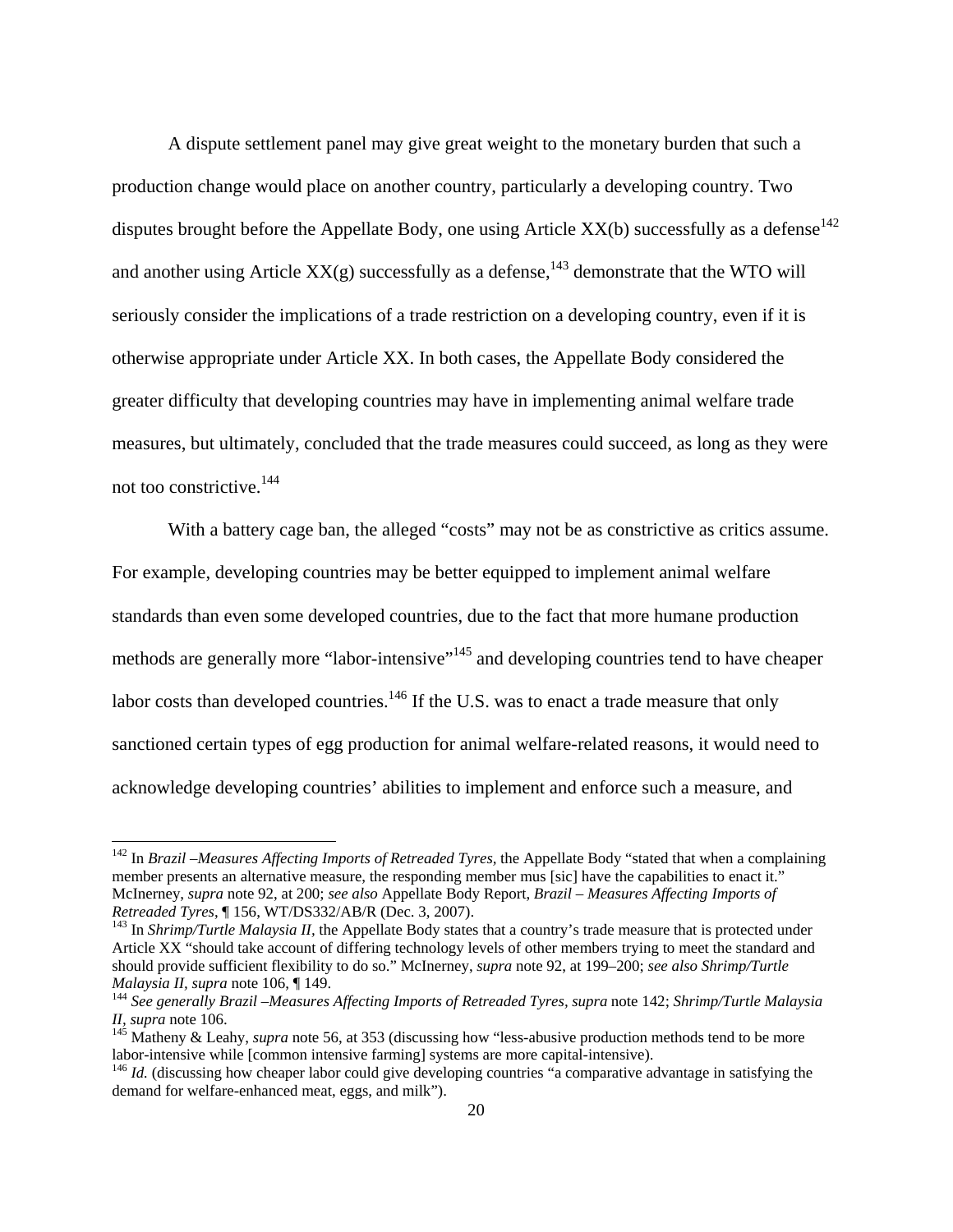consequently would need to be flexible due to these differing abilities. If the U.S. created a battery cage ban with these considerations in mind, Article XX(b) should be able to defend such a measure.

#### *C. Article XX(a): The "Public Morals" Exception*

Article  $XX(a)$ , which allows WTO members to create measures "necessary to protect public morals,"147 should also support a battery cage egg ban. While this provision has only been used on rare occasions,  $^{148}$  trade restrictions in favor of more humane practices may be covered  $^{149}$ as a result of society's views on the need to treat animals humanely.<sup>150</sup> In fact, the public morals provision may soon be invoked with regard to two recent requests for WTO dispute settlement consultations launched by Canada and Norway (non-EU members)<sup>151</sup> against the EU for its ban on imported seal products, which began in August 2010.<sup>152</sup> Canada and Norway allege that the ban violates the EU's trade obligations under the WTO.<sup>153</sup> The EU defends its ban based on public outrage over the cruelty associated with seal slaughtering practices;  $154$  in his expert

<sup>147</sup> GATT, *supra* note 47, art. XX(a). 148 *See, e.g.,* Shapiro, *supra* note 91, at 215.

<sup>149</sup> *See, e.g.,* Gaines, *supra* note 96, at 799 (discussing how Article XX(a) may allow "a country to protect its 'public morals' against the effects of trade—most likely imported products—that undercut its own moral preferences within its borders . . . . ").

<sup>150</sup> *See, e.g.,* Joseph Vining, *Animal Cruelty Laws and Factory Farming,* 106 MICH. L. REV. FIRST IMPRESSIONS 123, <sup>123</sup> (2008) (discussing the U.S.'s "background public policy of humane treatment of sentient creatures . . . ."). 151 *See European Commission External Relations: Norway,* EUROPEAN COMM'N,

http://ec.europa.eu/external\_relations/norway/index\_en.htm (last visited Sept. 9, 2010).

<sup>&</sup>lt;sup>152</sup> See Canada, Norway Launch WTO Complaint Over EU Seal Ban, INT'L CTR. FOR TRADE AND SUSTAINABLE DEV. (Nov.13, 2009), *available at* http://ictsd.org/i/news/biores/59391/ [hereinafter *Canada, Norway*]. The ban

prohibits trade with "commercial sealing operations," but exempts non-commercial trading in Inuit communities. Id.<br><sup>153</sup> Id. Presumably, Canada and Norway will challenge the ban based on GATT Article XI, which prohibits restrictions on a country's number of imports. *See* Robert Galantucci, *Compassionate Consumerism Within the*  GATT Regime: Can Belgium's Ban on Seal Product Imports Be Justified Under Article XX?, 39 CAL W. INT'L L. J. 281, 286 (2009).

<sup>154</sup> *See, e.g., EU Ban Looms Over Seal Products,* BBC NEWS EUROPE (May 5, 2009),

http://news.bbc.co.uk/2/hi/europe/8033498.stm (quoting MEP Arlene McCarthy as saying that the majority of Europeans "'are horrified by the cruel clubbing to death of seals and this law will finally put an end to the cruel cull.'" Furthermore, "anti-hunt campaigners say some seals are skinned while still conscious. Hunters typically shoot the seals with rifles or bludgeon them to death with spiked clubs").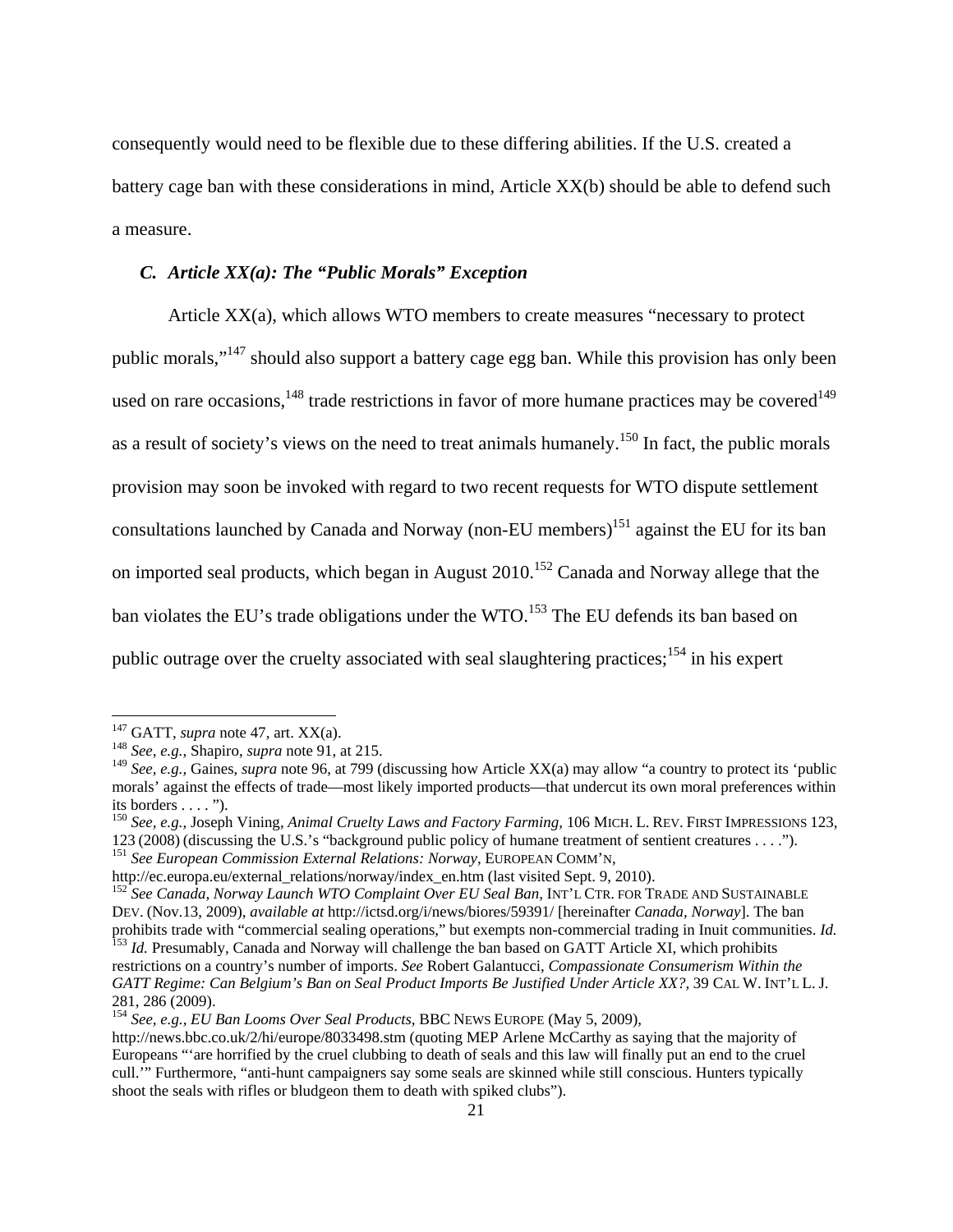submission to the European Parliament's Committee on the Internal Market and Consumer Protection, Jacques Bourgeios said, "it is fairly easy to demonstrate that the inhumane killing and skinning of seals is a matter of [European] public morality."<sup>155</sup> However, to meet  $XX(a)$ 's standards, the EU's ban must also be "necessary" to the protection of public morals and must meet the chapeau's requirements.<sup>156</sup> Humane Society International ("HSI") alleges that a total ban on seal products meets the "necessary" requirement because no alternative measures will produce the same desired effect, $157$  that the ban meets the requirements of the chapeau since it applies to all seal products (and does not discriminate against one country's products over another's), and that it is not a disguised restriction on trade because it does not favor the EU's seal products over foreign products.<sup>158</sup>

<sup>&</sup>lt;sup>155</sup> JACQUES BOURGEOIS, WRITTEN EXPERT SUBMISSION TO THE COMMITTEE ON THE INTERNAL MARKET AND CONSUMER PROTECTION OF THE EUROPEAN PARLIAMENT ON THE PROPOSED REGULATION CONCERNING TRADE IN SEAL PRODUCTS, EUR. PARL., (2009), *available at* 

http://www.europarl.europa.eu/document/activities/cont/200901/20090130ATT47720/20090130ATT47720EN.pdf. The ban may also be defended under the Technical Barriers to Trade ("TBT") Agreement, which allows a WTO member to restrict trade in order accomplish a "legitimate objective." *Id.*; *see also* Agreement on Technical Barriers to Trade, Apr. 15, 1994, Marrakesh Agreement Establishing the World Trade Organization, Annex 1A, 1867 U.N.T.S. 493, art. 2.2.

<sup>156</sup> GATT, *supra* note 47, art. XX(a); *see also* Sarah Stewart & David Thomas, *Comments on the Council's Legal Service's Paper On the WTO Compatibility of Measures Regulating the Seal Products Trade*, HUMANE SOC'Y INT'L & RESPECT FOR ANIMALS (Mar. 23, 2009), *available at* 

http://www.hsus.org/about\_us/humane\_society\_international\_hsi/seal\_trade\_ban/learn\_more/wto\_compatibility.htm l. (discussing how the Appellate Body in *Asbestos* upheld France's total ban on asbestos, based on France's desire to protect the public from health risks associated with the product; this demonstrates that a total ban, in some instances, can be deemed appropriate and legal under the chapeau's "flexibility" test, and, as in *Shrimp/Turtle Malaysia II,* the EU has engaged in attempts to create a multilateral agreement regarding welfare issues in seal hunting). 157 Neither of the two alternatives to a complete seal ban, (products from "humanely killed" seals or labeling to give

purchasers information about the slaughter method), would work, because "[c]ommercial seal hunts, particularly in the environments in which they take place, cannot be consistently humane," and because the seal hunt is the type of event "when moral sensibility demands that trade in an inhumanely produced product is banned . . . that public morality is offended by the very presence on the market of something which is inhumanely produced." Stewart & Thomas*, supra* note 156. 158 *Id*.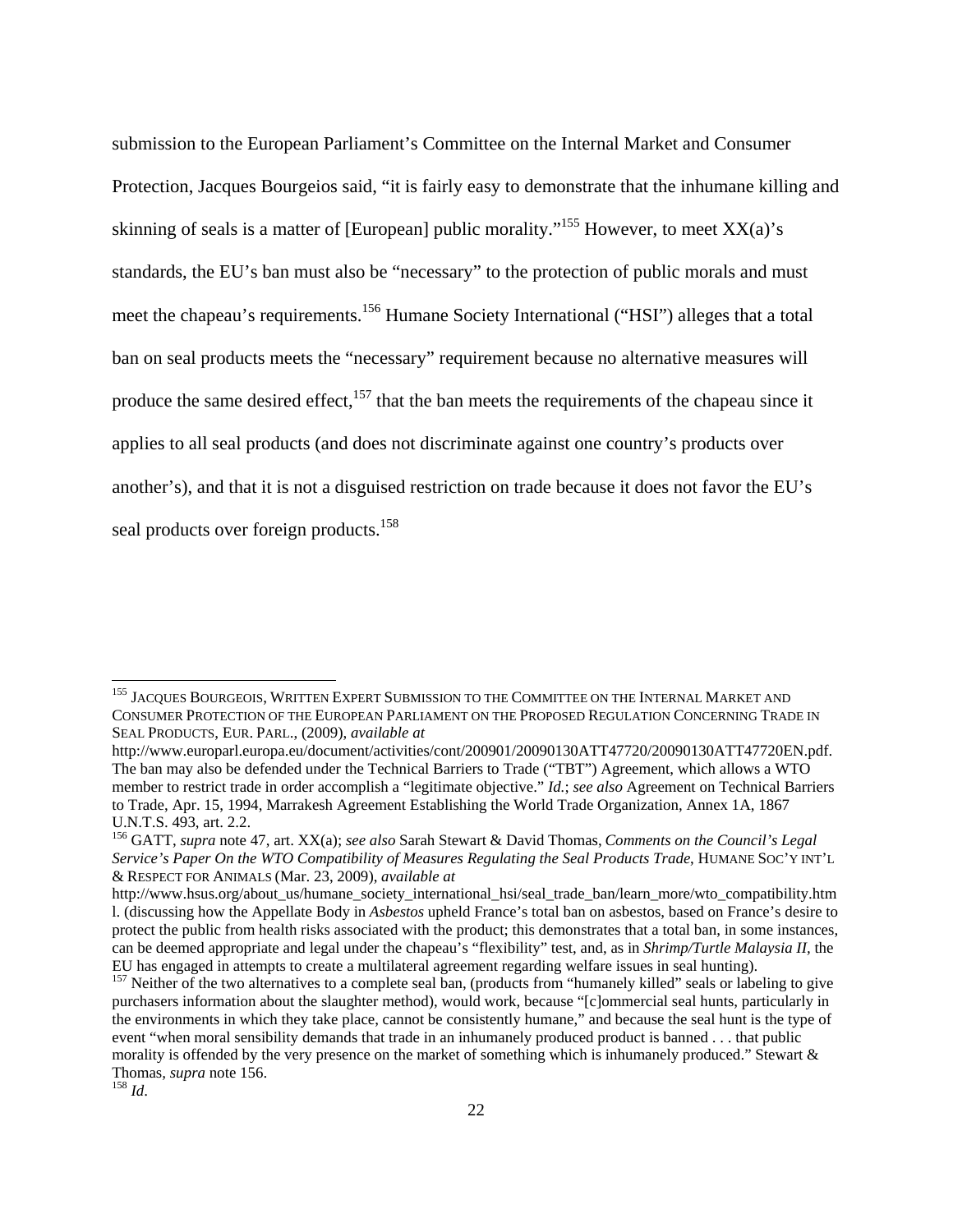Moreover, the dispute settlement panel may also consider the costs such a trade measure will impose on countries like Canada and Norway.<sup>159</sup> As previously acknowledged, higher animal welfare standards typically translate into increased production costs.<sup>160</sup> In this case, the EU is not proposing an alternative method of seal slaughter so the costs are even more significant, since the countries selling seal products will no longer have access to the EU market. Thus, such a measure may be seen as a trade barrier<sup>161</sup> that directly conflicts with the WTO's overall mission to promote trade liberalization.<sup>162</sup> However, a dispute settlement panel should ultimately view these costs, even in the case of a total elimination of a market, as less important than the fact that the animal welfare measure meets all of the requirements of Article XX(a), as it is a necessary measure for the protection of public morals that doesn't violate the chapeau.

If the seal product ban is successful in defeating a WTO violation claim, it should open the door to use Article  $XX(a)$  to defend other animal welfare-driven measures.<sup>163</sup> Seal slaughter

<sup>159</sup> *See, e.g., Shrimp/Turtle Malaysia II, supra* note 106, ¶ 149 (discussing how a successful trade measure needs to take into account any other country's "specific conditions"); *see also* Archibald, *supra* note 76, at 48 (discussing how a country's trade measure must be flexible enough so that another country is able to successfully meet the measure's requirements through other methods).

<sup>160</sup> *See, e.g.,* D. Bowles et al., *Animal Welfare and Developing Countries: Opportunities for Trade in High-Welfare Products from Developing Countries,* 24 REV. SCI. TECH. OFF. INT. EPIZ. 783, 783 (2005), *available at*  http://www.oie.int/boutique/extrait/bowles783790.pdf (discussing how "there is often a cost consequence from improving [animal welfare] standards").

<sup>&</sup>lt;sup>161</sup> One example of a trade barrier that the WTO is concerned with is "internal government regulations and practices that impede imports or discriminate against foreign goods." CHOW & SCHOENBAUM, *supra* note 46, at 348.

<sup>&</sup>lt;sup>162</sup> The GATT states that the WTO members chose to enter into agreements "directed to the substantial reduction of tariffs and other barriers to trade and to the elimination of discriminatory treatment in international commerce." GATT, *supra* note 47, pmbl.<br><sup>163</sup> Although, especially in the case of banning certain practices in agriculture, it may be more difficult to succeed

under the "necessary" section of Article XX. Unlike the slaughter of seals, which occurs on isolated ice floes, U.S. slaughterhouses are regulated by the Department of Agriculture. *See, e.g., Slaughter Inspection 101*, DEP'T OF AGRIC. FOOD SAFETY & INSPECTION SERV.,

http://www.fsis.usda.gov/Factsheets/Slaughter\_Inspection\_101/index.asp (last visited Aug. 19, 2010); *see also*  HUMANE SOC'Y INT'L, A COMPLETE BAN ON SEAL PRODUCTS IS JUSTIFIED UNDER THE WORLD TRADE ORGANIZATION (WTO) AGREEMENTS (2009), *available at* http://bansealtrade.files.wordpress.com/2009/10/hsi-sealswto-handout.pdf ("commercial seal hunting occurs in uncontrolled field settings plagued by . . . moving ice floes,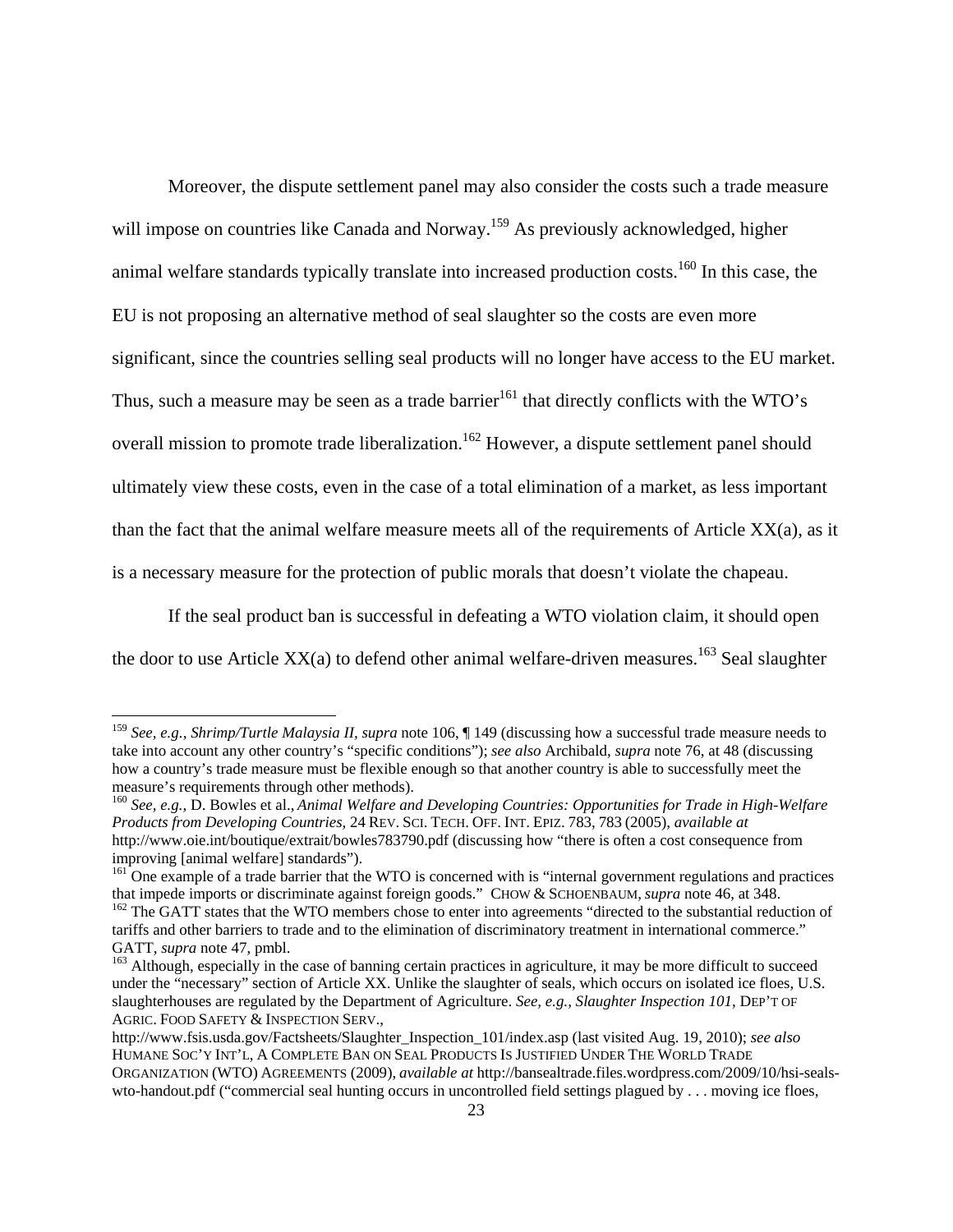may be considered "inherently cruel"<sup>164</sup> because of the weather conditions and its isolated nature, while farming conditions can be controlled and changed. However, it is difficult to see how the seal hunt's practices are any more inhumane than those common to intensive farming practices, such as battery cages.<sup>165</sup> Further, intensive confinement practices continue for the farm animals' entire lives; this fact could offend public morals even more than an abhorrent seal slaughter technique. According to 2003 survey data, 96% of Americans believe that animals should have "at least some protection from harm and exploitation"166 and 62% of Americans support the passage of "strict laws concerning the treatment of farm animals."<sup>167</sup> As shown by these statistics, conventional intensive farming techniques that cause severe harm to animals are offensive to the American public. Furthermore, as previously discussed relevant to Article  $XX(b)$ ,<sup>168</sup> a total ban on battery cages would meet the "necessary" requirement of Article  $XX(a)$ ,<sup>169</sup> because the intensive production methods would need to be eliminated in order to reduce the harm to animal welfare. The ban would satisfy Article XX's chapeau, since it would apply to all battery cage eggs from all countries, including those within the U.S. Additionally, a battery cage ban would not be a total trade barrier for eggs, since battery cage eggs could be replaced by cage-free eggs. Based on all of these factors, a dispute settlement panel should deem

extreme weather conditions, poor visibility, and high ocean swells. These conditions prohibit hunters from . . . consistently applying humane slaughter methods designed to protect animal welfare and avoid pain and suffering ...<br>[and] preclude authorities from adequately monitoring ... and enforcing regulations").

<sup>&</sup>lt;sup>164</sup> Canada, Norway, supra note 152.<br><sup>165</sup> See, e.g., Michael Hlinka, Money Talks: Michael Hlinka: EU Ban on Seal Products Outrageous, CBC NEWS, (May 7, 2009), http://www.cbc.ca/money/moneytalks/2009/05/michael\_hlinka\_eu\_ban\_on\_seal.html ("We're supposed to believe that there's a heightened sensitivity to animal welfare on [the European] continent . . . [b]ut there's no mention of the treatment of geese for foie gras, or the killing of baby calves for veal . . . this particular bill is just so selective in its outrage  $\dots$ .").

<sup>&</sup>lt;sup>166</sup> David W. Moore, *Public Lukewarm on Animal Rights*, GALLUP NEWS SERV., (May 21, 2003), http://www.gallup.com/poll/8461/public-lukewarm-animal-rights.aspx.

<sup>167</sup> *Id.* <sup>168</sup> *See supra* Part II.B.

<sup>169</sup> GATT, *supra* note 47, art. XX(a).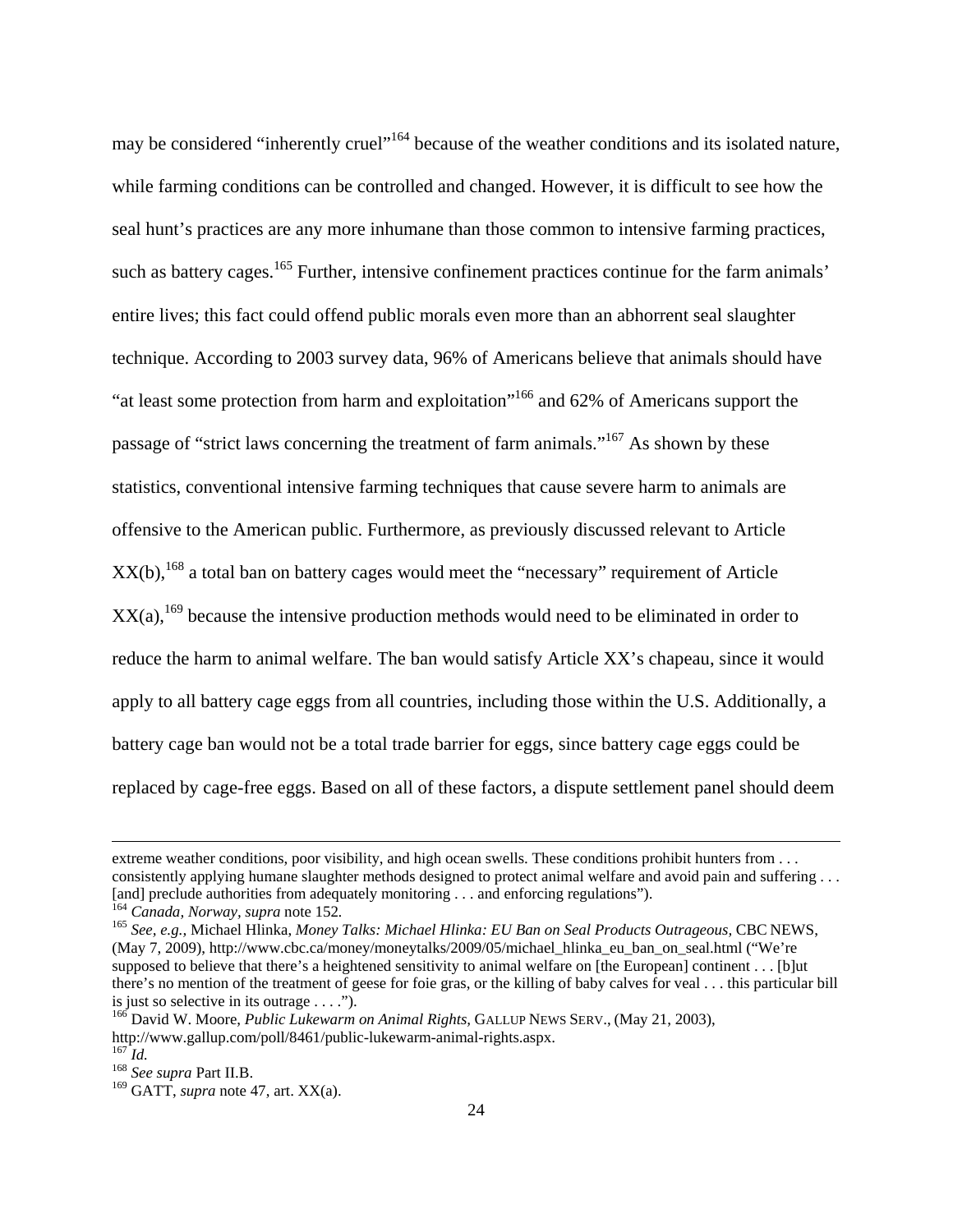a battery cage ban protected under Article XX(a).

# **III. POSSIBLE OPPORTUNITIES FOR ANIMAL WELFARE MEASURES UNDER THE SPS AGREEMENT AND THE AGREEMENT ON AGRICULTURE**

Additionally, two Agreements annexed to the GATT should provide support for the legality of a trade measure such as a battery cage ban. First, the SPS Agreement was created to give WTO members "the right to take sanitary and phytosanitary measures necessary for the protection of human, animal or plant life or health,"<sup>170</sup> and is meant to be an elaboration of certain GATT provisions, "in particular the provisions of Article  $XX(b)$ ."<sup>171</sup> Second, the Agreement on Agriculture ("AoA")<sup>172</sup> was created to "strengthen<sup>[]</sup> multilateral rules for trade in agricultural products and require[] WTO members to reduce protection against imports, tradedistorting domestic support programs, and export subsidies."<sup>173</sup> It also allows countries to create "non-trade-distorting," or Green Box, subsidies.<sup>174</sup> The SPS Agreement and the AoA should be used to defend animal welfare trade measures and programs, $175$  respectively, to incentivize the more humane treatment of farm animals.

#### *A. The SPS Agreement and OIE International Standards*

The SPS Agreement, especially when coupled with GATT Article XX(b), should provide protection for an animal welfare measure banning battery cages. Although the SPS Agreement applies to sanitary and phytosanitary measures to protect food safety or human, animal, or plant

<sup>&</sup>lt;sup>170</sup> SPS, *supra* note 134, art. 2(1).<br><sup>171</sup> *Id.*, art. 2(4). For the argument that the SPS Agreement only applies to Article XX(b), see Shapiro, *supra* note 91, at 201–2.

<sup>&</sup>lt;sup>172</sup> Agreement on Agriculture, Apr. 15, 1994, Marrakesh Agreement Establishing the World Trade Organization, Annex 2, Legal Instruments – Results of the Uruguay Round, 33 I.L.M. 1125 (1994) [hereinafter AoA].

<sup>&</sup>lt;sup>173</sup> OFFICE OF THE USTR, THE URUGUAY ROUND AGREEMENTS ACT STATEMENT OF ADMINISTRATIVE ACTION, AGREEMENT ON AGRICULTURE*,* (Sept. 27, 1994), *available at* 1994 WL 761603. The AoA is necessary because

<sup>&</sup>quot;[t]rade in agricultural products is the area of international trade most subject to government intervention and other protectionist measures that distort free trade." CHOW & SCHOENBAUM, *supra* note 46, at 457.

<sup>&</sup>lt;sup>174</sup> Phoenix X. F. Cai, *Think Big and Ignore the Law: U.S. Corn and Ethanol Subsidies and WTO Law, 40 GEO. J.* INT'L L. 865, 875 (2009).

 $175$  *See, e.g., Matheny & Leahy, <i>supra* note 56, at 352.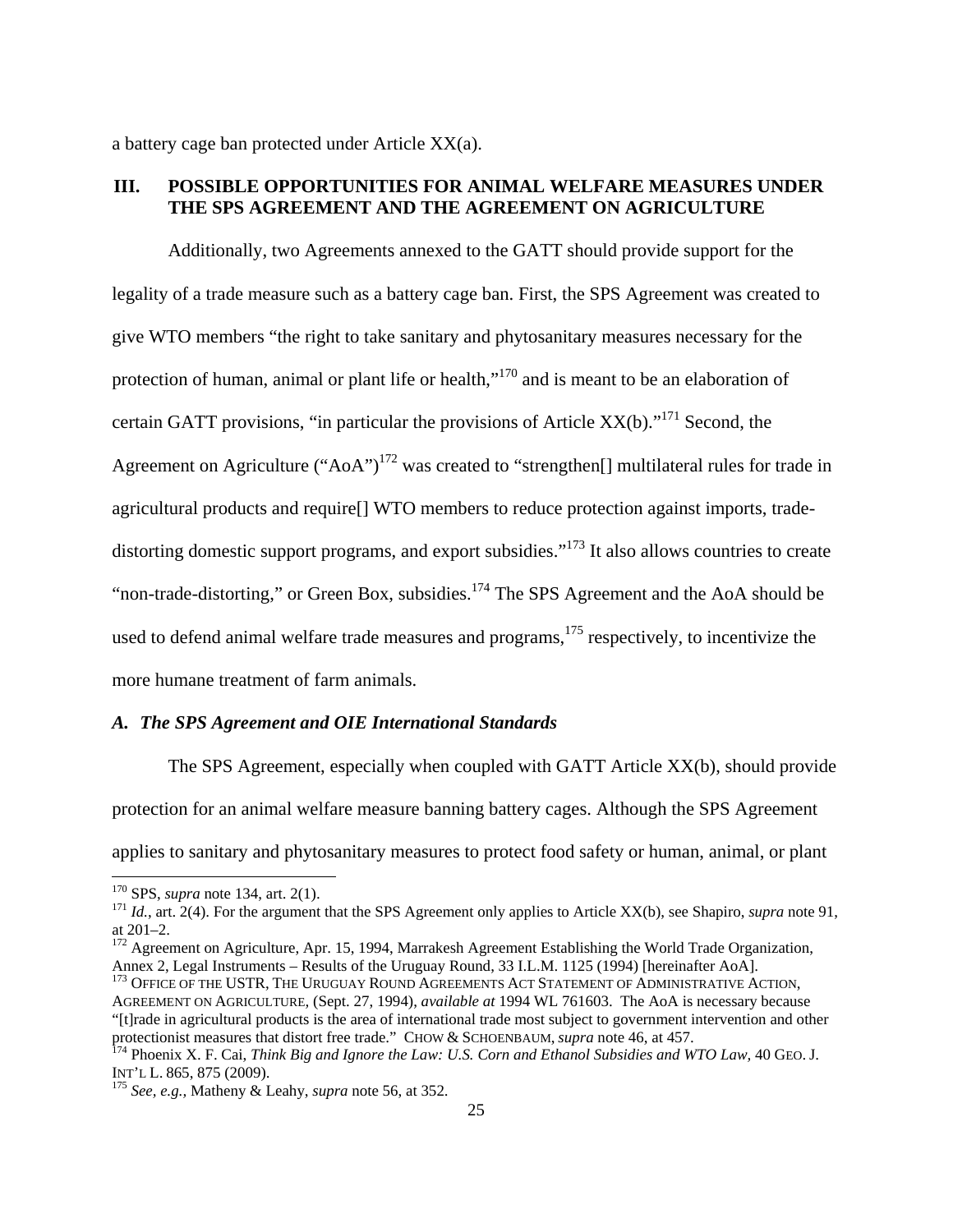life or health,<sup>176</sup> the connections made between animal health and animal welfare<sup>177</sup> suggest that measures concerning animals who produce food products (such as egg-laying hens), are relevant under this Agreement. The SPS Agreement's "principal objective . . . is to promote the harmonization of national standards;"<sup>178</sup> measures that "conform to international standards, guidelines, or recommendations" are automatically deemed "necessary" for the protection of human, animal or plant life.<sup>179</sup> In connection with this goal of harmonization, the OIE, which is seen as "the primary source of  $\ldots$  international health standards" on animal health issues,  $180$  is mandated by the SPS Agreement "to safeguard world trade by publishing health standards for international trade of animals and animal products."<sup>181</sup> The OIE's Terrestrial Animal Health Code ("Terrestrial Code")<sup>182</sup> contains a chapter with Animal Welfare provisions, <sup>183</sup> but the chapter focuses on transporting animals by sea,<sup>184</sup> land,<sup>185</sup> or air;<sup>186</sup> slaughtering animals;<sup>187</sup>

<sup>&</sup>lt;sup>176</sup> SPS, *supra* note 134, Annex A(1).<br><sup>177</sup> *See, e.g., The OIE's Objectives, supra* note 124.<br><sup>178</sup> David G. Victor, *The Sanitary and Phytosanitary Agreement of the World Trade Organization: An Assessment After Five Years,* 32 N.Y.U. J. INTL'L L. & POL. 865, 884 (2000); *see also* SPS, *supra* note 134.

<sup>179</sup> SPS, *supra* note 134, art. 3.2; *see also* Shapiro, *supra* note 91, at 204 (discussing how SPS measures that follow international standards have a "presumption of compliance with the GATT because they are presumed to satisfy GATT Article XX(b)"). *But see The International Standards of the OIE,* WORLD ORG. FOR ANIMAL HEALTH, http://www.oie.int/eng/normes/A\_standardisation\_activities.pdf (last visited July 31, 2010) (discussing how even when following an OIE-prescribed standard, a risk assessment may be necessary, to "link[] the hazards identified for the specific commodity, the disease statuses of the exporting and importing countries, and the recommendations in

the [OIE-prescribed] *Codes*").<br><sup>180</sup> FAVRE, *supra* note 58, at 316.<br><sup>181</sup> What Is the OIE?, WORLD ORG. FOR ANIMAL HEALTH (Feb. 2, 2010), http://www.oie.int/eng/oie/en\_oie.htm.<br><sup>181</sup> TERRESTRIAL ANIMAL HEALTH CODE, *supra* of international trade in terrestrial animals." *Id.*, forward*, available at* 

<sup>&</sup>lt;sup>183</sup>Id., § 7: Animal Welfare, *available at* http://www.oie.int/eng/normes/Mcode/en\_titre\_1.7.htm.<br><sup>184</sup>Id., ch. 7.2: Transport of animals by sea, *available at* 

http://www.oie.int/eng/normes/Mcode/en\_chapitre\_1.7.2.htm.

<sup>185</sup> *Id.*, ch. 7.3: Transport of animals by land, *available at* 

http://www.oie.int/eng/normes/Mcode/en\_chapitre\_1.7.3.htm.

<sup>186</sup> *Id.,* ch. 7.4: Transport of animals by air, *available at* 

http://www.oie.int/eng/normes/Mcode/en\_chapitre\_1.7.4.htm.

<sup>&</sup>lt;sup>187</sup>*Id.*, ch. 7.5: Slaughter of animals, *available at* http://www.oie.int/eng/normes/Mcode/en\_chapitre\_1.7.5.htm.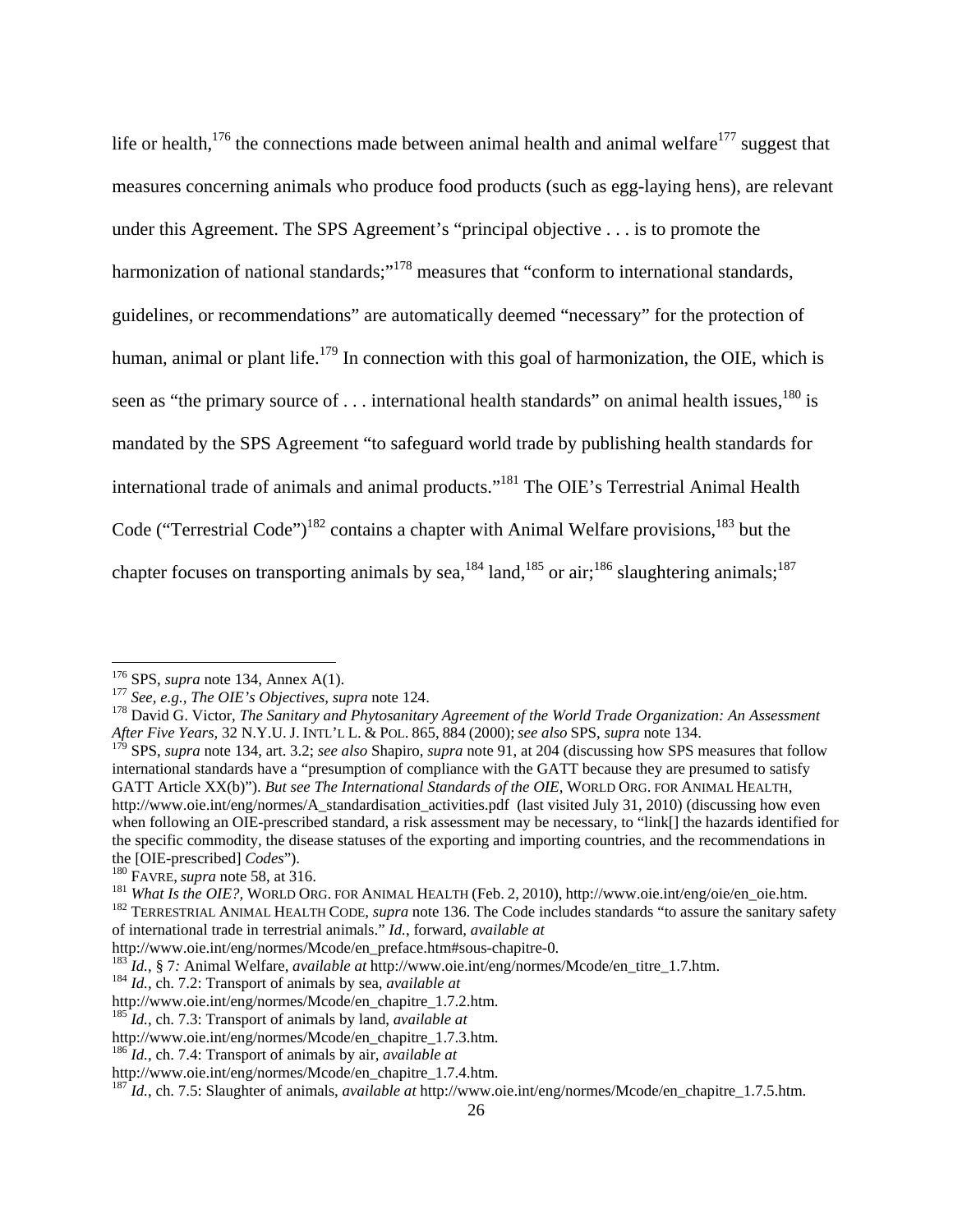killing animals for controlling disease;<sup>188</sup> guidelines on how to control stray dog populations;<sup>189</sup> and guidelines for using animals for research or education purposes.<sup>190</sup> The Code references the importance of animal welfare by stating that humans who use animals have an "ethical responsibility" to ensure animal welfare "to the greatest extent practicable,"<sup>191</sup> and also that higher animal welfare can often improve food safety.<sup>192</sup>

While the OIE's current statements do not set international standards that easily translate to animal welfare measures,  $193$  there are signs that this may soon change. The OIE publicly vocalized its commitment to setting standards for animal welfare; $194$  the organization further defined the link between animal health and welfare by declaring that "animals managed in accordance with the OIE recommendations on animal welfare may be more productive, with associated benefits for food security and poverty alleviation."195 An ad hoc Animal Welfare Group convened to develop new chapters for the Terrestrial Animal Health Code, which may be used to help uphold animal welfare measures in the future.<sup>196</sup> The Agreement's main purpose is to create international standards, the Agreement specifically gives the OIE the power to create

<sup>188</sup> *Id.*, ch. 7.6: Killing animals for disease control purposes, *available at* 

http://www.oie.int/eng/normes/Mcode/en\_chapitre\_1.7.6.htm.

<sup>189</sup> *Id.*, ch. 7.7: Guidelines on stray dog population control, *available at* 

http://www.oie.int/eng/normes/Mcode/en\_chapitre\_1.7.7.htm.

<sup>&</sup>lt;sup>190</sup> *Id.*, ch. 7.8: Use of animals in research and education, *available at* http://www.oie.int/eng/normes/mcode/en chapitre 1.7.8.htm.

http://www.oie.int/eng/normes/mcode/en\_chapitre\_1.7.8.htm*.* <sup>191</sup> *Id.*, art. 7.1.2.6*, available at* http://www.oie.int/eng/normes/mcode/en\_chapitre\_1.7.1.htm.

<sup>192</sup> *Id.*, art. 7.1.2.7.

<sup>&</sup>lt;sup>193</sup> However, the Terrestrial Code does acknowledge the "five freedoms" ("freedom from hunger; thirst and malnutrition; freedom from fear and distress; freedom from physical and thermal discomfort; freedom from pain, injury and disease; and freedom to express normal patterns of behaviour") and how they provide "valuable guidance in animal welfare." *Id.*, art. 7.1.2.2.

<sup>&</sup>lt;sup>194</sup> The OIE's website states that it intends to "elaborate recommendations and guidelines covering animal welfare practices, reaffirming that animal health is a key component of animal welfare." *The OIE's Objectives, supra* note 124; *see also* Matheny & Leahy, *supra* note 56, at 351; Michael Bowman, *"Normalizing" the International Convention for the Regulation of Whaling,* 29 MICH. J. INT'L L. 293, 341 (2008).

<sup>195</sup> Committee on Sanitary and Phytosanitary Measures*, Considerations Relevant To Private Standards in the Field of Animal Health, Food Safety and Animal Welfare*, ¶ 9, G/SPS/GEN/822 (Feb. 25, 2008), *available at* http://ec.europa.eu/food/international/organisations/sps/docs/G-SPS-GEN-822.pdf.

<sup>196</sup> *The OIE's Objectives, supra* note 124.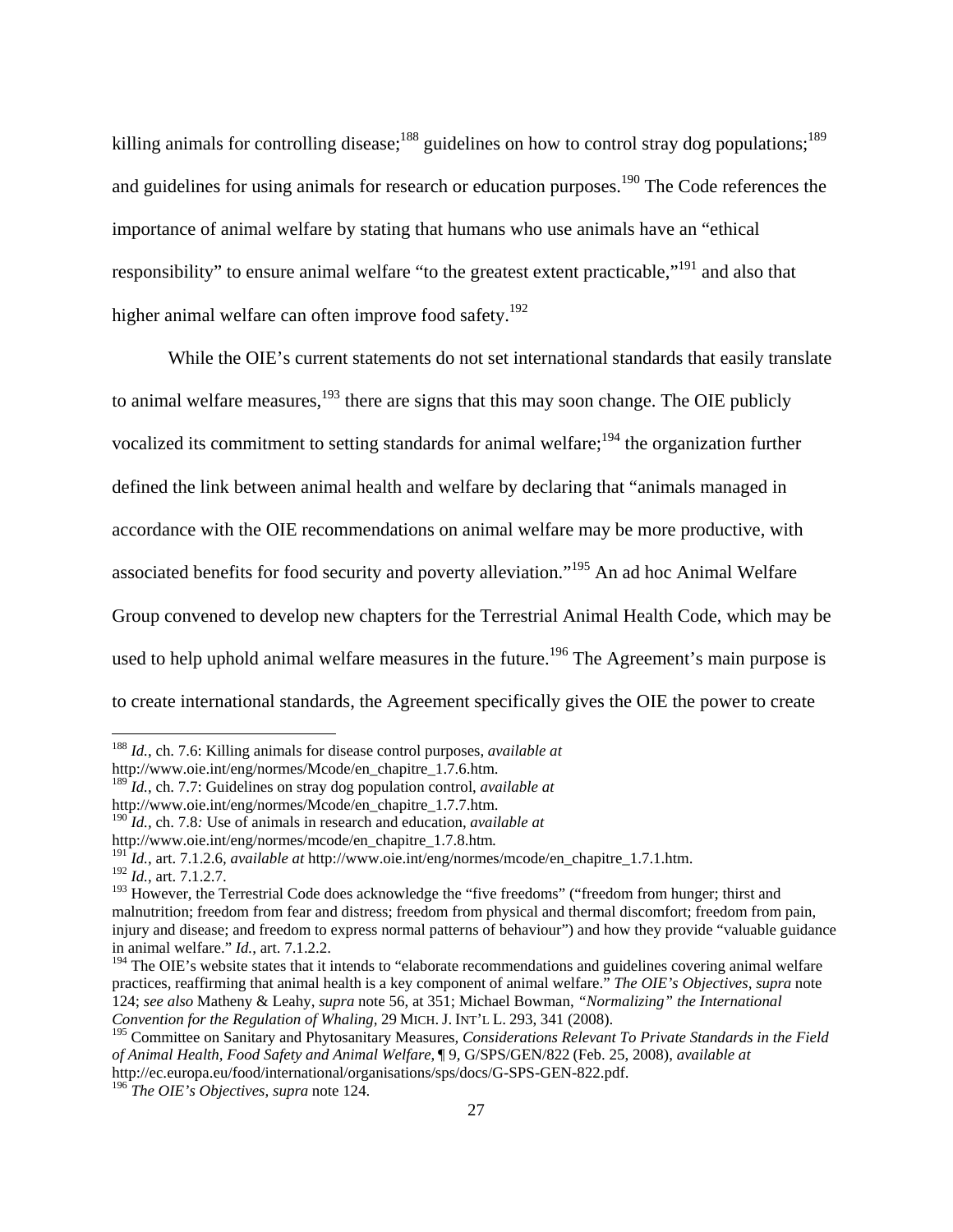those standards for animal safety, and through the OIE's creation of a new chapter, it will formally recognize that animal welfare is interrelated with animal health. At the same time, the OIE's animal welfare chapter could just result in minimum standards. Further attention should be paid to ensure that the OIE's standards do not become the de facto setting (and that countries are allowed to create higher animal welfare standards than those proscribed by the OIE).

However, even without OIE-prescribed international standards, the SPS Agreement should provide a safe-haven for animal welfare measures. While SPS Article 2 mandates that a sanitary or phytosanitary measure be "based on scientific principles and [that it] is not maintained without sufficient scientific evidence," it also recognizes that there may not be relevant evidence available.<sup>197</sup> In that case, under Article 5.7, a WTO member may "provisionally adopt" measures "on the basis of available pertinent information," but must thereafter try to acquire more information in order to make a "more objective assessment of risk" and to review the measure "within a reasonable period of time."198 However, in *European Communities – Measures Concerning Meat and Meat Products*,<sup>199</sup> the Appellate Body found that the European Community's ("EC") ban of meat from cattle that had received growth hormones was inconsistent with the requirements of the SPS Agreement.<sup>200</sup> In that case, the EC created a measure which was more stringent than international standards<sup>201</sup> and failed to ensure that its measure was based on an appropriate risk assessment.<sup>202</sup> Thus, even measures such as the EC's,

<sup>197</sup> SPS, *supra* note 134, arts. 2.2, 5.7.

<sup>198</sup> *Id.* art. 5.7.

<sup>&</sup>lt;sup>199</sup> Appellate Body Report, *EC – Measures Concerning Meat and Meat Products*, WT/DS26/AB/R, WT/DS48/AB/R (Jan. 16, 1998) [hereinafter *EC – Measures Concerning Meat*].

 $\frac{200}{20}$  *Id.* 2013 WTO members are able to create measures higher than the international standard, "if there is a scientific justification," or if they conform with the risk assessments found in Article 5. See SPS, supra note 134, arts. 3.3, 5.<br><sup>202</sup> EC – Measures Concerning Meat, supra note 199, ¶ 208. The EC invoked the "precautionary princip connection with SPS Article 5.7, which allows a WTO member to adopt SPS measures on a provisional basis when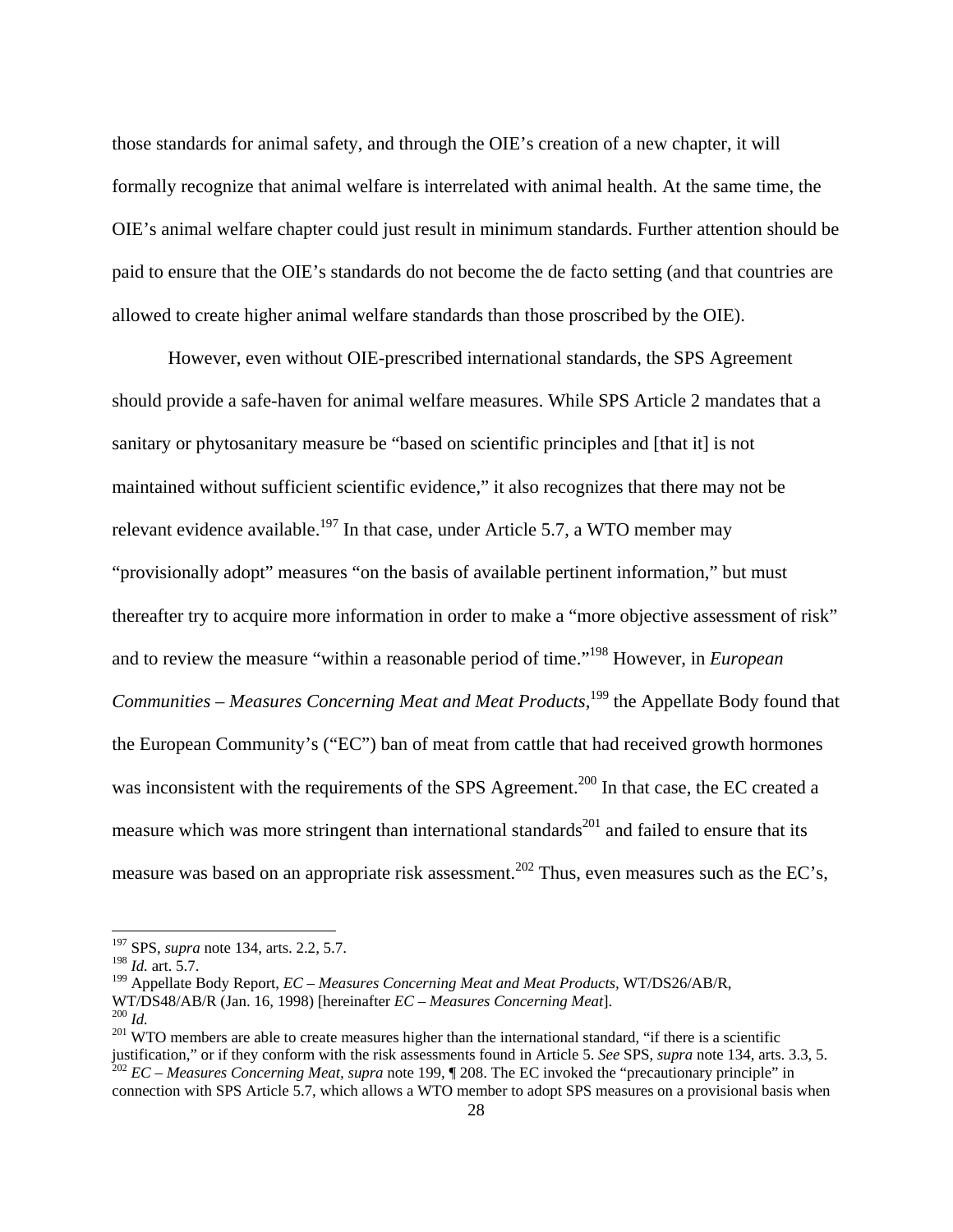which "were previously regarded as purely internal policy measures," now must be justified to fit under the SPS Agreement's protection.<sup>203</sup>

Nevertheless, this case should not undermine the use of the SPS Agreement to defend a battery cage ban. Nations are generally given wide latitude "in setting their own food safety standards . . . [and] nearly all bona fide attempts to protect food safety will be consistent with the SPS Agreement."204 In *EC – Measures Concerning Meat*, the available scientific evidence specifically did not support the EC's allegation that a hormone ban was necessary.<sup>205</sup> Additionally, in the case of a battery cage ban, there is little data on current intensive confinement practices' detrimental effects on animal health and welfare, $206$  and much of the present data in the U.S. may be inaccurate since it is based on research funded by agribusiness.<sup>207</sup> It is clear that more studies need to be conducted by neutral third-parties; however, a few studies not funded by agribusiness do exist, which show the detrimental effects of battery cages on hens'

there is insufficient scientific evidence (however, WTO members must still follow Article 5.7 guidelines). *Id.* ¶ 13; SPS, *supra* note 134, art. 5.7. However, the Appellate Body "rejected this argument . . . the precise bounds of the precautionary principle remain unsettled . . . [but] [i]t appears that the precautionary principle may be used to justify time-limited SPS measures, but [it] is not an alternative to risk assessment and scientific evidence for a definitive standard." MATSUSHITA ET AL., *supra* note 66, at 500.<br><sup>203</sup> Victor, *supra* note 178, at 923.<br><sup>204</sup> *Id.* at 872.<br><sup>205</sup> *See, e.g., EC – Measures Concerning Meat, supra* note 199, ¶ 196–7.

<sup>&</sup>lt;sup>206</sup> *See, e.g., Crumb, supra* note 19 (discussing how the USDA is funding a three-year study to determine how battery cage practices affect hens, but animal welfare groups contend that this is a "delaying tactic" to banning cages; another study funded by the American Egg Board "weighs several issues involving caged chickens, including their welfare and impact on the environment and human health as well as food quality and safety"); *see also* Steven M. Wise, *An Argument for the Basic Legal Rights of Farmed Animals,* 106 MICH. L. REV. FIRST IMPRESSIONS 133, 135 (2008) ("We do not know much about the cognitive abilities of farmed animals, because those who make billions of dollars exploiting them have never bothered to conduct significant research into what sorts of beings they are").

<sup>207</sup> *See, e.g.*, What's Good for the Goose*, supra* note 126, at 163 (discussing how U.S. animal welfare science is controlled by agribusiness, in contrast to Europe, where animal welfare science "appears to have developed in a relatively objective manner"); *see also* F. Bailey Norwood & Jayson L. Lusk, *The Farm Animal Welfare Debate,* CHOICES MAGAZINE (2009), http://www.choicesmagazine.org/magazine/article.php?article=89 ("Industry groups, especially the United Egg Producers . . . assert that their welfare standards are based on 'sound' science . . . but there are many studies backing HSUS's claim that cage-free eggs are superior to cage eggs in terms of animal welfare . . . . ").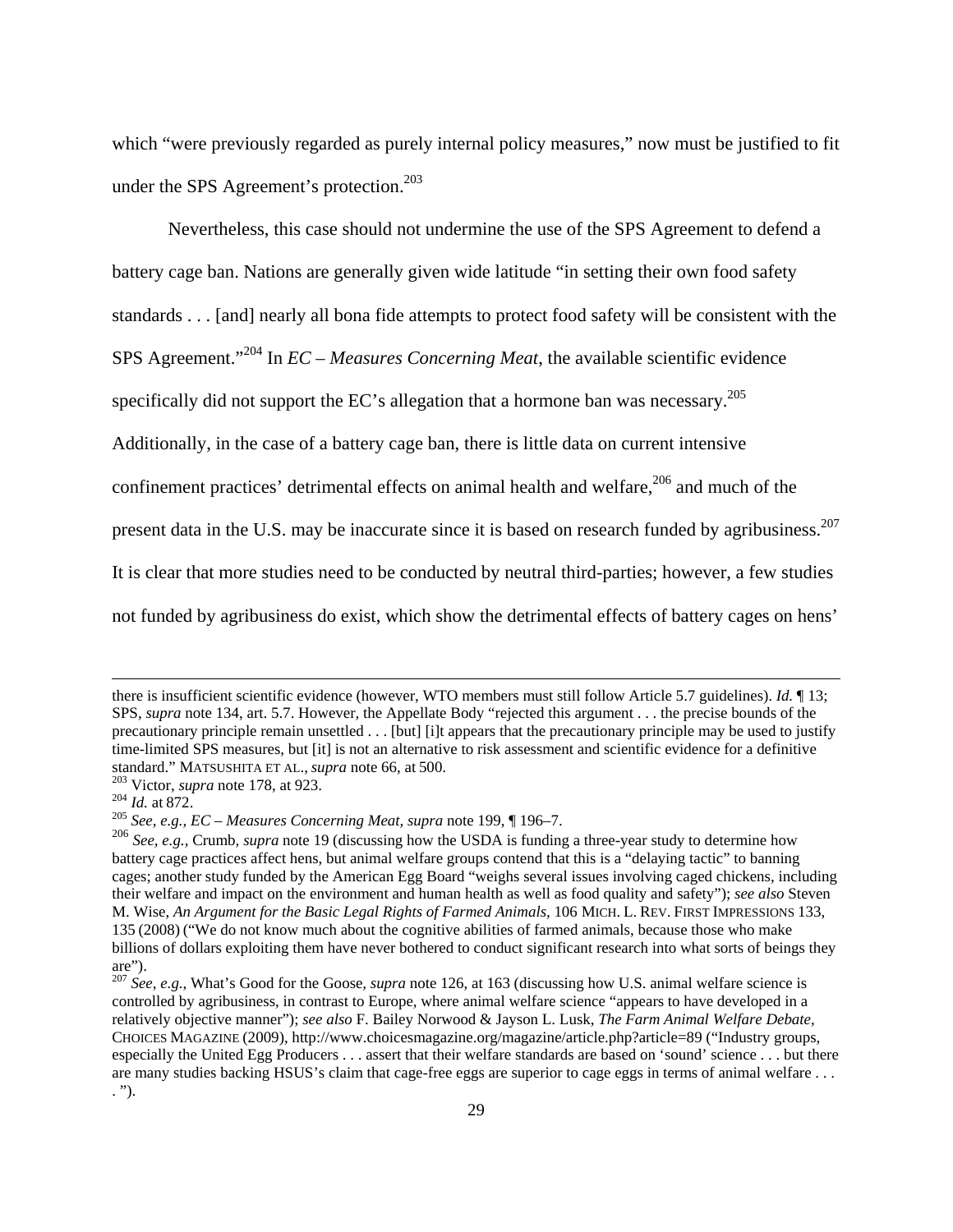welfare and health.<sup>208</sup> Furthermore, in terms of human health risks, the Council for Agricultural Science and Technology ("CAST"), $^{209}$  with help from the OIE, $^{210}$  issued a 2005 report concluding that modern day intensive confinement systems have created a world in which "global risks of disease are increasing."<sup>211</sup> In the meantime, the U.S. should be able to enact a measure on a provisional basis under SPS Article 5.7, while alleging insufficient available scientific evidence.<sup>212</sup> Under this measure, the U.S. could allege that on the basis of available information, $^{213}$  intensive confinement severely reduces animal health and welfare, which is directly correlated to sanitary and phytosanitary issues, and it could cite the EU's recent directive banning battery cages to show that other countries are similarly concerned and are passing similar measures.<sup>214</sup>

Of course, an SPS measure such as a battery cage ban could also be seen as a trade barrier due to the fact that it would affect a country's production costs.<sup>215</sup> However, a GATT Panel should give these costs less weight considering the fact that the SPS Agreement was created, in part, to protect animal health, which OIE has proclaimed to be connected to animal welfare.<sup>216</sup> Therefore, if the welfare of a hen is compromised, so is her health. Additionally, as shown through a recent OIE study, even some developing countries demonstrate an interest in

<sup>208</sup> *See, e.g.,* Shields & Duncan, *supra* note 138.

 $209$  CAST is a non-profit organization that is dedicated to publishing reports of science-based information, regarding issues of "animal sciences, food sciences and agricultural technology . . . ." *About CAST,* CAST, http://www.castscience.org/about.asp (last visited Aug. 1, 2010).

<sup>210</sup> CAST, GLOBAL RISKS OF INFECTIOUS ANIMAL DISEASES 1 (2005), *available at* http://www.cast-

science.org/publicationDetails.asp?idProduct=69; *see also* FOER, *supra* note 2, at 142.<br><sup>211</sup> CAST, *supra* note 210, at 6; *see also* FOER, *supra* note 2, at 142.<br><sup>212</sup> SPS, *supra* note 134, art. 5.7.<br><sup>213</sup> See, e.g. (EC).

<sup>215</sup> *See* CHOW & SCHOENBAUM, *supra* note 46, at 348. 216 *See The OIE's Objectives, supra* note 124.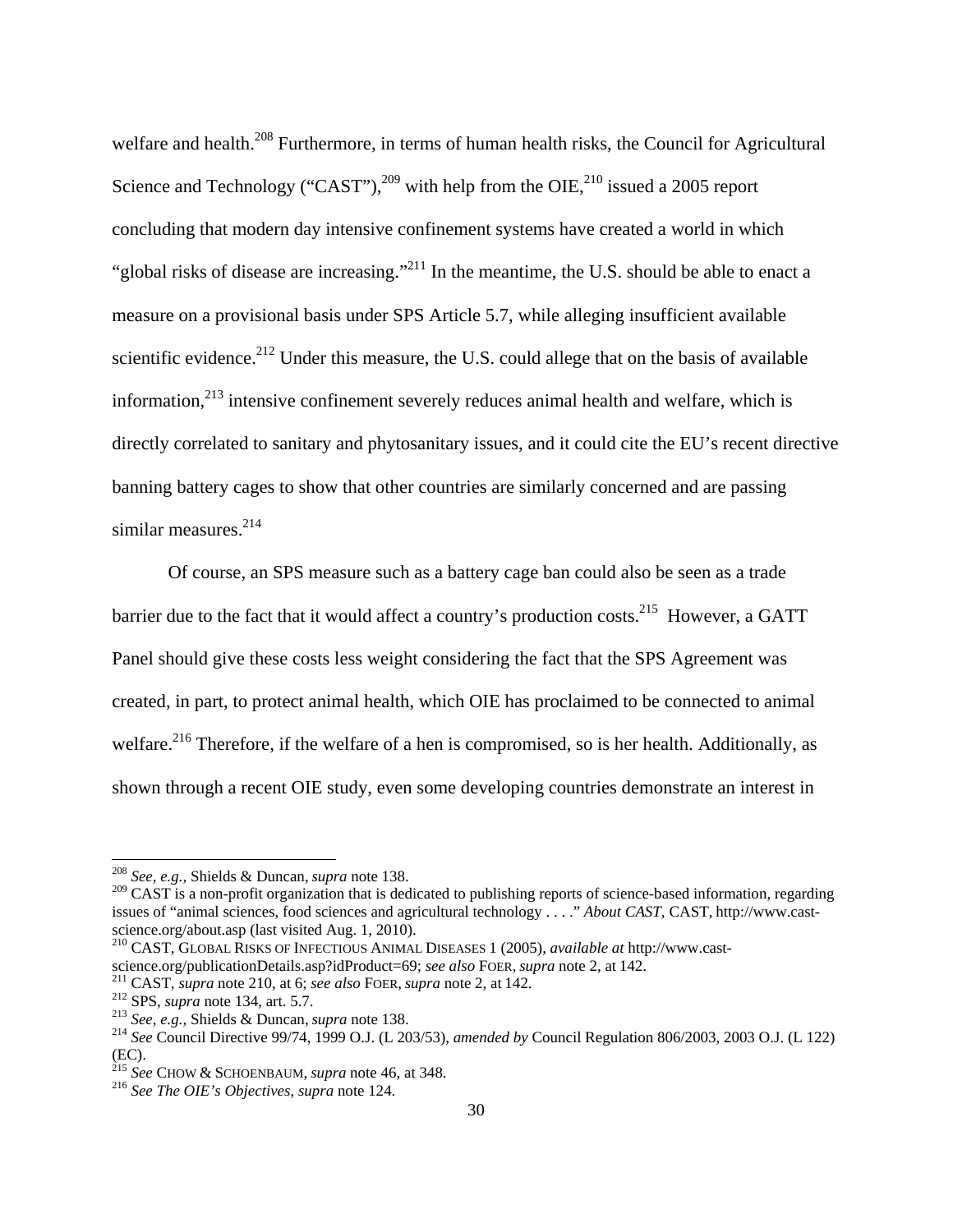animal welfare concerns<sup>217</sup> and organic food production, which can lead to increased animal welfare, $^{218}$  thus illustrating that both developed and developing countries can still successfully produce products under an appropriately constructed animal welfare trade measure. Based on support from Article XX(b), the SPS Agreement, the OIE's acknowledgment of the link between animal health and welfare, and its plan to create animal welfare international standards,  $219$  a battery cage ban should be upheld under the SPS Agreement.

### *B. The Agreement on Agriculture: Green Box Subsidies*

There should also be an opportunity for the AoA to support animal welfare measures. The AoA creates limits on a country's ability to give subsidies to its domestic agricultural producers "depending on how much [the subsidies] distort production and trade. $220$  Subsidies that are "highly trade-distorting" are called "Amber Box;" "minimally trade-distorting" subsidies are called "Blue Box;" and "non-trade-distorting" subsidies are called "Green Box."<sup>221</sup> The AoA allows countries an unlimited allowance of Green Box subsidies, $^{222}$  provided that the subsidies are in the form of "publicly-funded government program[s] . . . not involving transfers from consumers" and provided that they do not "have the effect of providing price support to producers."223 An example of a program which would affect production is the Biomass Crop

<sup>217</sup> *See, e.g.,* Bowles, *supra* note 160, at 784 ("Good agricultural practices and traceability systems are being implemented in Namibia, Botswana, South Africa and Zimbabwe"). 218 *See, e.g., id.* at 787 ("In both Argentina and Thailand, organic production is being promoted with government

support . . . [g]rowth within the organic foods market is expected and will continue to allow many exporters in developing markets to access markets . . . organic production . . . can bring benefits for animal welfare").<br><sup>219</sup> See The OIE's Objectives, supra note 124.

<sup>219</sup> *See The OIE's Objectives, supra* note 124. 220 Cai, *supra* note 174. 221 *Id*. at 877. However, Green Box subsidies must meet the "minimally trade-distorting test," otherwise they risk reclassification or limitation. *Id.*; *see also* Stacey Willemsen Person, Note, *International Trade: Pushing United States Agriculture Toward A Greener Future?*, 17 GEO. INT'L ENVTL. L. REV. 307, 327 (2005) ("[E]ven green box programs can have a trade-distorting effect if done on a large scale").<br>
<sup>222</sup> See AoA, supra note 172, Annex 2.1.<br>
<sup>223</sup> Id.; see also CHOW & SCHOENBAUM, supra note 46, at 459 (discussing how Green Box subsidies include

<sup>&</sup>quot;programs for research, pest and disease control, training, extension and advisory services, marketing and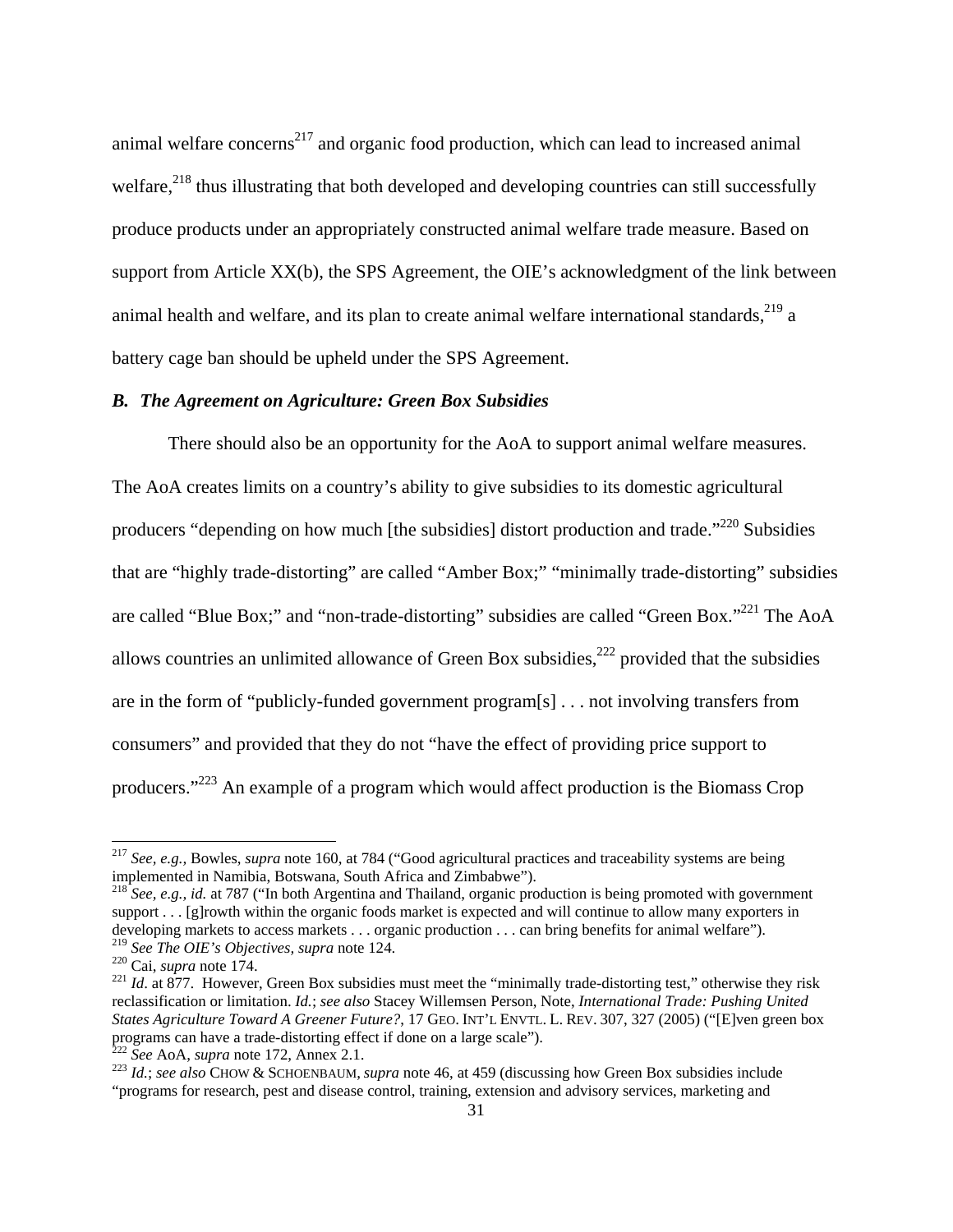Assistance Program, which "provides direct payments to farmers for establishing crops that can be converted to biomass."<sup>224</sup> However, if properly devised, Green Box subsidies should provide an opportunity for countries to create farm animal welfare programs to increase humane treatment.225 Gaverick Matheny and Cheryl Leahy's article *Farm-Animal Welfare, Legislation, and Trade*<sup>226</sup> argues that subsidies to agricultural producers "for more animal-friendly housing, equipment, training, and certification" may meet Green Box requirements.<sup>227</sup> However, Green Box subsidies for animal welfare payments have not yet been "explicitly allowed" by the WTO<sup>228</sup> and "[b]ecause Green Box payments mean extra costs for governments, they must have widespread political support<sup> $229$ </sup> to rationalize those costs being passed on to taxpayers. Furthermore, some countries within the WTO are pushing to place limits on Green Box subsidies, alleging that they need to be amended to better reflect the concerns of developing countries.230 For example, some developing countries argue that *any* type of subsidy causes trade distortions, because "[g]overnments in developing countries simply do not have the financial resources needed to subsidize their own farmers at the same levels that farmers in developed

promotional services, domestic food aid, insurance schemes, regional assistance, environmental programs, structural

<sup>&</sup>lt;sup>224</sup> Kelly Christian, Note, *Worth Keeping Around? The United States' Biofuel Policies and Compliance with the World Trade Organization, 38 GA. J. INT'L & COMP. L. 165, 190 (2009).* 

<sup>&</sup>lt;sup>225</sup> See Erin Morrow, *Agri-Environmentalism: A Farm Bill for 2007*, 38 TEX. TECH. L. REV. 345, 363 (2006) (discussing how concessions such as Green-Box Subsidies are a result of "the AoA recogniz[ing] that countries have a legitimate interest in protecting nontrade commodity benefits . . . [such as] environmental protection[] and animal welfare"); see also Gerrit Meester, *European Union, Common Agricultural Policy, and World Trade,* 14 KAN. J.L. & PUB. POL'Y 389, 410 (2005) (discussing how in order for European agriculture to remain competitive worldwide and maintain EU animal welfare standards, it might need "to aim for policies that stimulate and reward the 'public functions' of agriculture in a way that does not distort trade").

<sup>&</sup>lt;sup>226</sup> Matheny & Leahy, *supra* note 56.<br><sup>227</sup> Id. at 352.<br><sup>228</sup> Id. at 352–3.<br><sup>229</sup> Id. at 352–3.<br><sup>230</sup> See INT'L CENTRE FOR TRADE AND SUSTAINABLE DEV., AGRICULTURAL SUBSIDIES IN THE WTO GREEN BOX: ENSURING COHERENCE WITH SUSTAINABLE DEVELOPMENT GOALS: INFORMATION NOTE 16 13 (Sept. 2009), *available at* http://ictsd.org/downloads/2009/10/green-box-web-1.pdf (discussing how during the Doha round of trade negotiations, several developing countries have worked to reduce Green Box subsidies, while developed countries such as Japan, Norway, Switzerland, the EU and the U.S. have argued against Green Box reform).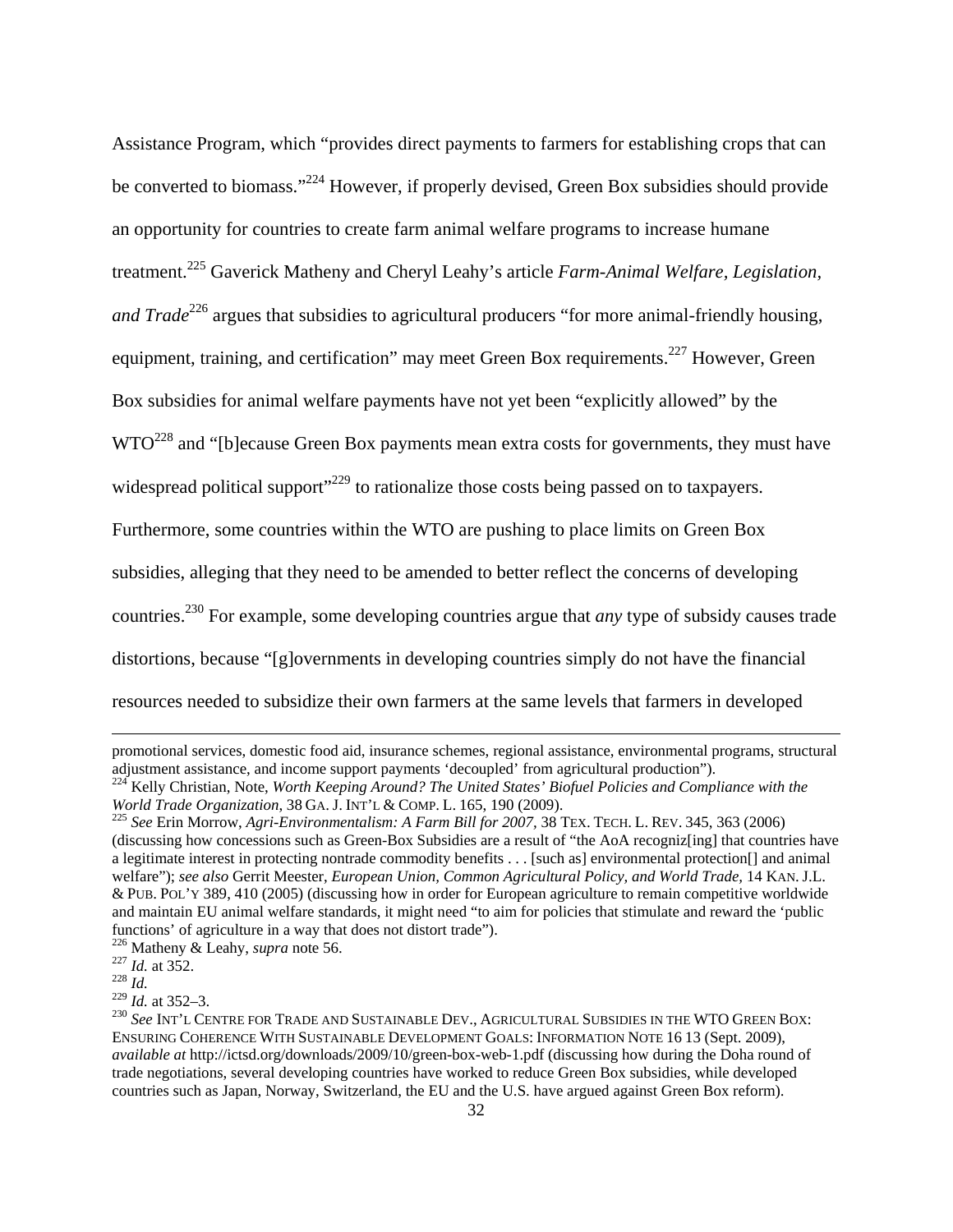countries are being subsidized."231

However, the U.S. asserts that animal welfare subsidies should be considered as Green Box subsidies.232 Furthermore, while a country must notify the WTO of its new Green Box programs, it has "a broad amount of discretion in the calculation and classification of [its] own domestic support programs."233 Given the degree of leeway permitted through self-reporting, countries should be able to experiment with new programs with little oversight. However, this could lead to an abuse of power, as a subsidy program can affect production decisions. If a farmer uses the subsidy to create a more humane production system, the long-term labor costs associated with humane production, which are passed on to consumers in the form of higher prices, may affect the farmer's decision to produce more or less in the future.

On the other hand, if a Green Box subsidy program is created to give farmers financial and technical assistance or "income compensation for loss of competitiveness"<sup>234</sup> due to making animal welfare improvements, these changes can be viewed as comparable to U.S. environmental conservation programs that have already been deemed to meet Green Box requirements.<sup>235</sup> For example, the Conservation Technical Assistance program, which "provides" technical assistance to farmers and ranchers who implement soil and water conservation and water quality improvement," is considered a Green Box program,  $^{236}$  as is the Conservation

 $\overline{\phantom{a}}$ 

<sup>&</sup>lt;sup>231</sup> Person, *supra* note 221, at 327. Some developing countries believe that even green box subsidies "may cause irreparable injury . . . [because the developing countries] cannot compete against foreign treasuries." *Id.* 232 HUMANE SOC'Y & GLOBAL ALLIANCE FOR SUSTAINABLE DEV., HUMANE, SUSTAINABLE, AND

ENVIRONMENTALLY FRIENDLY DEVELOPMENT: OPPORTUNITIES FOR EQUITABLE ACCESS TO INTERNATIONAL TRADE UNDER THE DOHA DEVELOPMENT AGENDA 4 (Dec. 13–18, 2005), *available at* 

http://www.hsi.org/assets/pdfs/hsi\_position\_sixth\_wto\_conference.pdf. 233 Christian, *supra* note 224, at 181. 234 DAVID BLANDFORD & TIMOTHY JOSLING, INT'L FOOD & AGRIC. TRADE POL'Y COUNCIL, SHOULD THE GREEN BOX BE MODIFIED? 14 (2007).<br><sup>235</sup> *See, e.g., Utpal Vasavada, et al., <i>AoA Issues Series: Green Box Policies and the Environment,* (Jan. 3, 2001),

*available at* http://www.ers.usda.gov/BRIEFING/wto/environm.htm. 236 *Id.*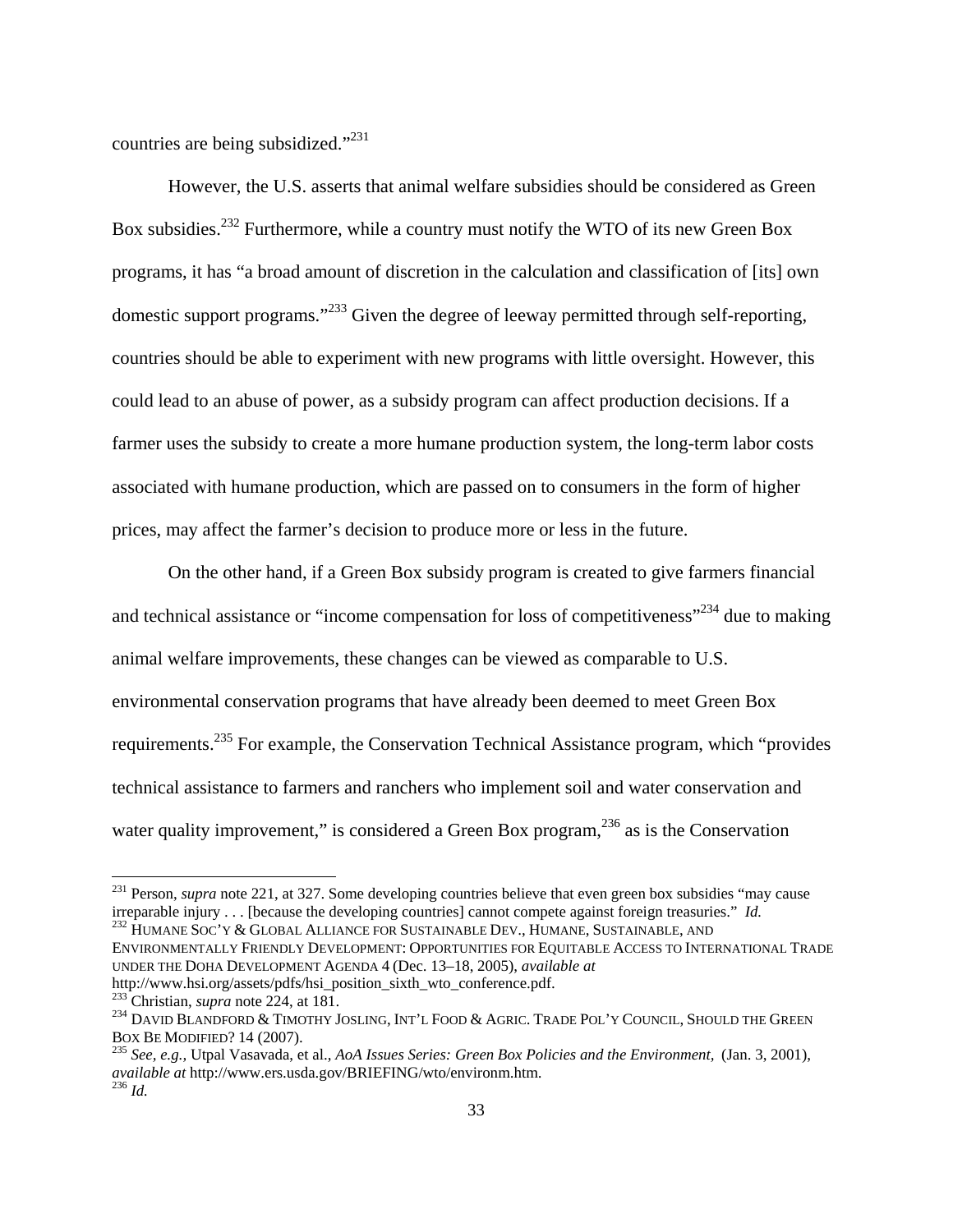Reserve Program, which "provides [technical and financial] assistance to farmers and ranchers in complying with Federal, State, and tribal environmental laws  $\ldots$ <sup>237</sup> Like farmers who utilize these types of environmental conservation subsidies in order to conserve resources, farmers should be able to make their animal production systems more humane without having to sacrifice their market share. Furthermore, a program that provides support for animal-friendly housing should serve as a helpful tool for egg producers to use in order to comply with the new laws in the U.S.;<sup>238</sup> the U.S. should welcome such measures, given the recent increase in concern over animal welfare, as evidenced by statutes like Prop 2.

## **CONCLUSION**

l

Animal welfare is connected to public morals, animal health, and food safety issues that are all acknowledged in GATT Articles  $XX(a)$ ,  $XX(b)$ , and the SPS Agreement.<sup>239</sup> Therefore, the WTO should recognize animal welfare measures such as the battery cage bans that countries are beginning to enact. Although there are costs involved in implementing a battery cage ban given that producers will have to create new production systems,  $240$  WTO dispute settlement panels should find that any potential costs to a country will be outweighed by the fact that the measure is not discriminatory and it truly goes to the heart of Articles XX(a), (b), or the SPS Agreement. Finally, the U.S. should develop and offer Green Box subsidies to create incentives to producers

<sup>237</sup> *Conservation Reserve Program,* USDA, NATURAL RES. CONSERVATION SERV., (June 23, 2009), http://www.nrcs.usda.gov/programs/CRP/.

<sup>238</sup> *See, e.g.,* Person, *supra* note 221, at 322 (citing CHARLES H. HANRAHAN ET. AL., CONG. RESEARCH SERV. REP. FOR CONG., AGRICULTURAL TRADE ISSUES IN THE  $108<sup>TH</sup>$  CONGRESS, 15 (Apr. 3, 2003)) (discussing how the "Conservation Reserve Program" is considered a Green Box subsidy).<br><sup>239</sup> See GATT, supra note 47, art. XX; see also SPS, supra note 134.

<sup>&</sup>lt;sup>240</sup> See, e.g., G.L. Bagnara, Main Lecture at the Poultry Welfare Symposium: The Impact of Welfare on the European Poultry Production: Political Remarks, (May 18–22, 2009), (discussing how some EU farmers, particularly in Italy and Hungry, do not have the financial means to modify their production systems to comply with the EU battery cage phase-out, and that in Poland, the agricultural ministry "will support the egg producers to ask for a delay to apply the [new production methods]").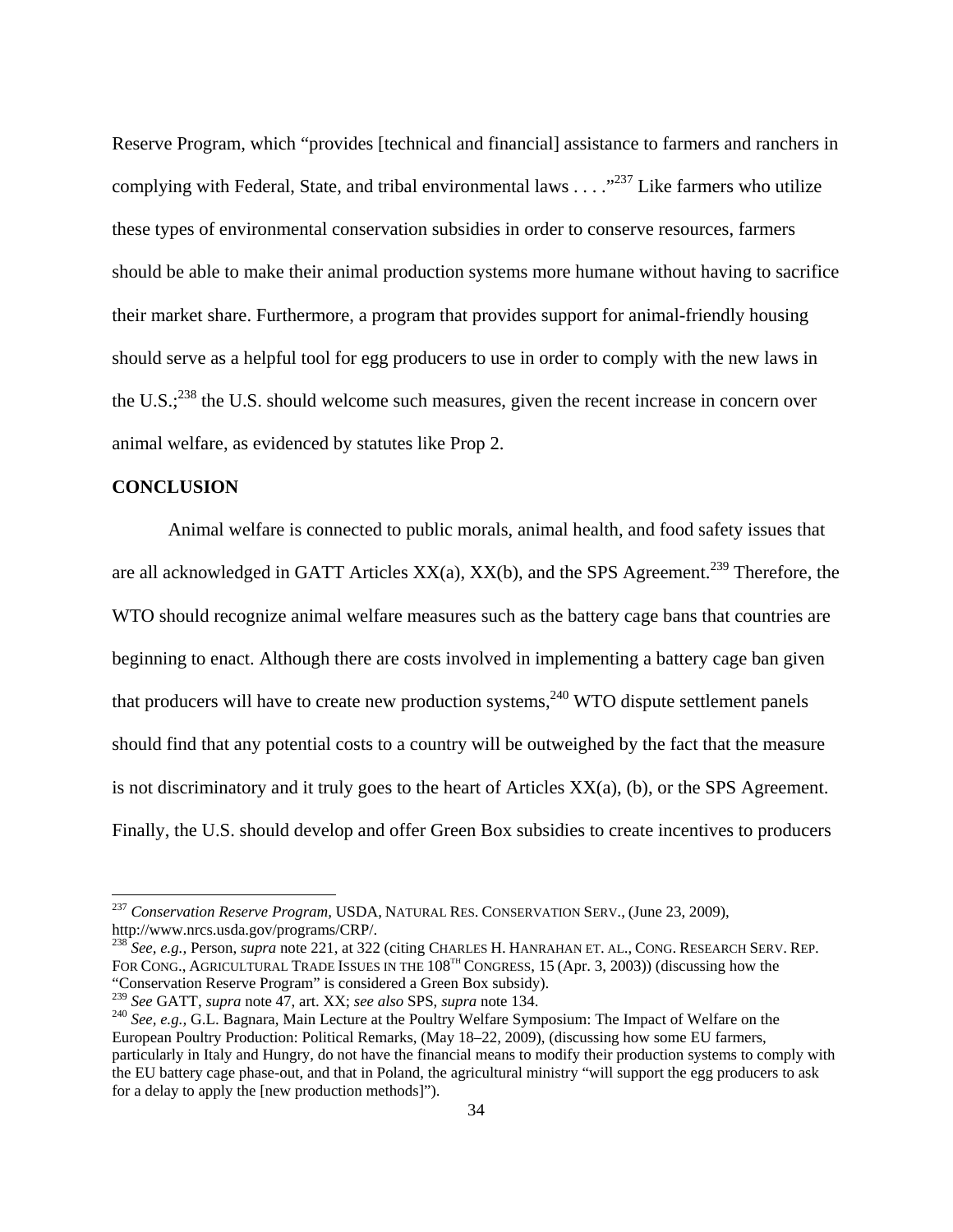to create more humane agricultural production systems, especially given the recent outpouring of public support for the more humane treatment of animals. $^{241}$ 

Public sentiment in the U.S. looks longingly back at traditional farming practices, when animals were perhaps treated more like sentient beings, and less like egg making machines. Yet, at the same time, factory farms still dominate the agricultural landscape. Globalization has and continues to change the way that our food is produced, yet current agricultural methods will need to be revised to comply with demands for more ethical practices.<sup>242</sup> While the WTO traditionally left animal welfare out of trade negotiations, the changing tide of public concern suggests that it is time to take a practical look at the interrelatedness of trade and animal welfare. As Steven Wise so succinctly stated, "There is only one reason not to determine what rights farmed animals are due and recognize them. That is the reason that once justified human slavery: powerful economic interests are arrayed against it."<sup>243</sup> More humanely produced foods are in real demand, "based on consumers' common sense understanding that such practices as gestation crates, veal creates and battery cases are not humane."244 One day, economics and animal welfare will need to strike a balance, and both interests will need to be preserved within international trade negotiations. Though it may not be today, we are moving in the right direction.

<sup>&</sup>lt;sup>241</sup> *See, e.g., Maine, supra* note 27; *Record-Breaking, supra* note 27.<br><sup>242</sup> *See, e.g., Meester, <i>supra* note 225, at 409. Meester makes a compelling argument about emerging clashes between globalization and consumer demands, and how it is predicted that in the future, "four or five supermarkets will operate worldwide. In the food processing industry around ten large producers will dominate . . . This, together with a new kind of consumer who is increasingly critical about quality and production methods, mean that primary agriculture become [*sic*] much more dependent on demands in the chain . . . ." *Id.* <sup>243</sup> Wise, *supra* note 206, at 137. <sup>244</sup> Sullivan & Wolfson, *supra* note 11, at 122.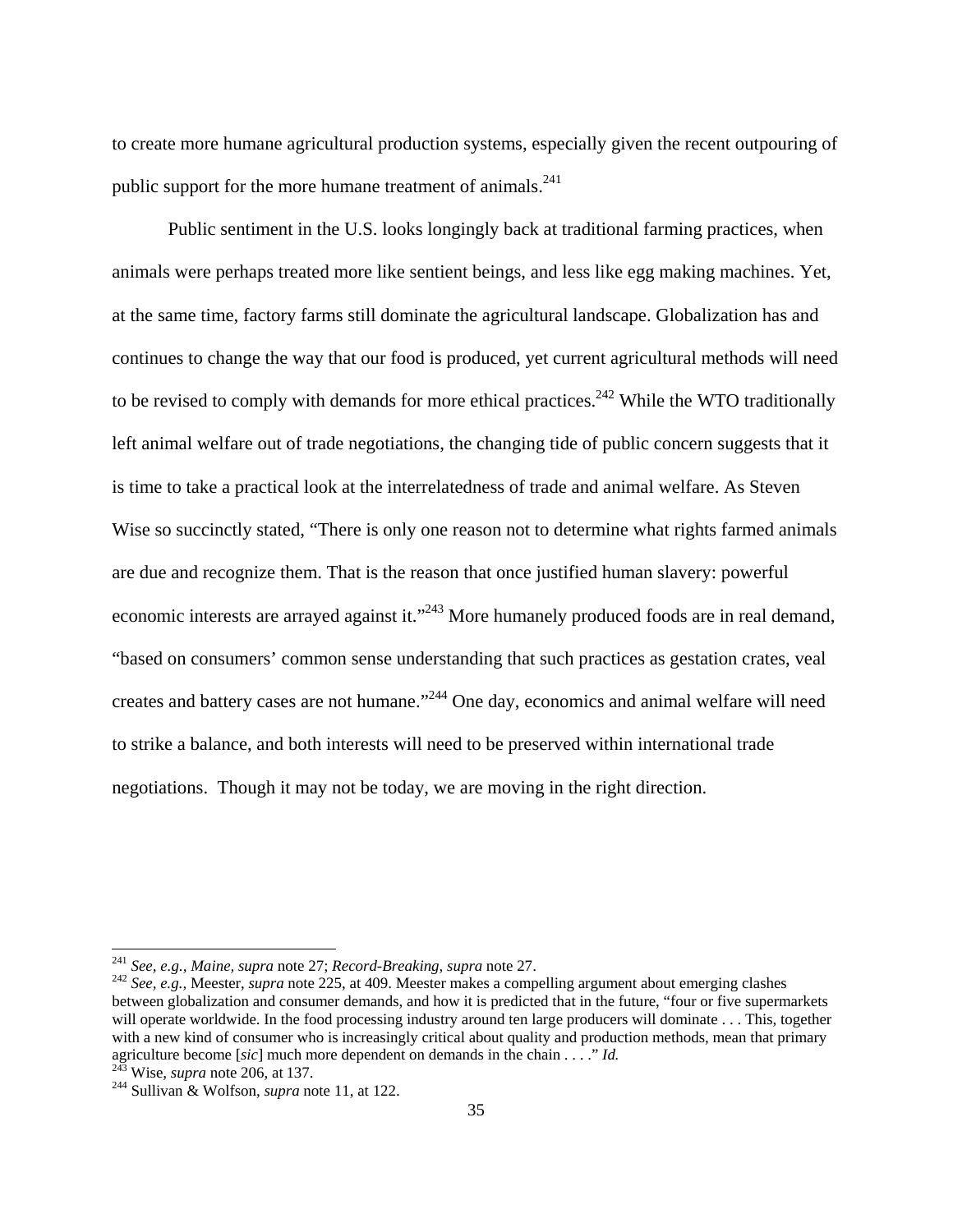# **TRANSFORMING TRAGEDY INTO CONSTRUCTIVE LESSONS TO PROTECT PEOPLE AND ANIMALS**

## **By James F. Gesualdi, Esq.\***

Trouble brings experience, and experience brings wisdom.

-- Anonymous

## **INTRODUCTION**

 On December 25, 2007, an incident involving an escaped tiger at the San Francisco Zoo left young Carlos Sousa, Jr., dead and two others injured. The incident also resulted in the death of the tiger, known as Tatiana.

 In the aftermath of this tragedy, serious concerns were voiced regarding animal welfare, public safety, professional practices and the effectiveness of federal regulations governing zoological institutions. An examination of these concerns yields constructive lessons for these institutions and related professional organizations.

 This article briefly reviews two major areas of concern – animal welfare and public safety, as well as professional practices – primarily in relation to the Animal Welfare Act,<sup>1</sup> which regulates the handling, care, and treatment of covered species at facilities engaged in the public display or exhibition of such animals. This article provides a framework of proactive measures for zoos and related professional organizations that will help to foster compliance with the AWA and applicable professional practices, while simultaneously improving animal welfare.<sup>2</sup>

<u>.</u>

The information herein does not constitute legal advice; any opinions expressed are solely those of the author.

<sup>&</sup>lt;sup>1</sup> 7 U.S.C. § 2131 *et seq.* (the "AWA").

<sup>&</sup>lt;sup>2</sup> Civil tort liability, including strict liability, is generally a matter of state law and is beyond the scope of this article.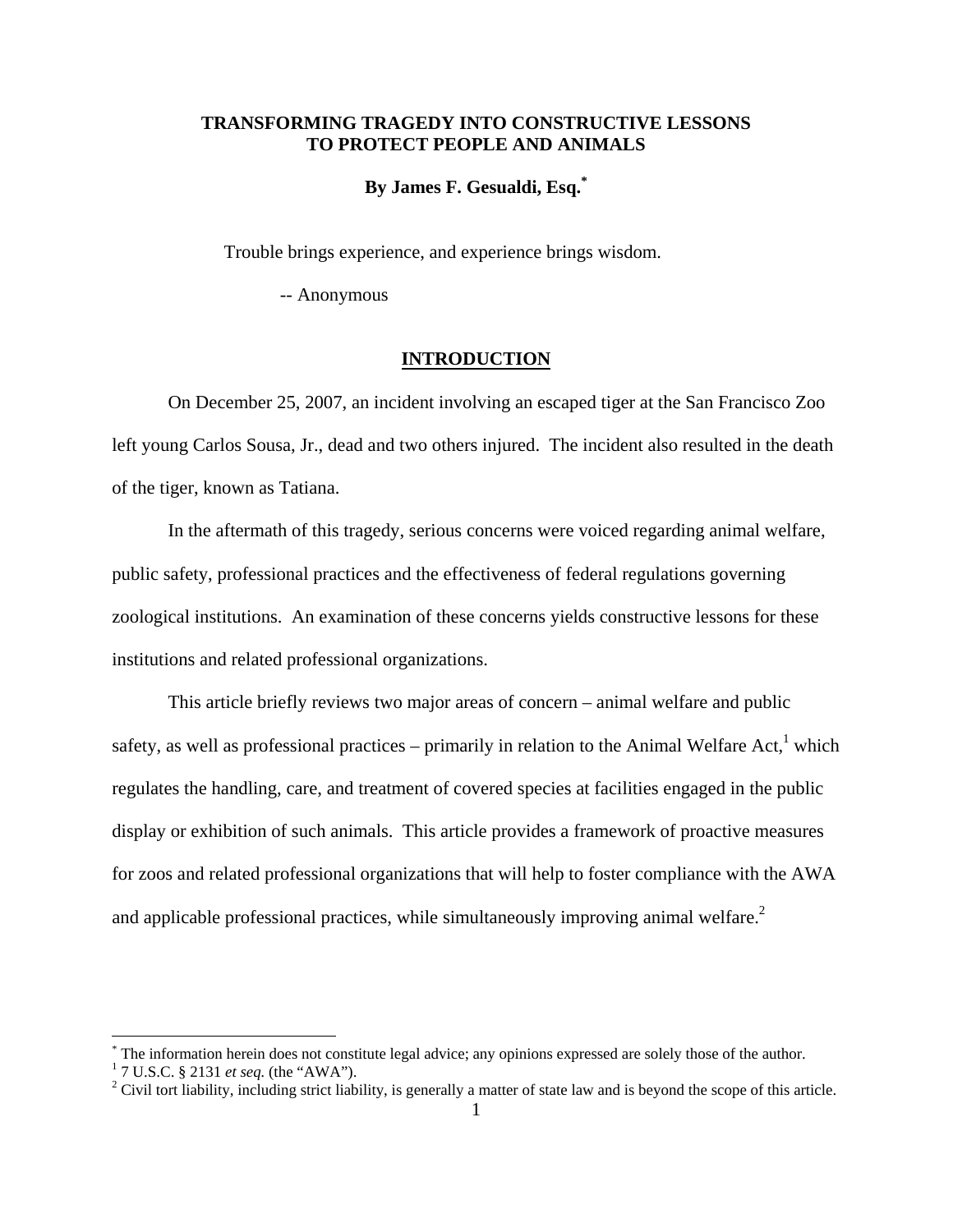## **ANIMAL WELFARE AND PUBLIC SAFETY**

### **A.** *AWA Regulations*

Animal welfare and public safety are inextricably linked, both intuitively and legally.

Thus, AWA regulations provide:

During public exhibition, any animal must be handled so there is minimal risk of harm to the animal and to the public, with sufficient distance and/or barriers between the animal and the general viewing public so as to assure the safety of animals and the public.<sup>3</sup>

This provision, one of those within the "general handling regulation," recognizes that the safety of the visiting public is related to proper animal handling and training, as well as "sufficient distance and/or barriers".<sup>4</sup> Another provision emphasizes the importance of staff monitoring and supervision of potentially dangerous animals, providing "[d]uring public exhibition, dangerous animals such as lions, tigers, wolves, bears, or elephants must be under the direct control and supervision of a knowledgeable and experienced animal handler."<sup>5</sup>

 Two other big cat related regulations are directly relevant to public safety. One requires that big cat enclosures must be structurally sound and "shall be maintained in good repair to protect the animals from injury and to contain the animals."<sup>6</sup> The second sets forth requirements that outdoor housing enclosures have perimeter or secondary containment fences.<sup>7</sup>

<sup>3</sup> 9 C.F.R. § 2.131(c)(1) (2011) (emphasis added). "*Handling*" means petting, feeding, watering, cleaning, manipulating, loading, crating, shifting, transferring, immobilizing, restraining, treating, training, working and moving, or any similar activity with respect to any animal. 9 C.F.R. § 1.1 (2011).

 $49$  C.F.R. § 2.131(c)(1) (2011).

 $5$  9 C.F.R. § 2.131(d)(3) (2011).

<sup>6</sup> 9 C.F.R. § 3.125(a) (2011).

 $7$  9 C.F.R. § 3.127(d) (2011).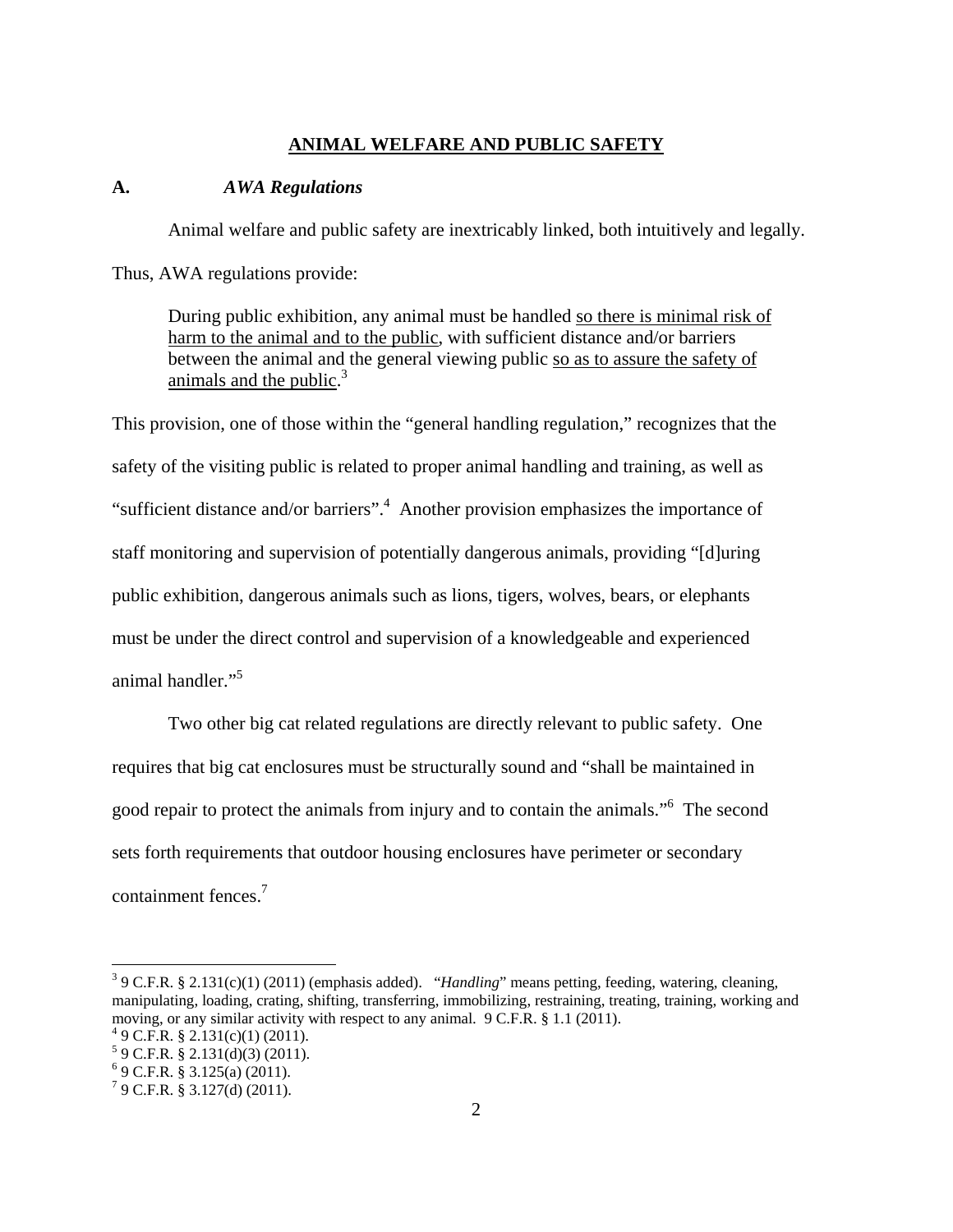### **B.** *Guidance on AWA Compliance*

 $\overline{a}$ 

 More detailed guidance on APHIS' administration and enforcement of its role in protecting animal welfare and public safety via the "general handling regulation" can be found in APHIS' Animal Care Resource Guide: Exhibitor Inspection Guide.<sup>8</sup> The Exhibitor Inspection Guide includes guidance for agency staff on the entire inspection process, including the inspections themselves and the substantive requirements contained in the AWA regulations. It is an essential reference tool for any regulated zoological institution. The Guide specifically discusses animal and public safety for public exhibition and public contact, personnel and public safety, and emergency contingencies. It states, for example, that "[t]he exhibitor should have a written contingency plan to address restraint, recapture, and/or euthanasia of an animal(s) in the event of aggressive behavior, escape, or other emergency situation." Suggestions for the details and evaluation of said contingency plan are also provided. A 2008 proposed rule on contingency plans,<sup>9</sup> discussed below, should also be consulted.

 The Exhibitor Inspection Guide also discusses processes for animal incident reviews within the agency. Enumerated incidents include: a wild/dangerous animal escape; an animal injuring or killing an individual; an animal injury; and an animal causing property damage. Selfreporting by zoological institutions of any such substantial incidents is generally a much better practice than allowing media or other third-party reports to serve as the first notification to the agency.

<sup>&</sup>lt;sup>8</sup> Animal Care Resource Guide: Exhibitor Inspection Guide, available at http://www.aphis.usda.gov/animal\_welfare/eig.shtml, and specifically, in "Handling of Animals" 12.4.1-12.4.6, http://www.aphis.usda.gov/animal\_welfare/downloads/manuals/eig/12.4\_eig.pdf (2010).  $\frac{9}{73}$  Fed. Reg. 63085 (Oct. 23, 2008).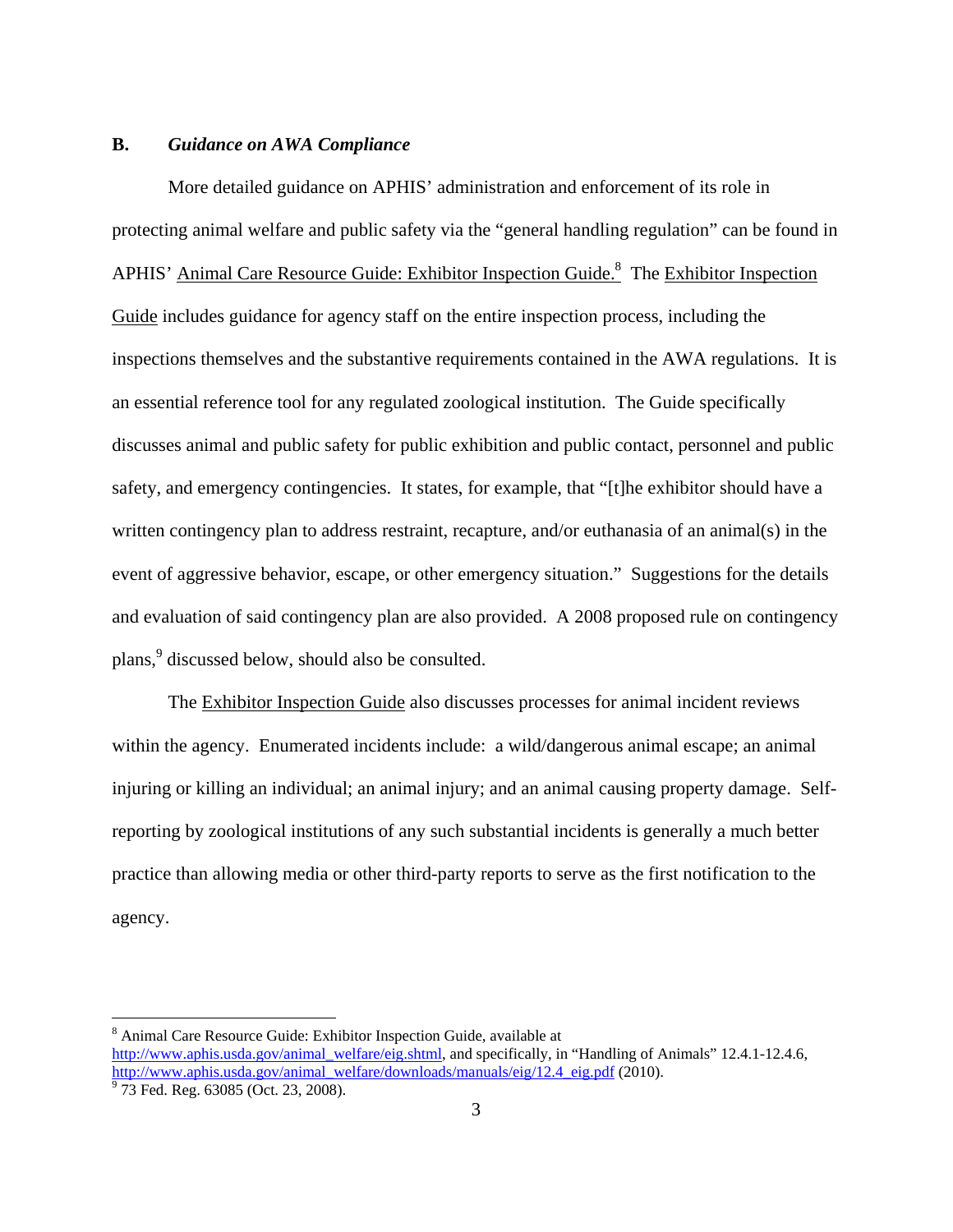In 2000, APHIS released a "Draft Policy on Training and Handling of Potentially Dangerous Animals."<sup>10</sup> The Draft Policy included provisions on personnel, handling techniques and procedures, and contingency plans. APHIS decided not to publish a policy on this issue, instead relying on current regulations and possible future regulatory changes. A 2004 Federal Register Notice withdrawing the Draft Policy referred to applicable existing regulations, *e.g.*, the "general handling regulation," and indicated that any clarification of the regulations will come in the form of new regulations.<sup>11</sup> Though scuttled by the agency, the Draft Policy remains a useful resource for looking more closely at personnel, handling and emergency planning concerns relating to potentially dangerous animals.

The actions regarding the 2000 Draft Policy Statement also provide a history lesson and useful background for APHIS' 2008 proposed rule on the "Handling of Animals: Contingency Plans."<sup>12</sup> The proposed rule would require contingency planning and training of personnel<sup>13</sup> for "all animals regulated under the Animal Welfare Act in an effort to better prepare for potential disasters."<sup>14</sup> The proposed rule seeks to ensure humane animal care "in the event of an emergency or disaster . . . which could reasonably be anticipated and expected to be detrimental to the good health and well-being of animals . . . ." One situation discussed is animal escape.<sup>15</sup>

#### **C.** *Application of the AWA*

Interestingly, the interconnection between animal welfare and public safety has been the subject of a "big cat"-related AWA enforcement proceeding that resulted in an instructive

 $10$  65 Fed. Reg. 8318 (Feb. 18, 2000).

<sup>&</sup>lt;sup>11</sup> 69 Fed. Reg. 30601 (May 28, 2004).

<sup>12 73</sup> Fed. Reg. 63085 (Oct. 23, 2008).

<sup>&</sup>lt;sup>13</sup> See, James F. Gesualdi, Understanding The Legal Significance of Training in Providing Animal Care, published in Soundings (4th Qtr. 2007).

<sup>&</sup>lt;sup>14</sup> 73 Fed. Reg. 63085 (Oct. 23, 2008). (The preamble to the proposed regulation notes that the only contingency planning currently required under the AWA relates to marine mammals, at 9 C.F.R. § 3.101(b).) <sup>15</sup> 73 Fed. Reg. at 63089.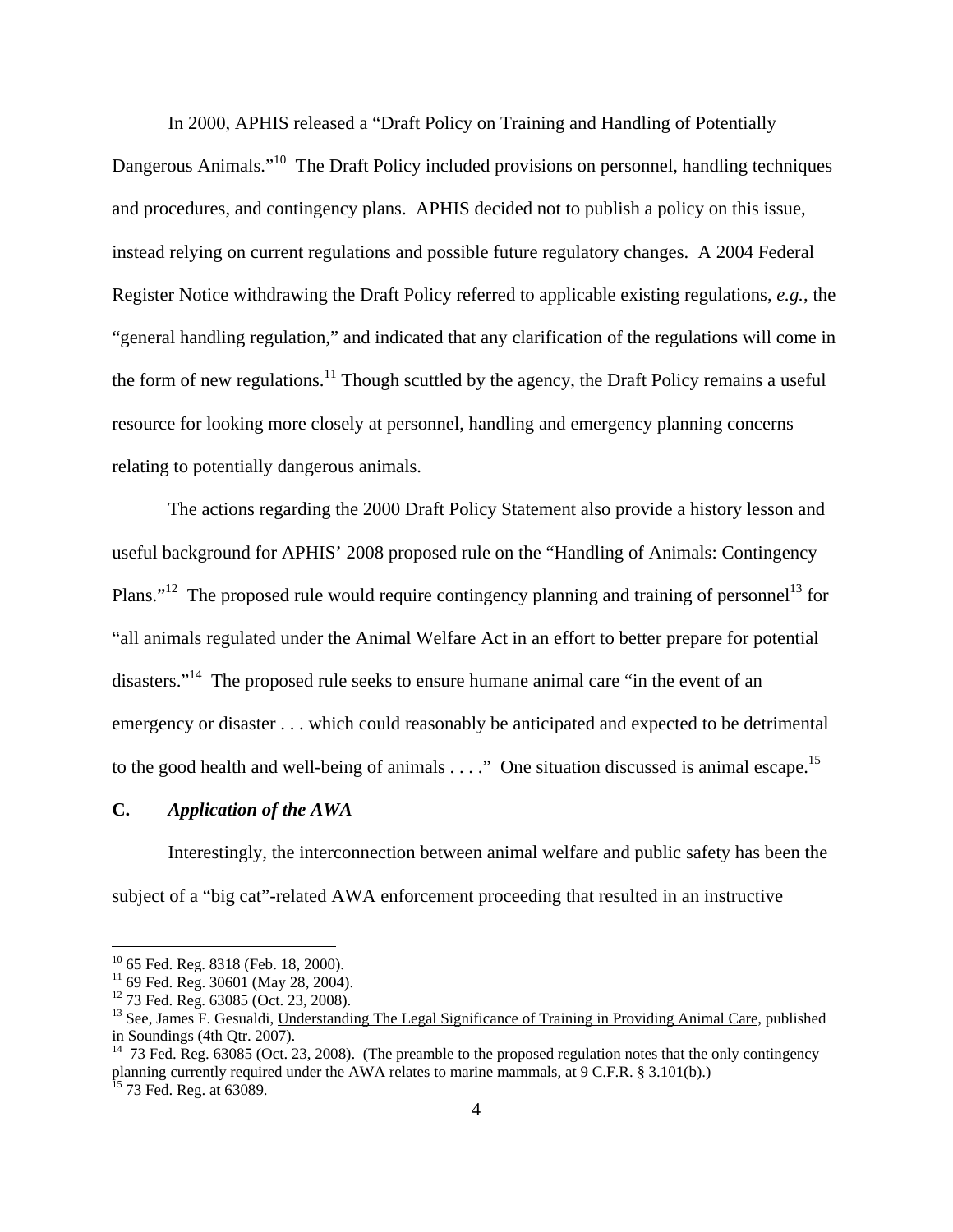opinion by the U.S. Court of Appeals for the Seventh Circuit. In *Hoctor v. United States Department of Agriculture,*<sup>16</sup> the Seventh Circuit considered the validity of a sanction imposed by the U.S. Department of Agriculture Animal and Plant Health Inspection Service ("APHIS") for failure to comply with the Department's minimum height requirement for secondary containment or perimeter fences for "big cat" enclosures. The court, in an opinion by Chief Judge Posner, vacated the sanction on the ground that a specific numerical requirement—here, eight feet for "big cat" perimeter fences—was invalid in the absence of a notice-and-comment rulemaking. More important for our purposes, however, is the *Hoctor* court's following (rather prophetic) statement:

And we may also assume that the containment of dangerous animals is a proper concern of the Department in the enforcement of the Animal Welfare Act, even though the purpose of the Act is to protect animals from people rather than people from animals. Even Big Cats are not safe outside their compounds, and with a lawyer's ingenuity the Department's able counsel reminded us at argument that if one of those Cats mauled or threatened a human being, the Cat might get into serious trouble and thus it is necessary to protect human beings from Big Cats *in order to protect the Cats from human beings*, which is the important thing under the Act. $17$ 

APHIS ultimately adopted new perimeter fence regulations which require an eight-foot perimeter fence for certain facilities, including those housing big cats.<sup>18</sup> This specifically operationalized eight-foot requirement is considered an "engineering standard". AWA regulations do not prescribe any specific height requirements for the actual enclosures in which big cats are housed, but does require that "housing facilities" be "structurally sound" and

<sup>16 82</sup> F.3d 165 (7th Cir. 1996).

<sup>&</sup>lt;sup>17</sup>Id. at 168 (emphasis added). In the more recent case of *Antle v. Johanas*, 2007 WL 5209982 (D.S.C. Jun. 5, 2007), *aff'd per curiam*, 264 F. App'x 271 (4<sup>th</sup> Cir. 2008), a federal district court likewise recognized and upheld APHIS' interpretation and enforcement of the AWA to include animal and public safety. *Antle* involved a licensed exotic animal exhibitor who allowed customers to be photographed in close proximity to big cats. 18 65 Fed. Reg. 70770 (Nov. 20, 2000).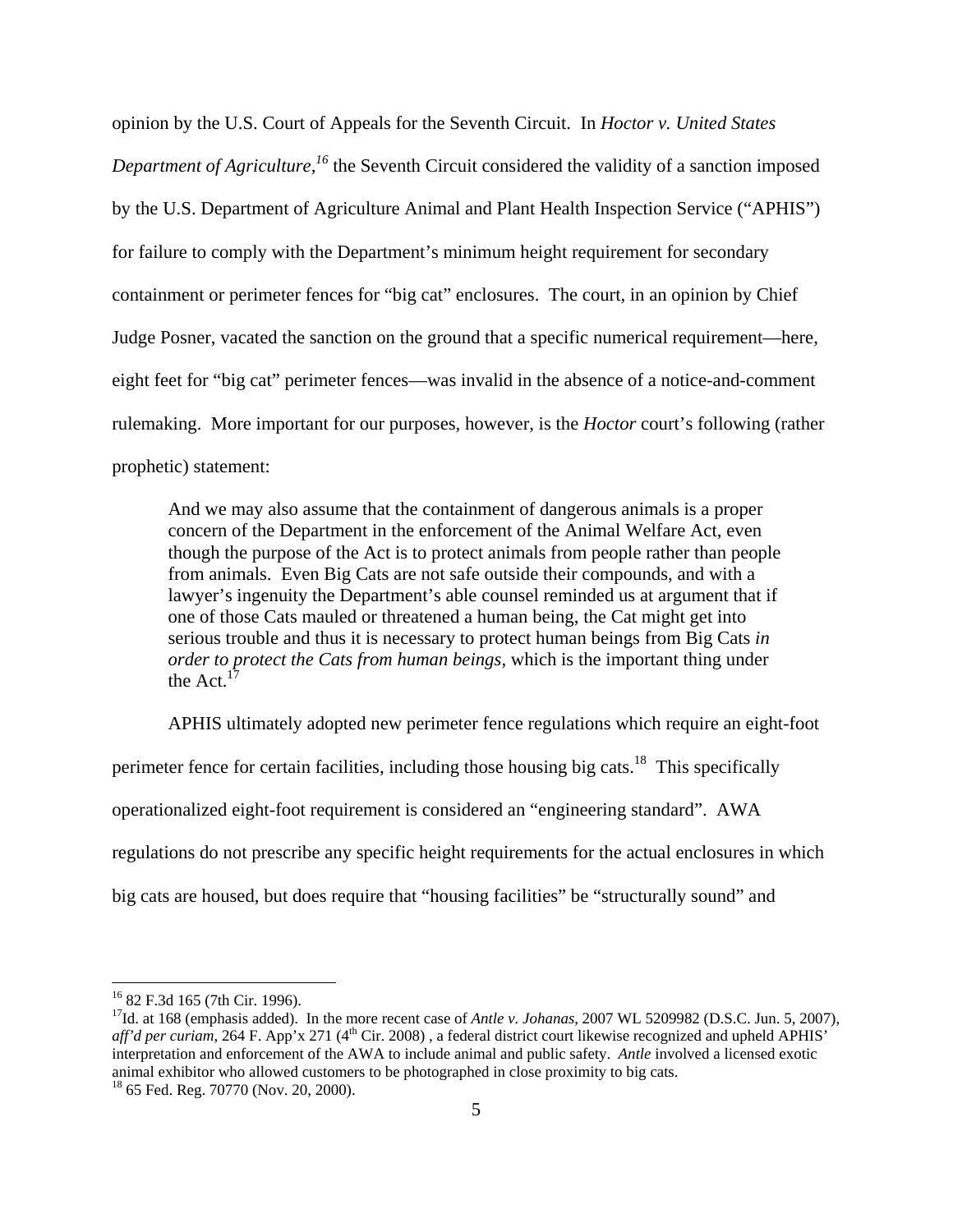"maintained in good repair to protect the animals from injury and to contain the animals."19

These generalized requirements are considered "performance based" standards as contrasted with engineering standards.

The perimeter fence rulemaking and associated regulatory provisions also refer to possible alternative means of protecting animals from people, and vice versa.<sup>20</sup> Those alternatives, which require written approval from the agency, relate to factors such as the construction of the outside walls of the primary enclosure, "effective natural barriers," and "appropriate alternative security measures."

The administrative decision in *In re The International Siberian Tiger Foundation*<sup>21</sup>, discussed the connection between animal welfare and public safety.

 Animals that attack or harm members of the public are at risk of being harmed. The record establishes that effective methods of extricating people from the grip of an animal can cause the animal harm and can cause the animal's death. … Even after an animal attacks a person, the animal is at risk of being harmed for revenge or for public safety reasons. … [In the latter respect, a] tiger that attacked a small girl was confiscated by the health department and decapitated to test it for rabies. ... Thus, section 2.131(b)(1) of the Regulations (9 C.F.R.  $\S$  2.131(b)(1)), which requires that, during public exhibition, animals be handled so there is minimal risk of harm to the public, with sufficient distance or barriers or distance and barriers between the animals and the general viewing public so as to assure the safety of the public, is directly related to the humane care and treatment of animals and within the authority granted to the Secretary of Agriculture under the Animal Welfare Act.<sup>22</sup>

In 2010, the U.S. Department of Agriculture Office of Inspector General ("OIG")

published an audit report on APHIS licensed exhibitors which featured an examination of big

cats, dangerous animals and public safety. The report, one of a number of periodically and

 $19$  9 C.F.R. § 3.125(a) (2011).

<sup>&</sup>lt;sup>20</sup> *See* 65 Fed. Reg. 70770; 9 C.F.R. § 3.127(d) (2011).<br><sup>21</sup> 61 Agric. Dec. 53 (2002).

<sup>22</sup> *In re The International Siberian Tiger Foundation*, 61 Agric. Dec. at 76-77.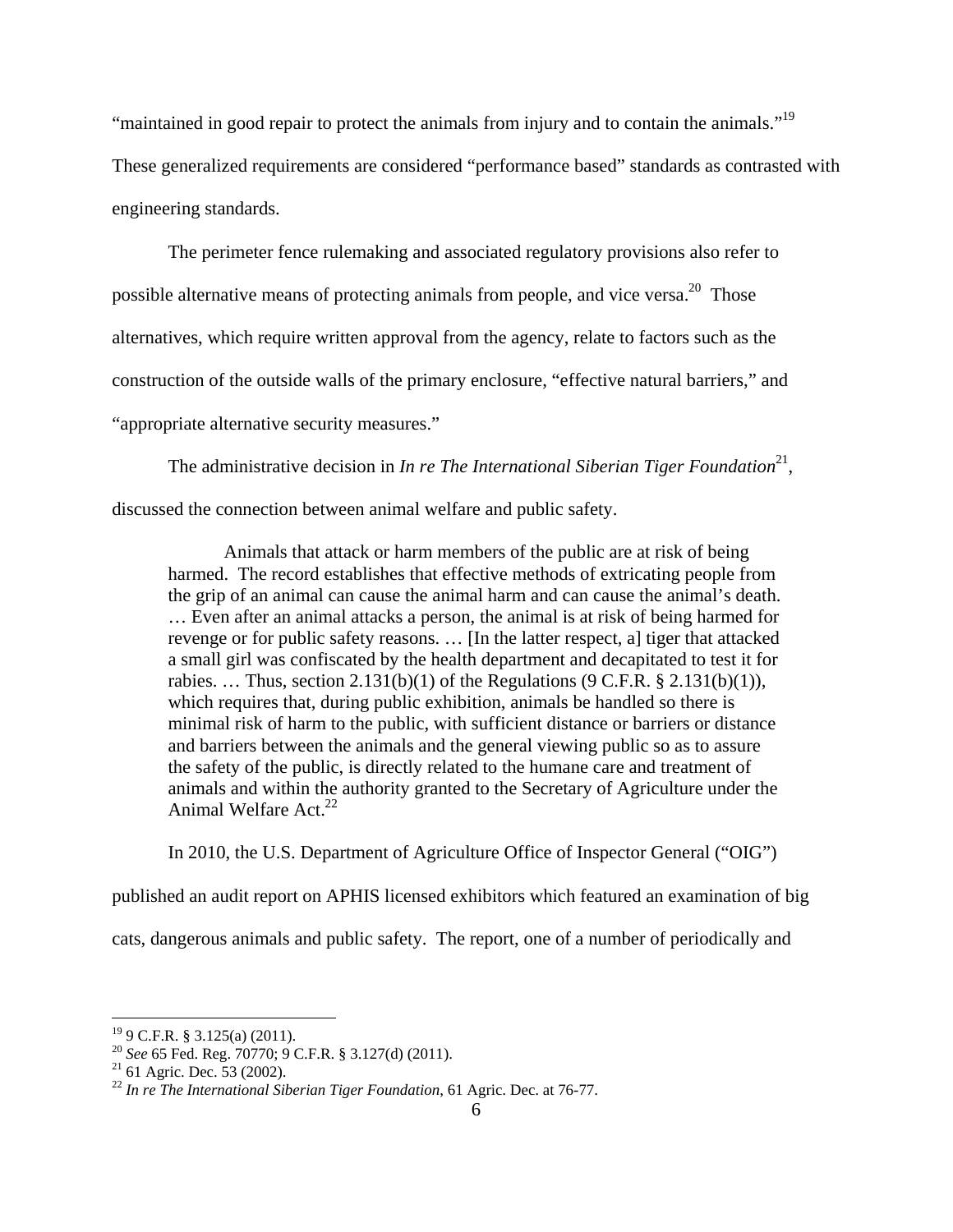regularly undertaken program reviews, was entitled Controls Over APHIS Licensing of Animal Exhibitors.<sup>23</sup> OIG noted that:

The AWA, which APHIS enforces, is designed primarily to address the safety of animals rather than that of the public. However, APHIS does have regulations included in Title 9 of the Code of Federal Regulations (9 CFR) which address public safety. … However, these regulations and other APHIS guidance do not specifically describe how to achieve those assurances. $^{24}$ 

In its critique of APHIS' administration of the AWA with respect to big cats and public safety, OIG made recommendations which APHIS agreed to address by implementing various corrective actions.<sup>25</sup> These measures included amending current regulations to provide clearer guidance as to what constitutes a sufficient barrier and to require exhibitors to report all escapes and attacks (whereas the only requirement in place now is that inspectors aware of escapes or attacks must notify their supervisors); APHIS' resident animal experts should be better utilized to evaluate facilities and measures to protect public safety; new and existing enclosures will be reviewed for safety compliance; and information about dangerous animal escapes or attacks, including causes and corrective actions should be disseminated among APHIS inspectors.<sup>26</sup>

In response to the OIG audit and another big cat incident in 2010, APHIS has apparently applied the regulation's performance-based containment standard to evaluate the adequacy of containment for each big cat enclosure based on a number of characteristics including species, animal age and physical condition, area of enclosure, pure height of enclosure barriers, existence of a "kick in" atop the enclosure making it more difficult to climb or jump over a straight surface, presence of a moat or additional features and other factors relating to potential escape.

<u>.</u>

<sup>&</sup>lt;sup>23</sup> U.S. Department of Agriculture Office of Inspector General, Controls Over APHIS Licensing of Animal Exhibitors, Audit Report 33601-10-Ch (June 2010) (the "2010 OIG Exhibitor Audit") (available at: http://www.usda.gov/oig/webdocs/33601-10-CH.pdf).<br><sup>24</sup> The 2010 OIG Exhibitor Audit at

<sup>&</sup>lt;sup>25</sup> The  $\frac{2010}{10}$  OIG Exhibitor Audit at 13-14.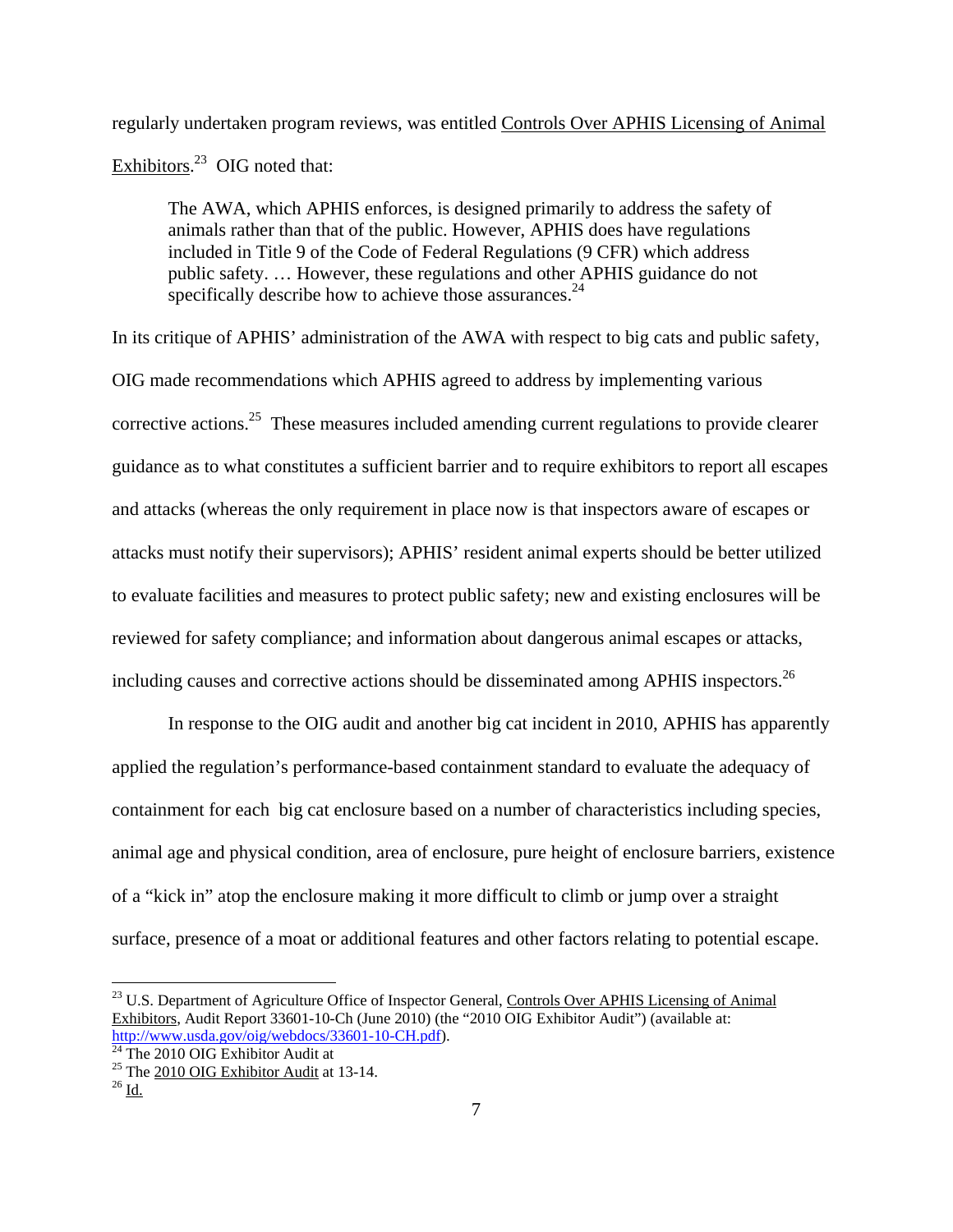This new approach is apparently being enforced on a site-by-site, inspection-by-inspection basis. In the absence of explicit guidance from the agency, inspection reports can also provide valuable insights. $27$ 

 In short, with respect to animal welfare and public safety, there are many elements of the AWA regulations worth reviewing. These elements are primarily important in terms of regulatory guidance and compliance. They also may be incorporated into more detailed examination of potential civil liability beyond the scope of this analysis.<sup>28</sup>

## *Professional Practices*

Professional practices matter even when not expressly imbued with the force of law via a

regulation.29 There are, of course, instances where APHIS' AWA regulations expressly

incorporate "professionally recognized standards," as in the marine mammal regulation relating

to employee experience and training, which states, "[t]rainers and handlers must meet

professionally recognized standards for experience and training."30 Numerous APHIS

<sup>&</sup>lt;sup>27</sup> See, e.g., APHIS, Inspection Report for the Birmingham Zoo, Inc. dated November 17, 2010 (available at: http://acissearch.aphis.usda.gov/LPASearch/faces/pdfpage.jspx?custid=3036) (15 foot height for tiger enclosure not sufficient under 9 C.F.R. § 3.125(a)); APHIS, Inspection Report for Cedar Cove Feline Park Inc. dated October 18, 2010 (available at: http://acissearch.aphis.usda.gov/LPASearch/faces/pdfpage.jspx?custid=8148) (fencing around tiger exercise area 10 feet high with a 3 foot "kick-in" is "inadequate" under 9 C.F.R. § 3.125(a) to ensure the animals will be contained under all circumstances); and APHIS, Inspection Report for Tiger Ridge Exotics dated October 28, 2010 (available at: http://acissearch.aphis.usda.gov/LPASearch/faces/pdfpage.jspx?custid=2209) stating:

The enclosure housing two adult lions in the front of the facility is made of chain link fencing that is approximately ten feet in height. There is also a shelter in the center of the enclosure that is at least four feet in height and approximately three feet from the side walls of the enclosure.

This enclosure is not tall enough to properly contain the animals as these adult lions could easily jump out of the enclosure if they were motivated to do so. The licensee must construct enclosure walls that are taller

to ensure the animals are contained properly. 28 For more information on the increased interplay of "animal and public welfare," the reader may wish to consult the author's 1998 article, "Recent Legal and Regulatory Currents: Changing Tides of Potential Managerial Interest", 9 JOURNAL OF THE ELEPHANT MANAGERS ASSOCIATION 212, 213-14 (Sept. - Dec. 1998).

 $^{29}$  For purposes of this analysis, key terms are operationalized as follows. "Professional standards" are professional organization requirements. "Professional guidelines" are professional organization recommendations usually considered guidelines rather than requirements. "Professional practices" may include standards and guidelines as well as other common customs or innovations in place within the zoological community. <sup>30</sup> 9 C.F.R. § 3.108(d).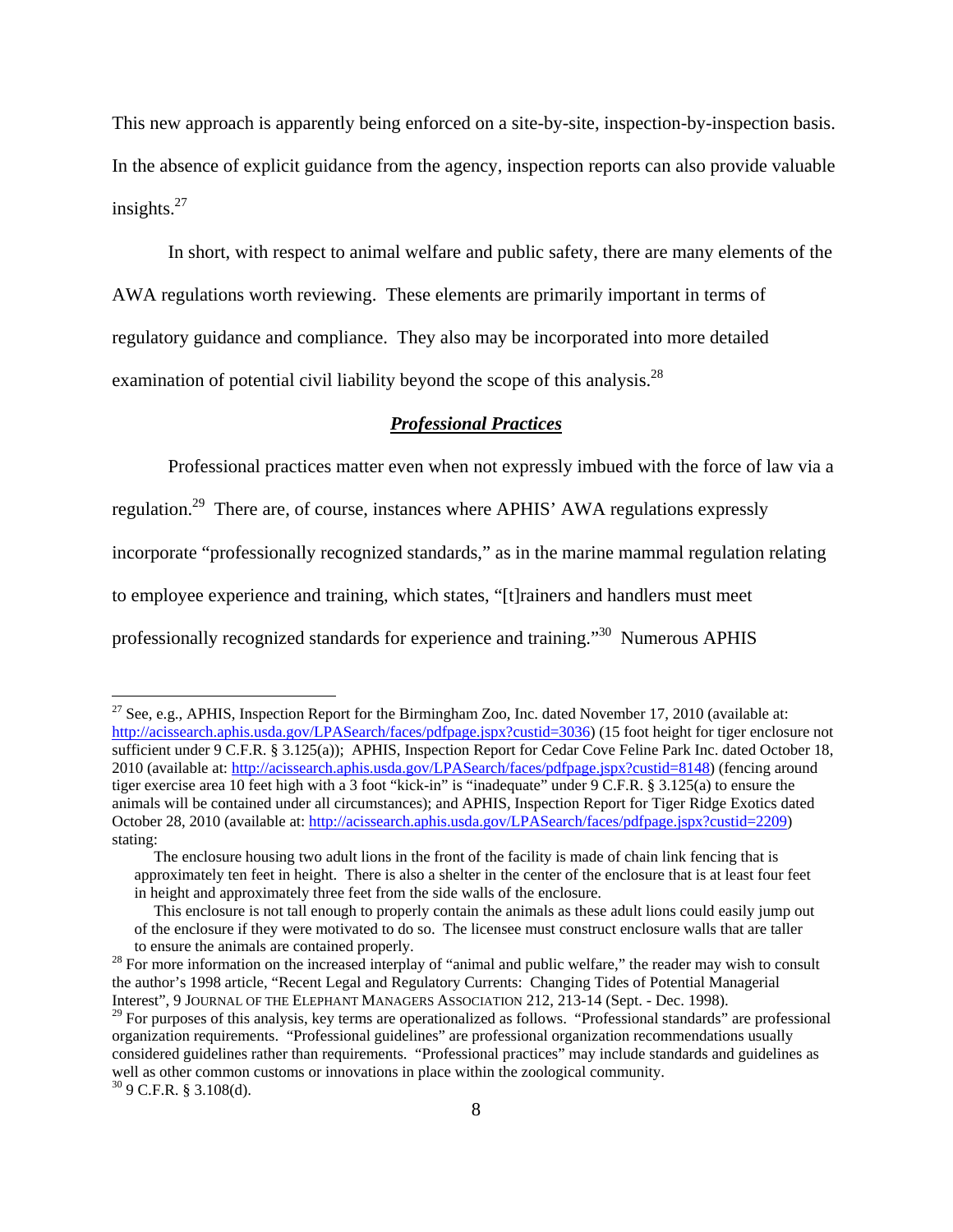regulations incorporate by reference or professionally accepted or recognized standards or connect AWA compliance with same.<sup>31</sup> The AWA regulations also refer to the agency's use of experts recommended by the American Association of Zoological Parks and Aquariums—now known as the Association of Zoos and Aquariums ("AZA")—in evaluating requests for variances from marine mammal spatial requirements.32

APHIS regularly looks to such standards, guidelines and other "professional practices" for reference in its own rulemaking, policy development, interpretative and enforcement activities. This effort is clear from the following excerpt from the proposed "Draft Policy on Training and Handling of Potentially Dangerous Animals":

We are unaware of any written standards recognized by the industry as a whole. However, individual facility guides and many books and articles exist that contain standards used by members of the industry for training and handling a variety of potentially dangerous animals, and adoption of this policy would not preclude use of those guides and information. We believe the guidance provided in this draft policy is reflective of industry standards as they relate to the specific requirements in the AWA regulations and is based on our experience in enforcing the  $AWA$ <sup>33</sup>

The numerous media reports of zoological institutions undertaking remedial actions with

respect to non-mandatory "guidelines" for tiger enclosures (in the absence of any direct

regulatory guidance) speaks volumes. Such institutional action evidences an apparent

understanding that these "guidelines" may be treated as more than mere recommendations if and

1

 $31$  Such regulations include: 9 C.F.R. §§ 2.36(b)(1) (2011) (annual reports for research facilities), 3.2(b) (indoor housing facilities for dogs and cats), 3.13(f) (transportation standards for dogs and cats), 3.75(c)(3) (housing facilities for nonhuman primates), 3.76(a) and (b) (indoor housing facilities for nonhuman primates), 3.77(a) and (b) (sheltered housing facilities for nonhuman primates), 3.78(b) (outdoor housing facilities for nonhuman primates), 3.81 (environmental enhancement for nonhuman primates), 3.82 (feeding for nonhuman primates), 3.86 through 3.88 (transportation standards for nonhuman primates), 3.102 (indoor facilities for marine mammals), 3.108 (employees for marine mammals), 3.129 (for warm blooded animals other than dogs, cats, rabbits, hamsters, guinea pigs, nonhuman primates, and marine mammals), 3.132 (employees for other warm-blooded animals, including big cats), 3.137 (transportation standards for other warm-blooded animals, including big cats) and 3.139 (transportation standards for other warm-blooded animals, including big cats.).

<sup>32 9</sup> C.F.R. § 3.100.

<sup>33 65</sup> Fed. Reg. 8318 (Feb. 18, 2000). *See also* 71 Fed. Reg. 45438 (Aug. 9, 2006) (APHIS Notice of Petition and Request for Comments regarding elephant care, expressly inquiring about "foot care practices" and asking "[w]hat industry/professional standards are available for elephant care and husbandry?")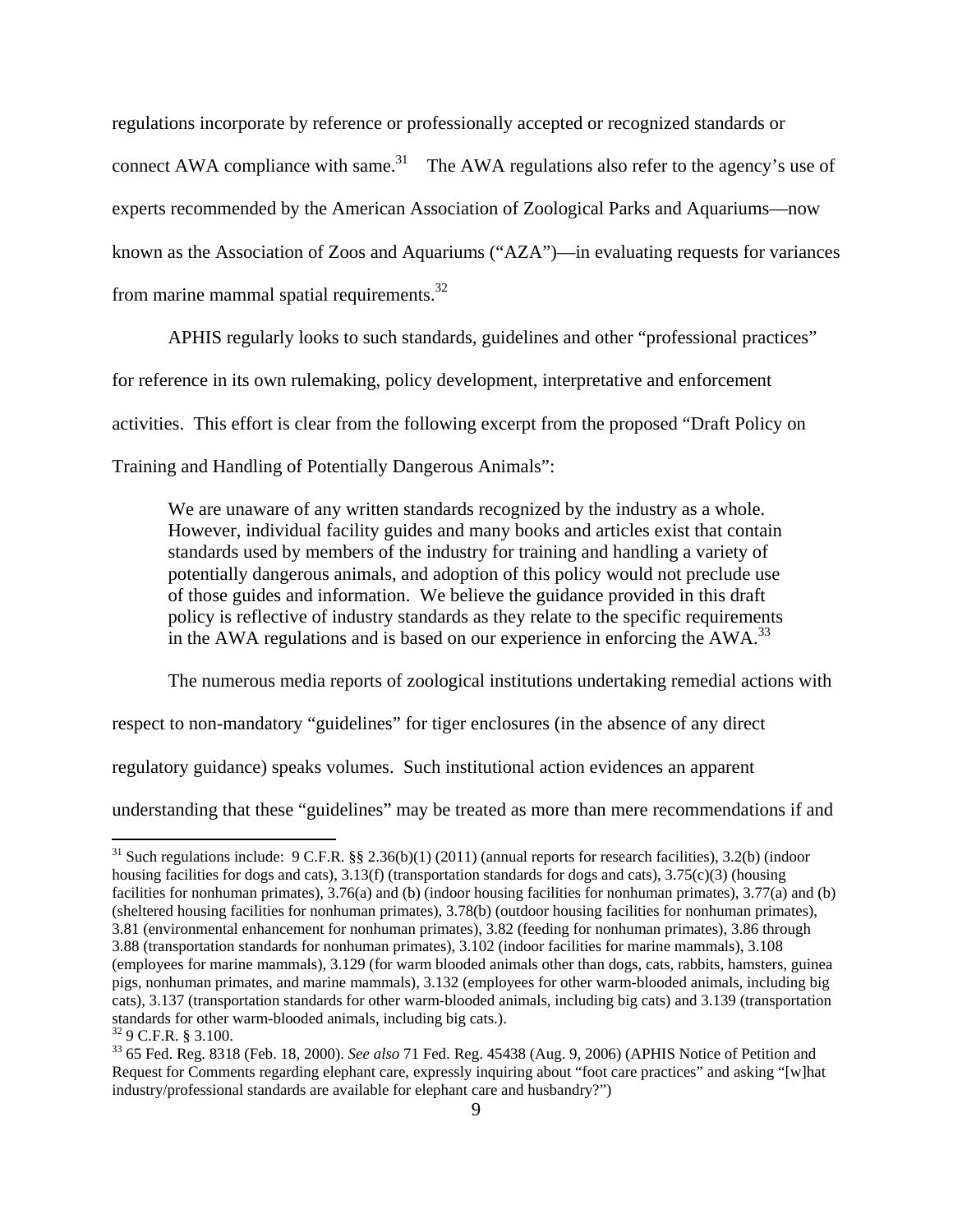when problems arise. It also suggests that institutions might be well-advised to comply with such guidelines, lest a failure to meet one prove problematic in another context (i.e., civil liability) and to regularly revisit them in light of new developments or situations.

 Though seemingly a substantial responsibility for an institution, this phenomenon demonstrates a reality that enlightened institutions within the regulated community "self-police" or contribute to enhanced regulatory compliance or enforcement. Rather, whether driven by civil tort liability concerns, public perception, or enlightened ideals, self-driven institutional action represents a potentially significant move toward voluntary compliance with professionally vetted guidelines or recommendations (and perhaps practices) and, therefore, may in fact be more exacting than regulations carrying the force of law. Put differently, this force may promote animal welfare and human safety even more quickly and effectively than does APHIS rulemaking (which regularly extends over several years).

### *Suggested Measures for Zoological Institutions*

 Zoological institutions may find it helpful to undertake systematic institutional assessment of the following, preferably in consultation with local counsel. (Consultation with local zoological institution counsel should reveal the potential benefits under state law of AWA compliance efforts.<sup>34</sup>) The following framework, while not intended to be comprehensive or relied on in lieu of legal advice, may prove a useful starting point.

A. Animal Welfare Act

1

1. Internal/external compliance audit, focused on animal welfare, public safety (such as factors now utilized by APHIS with respect to containment evaluations), training and emergency planning-related considerations. For a thorough regulatory review.<sup>35</sup>

<sup>&</sup>lt;sup>34</sup> Of course, outside of the United States, reference should be made to whatever animal welfare laws apply.<br><sup>35</sup> 9 C.F.R. § 1.1, et seq. (2011), available online at http://www.aphis.usda.gov/animal\_welfare/awr.shtml.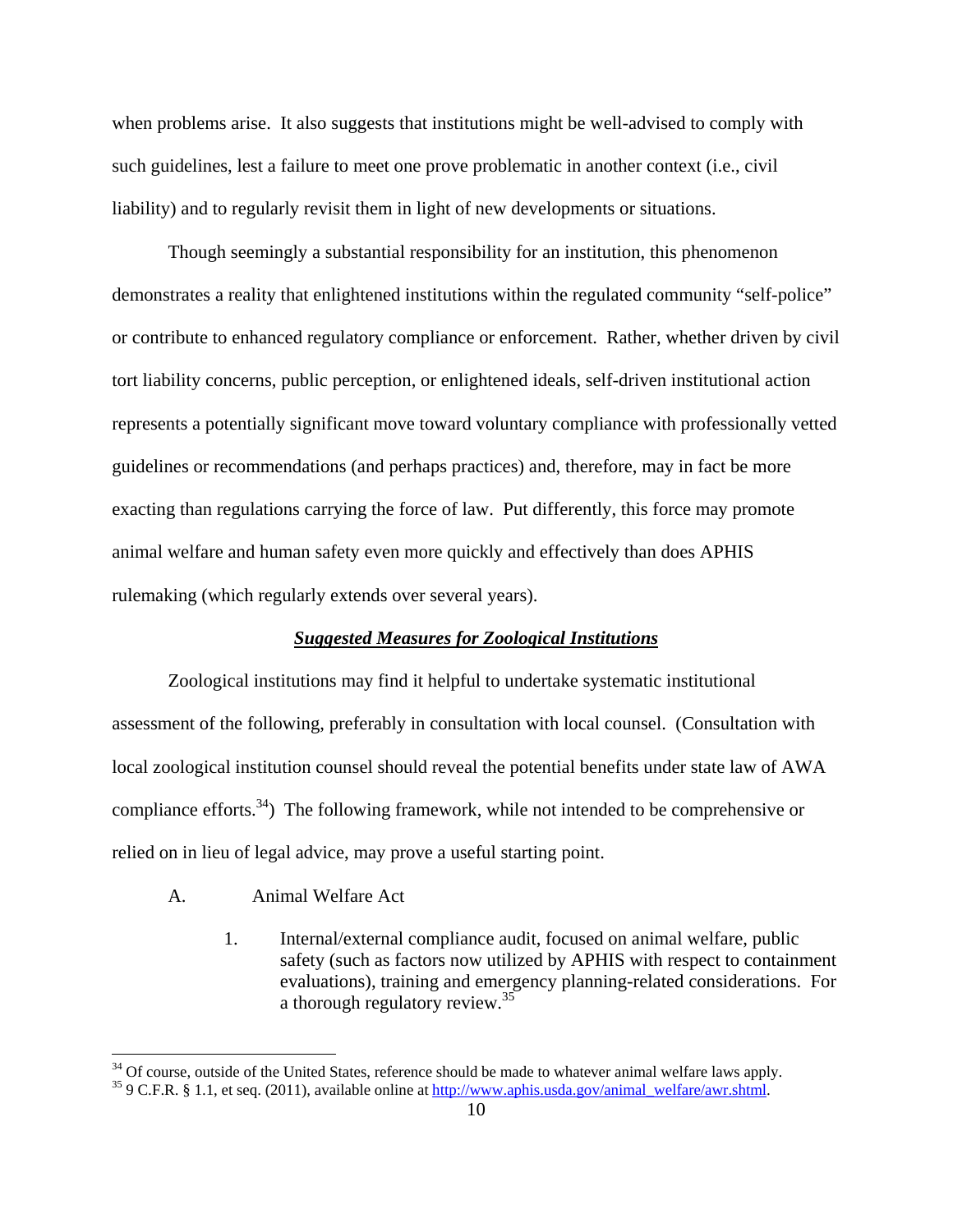- 2. Identify and review recent inspection reports of one's facility to ascertain any patterns or trends (to the extent there have been any noncompliant items noted or comments provided.)
- 3. Identify and review APHIS publications for potential measures to assist in evaluation or modification of facilities, procedures, or staffing. Examples of such publications include:
	- a. Animal Care Resource Guide: Exhibitor Inspection Guide.<sup>36</sup>
	- b. The proposed rule on Handling of Animals: Contingency Plans.<sup>37</sup>
	- c. The proposed Draft Policy on Training and Handling of Potentially Dangerous Animals.<sup>38</sup>
- B. "Professionally accepted standards," guidelines, and professional practices
	- 1. Identify and review relevant standards, guidelines and publications, including non-mandatory reference manuals published by professional organizations.
	- 2. Identify and review most recent accreditation-related documents and reports.
- C. Procedures or Protocols

 $\overline{a}$ 

- 1. Identify, review, and update, as appropriate, relevant emergency contingency plans, public safety policies, procedures, and protocols.
- 2. Institute voluntary incident reporting to APHIS and others and internal review and remediation.

<sup>36</sup> Animal Care Resource Guide: Exhibitor Inspection Guide, available at: http://www.aphis.usda.gov/animal\_welfare/eig.shtml, is strongly recommended for all staff involved in the inspection or regulatory compliance process.

 $37\overline{7}3$  Fed. Reg. 63085 (Oct. 23, 2008), available at: http://www.regulations.gov/search/Regs/home.html#documentDetail?D=APHIS-2006-0159-0001, and Draft Guidance Document, at

http://www.aphis.usda.gov/animal\_welfare/downloads/em/final\_compliance\_assessment\_question\_set\_11feb.doc. 38 65 Fed. Reg. 8318 (Feb. 18, 2000).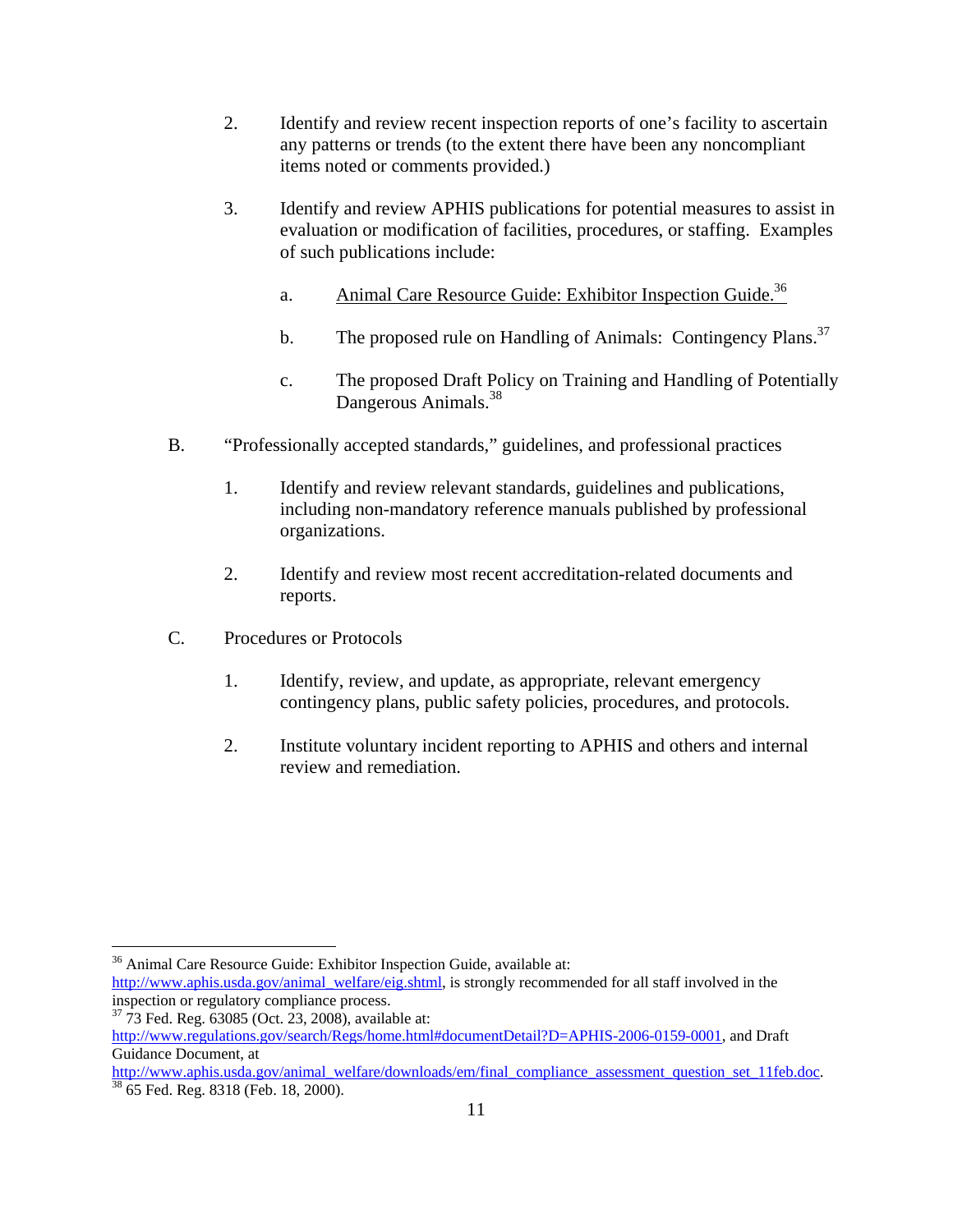# D. Training

- 1. In addition to making certain training is adequately addressed in procedures or protocols, the actual training program for animal care and all facility staff, as appropriate, should be reviewed or enhanced as needed, including reference to:
	- a. monitoring animal/visitor behavior;
	- b. emergency communications and response.
- 2. Visitor guidance, signage and etiquette.
- 3. Cross-training with emergency service personnel outside of the facility/institution.39
- 4. Identify and review existing liability releases/waivers for program participants and volunteers.
- E. Insurance

 $\overline{a}$ 

- 1. Identify and review coverage and limits of liability.
- 2. Determine whether insurance costs can be reduced by providing enhanced training.
- F. Municipal/Governmental Involvement
	- 1. Institutions with direct municipal or government ownership or involvement may have additional items to consider, including existing contractual relationships and possible regulatory considerations.

# *Suggested Measures for Professional Organizations*

Professional organizations and their member institutions could greatly benefit from the

following framework. These measures provided therein may help professional organizations

confirm or possibly enhance their roles in guiding and leading their membership with respect to

<sup>&</sup>lt;sup>39</sup> One useful resource is Paul Hanyok, "Guidelines for Police Officers When Responding to Emergency Animal Incidents", ANIMAL WELFARE INFORMATION CENTER BULLETIN (2002), available at: http://www.nal.usda.gov/awic/newsletters/v11n3/11n3hany.htm.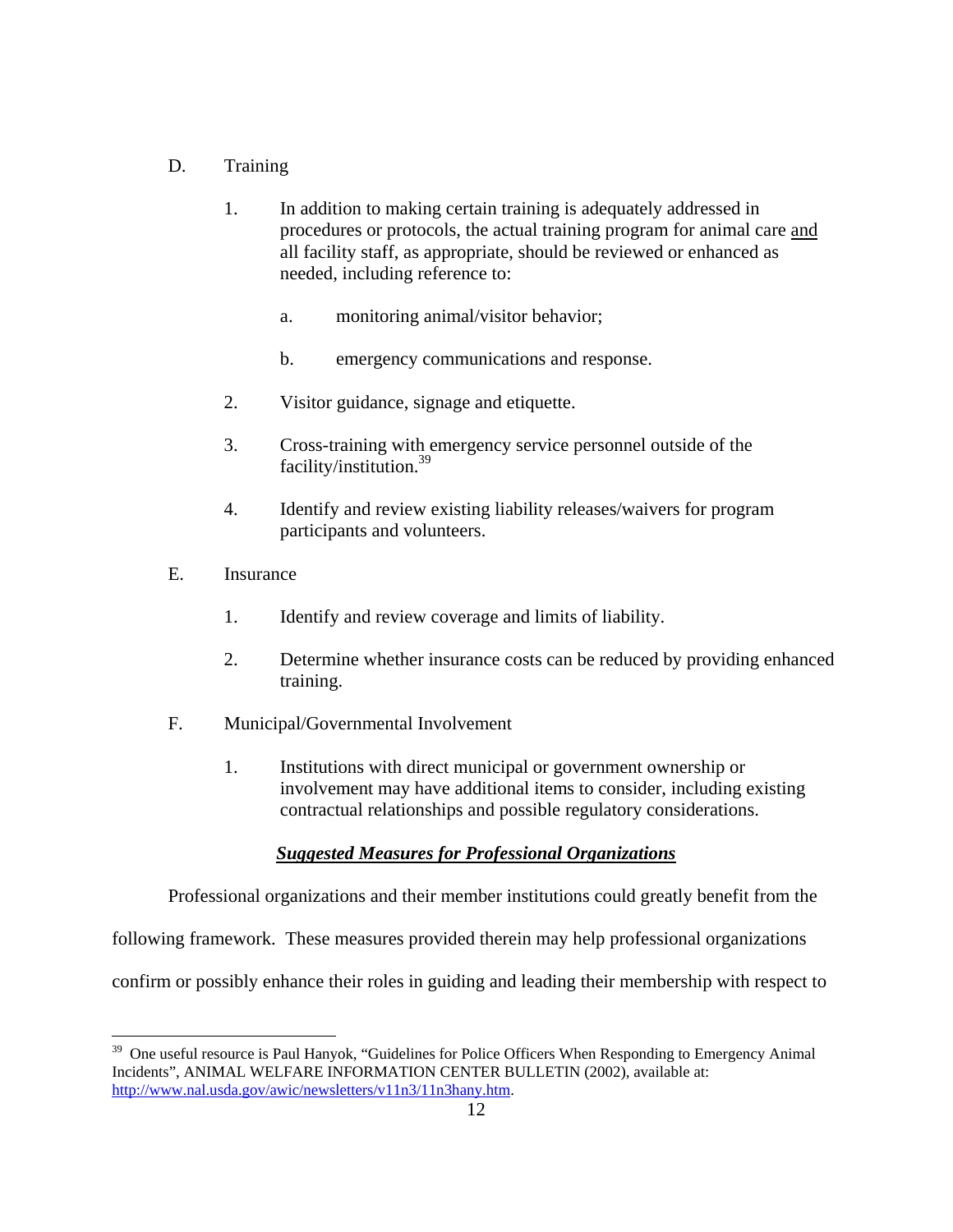enhanced animal welfare and public safety as well as AWA regulatory and professional

compliance efforts.

1

- A. Animal Welfare Act
	- 1. Identify and review APHIS regulations and publications for potential member education/training or other action. For example, review of APHIS inspection reports posted online.<sup>40</sup>
- B. "Professionally accepted standards," guidelines, and professional practices.
	- 1. Identify and review standards, guidelines, and publications relating to professional practices; revise, as appropriate, to reflect advances and/or modifications based upon new information and situations.
	- 2. Identify and review accreditation status of members, current/pending accreditation reports, and potential areas of improvement, including documentation of same.
	- 3. Identify and review accreditation team experience, training, and reporting requirements, as well as the actual training program for accreditation team members.
	- 4. Insurance
		- a. Identify and review coverage and limits of liability.
		- b. Determine whether insurance costs can be reduced by providing enhanced training.
- C. Lead the way in promoting animal welfare and public safety, through the above techniques and by assisting in institutional audit recommendations, training, suggested policies, procedures, and protocols. Though professional organizations may already be engaged in these or similar activities, this framework may still be useful for re-examination of the efficacy of such efforts in light of the recent tragedy.
	- 1. Create or enhance (as the case may be) a "Quick Response Team" or similar capability—*i.e.*, a small group of professionals with public relations, legal, animal care, veterinary and other expertise, including leaders/past presidents. A Quick Response Team's sole function is to be

<sup>&</sup>lt;sup>40</sup> APHIS Inspection Reports are available online at: http://acissearch.aphis.usda.gov/LPASearch/faces/Warning.jspx may reveal patterns or trends necessitating greater attention.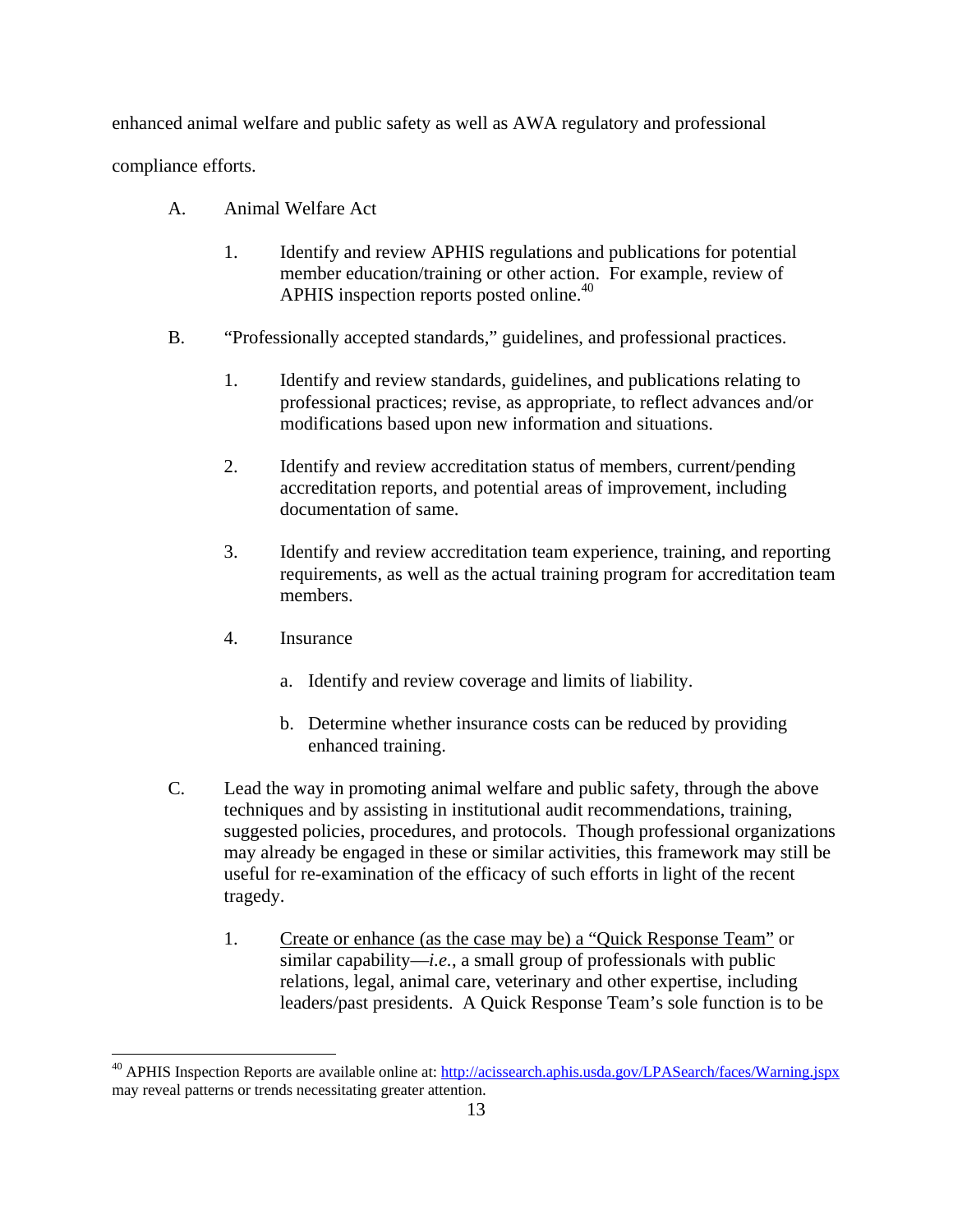available to help association and its members to prepare for and to respond as professionally and promptly as possible to crisis situations.

- 2. Make better use of existing resources<sup>41</sup> and activities  $(e.g.,$  meetings and "Zoo School" for more intensive education and training in addition to more abbreviated but still valuable conference presentations.)
- 3. Develop and refine empirical database (*e.g.*, as to safety of visitor experience, rarity of incidents involving serious injury or death).
	- a. Animal welfare and public safety are important. (Gather credible data/documentation about tragic incidents, injuries and perhaps zoonotic disease transmission.) Institutional member reporting of incidents and professional organization review and evaluation of same can be helpful in helping other institutions prevent similar incidents.
	- b. Professional standards, guidelines and practices are important. With government regulation as a solid foundation, professional practices provide a more effective and prompt avenue to achieve advances in animal welfare and public safety than protracted government rulemaking, particularly in the short run.
- D. Seize the initiative to go further, in advance of potential congressional, agency, or other stakeholder action, by being proactive in proposing changes to the AWA regulations and building consensus to enact same on a fast track. Some possible measures include:
	- 1. Working with APHIS to quickly address and announce new interpretations and enforcement efforts like recent emphasis on comprehensive enclosure containment evaluation (even in the absence of formal rulemaking) if there are important animal welfare and public safety concerns requiring immediate action.
	- 2. Making explicit the requirement for emergency contingency planning, now applicable only to marine mammal facilities.<sup>42</sup> (This measure is contained in the recent proposed rule on "Handling of Animals: Contingency Plans" $)^{43}$

<sup>&</sup>lt;sup>41</sup> (See, e.g., American Association of Zoo Keepers, RESOURCES FOR CRISIS MANAGEMENT IN ZOOS AND OTHER ANIMAL CARE FACILITIES (1999) (S.D. Chan, W.K. Baker, Jr., and D. L. Guerrero eds.),

 $42$  9 C.F.R. § 3.101(b) (2011).

<sup>&</sup>lt;sup>43</sup> 73 Fed. Reg. 63085.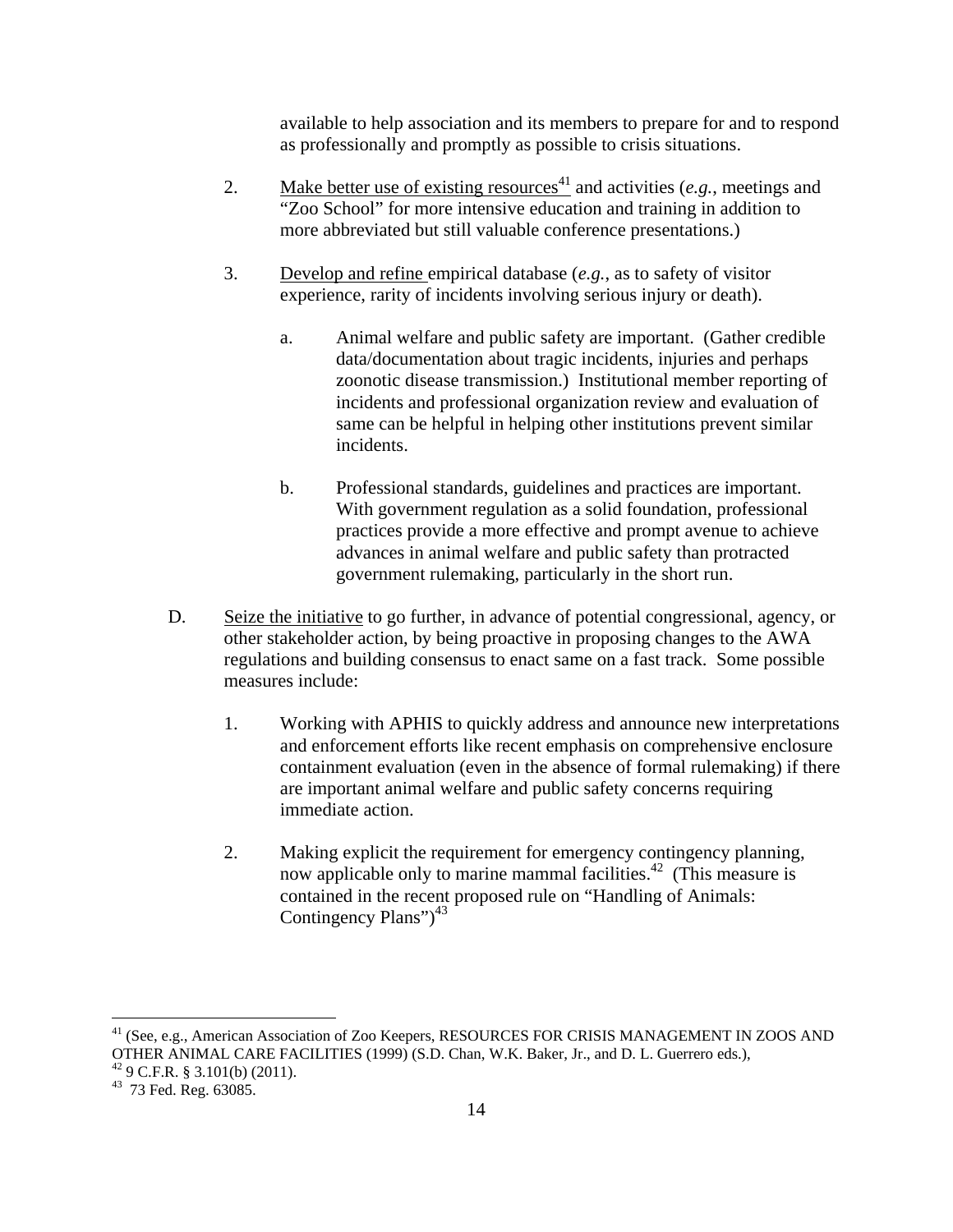- 3. Enhancing facility training programs and incorporating "professional recognized standards".<sup>44</sup>
- 4. Instituting cross-training requirements with local emergency services providers.
- 5. Identifying and reviewing literature and other publications, *e.g.*, APHIS' withdrawn proposed Draft Policy on Training and Handling of Potentially Dangerous Animals and proposed rule on "Handling of Animals: Contingency Plans" to identify other possible measures regarding animal monitoring, and escape response techniques.

#### **CONCLUSION**

 The ability of zoological institutions to continue their important animal welfare, education, research and conservation work is dependent upon many factors, including those discussed above. These suggestions for various proactive measures provide a path for transforming tragedy into constructive lessons for zoological institutions and professional associations committed to better serving and protecting animals and people through renewed commitment to upholding and exceeding AWA regulatory requirements and other professional responsibilities. Regulatory and professional compliance also may minimize potential liability in other contexts, as it evidences appropriate, reasonable, and responsible action—all of which helps zoological institutions and professional organizations to retain credibility and viability, and have greater resources for animal care and conservation.<sup>45</sup> Moreover, as Chief Judge Posner noted, "it is necessary to protect human beings from Big Cats *in order to protect the Cats from human beings*, which is the important thing under the Act".

<u>.</u>

<sup>&</sup>lt;sup>44</sup> See 9 C.F.R. § 3.108(b) and (d).

<sup>&</sup>lt;sup>45</sup> This article  $\odot$  2008, 2009, 2010, 2011 by James F. Gesualdi, Esq. No distribution or publication of the article beyond its inclusion in *Laws & Paws*TM is authorized without the prior express written consent of the author.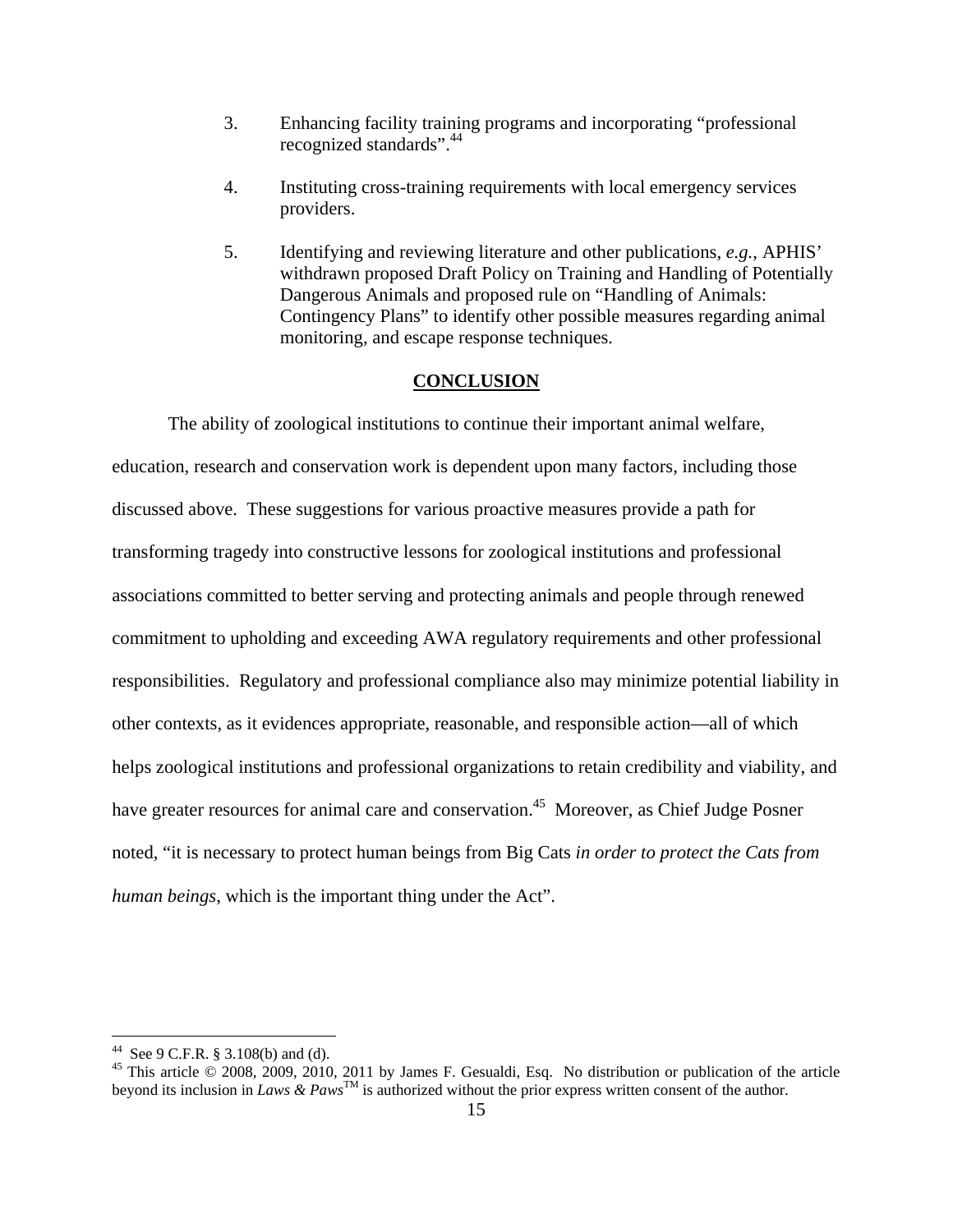# **WHO'S THE FAIREST OF THEM ALL? – ANIMAL MINDS AND THE LAW**

## **By Lorien House**

"For the animal shall not be measured by man. In a world older and more complete than ours they move finished and complete, gifted with extensions of the senses we have lost or never attained, living by voices we shall never hear. They are not brethren, they are not underlings; they are other nations, caught with ourselves in the net of life and time, fellow prisoners of the splendor and travail of the earth." – Henry Beston $<sup>1</sup>$ </sup>

# **INTRODUCTION**

 $\overline{a}$ 

Coyotes hunt cooperatively with badgers.<sup>2</sup> Pigs have "complex emotions"<sup>3</sup> and enjoy playing

video games.<sup>4</sup> Wildcats practice deception, once thought to be solely a human capability, by

mimicking the voices of their prey.<sup>5</sup> Chickens "have complex cognition"<sup>6</sup> and "communicate

referentially and intentionally."<sup>7</sup> Rats "laugh" during play.<sup>8</sup> Pigeons perform better on object rotation

tests than many humans,<sup>9</sup> sheep recognize the faces not only of their own kind, but of humans, from

photographs10 and dolphins "are sophisticated, self-aware, highly intelligent beings with individual

personalities, autonomy and an inner life [who] are vulnerable to tremendous suffering and

psychological trauma."<sup>11</sup> In the scientific community, animal<sup>12</sup> intelligence and emotional complexity,

<sup>1</sup> Henry Beston, THE OUTERMOST HOUSE: AYEAR OF LIFE ON THE GREAT BEACH OF CAPE COD 25 (2003) [hereinafter "THE OUTERMOST HOUSE"].

<sup>2</sup> Carol Kaesuk Yoon, *Mysteries that Howl and Hunt*, N.Y. TIMES, Sept. 27, 2010.

<sup>3</sup> *Can You Ask A Pig If His Glass Is Half Full?,* SCIENCEDAILY, July 28, 2010,*available at* http://www.sciencedaily.com/releases/2010/07/100727201515.htm.

<sup>4</sup> Amy Hatkoff, THE INNER WORLD OF FARM ANIMALS 97 (2009).

<sup>5</sup> *Wild Cat Found Mimicking Monkey Calls; Predatory Trickery Documented For The First Time In Wild Felids In Americas*, SCIENCEDAILY, July 9, 2010, *available at* http://www.sciencedaily.com/releases/2010/07/100708141620.htm.

<sup>6</sup> *See, e.g.,* THE INNER WORLD OF FARM ANIMALS, *supra* note 4, at 33 ("Giorgio Vallortigara of the University of Toronto and Lucia Regolin of the University of Padua have shown that chicks are capable of recognizing a whole object even when it is partly hidden. This is a capacity it was thought only humans possessed. Human babies can only begin to do this at four months of age, while chicks can do it when they are just two or three days old. 'When human babies do this, it is seen as a milestone of cognitive development,' comments [Professor Lesley] Rogers. 'But chicks can do it from the word go'").

<sup>7</sup> Lesley J. Rogers & Gisela Kaplan, *Think or Be Damned: the Problematic Case of Higher Cognition in Animals and Legislation for Animal Welfare*, 12 ANIMAL L. 151, 166-67 (2005) [hereinafter "*Think or Be Damned*"].

<sup>8</sup> Jaak Panksepp and Jeff Burgdorf, *'Laughing' rats and the evolutionary antecedents of human joy?*, PHYSIOLOGY AND BEHAVIOR 79, at 533-47 (2003).

<sup>9</sup> *See* Jonathan Balcombe, PLEASURABLE KINGDOM 53 (2006, 2007) [hereinafter "PLEASURABLE KINGDOM"]; *Think or Be Damned*, *supra* note 7, at 151, 159, 171 (noting at 159 that pigeons perform spatial "odd-man out" tests, widely used in human intelligence tests, "substantially better and faster than humans").

<sup>10</sup> PLEASURABLE KINGDOM, *supra* note 9, at 57, 102.

<sup>11</sup> *Dolphin Cognitive Abilities Raise Ethical Questions, Says Emory Neuroscientist*, SCIENCEDAILY, Feb. 27, 2010, *available at* http://www.sciencedaily.com/releases/2010/02/100218173112.htm.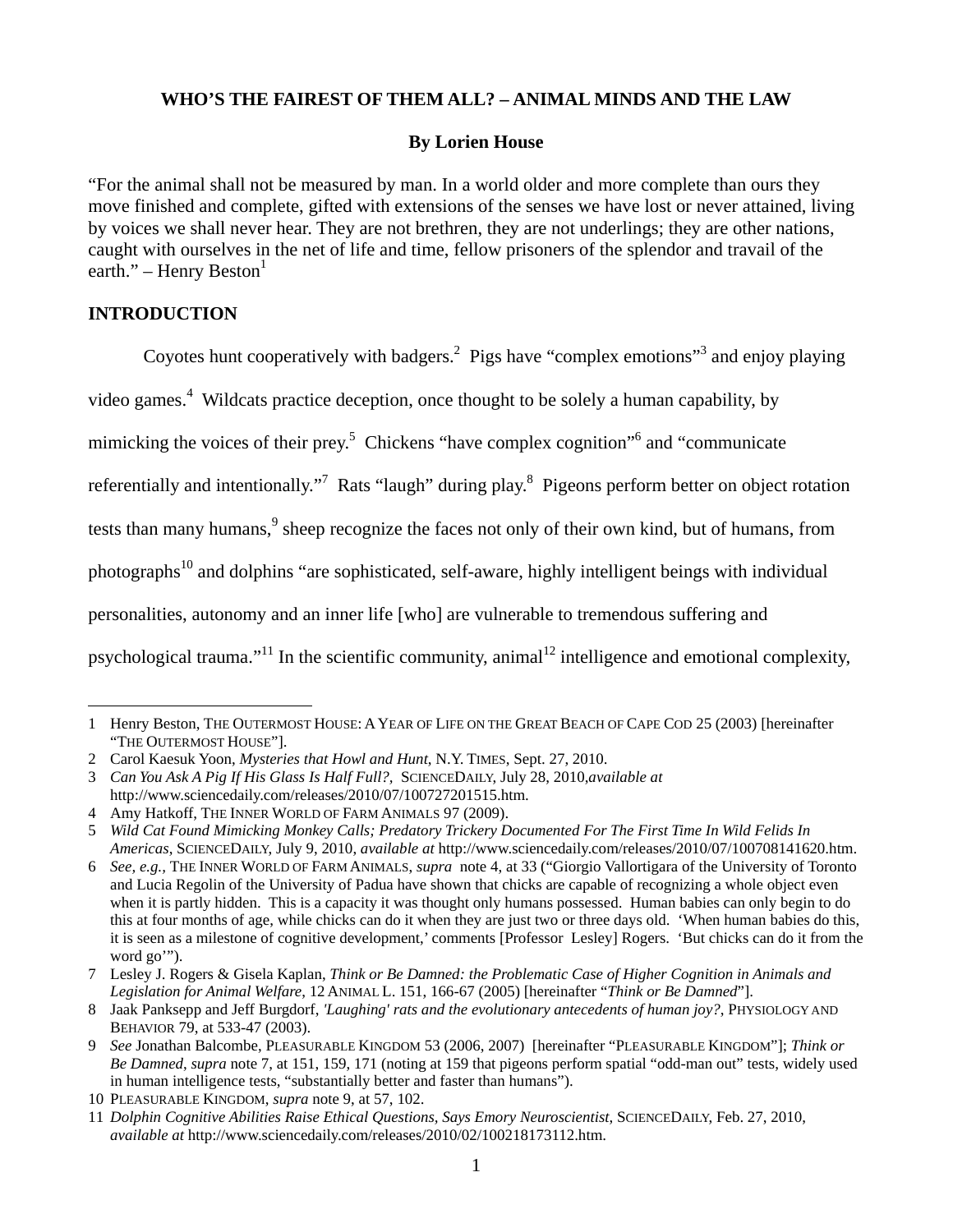even animal "personality," is "no longer merely the stuff of anthropomorphism or isolated anecdote."<sup>13</sup> Instead, as biologists Lesley I. Rogers and Gisela Kaplan note, there has been a "conceptual shift" toward accepting that animals think and feel in ways comparable to humans.<sup>14</sup> This shift has occurred in part because many researchers chose to abandon "the tacit and implicit assumption that humans are better in everything" and that animals, as described by Descartes, are little more than meat machines who respond unconsciously to stimuli in their environment.<sup>15</sup>

 This conceptual shift has led to many exciting discoveries about higher cognition in animals, which, in turn, have influenced public perception. In a recent *Time* magazine article on Kanzi, a bonobo who communicates with humans through sign language, Jeffrey Kluger noted that "one by one, the berms we've built between ourselves and the beasts are being washed away. Humans are the only animals that use tools, we used to say. But what about the birds and apes that we now know do as well? Humans are the only ones who are empathic and generous, then. But what about the monkeys that practice charity and the elephants that mourn their dead? Humans are the only ones who experience joy and a knowledge of the future. But what about the U.K. study just last month showing that pigs raised in comfortable environments exhibit optimism, moving expectantly toward a new sound instead of retreating warily from it? And as for humans as the only beasts with language? Kanzi himself could tell you that's not true."<sup>16</sup> Kluger concludes that many "beasts" lead lives that "may be rich and worthy ones, indeed."<sup>17</sup>

 But worthy of what? Have human discoveries about the cognitive capabilities and emotions of animals made a difference in the way they are treated—perhaps most importantly, by the legal system? Or are the legal "berms" humans have built between themselves and other animals still fully intact?

 <sup>12</sup> In this paper, for the sake of brevity only, I will use the term "animal" in lieu of the more cumbersome term "nonhuman animal."

<sup>13</sup> Charles Siebert, *The Animal Self*, N.Y. TIMES, Jan. 22, 2006.

<sup>14</sup> *Think or Be Damned*, *supra* note 7, at 151-52.

<sup>15</sup> *Id*.

<sup>16</sup> Jeffrey Kluger, *Inside the Minds of Animals*, TIME, Aug. 5, 2010, *available at*

http://www.time.com/time/health/article/0,8599,2008759,00.html#ixzz0x4mUEdjC]. 17 *Id*.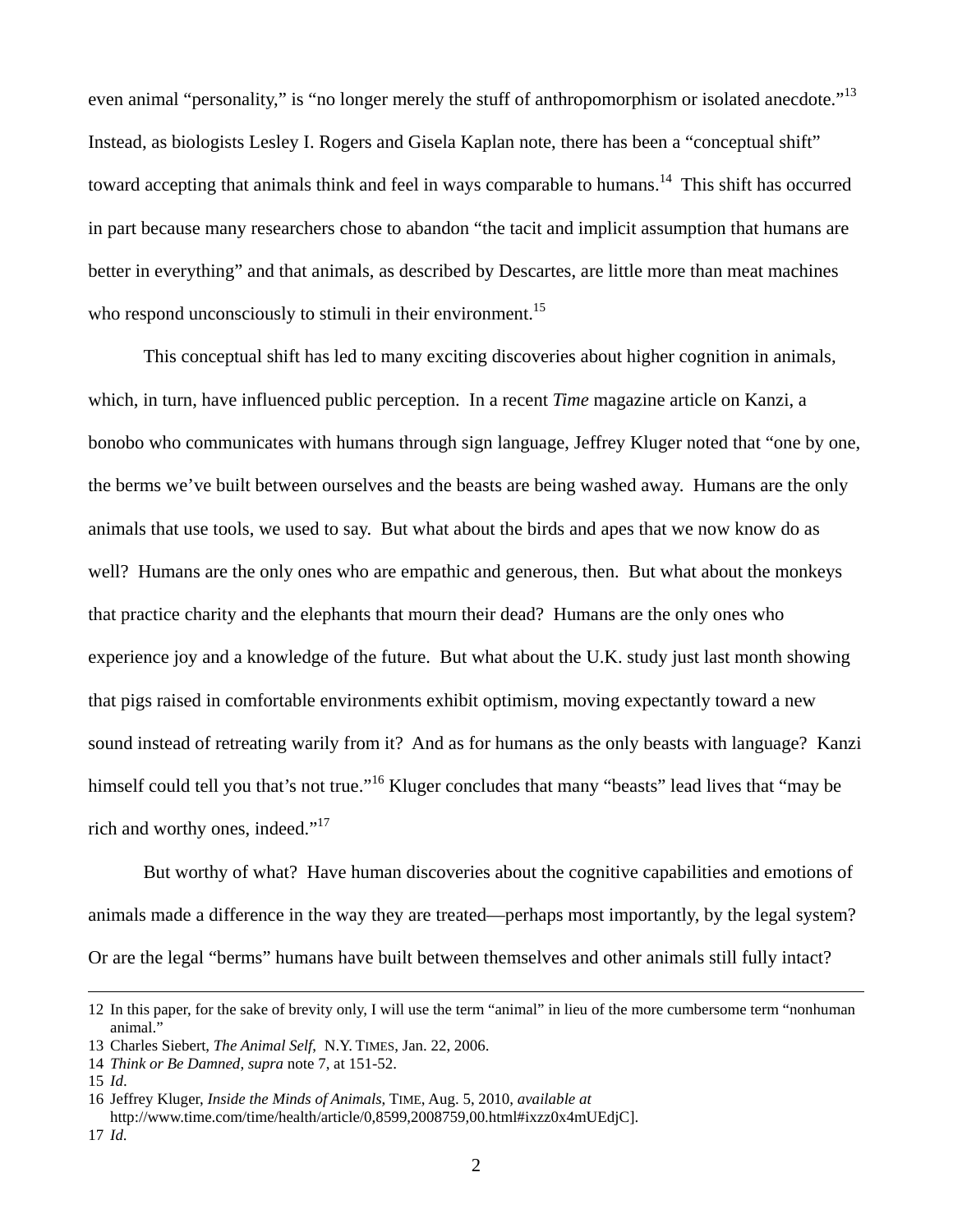The answer is complicated. The legal berms may be weakening between humans and the other animals in their taxonomic family – the great apes<sup>18</sup> – due in part to discoveries about these animals' intelligence. However, recent findings on the intelligence and emotional complexity of other animals, such as rats or pigs, have yet to result in greater legal protections for these species. Perhaps this reflects a simple time lag: scientists have known about higher cognition in great apes for decades, <sup>19</sup> while it is only recently that they have made similar discoveries about other animals.<sup>20</sup> Alternatively, the disparity in treatment might be attributable to great apes' genetic proximity to humans; indeed, some animal welfare advocates have argued, perhaps strategically, that their cognitive similarities to humans make apes "special."<sup>21</sup> Whatever the reason, only great apes have thus far enjoyed greater protections based in part on evidence of their cognitive abilities. Might the above-mentioned evidence about other species eventually result in similar protections for them? How might that, in turn, affect the treatment of animals who have thus far "failed" to demonstrate anything that humans consider meaningful intelligence?

 Part I of this paper describes how arguments based on cognitive discoveries about the intelligence of great apes have influenced recent legislation or proposed legislation in Spain, the European Union (EU), and the United States (US); and played a role in a judicial decision to grant a chimpanzee *habeas corpus* in Brazil. Part I concludes that the arguments employed by proponents of legal protections for great apes rely heavily on their similarity to humans, particularly in the cognitive realm. Part II examines certain problems with this "cognitive similarity" argument, and asks whether there is a role in animal advocacy for cognitive arguments not based in similarity. Finally, Part III explores how a generalized argument based on animal cognition that did *not* rely on the subject

<sup>18</sup> *See* Wikipedia, *Great Apes*, http://en.wikipedia.org/wiki/Great\_apes (the taxonomic family Hominidae includes chimpanzees, gorillas, orangutans and humans; the bonobo is a species of chimpanzee).

<sup>19</sup> *A Chronology of Key Events in the Scientific Use of Chimpanzees in the U.S.*, PROJECT R&R, http://www.releasechimps.org/pdfs/chronology\_of\_key\_events.pdf [hereinafter *Chronology of Key Events*].

<sup>20</sup> *See Think or Be Damned*, *supra* note 7, at 155.

<sup>21</sup> *See e.g.* Paola Cavalieri & Peter Singer*, The Great Ape Project and Beyond*, THE GREAT APE PROJECT: EQUALITY BEYOND HUMANITY 307 (Cavlieri and Singer, eds. 1993) [hereinafter *Great Ape Project and Beyond*] (noting that the similarity of great apes to humans represents a "weak link" in the barrier between humans and animals).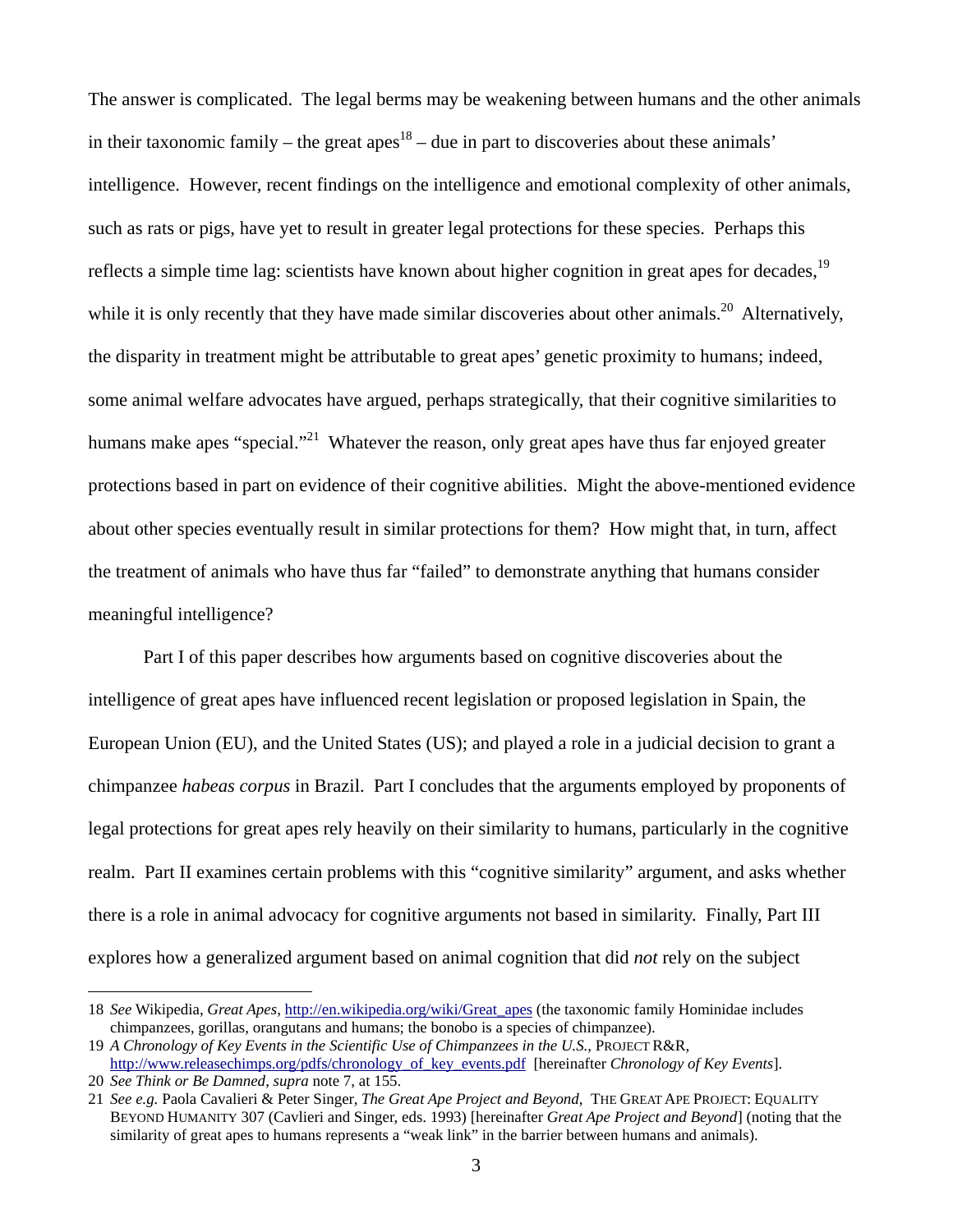animals' similarity to humans was used in a 1999 Vermont case, to the benefit of the animals.<sup>22</sup>

## **Part I: The mirror: great apes and humans**

## *1. Overview*

The past half-decade has been an important one for great apes. In 2005, a Brazilian court indicated for the first time that a chimpanzee may have the requisite legal personhood to obtain a writ of *habeas corpus*. 23 In 2008, a committee in Spain's national legislature approved a resolution granting limited rights to great apes.<sup>24</sup> Spanish legislator Joan Herrera justified the measure by pointing out that apes "are capable of recognizing themselves, and have cognitive capabilities."<sup>25</sup> In the United States, a bill entitled "the Great Ape Protection Act," which seeks to prohibit all invasive research on great apes, was introduced in the House of Representatives in March  $2009<sup>26</sup>$  and in the Senate in August  $2010<sup>27</sup>$ The sponsor of the Senate bill, Maria Cantwell of Washington, stated on the record that chimpanzees in particular are "highly intelligent and social animals" with the "ability to experience emotions...similar to humans."<sup>28</sup> In September 2010, the European Union passed legislation aimed at reducing the number of animals used in laboratory experiments, which included a mandate essentially banning the use of great apes in scientific research.<sup>29</sup> The European Council noted that "[d]ue to their . . . highly developed social skills, the use of non-human primates in scientific procedures raises specific ethical and practical problems."<sup>30</sup>

<sup>22</sup> This article is intended to be an overview of the subject, and is in no way exhaustive. Like the field of cognitive ethology itself, legal arguments based on animal cognition studies are a recent (albeit important) development.

<sup>23</sup> *See In re Suica*, Correio da Bahia, 19.9.2005 (Brazil), *available at* http://www.animallaw.info/nonus/cases/cabrsuicaeng2005.htm (author's trans.).

<sup>24</sup> *See* Lisa Abend, *In Spain, Human Rights for Apes*," TIME, July 18, 2008, http://www.time.com/time/world/article/0,8599,1824206,00.html [hereinafter *Human Rights for Apes*].

<sup>25</sup> *Human Rights for Apes*, *supra* note 23.

<sup>26</sup> *See* Great Ape Protection Act of 2009*,* H.R.1326, 111th Cong. (2009).

<sup>27</sup> *See* Great Ape Protection Act of 2010, S. 3694, 111<sup>th</sup> Cong. (2010).

<sup>28 156</sup> Cong. Rec. S6652, August 3, 2010, *available at* http://www.gpo.gov/fdsys/pkg/CREC-2010-08-03/pdf/CREC-2010- 08-03-pt1-PgS6652.pdf.

<sup>29</sup> *See Europe adopts new law on animal experiments*, SCIENCEBUSINESS, Sept. 9, 2010, http://bulletin.sciencebusiness.net/ebulletins/showissue.php3?page=/548/art/19592&ch=1 [hereinafter *Europe adopts new law*].

<sup>30</sup> DIRECTIVE 2010/63/EU OF THE EUROPEAN PARLIAMENT AND OF THE COUNCIL of 22 September 2010 on the protection of animals used for scientific purposes 35, *available at* http://eurlex.europa.eu/LexUriServ/LexUriServ.do?uri=OJ:L:2010:276:0033:0079:EN:PDF [hereinafter DIRECTIVE 2010].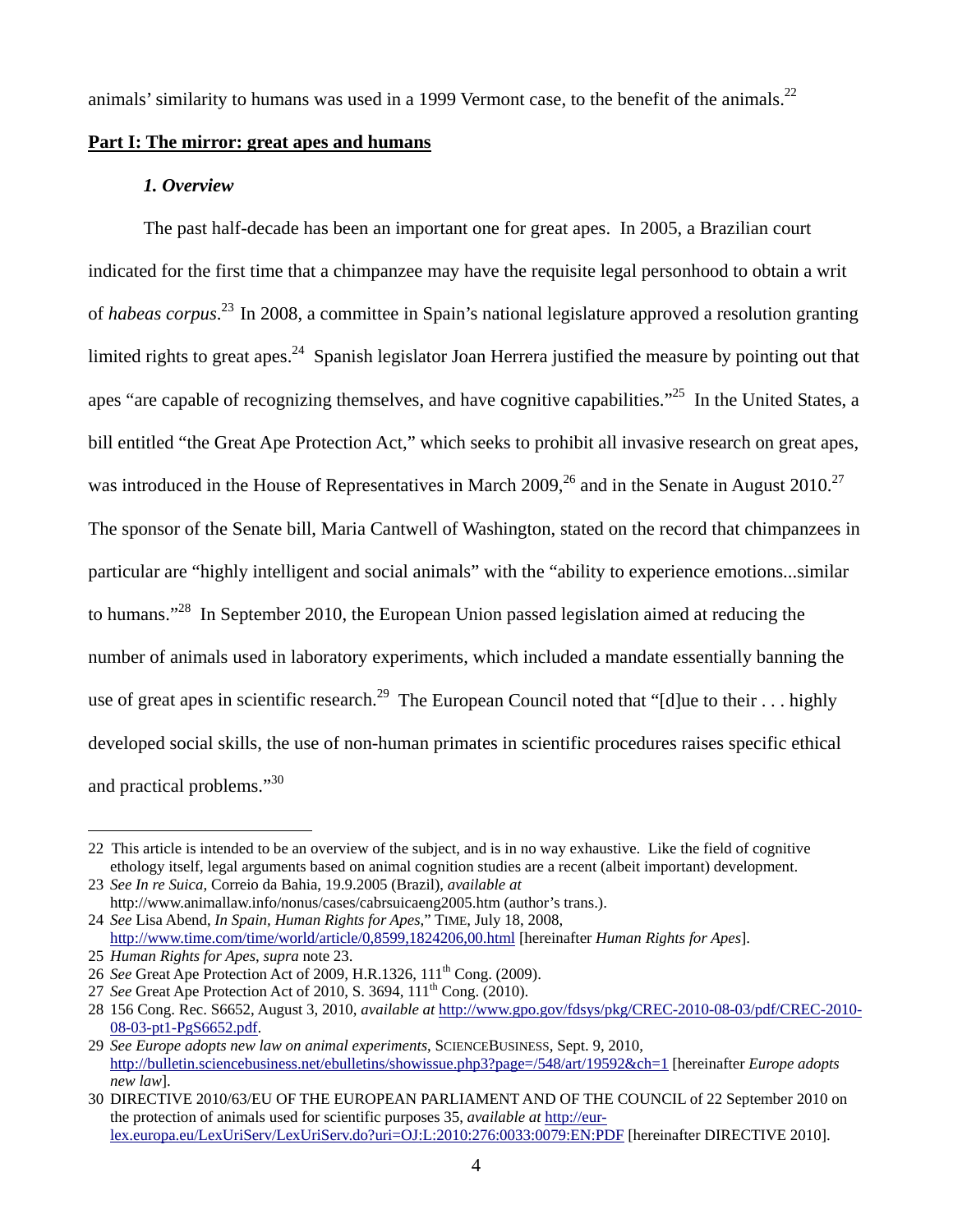These proposed and adopted legal measures appear to have been driven, at least in part, by the notion that the mental and emotional attributes of great apes entitle them to unique treatment under the law. This is not a new idea. In 1969, *Science* magazine published an article, entitled "Teaching Sign Language to a Chimpanzee," which detailed the authors' experience of teaching Washoe, a young female chimpanzee, American Sign Language.<sup>31</sup> Some advocates seized on the discovery that chimpanzees can learn a human language and communicate their emotions as evidence supporting "profound ethical arguments against their use in harmful research."<sup>32</sup> Subsequently, several scientists published research on great apes in their natural habitat. In 1986, for example, primatologist Jane Goodall published *The Chimpanzees of Gombe: Patterns of Behavior*, 33 which detailed her observations of free-roaming chimpanzees at Gombe National Park in Tanzania. Goodall's work was highly influential in the scientific community,<sup>34</sup> and "set[] the stage for a new understanding of humans and other great apes."<sup>35</sup> Dutch primatologist and ethologist, Franz De Waal, contributed to the scholarship on apes through his research into social behavior and planned social strategies in chimpanzees,  $36$  "peacemaking" in primates,  $37$  and, most famously, conflict resolution and social bonding by means of sex, in bonobos.<sup>38</sup> Similarly, Dian Fossey's observations of mountain gorillas challenged popular notions of their aggressive, brutish nature, and was very likely a driving force behind organized efforts to conserve these animals.<sup>39</sup>

Research such as Goodall's, De Waal's and Fossey's helped to sensitize the public to the ethical

<sup>31</sup> R. Allen Gardner & Beatrice T. Gardner, *Teaching Sign Language to A Chimpanzee*, SCIENCE, Aug. 15, 1969, at 664.

<sup>32</sup> *Chronology of Key Events*, *supra* note 19.

<sup>33</sup> Jane Goodall, THE CHIMPANZEES OF GOMBE: PATTERNS OF BEHAVIOR (1986).

<sup>34</sup> *See* A.M. McClain & W.C. McGrew, *Jane Goodall And The Chimpanzees Of Gombe: An Analysis Of Publications And Their Impact On Teaching Science*, 10 HUMAN EVOLUTION 117, *abstract available at* http://www.springerlink.com/content/6261gm59627704v9/ (noting that THE CHIMPANZEES OF GOMBE was the most often cited publication about Gombe's apes, and the work's discussion of ape tool-use was the most cited portion. The number of scholarly citations to publications about wild chimpanzees tripled from from the 1960s to the 1980s, suggesting a growing recognition of primatology in the teaching of science.)

<sup>35</sup> *Chronology of Key Events supra* note 19.

<sup>36</sup> *See* Franz de Waal, CHIMPANZEE POLITICS: POWER AND SEX AMONG APES (1982, 2000).

<sup>37</sup> *See* Franz de Waal, PEACEMAKING AMONG PRIMATES (1989).

<sup>38</sup> *See* Franz de Waal, BONOBO: THE FORGOTTON APE (1997).

<sup>39</sup> *See* Dian Fossey, *Making Friends with Mountain Gorillas*, NATIONAL GEOGRAPHIC, Jan., 1970, http://ngm.nationalgeographic.com/2008/07/archive/fossey-gorillas-1970/dian-fossey-text/1.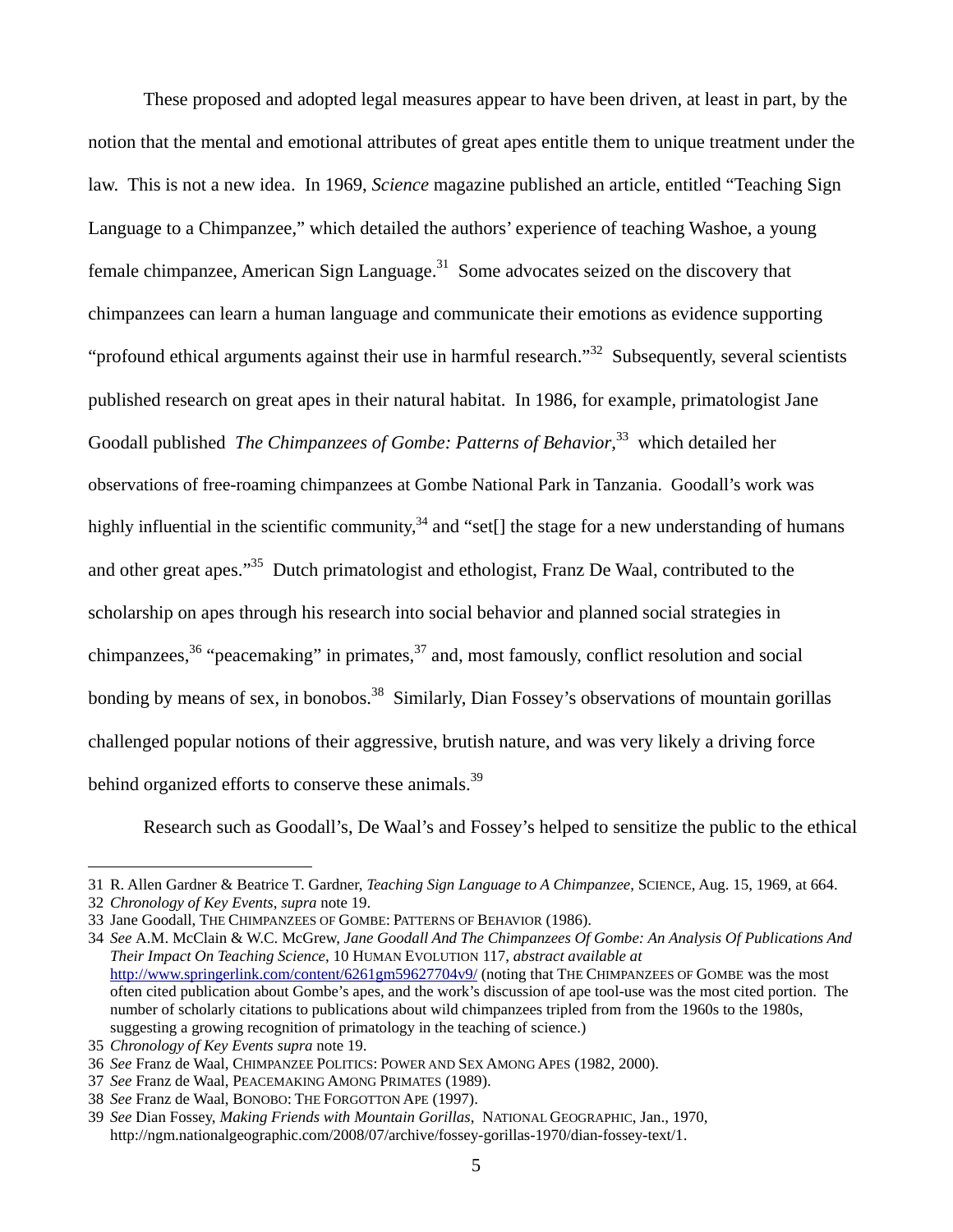problems of using great apes for invasive research. While "[t]he use of other creatures for invasive medical research has always posed a moral dilemma,"40 which has nevertheless been resolved by the assumption that the lives of the other creatures are of lesser value than those of humans, the great apes seemed to be a "special" case, in part because, as Goodall, De Waals, and Fossey showed, they thought and felt and acted in ways that were "human-like." Advocacy groups, such as the Great Ape Project (GAP), People Against Chimpanzee Experiments (PACE) and the Coalition to End Experiments on Chimpanzees in Europe (CEECE), have emphasized great apes' "human-like" cognitive and emotional capabilities in their campaigns to end invasive research conducted on these animals.41 These campaigns have sometimes proven successful: in 1997, for example, then-British Home Secretary Jack Straw announced a ban on licenses to use great apes in laboratories, stating, "This is a matter of morality. The cognitive and behavioural characteristics and qualities of these animals mean it is unethical to treat them as expendable for research."<sup>42</sup> Bans on invasive research on great apes followed in New Zealand, the Netherlands, Sweden, Japan, Austria and Belgium.<sup>43</sup> Thus, the idea, pressed by advocates, that great apes were "special" among animals due to their cognitive similarities to humans seems to have factored heavily into decisions to prohibit their use in research.

### *2. The Spanish Resolution*

 In July 2008, in Spain, this idea was taken to the next level. In perhaps the most stunning recent development in animal law, the Environmental Committee of Spain's lower house of parliament adopted a resolution in favor of granting great apes some legal rights. The Committee explicitly approved of GAP's goals<sup>44</sup>—that great apes should be granted the right to life, individual liberty, and

<sup>40</sup> *Ban All Experiments On The Higher Primates*, THE INDEPENDENT, Mar. 28, 2001, http://www.independent.co.uk/opinion/leading-articles/ban-all-experiments-on-the-higher-primates-689212.html.

<sup>41</sup> *See e.g. International Bans*, PROJECT R&R, http://www.releasechimps.org/mission/end-chimpanzee-research/countrybans/ [hereinafter *International Bans*].

<sup>42</sup> Julia Keddie, *EU Bibliographies: Animal Experiments Directive* 5, SN/IA/5081, last updated Sept. 17, 2010, *available at* http://www.parliament.uk/briefingpapers/commons/lib/research/briefings/SNIA-05081.pdf.

<sup>43</sup> *See International Bans*, *supra* note 40.

<sup>44</sup> *See Human Rights for Apes*, *supra* note 23, Boletín Oficial de las Cortes Generales, Congreso de los Disputados, IX Legislatura 16 de Julio 2008, http://www.congreso.es/public\_oficiales/L9/CONG/BOCG/D/D\_052.PDF#page=11 [hereinafter *Boletín Oficial*].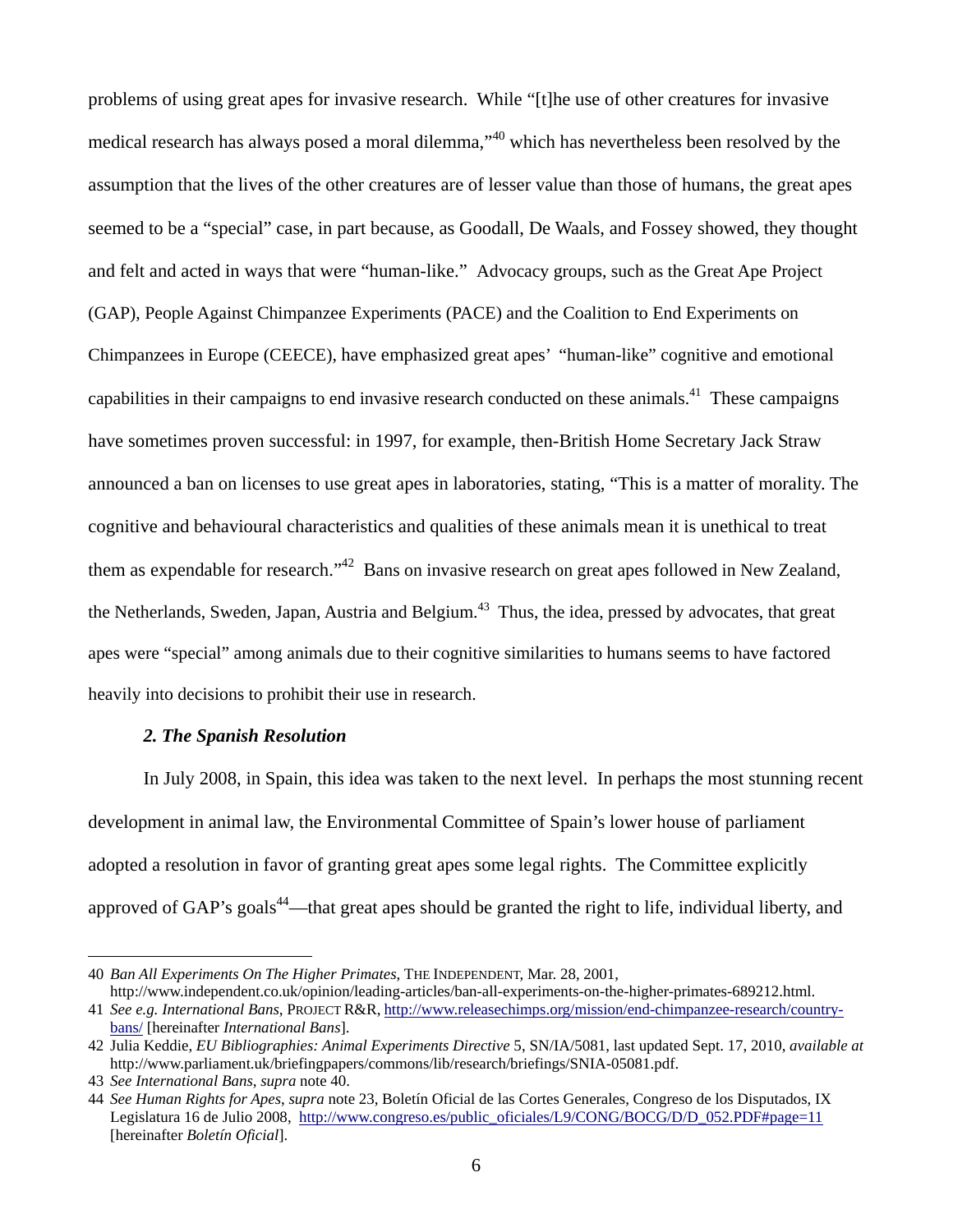freedom from torture<sup>45</sup>—and asked the Spanish government to declare its compliance with GAP's declaration on the rights of great apes.<sup>46</sup> The Committee thus proposed a ban not only on using great apes in experiments, but also requiring their protection from "slavery" and "torture, death and extinction," along with their use for performance purposes, as in circuses or on television. $47$ Significantly, unlike laws merely prohibiting cruelty toward animals, the Spanish resolution was "couched in the language of recognition of rights . . . rather than a more paternalistic duty of humans to protect them."<sup>48</sup> The resolution was likewise fundamentally different from mere research bans, which do not change the status of the animals involved and thus leave intact the possibility of removing the ban, as Colin Blakemore, then-Head of the Medical Research Council in Britain, urged in the United Kingdom in  $2006<sup>49</sup>$ 

 The Spanish resolution clearly resulted from the advocacy of GAP, whose Spanish branch advocated heavily for it, and whose goals and declaration were adopted in the language of the resolution. GAP, inspired by a book of the same name written by philosophers Paola Cavalieri and Peter Singer, incorporated the research of Goodall and primatologists Roger and Deborah Fouts, among others, to show that "human beings and great primates share important characteristics, like social organization, communications and strong affectionate bonds among the individuals, demonstrat[ing] that they are intelligent and, consequently, that they should have similar rights to ours."<sup>50</sup> Clearly, GAP's arguments for great ape rights are grounded, in large part, on great ape cognitive and social abilities and similarity to humans, and the language used in the Spanish resolution, and by its proponents like Herrera, reflect GAP's arguments. Notably, when addressing the resolution, Marta

<sup>45</sup> *See GAP Project*, GAP, http://projetogap.org.br/en-US (last visited October 26, 2010).

<sup>46</sup> *See* Eoin O'Carroll, *Spain To Grant Some Human Rights To Apes*, CHRISTIAN SCIENCE MONITOR, June 27, 2008, http://www.csmonitor.com/Environment/Bright-Green/2008/0627/spain-to-grant-some-human-rights-to-apes. 47 *See* Boletín Oficial, *supra* note 43.

<sup>48</sup> *Language Of Rights Inches Forward*, Groundswell, Center for Earth Jurisprudence, Spring 2009, http://earthjuris.org/pdfs/Groundswellspring%20FINAL.pdf.

<sup>49</sup> *See* Nic Fleming, *Medical Tests On Great Apes Should Not Be Banned, Says Research Chief,* Telegraph.co.uk, June 3, 2006, http://www.telegraph.co.uk/news/uknews/1520152/Medical-tests-on-great-apes-should-not-be-banned-saysresearch-chief.html.

<sup>50</sup> *History*, GAP Project, http://projetogap.org.br/en-US/oprojetogap/Historia.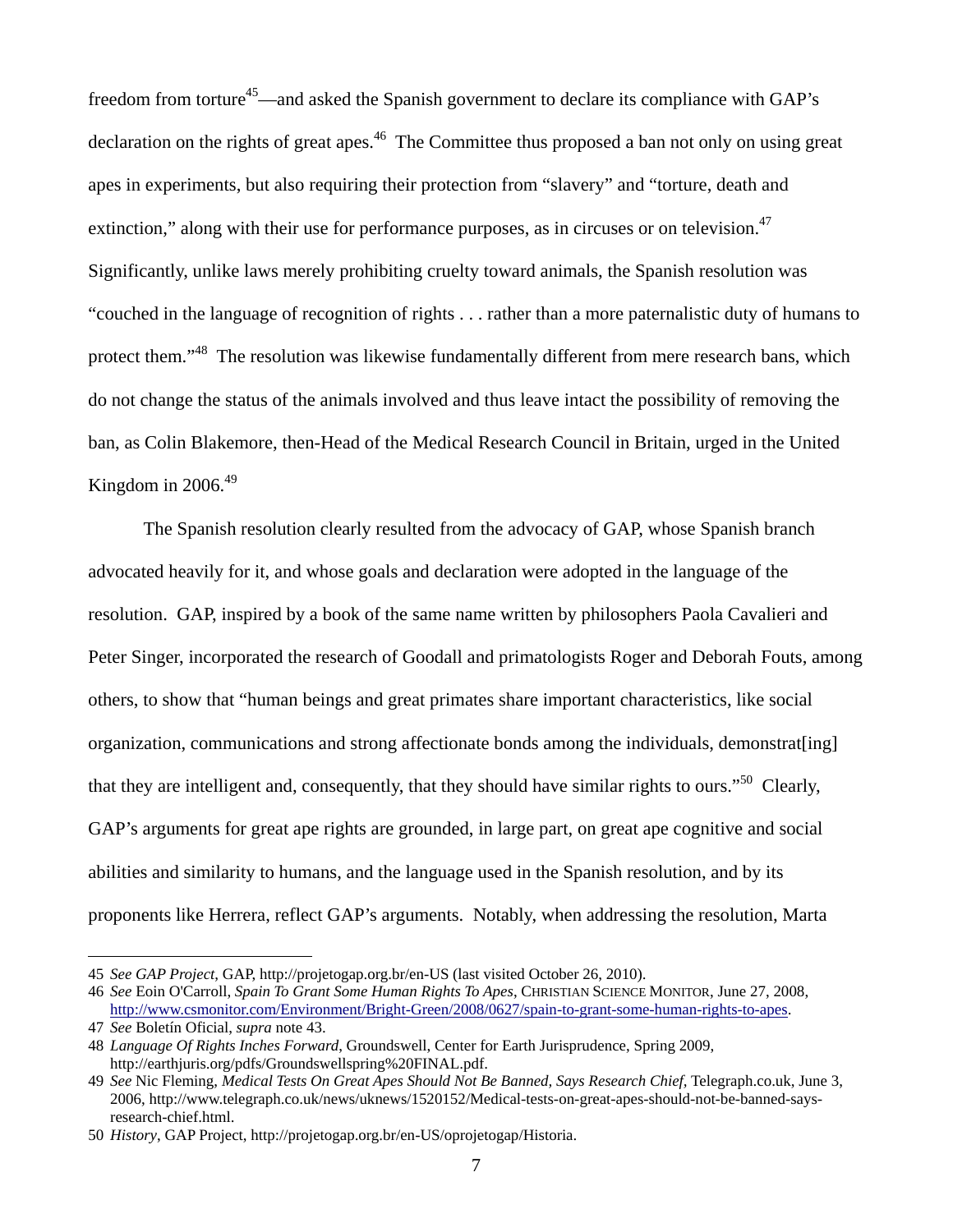Tafalla, a law professor who specializes in animal rights at Barcelon's Autonomous University, also employed reasoning similar to GAP's: that great apes "have curiosity, they feel affection and jealousy, they lie, and they suffer horribly when they are deprived of their freedom."<sup>51</sup>

 The Environmental Committee thus appeared to take seriously the notion that great apes' human-like cognitive capabilities make them "special" among animals and worthy of a new status in the law. Yet the resolution, which was supposed to have been adopted by parliament within four months, has not been acted upon as of this writing; it is thus unclear whether it will become law.<sup>52</sup> It is also unclear how much of a practical difference the resolution would make in the lives of great apes in Spain, even if it were to pass. Although, as discussed above, the resulting law would ban research on apes, Pedro Pozas, GAP's Spanish director has stated that "[w]e have no knowledge of great apes being used in experiments in Spain . . . ."53 Further, while banning the use of great apes in performance, the proposed law would allow Spanish zoos to keep the more than 300 great apes already in captivity.<sup>54</sup> These concerns aside, the resolution raises tantalizing but thorny questions as to what effect, if any, a shift in legal status for great apes would have on the rights of other types of animals.

## *3. The EU Directive*

 In contrast to Spain's proposed resolution, the EU's 2010 legislation on laboratory animals does not change the legal status of great apes, but does specifically ban their use in research.<sup>55</sup> The 2010 legislation revises Directive 86/609 EEC, on the protection of vertebrate animals used for experimental and other scientific purposes, adopted by the European Council in 1986.<sup>56</sup> The 1986 Directive contains detailed guidelines on the care and accommodation of laboratory animals, and includes requirements

<sup>51</sup> *See Human Rights for Apes*, *supra* note 23.

<sup>52</sup> *See Initiatives*, Congreso de los Disputados, IX Legislatura, http://www.congreso.es/portal/page/portal/Congreso/Congreso/Iniciativas?\_piref73\_2148295\_73\_1335437\_1335437.ne xt\_page=/wc/servidorCGI&CMD=VERLST&BASE=IWI9&FMT=INITXDSS.fmt&DOCS=1- 1&DOCORDER=FIFO&OPDEF=ADJ&QUERY=%28184%2F049594\*.EXPO.%29.

<sup>53</sup> Lester Haines, *Spain Plans "Human Rights" For Great Apes*, THE REGISTER, June 26, 2008, http://www.theregister.co.uk/2008/06/26/great\_ape\_rights/.

<sup>54</sup> *See Human Rights for Apes*, *supra* note 23.

<sup>55</sup> *See Europe adopts new law*, *supra* note 28.

<sup>56</sup> *See Introduction to the Revision,* European Commission, Environment, Laboratory Animals, http://ec.europa.eu/environment/chemicals/lab\_animals/nextsteps\_en.htm...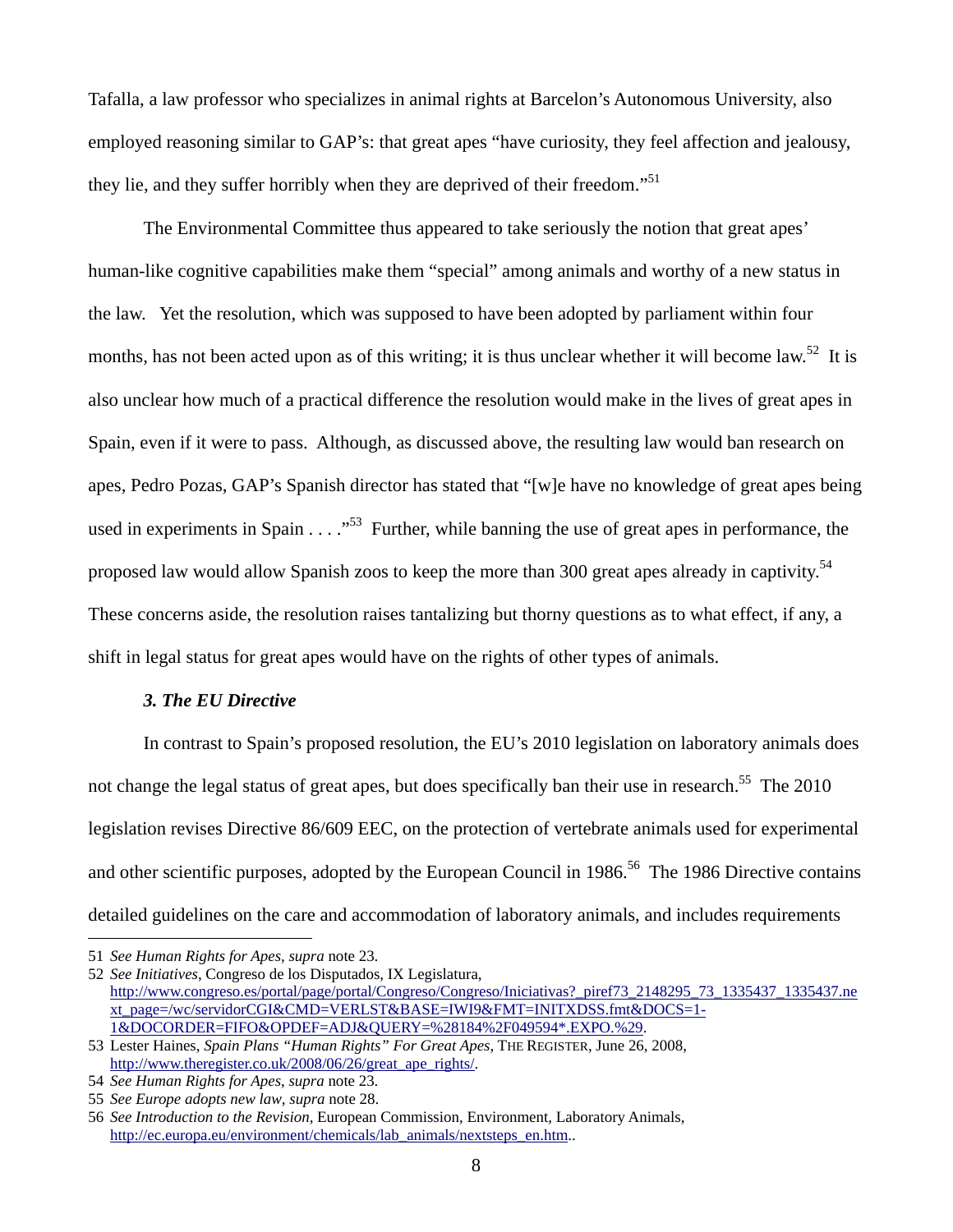that experimenters avoid "unnecessary pain to the animal subjects" and employ alternatives to animal testing where possible.<sup>57</sup> The requirements imposed by the 1986 directive may well have represented the most stringent rules on the use of animals in research at the time of its enaction.

 The 2010 revision, citing "new scientific knowledge" about "the capacity of animals to sense and express pain, suffering, distress and lasting harm," aims to 1) scale down the number of animals used for scientific purposes, without hindering research, 2) promote alternative testing methods, and 3) reduce the amount of pain caused by experiments.<sup>58</sup> The legislation effects a general ban on the use of great apes such as chimpanzees, gorillas and orangutans for scientific testing, subject to a "safeguard clause,"59 but allows experiments on other primate species in biomedical areas essential for the benefit of human beings, for which no other alternative research methods are yet available.<sup>60</sup>

 In 2002, as part of the preparatory work for the revision, the European Commission Directorate General on the Environment (ECDGE) requested that the Scientific Committee on Animal Health and Animal Welfare (SCAHAW) issue an opinion on the welfare of non-human primates used in experiments. The SCAHAW report, adopted in December 2002,<sup>61</sup> contained detailed scientific findings about primate social structures, intelligence, and culture.<sup>62</sup> With respect to chimpanzees, the report noted: "[i]t has been clearly shown that the chimpanzee, more than other species, possesses mental capacities resembling those of humans and may even understand the mental states, intentions and emotions of others."<sup>63</sup> The SCAHAW Report cited a number of studies, including Goodall's, that had revealed "striking" similarities between humans and chimpanzees in "mental (i.e. emotional and

<sup>57</sup> *See Directive 86/609*, European Coalition for Biomedical Research, http://www.ecbr.eu/directive-86609\_2.htm.

<sup>58</sup> *See Europe adopts new law*, *supra* note 28.

<sup>59</sup> *See* DIRECTIVE 2010, *supra* note 29, at 50 (Article 55(2) reads in relevant part, "Where a Member State has justifiable grounds for believing that action is essential for the preservation of the species or in relation to an unexpected outbreak of a life-threatening or debilitating clinical condition in human beings, it may adopt a provisional measure allowing the use of great apes in [certain] procedures . . . ." ).

<sup>60</sup> DIRECTIVE 2010, *supra* note 29, at 34.

<sup>61</sup> *See The Welfare Of Nonhuman Primates Used In Research*, Scientific Committee on Animal Health and Animal Welfare, adopted Dec. 17, 2002, http://ec.europa.eu/food/fs/sc/scah/out83\_en.pdf [hereinafter "SCAHAW Report"].

<sup>62</sup> *Id.* at 16.

<sup>63</sup> *Id.* at 22.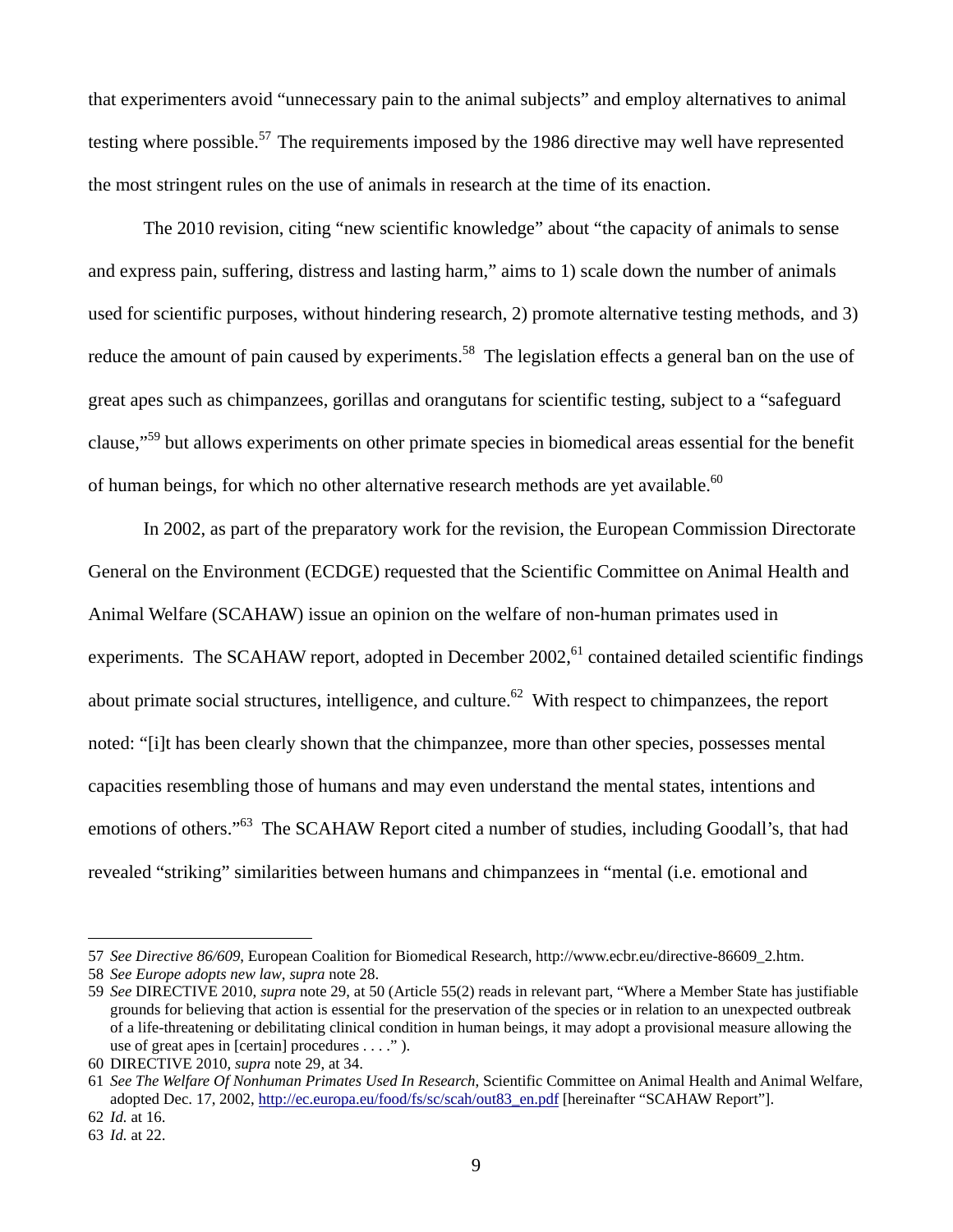cognitive) capacities . . . social sophistication, and . . . cultural development."64 SCAHAW further noted that "[c]himpanzees and bonobos resemble humans more in their mental capacities than any other species. They possess not only such primary emotions as anger and fear, but also many that have often been regarded as typical for the human species, such as sadness, joy, despair, jealousy, and sympathy. They express these by means of expressive behaviours that are very similar to those of humans, such as their facial displays; for example, they can laugh in similar contexts as humans."<sup>65</sup>

The SCAHAW Report discussed studies in which great apes were taught language systems and basic numeric and computational competence, mirror mark tests, studies which showed that great apes may teach one another and develop distinctive cultures, studies showing that they may have a "theory of mind," empathy, and altruism, as well as manipulative and deceptive behavior, and those showing that they develop "implicit social contracts based on expectations" and a sense of obligation, which can "acquire a normative character."66 The Report posited that such behavior may represent "the roots of morality."<sup>67</sup>

 In sum, SCAHAW concluded that great apes' "advanced characteristics, which [they] share with humans, [have] confronted humans with the question whether it is morally acceptable to subject beings at this level of sentience and sapience to the treatments involved in invasive biomedical research."68 Yet SCAHAW was decidedly cautious, making recommendations consistent with its mandate to "report on the welfare of non-human primates used in scientific procedures, and to propose how the welfare of these animals could be improved," *without* "review[ing] the ethical issues of whether or not primates should be used in research."<sup>69</sup> Thus, SCAHAW's recommendations addressed fairly limited welfare improvements, such as providing primates with a "stimulus-rich" environment, keeping more detailed

<sup>64</sup> *Id*. at 22-23.

<sup>65</sup> *Id.* at 22-23.

<sup>66</sup> *Id.* at 23-24.

<sup>67</sup> *Id*.

<sup>68</sup> *Id*. at 25.

<sup>69</sup> *Id*. at 95 (emphasis added).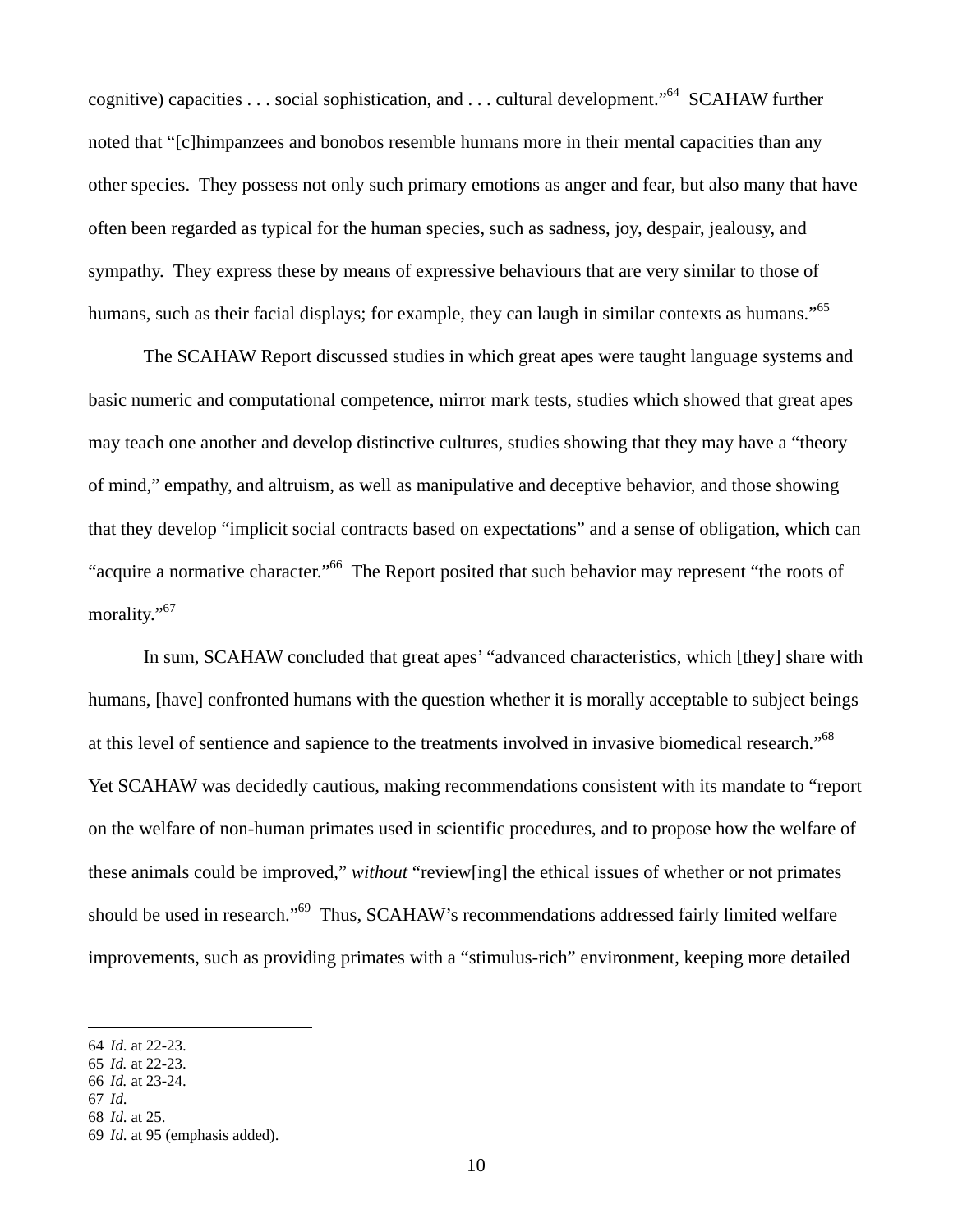data on the animals, and providing better training for staff handling them.<sup>70</sup>

 Notably, ECDGE also solicited an opinion from the Scientific Committee on Health and Environmental Risks (SCHER) in preparation for the EU's 2010 Directive. SCHER's report, titled "The need for non-human primates in biomedical research, production and testing of products and devices," concluded (perhaps unsurprisingly, given its title) that "[b]ased on the available scientific evidence . . . [there are no] valid scientific reasons to support a discontinuation of the use of primates in basic and applied research, or in the development and testing of new drugs.<sup>71</sup> However, SCHER conceded that laboratory use of nonhuman primates raises "specific ethical questions."<sup>72</sup>

 Thus, ECDGE examined numerous cognitive studies of primates, and great apes in particular, in preparation for its proposal to amend the directive; those studies apparently militated in favor of the general ban on the use of great apes embodied in the Directive. However, as well known animal rights advocate Gary Francione has noted, of the approximately 12 million animals used in research in the EU each year, only about 10,000 are primates, and of those, in 1999, only 6 were great apes.<sup>73</sup> In light of these statistics, the EU directive, which bans the use of great apes only—and further, subject to the above-mentioned caveats—is unlikely to effect large-scale changes in animal treatment in the EU. Interestingly, both SCAHAW and SCHER noted that the cognitive abilities of great apes raised ethical questions about their use as research subjects, and yet the EU did not impose a total ban on their use in experimentation. Arguably, this highlights one of the problems inherent in tethering legal protections for animals to their cognitive similarity to humans: as Francione has observed, animals can never win "the similarity game."<sup>74</sup>

<sup>70</sup> *Id.* at 95.

<sup>71</sup> *The Need For Non-Human Primates In Biomedical Research, Production And Testing Of Products And Devices*, SCIENTIFIC COMMITTEE ON HEALTH AND ENVIRONMENTAL RISKS, at 6, 27, *available at* http://ec.europa.eu/environment/chemicals/lab\_animals/pdf/scher\_o\_110.pdf, [hereinafter "SCHER Report"].

<sup>72</sup> *Id.* at 7.

<sup>73</sup> *See* SCAHAW Report, *supra* note 63, at 8; SCHER Report, *supra* note 71, at 6.

<sup>74</sup> Gary L. Francione, *Equaity and Similarity*, *in* ANIMAL RIGHTS: THE ABOLITIONIST APPROACH, June 10, 2007, http://www.abolitionistapproach.com/equality-and-similarity-to-humans/#more-110 [hereinafter "*Equality and Similarity*"] ( "[T]he "similarity" game is one that nonhumans can never win. They will never be considered to have the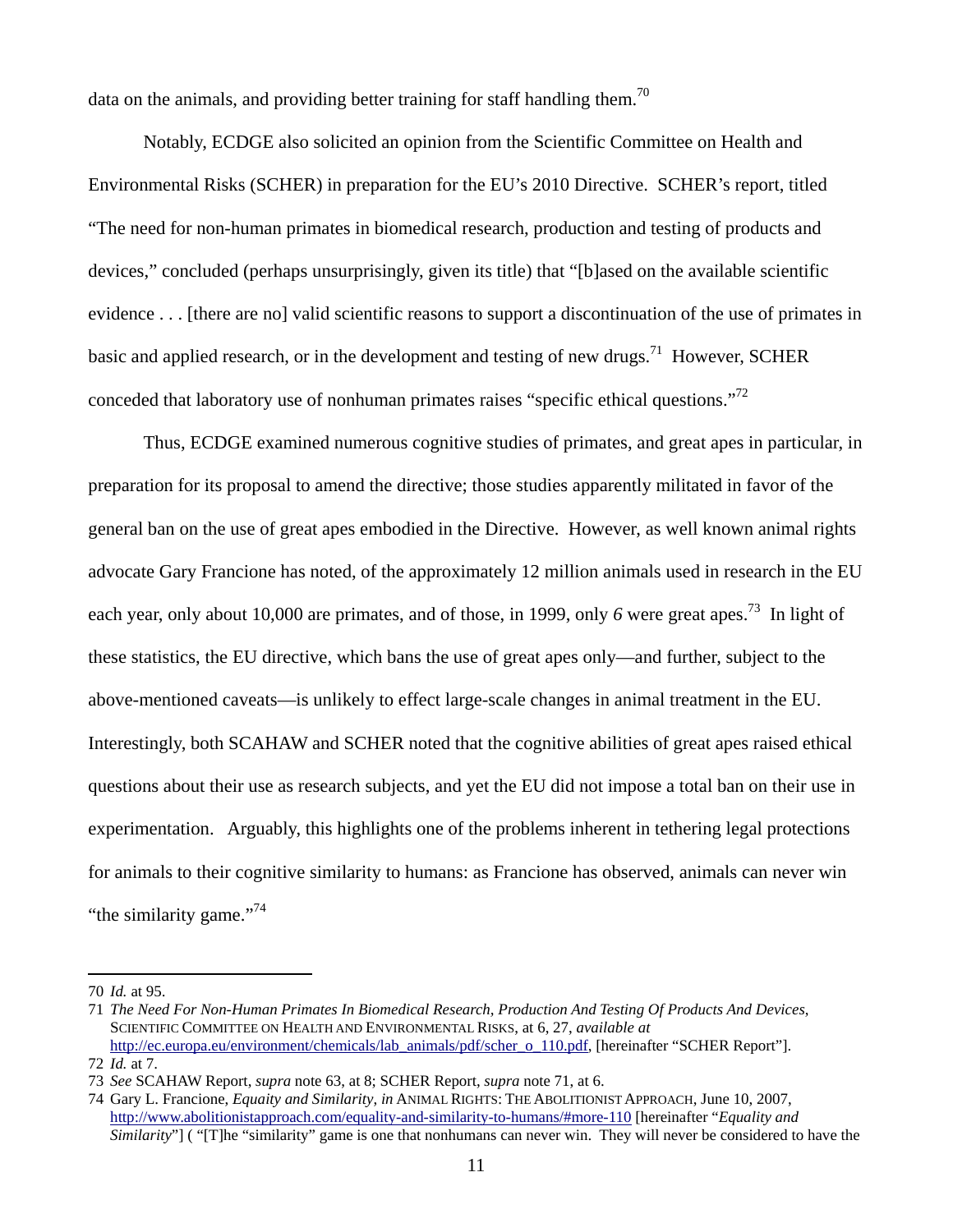### *4. Chimpanzees in the United States*

 The U.S. is the "only remaining large scale user of chimpanzees in biomedical research in the world,"<sup>75</sup> even though the humane treatment of primates in research has been a matter of concern for a number of years among animal welfare advocates and the general public.<sup>76</sup> In 1985, the federal Animal Welfare Act (AWA) was modified to include the requirement that captive primates be given "a physical environment adequate to promote [their] psychological well-being."<sup>77</sup> The intent of the new standard was "to provide adequate space equipped with devices for exercise consistent with the primate's natural instincts and habits."<sup>78</sup>

 At least some advocates hailed this requirement as a "turning point" in attitudes toward chimpanzees in captivity.<sup>79</sup> For example, David Favre has written, "[t]his provision is as close to a trump card as any group of animals has received in our legal system," because "[t]here is no balancing this interest with human interests; it is an unmodified, unlimited requirement for the housing of primates."<sup>80</sup> Yet it is unclear what factors, other than public concern about animal welfare, drove Congress to insert this provision. It "may have been adopted due to recognition of chimpanzees' intellectual and emotional development, or it may have been adopted due to the belief that 'happier' animals make healthier research subjects."<sup>81</sup> There is at least some reason to favor the former interpretation: in 1985, knowledge of chimpanzee cognition was already playing a role in arguments

 <sup>&#</sup>x27;special' characteristic to the degree necessary to get us to stop exploiting them if we want to keep doing so. We are wasting our time by thinking that the solution to the problem of animal exploitation is to have cognitive ethologists do experiments, which, ironically, may involve vivisection, in order to show the extent to which nonhuman great apes and other primates, dolphins, parrots, etc. possess some 'special' characteristic.")

<sup>75</sup> *End Chimpanzee Research: An Overview*, PROJECT R&R, http://www.releasechimps.org/mission/end-chimpanzeeresearch/ [hereinafter "*An Overview*"].

<sup>76</sup> *See Summary of U.S. Public Law 99-198 (AWA 1985)*, by Animal Legal and Historical Center, http://animallaw.info/statutes/stusawapl\_99\_198.htm.

<sup>77</sup> *See* 7 U.S.C. § 2143; 9 C.F.R. §§ 3.75, 3.81 ("Standards and certification process for humane handling, care, treatment, and transportation of animals").

<sup>78</sup> H.R. Rep. No. 99-447 (Conf. Rep.), *available at* http://animallaw.info/administrative/adushconfrep99\_447.htm.

<sup>79</sup> Alicia S. Ivory, *Chimpanzee Laws in the United States and Abroad*, Animal Legal and Historical Center (2007), http://www.animallaw.info/articles/dduschimplaws.htm#II [hereinafter "*Chimpanzee Laws*"].

<sup>80</sup> David S. Favre, *Judicial Recognition of the Interests of Animals–a New Tort*, 2005 MICH. ST . L . REV. 333, 347 (2005) [hereinafter "*Judicial Recognition*"].

<sup>81</sup> *Chimpanzee Laws*, *supra* note 81.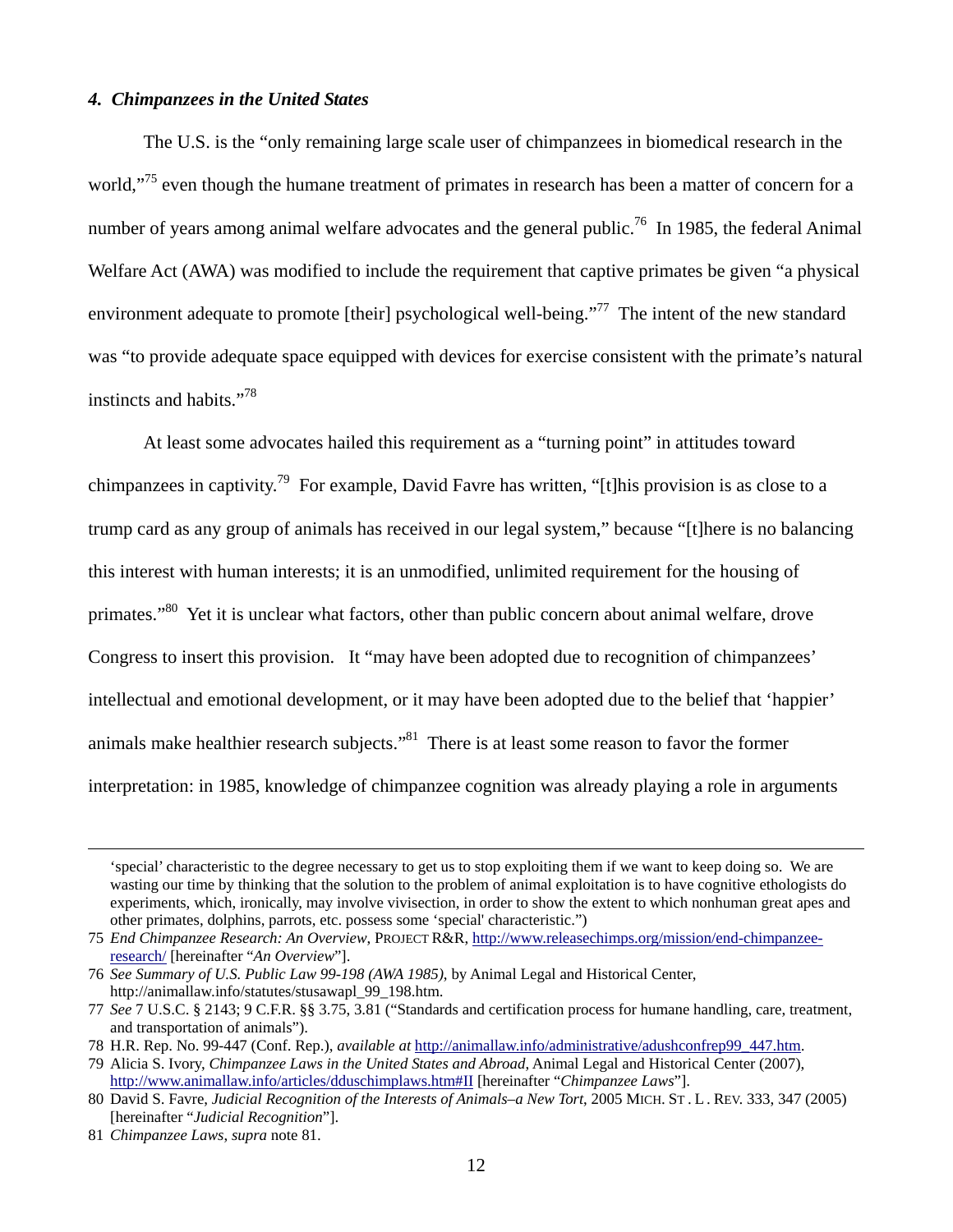for their improved treatment.<sup>82</sup>

 In another significant development, Congress passed the Chimpanzee Health Improvement, Maintenance and Protection Act ("CHIMP Act") in 2000.<sup>83</sup> The CHIMP Act provided for retirement and lifetime care of chimpanzees not in active research protocols. It prohibited euthanasia of these "surplus" chimpanzees (except for humane health-related reasons, such as intractable illness), established a federally funded "retirement" system, and required the government to take responsibility for at least part of the cost of lifetime care for these chimpanzees.<sup>84</sup>

 The CHIMP Act was based on the recommendations of a Special Committee of the National Research Council (NRC), which had been assigned to examine what should be done with the more than 1,000 long-living chimpanzees that had been part of the U.S. federal research system for many years, but were no longer needed for research.<sup>85</sup> The Committee found that continued laboratory housing for the chimpanzees would be expensive, particularly when the animals were no longer actively part of research, and that the cheapest alternative would be to euthanize them.<sup>86</sup> However, the NRC rejected this option, in part because, "[t]he phylogenetic status and psychological complexity of chimpanzees indicate that they should be accorded a special status with regard to euthanasia that might not apply to other research animals, for example, rats, dogs, or some other nonhuman primates. Simply put, killing a chimpanzee currently *requires more ethical and scientific justification than killing a dog, and it*  should continue to do so."<sup>87</sup> The committee also noted that there was "strong [public] sentiment...that researchers are not justified in using chimpanzees without concurrent commitment for their lifetime

<sup>82</sup> *See Chronology of Key Events*, *supra* note 19.

<sup>83</sup> Chimpanzee Health Improvement, Maintenance and Protection Act, 42 U.S.C. § 287a-3a (2000).

<sup>84</sup> *The CHIMP Act*, PROJECT R&R, http://www.releasechimps.org/mission/change-laws/the-chimp-act/ [hereinafter "*CHIMP Act*"].

<sup>85</sup> *See* COMM. ON LONG-TERM CARE OF CHIMPANZEES, INST. FOR LAB. ANIMAL RESEARCH COMM'N ON LIFE SCIENCES, CHIMPANZEES IN RESEARCH: STRATEGIES FOR THEIR ETHICAL CARE, MANAGEMENT, AND USE, at 53-54 (1997), http://www.nap.edu/openbook.php?record\_id=5843&page=R1 [hereinafter "NRC Report"].

<sup>86</sup> *Id.* at 53-54.

<sup>87</sup> *Id*. at 38 (emphasis added).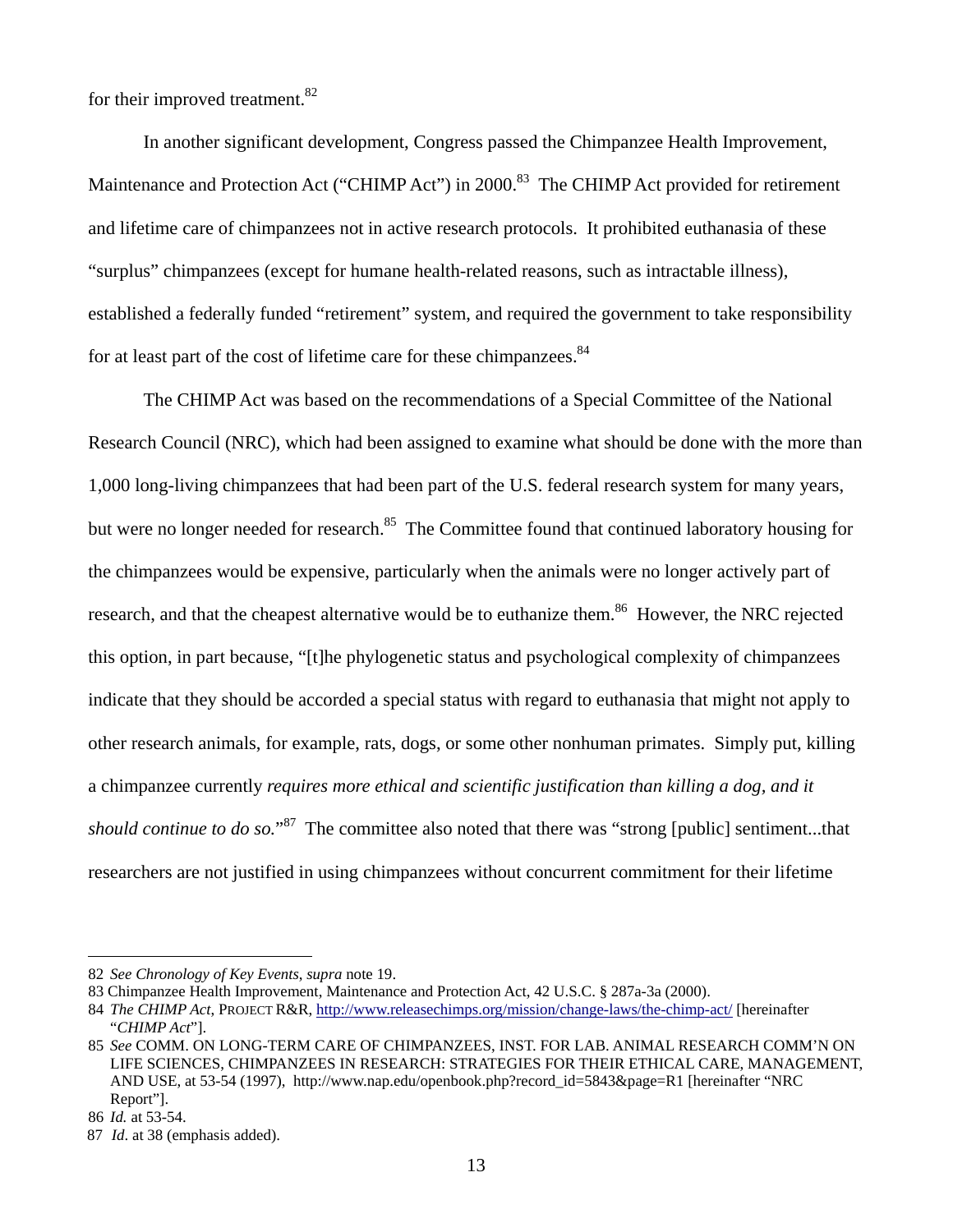care and that euthanasia as a means of population control is unacceptable.<sup>88</sup> Accordingly, the committee suggested the creation of retirement sanctuaries that would be partially funded by the government as well as nonprofit organizations.<sup>89</sup>

Jane Goodall testified before Congress in support of the CHIMP Act.<sup>90</sup> According to Favre, while some Congressmen objected to the law, no one on the record hinted at killing the chimpanzees as an alternative.<sup>91</sup> Rather, Senator Smith of New Hampshire explained in the Congressional Record that "*because chimpanzees and humans are so similar*, those who work directly in chimpanzee research would find it untenable to continue using these animals if they were to be killed at the conclusion of the research."92 The CHIMP Act was passed in 2000. Favre hailed this as "representative of incremental legal change on behalf of animals," and noted that "nobody suggested a retirement home for all of the rats that have been used in scientific studies and are no longer needed."<sup>93</sup> Thus, knowledge of chimpanzee cognition played a role in the decision not to euthanize the "surplus" animals and to grant them lifetime retirement care.

 However, the CHIMP Act contained a loophole that allowed retired chimpanzees to be brought back into research. This loophole was created when some proponents of biomedical research opposed the sanctuary system, arguing that chimpanzees were valuable subjects for studying arthritis, diabetes, heart disease, and AIDS, and to address these concerns, the House of Representatives added an amendment to the CHIMP Act while it was still under consideration, in order to allow for the temporary removal of retired chimpanzees for medical research in certain circumstances.<sup>94</sup> In

<sup>88</sup> *Id*. at 59-60. The Report observed: "Many members of the public and the scientific community have called for continuing support for chimpanzees in an acceptable environment, rather than euthanizing them, even when they are no longer wanted for breeding or research. The committee fully recognizes the financial implication of this position in regard to lifetime funding for all animals and for additional space and facilities for an aging population.")

<sup>89</sup> *Id.*

<sup>90</sup> *See* Lee Hall, *Rights for Other Apes, They Insist. Are They Serious?,* DISSIDENT VOICE, Aug. 27, 2008, http://dissidentvoice.org/2008/08/rights-for-other-apes-they-insist-are-they-serious/.

<sup>91</sup> *See Judicial Recognition, supra* note 80, at 349.

<sup>92 146</sup> Cong. Rec. S11,654, 11,655 (emphasis added).

<sup>93</sup> *Judicial Recognition*, *supra* note 80, at 350.

<sup>94</sup> *See*, *e.g.*, Sanctuary System for Surplus Chimpanzees, 42 U.S.C. § 287a-3a (2000) (providing in (d)(3)(A)(ii)(I) that an individual retired chimpanzee might be removed from the sanctuary because of that chimpanzee's specific prior medical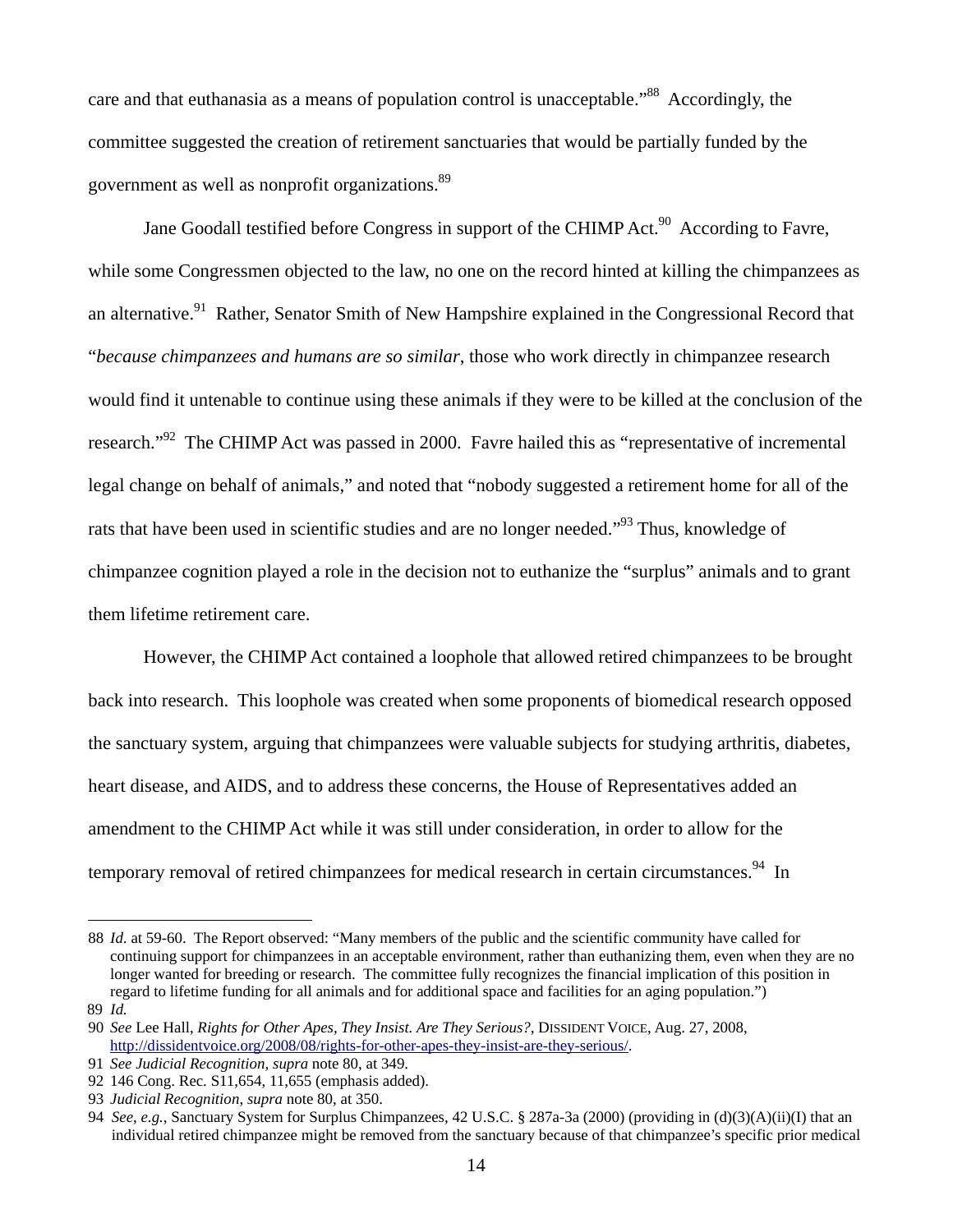response, Representative Jim McCrery (R-LA) joined Senator Richard Burr (R-NC) in introducing the "Chimp Haven is Home Act" (CHHA) in 2007, which would eliminate the CHIMP Act's medical research exception for chimpanzees housed in federal sanctuaries. House Bill 3295, introduced by Representative McCrery, was companion legislation to Senate Bill 1916, which was passed by both houses and became Public Law 110-170 of the  $110^{th}$  Congress on December 26, 2007.<sup>95</sup> Project Release & Restitution for Chimpanzees in US Laboratories (Project R&R), a campaign of the New England Anti-Vivisection Society (NEAVS) applauded this amendment as "reinforcing a moral commitment to chimpanzees by the U.S. Government."<sup>96</sup>

 Notwithstanding these developments, recent events show that there is in fact little "moral commitment" to retire chimpanzees from research in the U.S., even if they are not in active research protocols. In September 2010, the National Institute of Health (NIH) decided to move a colony of chimpanzees, currently housed in the Alamogordo primate facility at Holloman Air Force base in New Mexico, to the Southwest National Primate Research Center, where they may once again be subject to invasive research. $97$  The aging chimpanzees were used in research for years, but have not been research subjects for nearly a decade, because of an agreement between NIH and the military, which prohibits using the animals for biomedical tests on the base.<sup>98</sup> However, NIH decided it wanted to use the chimpanzees for research again, primarily to help develop a Hepatitis C vaccine.<sup>99</sup> Dr. John L. VandeBerg, director of the Southwest National Primate Research Center, stated that the research was "imperative" and "ethical."<sup>100</sup> But he also noted that the chimpanzees could generate revenue from researchers, and that this gave the research facility "a huge financial advantage . . . over sanctuaries,

99 *See id*.

history if no unretired chimpanzee with a similar history was available in a research facility.)

<sup>95</sup> *See* Chimp Haven is Home Act, Pub. L. No. 110-170, 121 Stat. 2465 (2007).

<sup>96</sup> *CHIMP Act*, *supra* note 84.

<sup>97</sup> *See Chimps' Future Prompts Debate Over NM Primate Lab*, ASSOCIATED PRESS, Sept. 22, 2010, http://enews.earthlink.net/article/us?guid=20100921/5a95e40a-bc76-4021-b2ef-38f100dcaa5f [hereinafter *Chimps' future prompts debate*].

<sup>98</sup> *See* Dan Frosch, *Will Aging Chimps Get to Retire, or Face Medical Research?,* N.Y. TIMES, Sept. 1, 2010.

<sup>100</sup> *Chimps' future prompts debate*, *supra* note 97.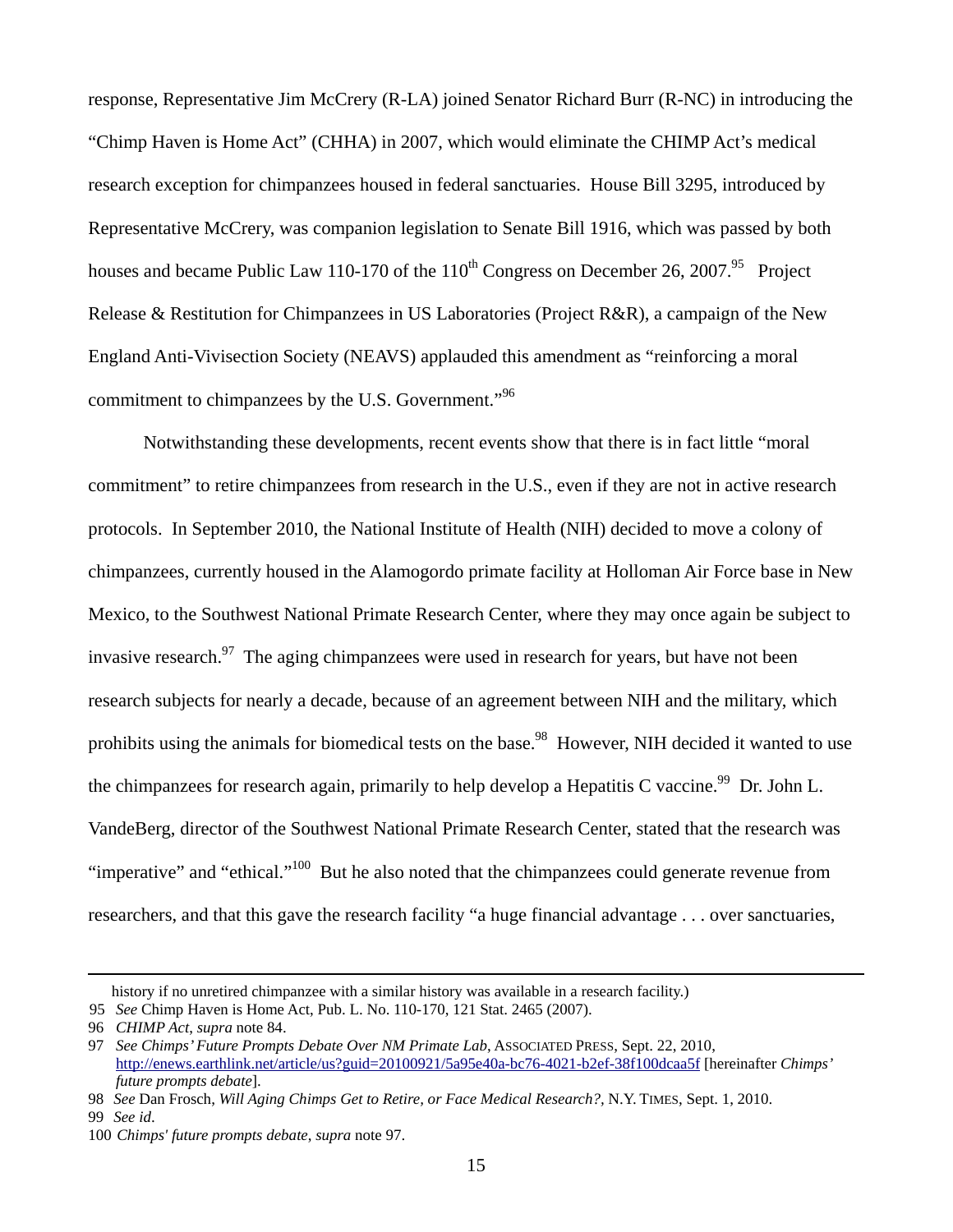which cannot generate any revenue from research."<sup>101</sup> Despite entreaties from organizations such as Project R&R, as of this writing, the transfer is still scheduled to take place.<sup>102</sup>

 The most recent chapter in the history of great apes under U.S. law has yet to unfold, however. The Great Ape Protection Act (GAPA), currently before Congress, seeks to end the use of great apes in invasive research in the US.<sup>103</sup> GAPA was first introduced in the House of Representatives in 2008 by Representative Edolphus Towns (D-NY) and a bipartisan group of seven co-sponsors, and again in 2009 by the same sponsors.<sup>104</sup> The Senate bill followed in August 2010, introduced by Senators Maria Cantwell (D-WA), Susan Collins (R-ME), and Bernie Sanders (I-VT).<sup>105</sup>

 Cantwell stated in the Congressional Record that "[great apes] are very social, highly intelligent animals—with the ability, for example, to learn American Sign Language. Their intelligence and ability to experience emotions so similar to humans underscore how chimpanzees suffer intensely under laboratory conditions. Their psychological suffering in laboratories produces human-like symptoms of stress, depression and post-traumatic stress disorder after decades of living in isolation in small cages."<sup>106</sup> Cantwell also argued that chimpanzees make poor research models for human disease, and that retiring the chimps into sanctuaries would save "more than \$170 million taxpayer dollars throughout the chimpanzees' lifetimes."<sup>107</sup>

 Cantwell's arguments are like those of Project R&R, which is promoting GAPA. Project R&R's science team uses studies of cognitive research on chimpanzees to argue that it is unethical to use "our next of kin," in whose "intelligence, social and family life, and complex emotions, we see ourselves," in invasive research.<sup>108</sup> According to Project R&R, research "has shown that chimpanzees, 'like

101 *Id*.

<sup>102</sup> *See The Faces of Alamogordo*, PROJECT R&R, Sept. 23, 2010, http://www.releasechimps.org/2010/09/23/the-faces-ofalamogordo/.

<sup>103</sup> *See* H.R.1326, S. 3694.

<sup>104</sup> *See* H.R. 1326.

<sup>105</sup> *See* S. 3694.

<sup>106 156</sup> Cong. Rec. S6652.

<sup>107 156</sup> Cong. Rec. S6652.

<sup>108</sup> *An Overview*, *supra* note 75.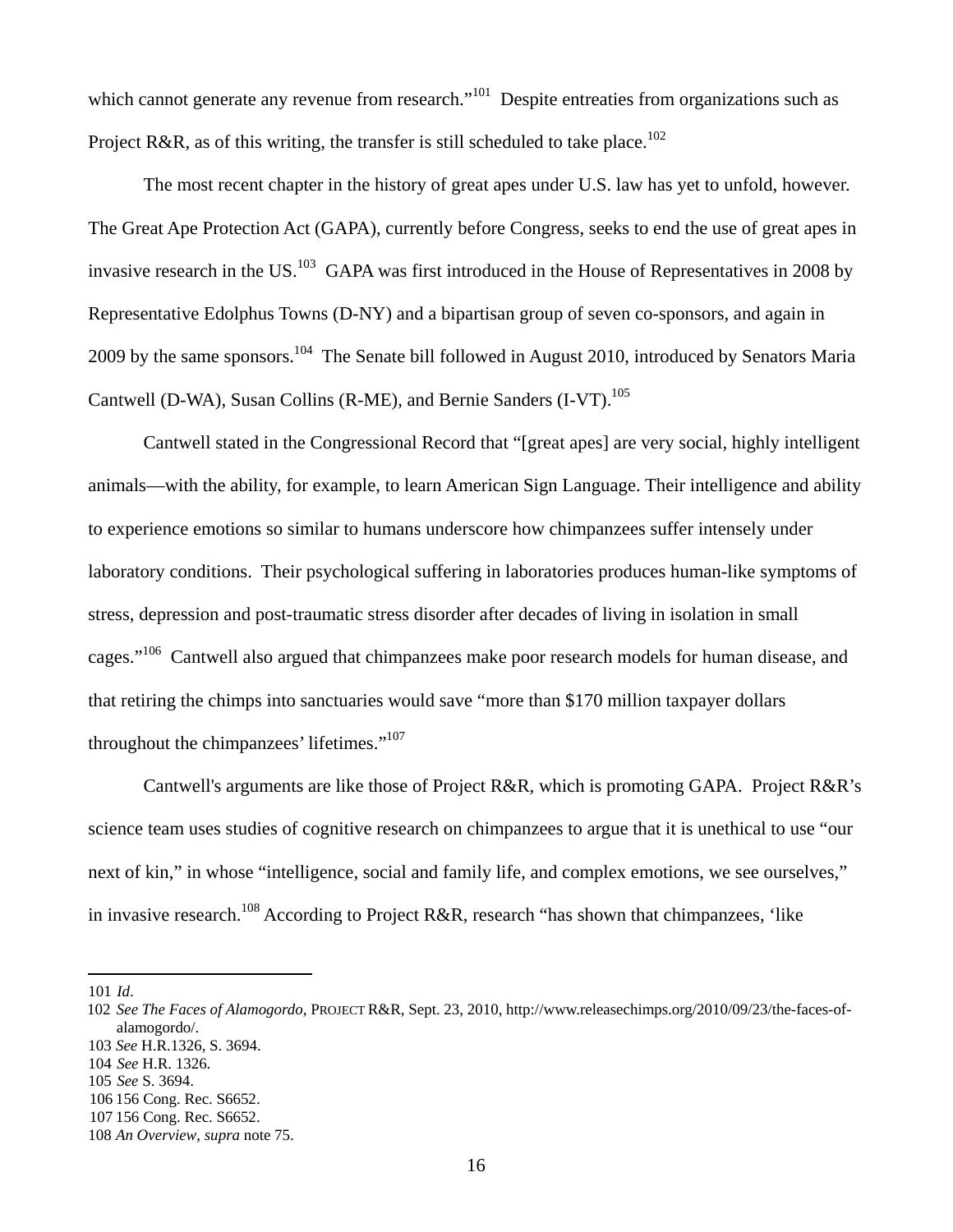[humans],' suffer when confined, stripped of agency, repeatedly physically injured and subjected to constant fear and stress. Project R&R also advances the "practical" argument that chimpanzees are simply not good research subjects for human disease.<sup>109</sup>

As of this writing, the GAPA is still in Congress, where it has gained several sponsors.<sup>110</sup> If the GAPA passes, it may be a significant step for chimpanzees in the U.S., but it would remain to be seen whether the protections would be lasting. The saga of the Alamogordo chimpanzees shows the fragility of the protections chimpanzees have gained to date.

# *5. Habeas Corpus for Suiça*

 Three years before the Spanish resolution, in a judicial decision almost as stunning as that measure, albeit on a much smaller scale, a Brazilian Criminal Court judge found that a chimpanzee may obtain a writ of *habeas corpus*. Although the chimpanzee, Suiça, died before the case was concluded, and the judge therefore dismissed the case on the grounds that any unlawful imprisonment ended with her death, he had previously granted the writ to allow for an "in depth" consideration of whether she had been unlawfully imprisoned. $111$ 

 The case is notable not only for the outcome, but for the unusual legal remedy sought. *Habeas corpus* (Latin for "you have the body") is a legal action by which a prisoner may petition the court to be released from unlawful detention, and which may be brought by the prisoner herself, or by someone on her behalf.112 In Suiça's case, public prosecutors sought her release from "imprisonment" in a Salvador zoo and subsequent relocation to a primate sanctuary.<sup>113</sup> The prosecutors alleged that Suiça was being kept at the zoo in an enclosure that was too small, "hindered . . . her right of movement," and

<sup>109</sup> *The Case to End Chimpanzee Research: Scientific Publications*, PROJECT R&R, http://www.releasechimps.org/flawedscience/dangerous-and-unnecessary/the-case-to-end-chimpanzee-research/.

<sup>110</sup> *See The Great Ape Protection Act, Updates*, PROJECT R&R, http://www.releasechimps.org/mission/change-laws/thegreat-ape-protection-act/.

<sup>111</sup> *In re Suica*, *supra* note 22.

<sup>112 &</sup>quot;Habeas Corpus," Lectlaw.com, http://www.lectlaw.com/def/h001.htm.

<sup>113</sup> *See Petition for a Writ of Habeas Corpus*, 9th Salvador Criminal Court, Salvador, Bahia. Brazil, 9/19/2005, n 833085- 3/ 2005, *available at*  http://www.animallaw.info/nonus/pleadings/pb\_pdf/Habeas%20Corpus%20on%20Behalf%20of%20a%20Chimp%H.R

<sup>.1326, 111</sup>th Cong. (2009).20Rev2.pdf, [hereinafter *Petition for a Writ of Habeas Corpus*].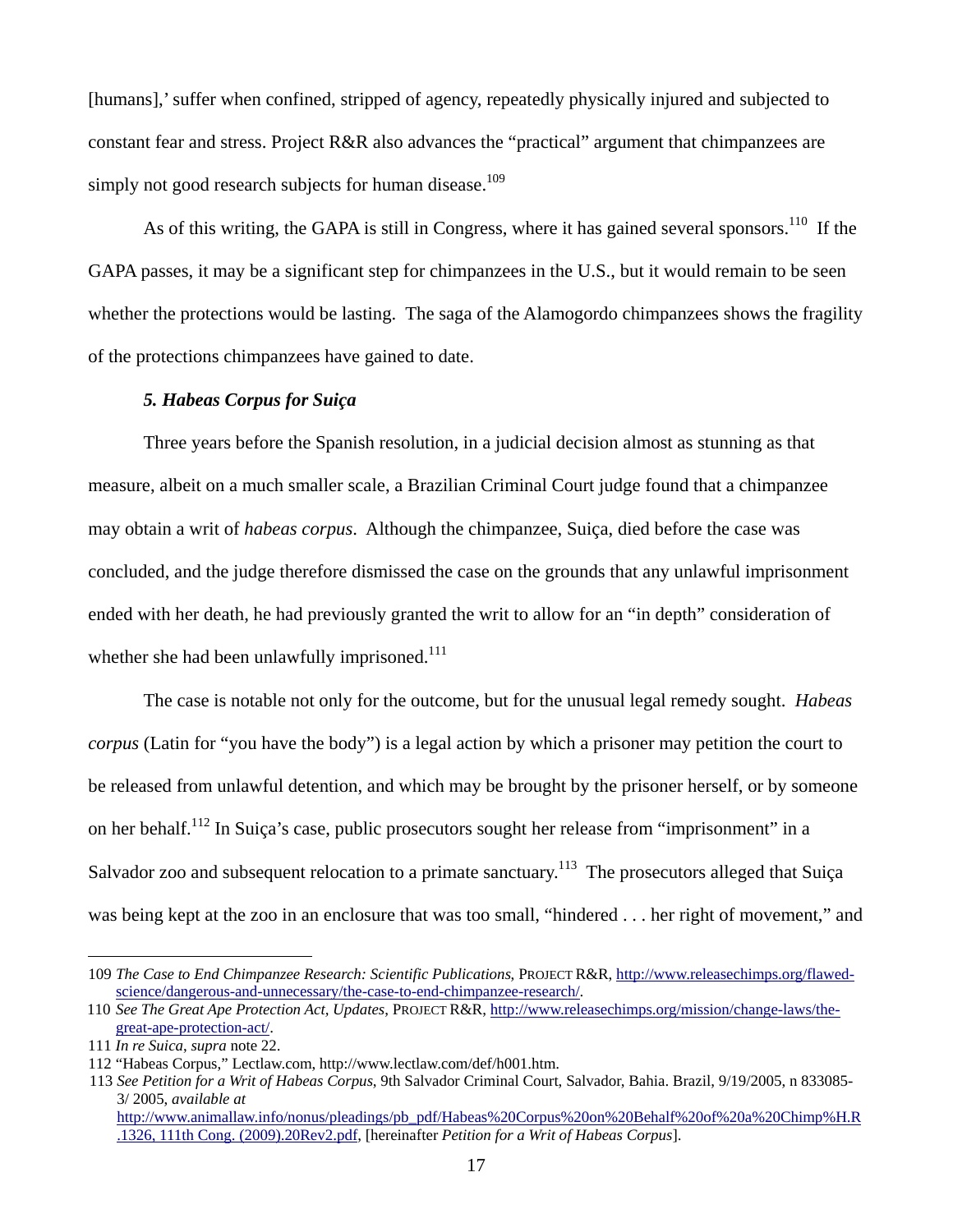caused her "great suffering."114 The first argument in their petition set forth the cognitive, emotional and social similarities between chimpanzees and humans, stating that chimpanzees "resemble human beings more than any other living non-human animals . . . are capable of experiencing and expressing emotions [and] if deprived of socialization . . . exhibit stress symptoms similar to an emotionally starved or mentally ill individual, these symptoms can evidence themselves as self mutilation, dysfunctional sexual behavior, or symptoms of autism."<sup>115</sup> The prosecutors quoted a veterinarian who reported that chimpanzees needed social interaction in order to develop "a sense of self security [and] the maturity of social and emotional skills."<sup>116</sup>

 However, the prosecutors did not limit themselves to arguments based on cognition. Instead, like GAP, whose founders they cited extensively, the prosecutors argued for expansion of legal personhood based on an "evolutionary continuum,"<sup>117</sup> and cited genetic studies to show chimpanzees' similarity to humans on that basis as well as on a cognitive one. They concluded: "if we consider the new evidence presented by scientists from the most renowned scientific research centers in the world, the current Brazilian law, it is necessary to acknowledge that chimpanzees must, using an extensive interpretation, be covered by the concept of natural person in order to guarantee their fundamental right to bodily freedom."<sup>118</sup>

 The prosecutors' petition also presented an extensive examination of jurisprudence and changes in social mores, but their argument for Suiça was largely couched in the similarity arguments used by GAP. However, it is interesting to note that they cited Peter Singer for the proposition that "[t]here is enough scientific evidence to ascertain that apes, dolphins, whales, elephants, dogs, and pigs are intelligent, self-aware beings."<sup>119</sup> While this argument apparently presumes that the extension of personhood should rest on cognitive ability, rather than genetic and cognitive similarity or evolutionary

<sup>114</sup> *Petition for a Writ of Habeas Corpus, supra* note 113, at 2.

<sup>115</sup> *Id.*

<sup>116</sup> *Id*. at 2, 3.

<sup>117</sup> *Id*. at 9.

<sup>118</sup> *Petition for a Writ of Habeas Corpus, supra* note 113, at 13.

<sup>119</sup> *Id*. at 12.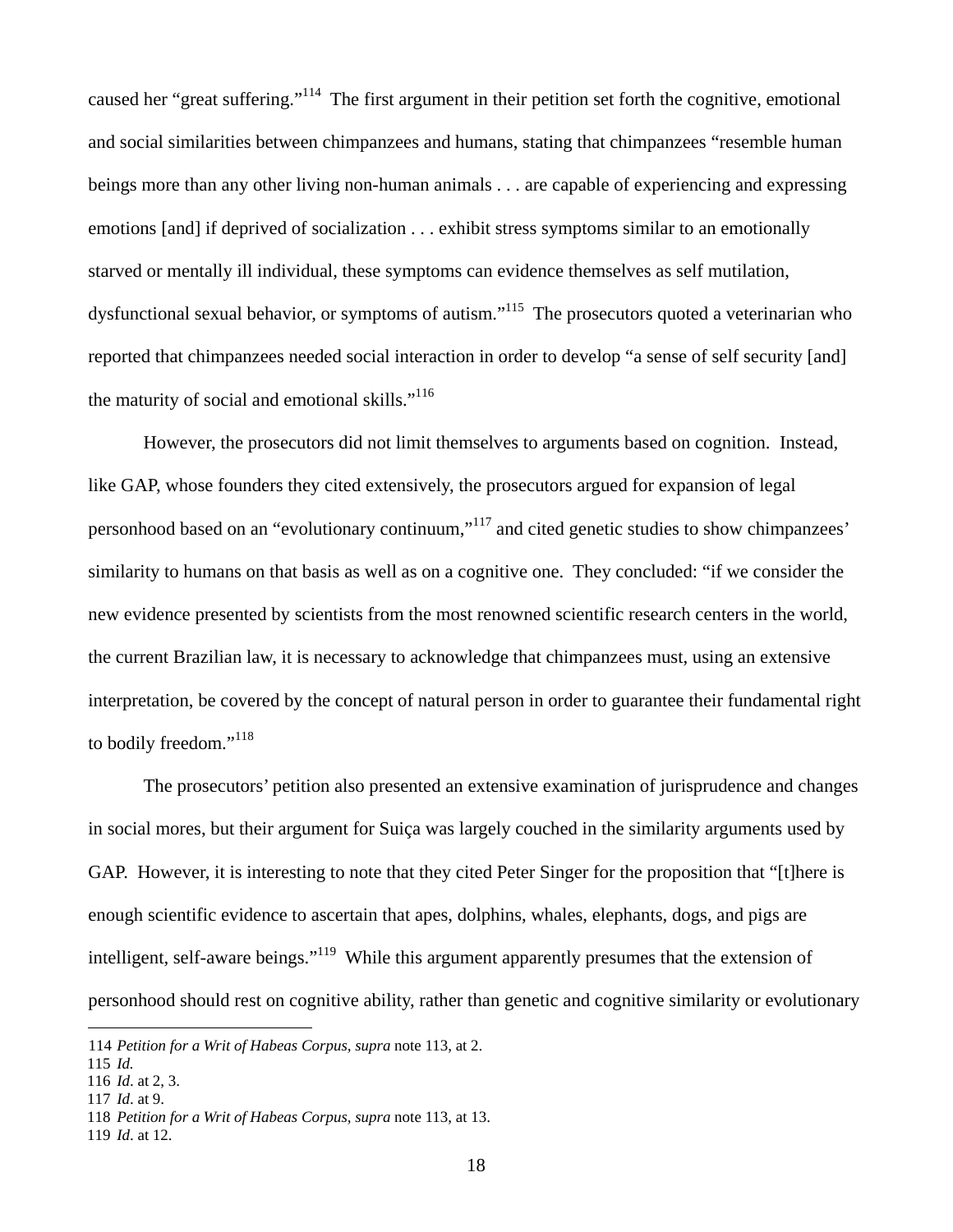closeness, it is difficult to see how GAP's argument, as used by the prosecutors, could be marshaled in favor of whales, elephants, dogs or pigs.

 The judge granted the writ. He explained that although legal precedent held that animals could not obtain *habeas corpus* relief,<sup>120</sup> he would grant it "in order to incite debate" of this "highly complex" issue."<sup>121</sup> The judge then granted the parties an extension so that they could gather evidence about Suiça's situation. However, before the deadline for submission of evidence, Suiça died in her cage in the zoo. The judge, noting that "the news took [him] by surprise, no doubt causing sadness," dismissed the petition on the ground that any unlawful imprisonment had ended with Suiça's death.<sup>122</sup>

 However, the judge stated that "[t]he topic will not die with this writ, it will certainly continue to remain controversial. Thus, can a primate be compared to a human being? Can an animal be released from its cage, by means of a Habeas Corpus?"<sup>123</sup> He indicated that his decision had been influenced by the prosecutors' references to GAP, "a group of 'primatologists, ethologists and intellectuals,' who 'openly defend the extension of human rights to large primates,' and that 'among the factors that influenced my accepting this matter for discussion is the fact that among the petitioners are persons with presumed broad legal knowledge, such as Prosecutors and Law professors."<sup>124</sup> Thus, the judge made no mention of great ape cognition in his opinion, but rather, appeared to be swayed by the philosophical arguments made by GAP. However, since those philosophical arguments are based on great apes' similarity to humans, it is likely that this similarity played some role in the judge's decision.

# **6.** *Summary*

The above examples have in common the argument that, because of their cognitive and genetic similarities to humans, great apes should be extended "personhood" (in the case of Spain and Brazil), or granted better welfare protections (in the case of the EU and the U.S.) As noted, this is the argument

<sup>120</sup> *See In re Suica*, *supra* note 22 (citing a previous case, in which a petition for habeas corpus had been used to attempt to free a bird from her cage, and had been dismissed).

<sup>121</sup> *Id.*

<sup>122</sup> *Id.* 

<sup>123</sup> *Id*.

<sup>124</sup> *See In re Suica*, *supra* note 22.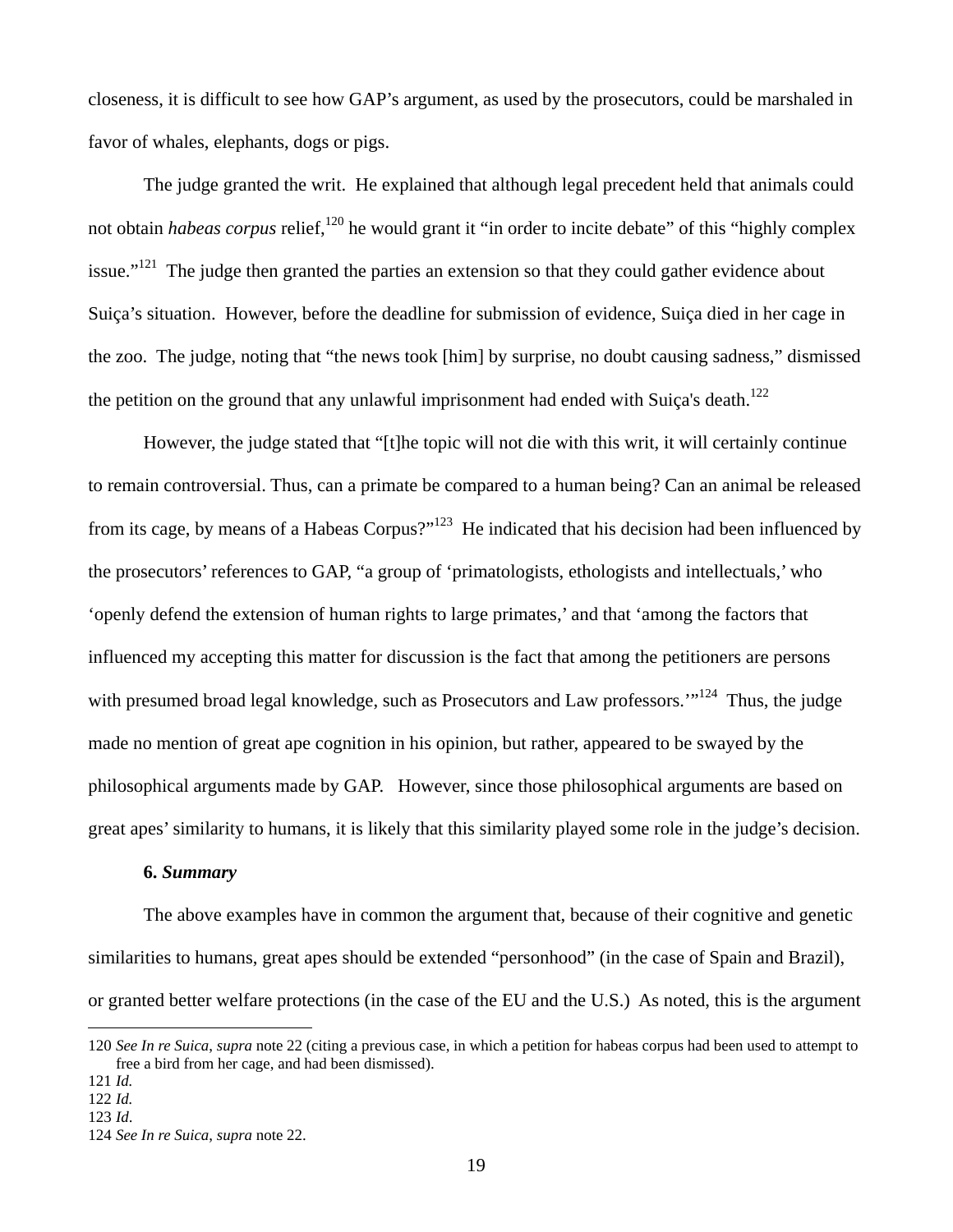used by GAP, who influenced both the Spanish resolution and the Suiça decision. Cavalieri and Singer of GAP explain that they chose to concentrate on extending rights to great apes in particular, because the barrier that keeps other animals outside of the "protective moral realm" of humanity was weakest between great apes and humans, due to the similarities between the two.<sup>125</sup>

 Like GAP, Steven M. Wise, another animal rights proponent, argues that "rights" should be granted to animals based on how similar they are to humans. He envisions a "scale of practical autonomy," or a "human yardstick," in which "[t]he more exactly the behavior of any nonhuman resembles ours and the taxonomically closer she is, the more confident we can be that she possesses desires, intentions, and a sense of self resembling ours, and we can fairly assign her an autonomy value closer to ours."126 According to Wise, the higher the animal's autonomy value, the more "liberty rights" that animal should have.<sup>127</sup> Wise bases his scale in part on traditional cognition tests applied to animals, such as the mirror self-recognition test, with those who pass that test placed at the top of the scale.<sup>128</sup>

 Although GAP and Wise include genetic similarity as well as intelligence in their argument for animal rights, genetic similarity can also be, and often is, invoked by those who want to *continue* to conduct invasive research into human diseases on great apes.<sup>129</sup> Further, genetic similarity arguments are very easily tossed aside, since even small differences in DNA can be significant.<sup>130</sup> Accordingly,

<sup>125</sup> *Great Ape Project and Beyond*, *supra* note 21, at 307 (emphasis added).

<sup>126</sup> Steven M. Wise, *Animal Rights, One Step at a Time*, *in* ANIMAL RIGHTS, CURRENT DEBATES AND NEW DIRECTIONS 33 (Cass R. Sunstein, Martha C. Nussbaum, eds. 2004) [hereinafter *One Step at a Time*].

<sup>127</sup> *One Step at a Time*, *supra* note 126, at 34.

<sup>128</sup> *See id*. at 33-34.

<sup>129</sup> *See*, *e.g.*, SCHER report, *supra* note 71, at 20 (noting in conclusions that nonhuman primates are "the most relevant animal" for toxicity studies and studies of brain conditions because of their close similarities to humans"); *Animal Experimentation, Introduction*, Enotes.com, http://www.enotes.com/animal-exp-article (noting that the Scientific Steering Committee for the European Commission observed that vaccine research on primates was essential, because their immune systems were similar to humans, and that committee members believed that trials for AIDS, malaria, tuberculosis, hepatitis C, and immune based diseases depend upon primate testing and that neural testing on primates has led to advances in the treatment of Parkinson's disease. The committee stated: "These advances were made possible by the fact that humans and primates are remarkably similar."); *IPPL v. Institute for Behavioral Research, Inc.*, 799 F.2d 934 (1986) ("[r]esearch with primates helped to lead, for example, to the development of the polio vaccine").

<sup>130</sup> *See* Tom Geoghegan, *Should Apes Have Human Rights?*, BBC NEWS MAGAZINE, Mar. 29, 2007, http://news.bbc.co.uk/2/hi/uk\_news/magazine/6505691.stm (noting that while great apes share approximately 98% of their DNA with humans, mice and humans share approximately 90% of their DNA).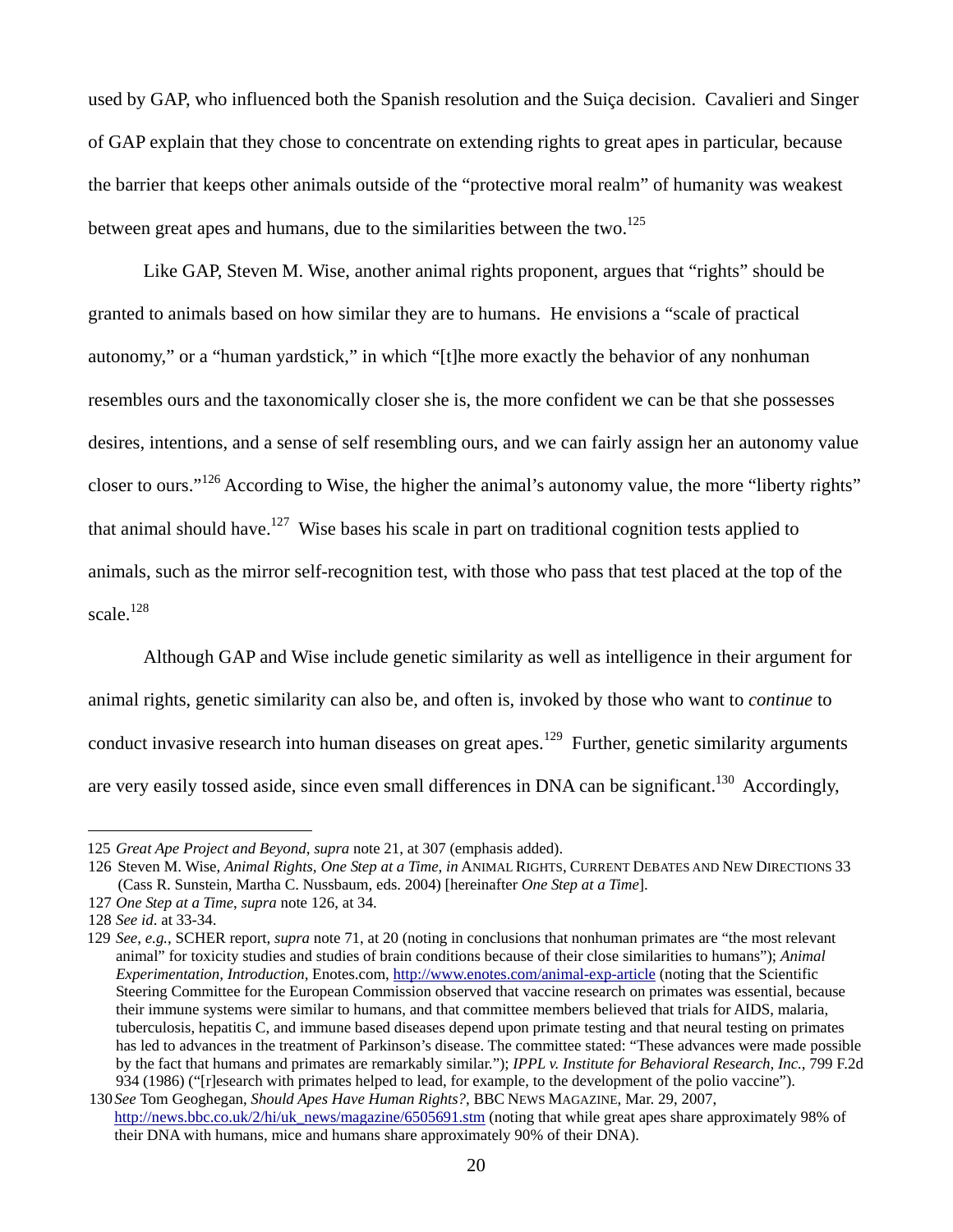the argument that great apes can think and feel in ways that are similar to humans appears to carry greater persuasive weight than arguments based on their genetic and evolutionary similarity, when arguing for increased protections. That this is so is evident from the language used in the Spanish resolution, by SCAHAW in its opinion on great apes in research for the EU Directive, and by Senator Cantwell in presenting GAPA before Congress. In short, the idea that great apes, because of their cognitive and emotional similarities to humans, are "special" among animals, and therefore deserving of greater protections, has played a strong role in advocacy for these animals.

# Part II: Some are more equal than others:<sup>131</sup> Problems with cognitive similarity arguments

 Whether advocacy for great ape protections based on cognitive similarity has resulted in lasting protections for them is still an open question, as illustrated in the foregoing examples. However, even assuming the strategies described above have resulted or will result in a difference in the way great apes are treated in the law, will that make it easier for other animals to gain protections? Obviously, the further away from humans an animal is taxonomically, the less compelling an argument based on similarity becomes. Yet new research shows higher cognition in a wide variety of animals that are very different from humans.<sup>132</sup> Do arguments such as those used by great ape advocates "translate" to other animals, or are they ultimately counterproductive, because they are based on similarities those animals don't have?

#### *1. The Human Yardstick*

 $\overline{a}$ 

 The first hurdle to using animals' cognitive similarity to humans to argue for greater protections is that *humans* have a hard time assessing cognitive ability in other animals. For example, scientists recently discovered that the mirror self-recognition test, which has been used for 40 years to determine whether an animal is self-aware, may not be sensitive enough to measure that attribute.<sup>133</sup> In

<sup>131</sup> George Orwell, ANIMAL FARM, A FAIRY STORY (Secker and Warburg 1945).

<sup>132</sup> *See e.g.* Marla K. Conley, *Caring for Dolphins, Otters, and Octopuses: Speciesism in the Regulation of Zoos and Aquariums*, 15 ANIMAL L. 237 (2008) (noting that octopuses show "conditional discrimination," a complex form of learning typically associated with vertebrates).

<sup>133</sup> *See For The First Time, Monkeys Recognize Themselves In The Mirror, Indicating Self-Awareness*, SCIENCEDAILY,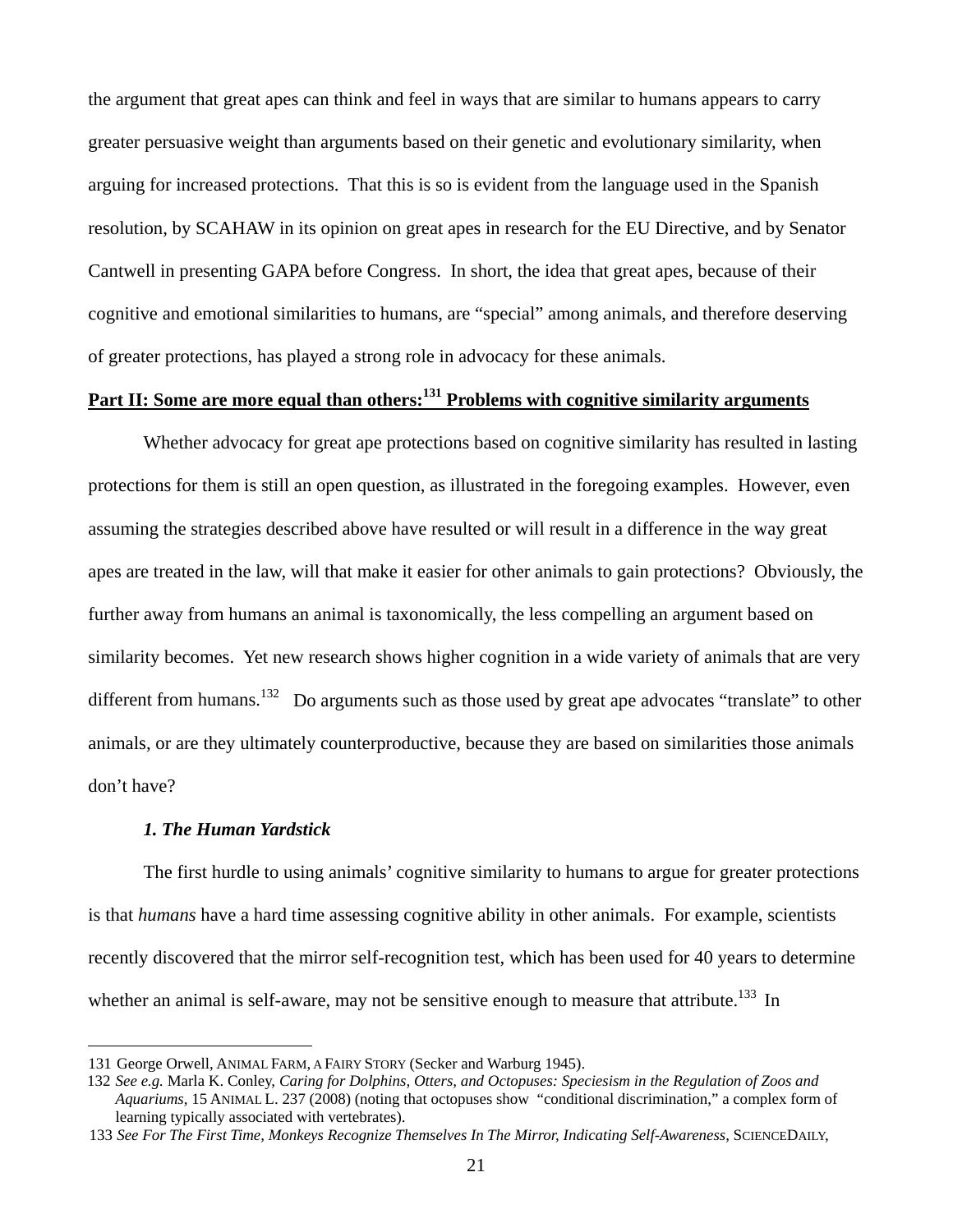September 2010, Luis Populin, a professor of anatomy at the University of Wisconsin-Madison, showed that, under certain conditions, "a rhesus macaque monkey that normally would fail the [mirror] test can still recognize itself in the mirror and perform actions that scientists would expect from animals that are self-aware."134 According to Populin, this finding shows that the mirror test may not be useful in some cases, and that an animal's self-awareness may be in a "different form [or] it may show up in different situations, using different tests."<sup>135</sup> Thus, the primary method by which self-awareness, a quality important to Wise and many other proponents of legal rights for great apes,  $^{136}$  is determined, appears not to be a reliable indicator of the trait focused upon. Relatedly, the mirror test may be a poor one to determine self-awareness in species that do not rely primarily on eyesight for recognition, such as dogs.<sup>137</sup> Further, animals that have evolved in radically different ways than humans, such as birds or marine animals, may have impressive abilities, but their intelligence may be so different from human intelligence that humans may not be able understand it well enough to assess it.<sup>138</sup> As biologists Rogers and Kaplan argue, there is an implied view in cognitive research that "intelligence" "involves absolute and fixed criteria and . . . that these criteria have something to do with intelligence as [humans] understand it."<sup>139</sup> Therefore, "some of [the] extraordinary skills and abilities [of animals] might get lost in tests that are simply inappropriate for the species."<sup>140</sup>

A related, but opposite, problem is that researchers may assign "human-like" cognitive abilities

http://www.sciencedaily.com/releases/2010/09/100929171739.htm [hereinafter *monkeys recognize themselves in the mirror*] (explaining the mirror self-recognition test. In this test, researchers put a temporary mark on an animal's face or body to see whether she touches or explores the mark on her own body. This is supposed to determine whether the animal can recognize that the animal in the mirror is a reflection of her, and is thought to show self-awareness.)

<sup>134</sup> *Monkeys recognize themselves in the mirror*, *supra* note 133.

<sup>135</sup> *Id*.

<sup>136</sup> *See One Step at a Time*, *supra* note 126 at 33-34 (Wise assigns animals who pass the mirror mark test to "category one," on his scale of practical autonomy, meaning that they have the highest claim to an expansion of legal rights.)

<sup>137</sup> *See* Lesley J. Rogers and Gisela Kaplan, *All Animals Are Not Equal, the Interface between Scientific Knowledge and Legislation for Animal Rights, in* ANIMAL RIGHTS, CURRENT DEBATES AND NEW DIRECTIONS 33, (Cass R. Sunstein, Martha C. Nussbaum, eds. 2004) [hereinafter *All Animals are Not Equal*].

<sup>138</sup> *See* Thomas I. White, IN DEFENSE OF DOLPHINS, THE NEW MORAL FRONTIER 12 (2007) [hereinafter IN DEFENSE OF DOLPHINS] (noting that dolphin researcher Diana Reiss characterizes dolphin intelligence as "alien"); *Think or Be Damned*, *supra* note 7 at 151, 183 (explaining that birds show cognitive abilities comparable to those of great apes, and noting that, "the failure of any one species to meet the criteria scientists have set on any given task may merely reflect the limits of our own human intelligence").

<sup>139</sup> *Think or Be Damned*, *supra* note 7 at 158.

<sup>140</sup> *Id*.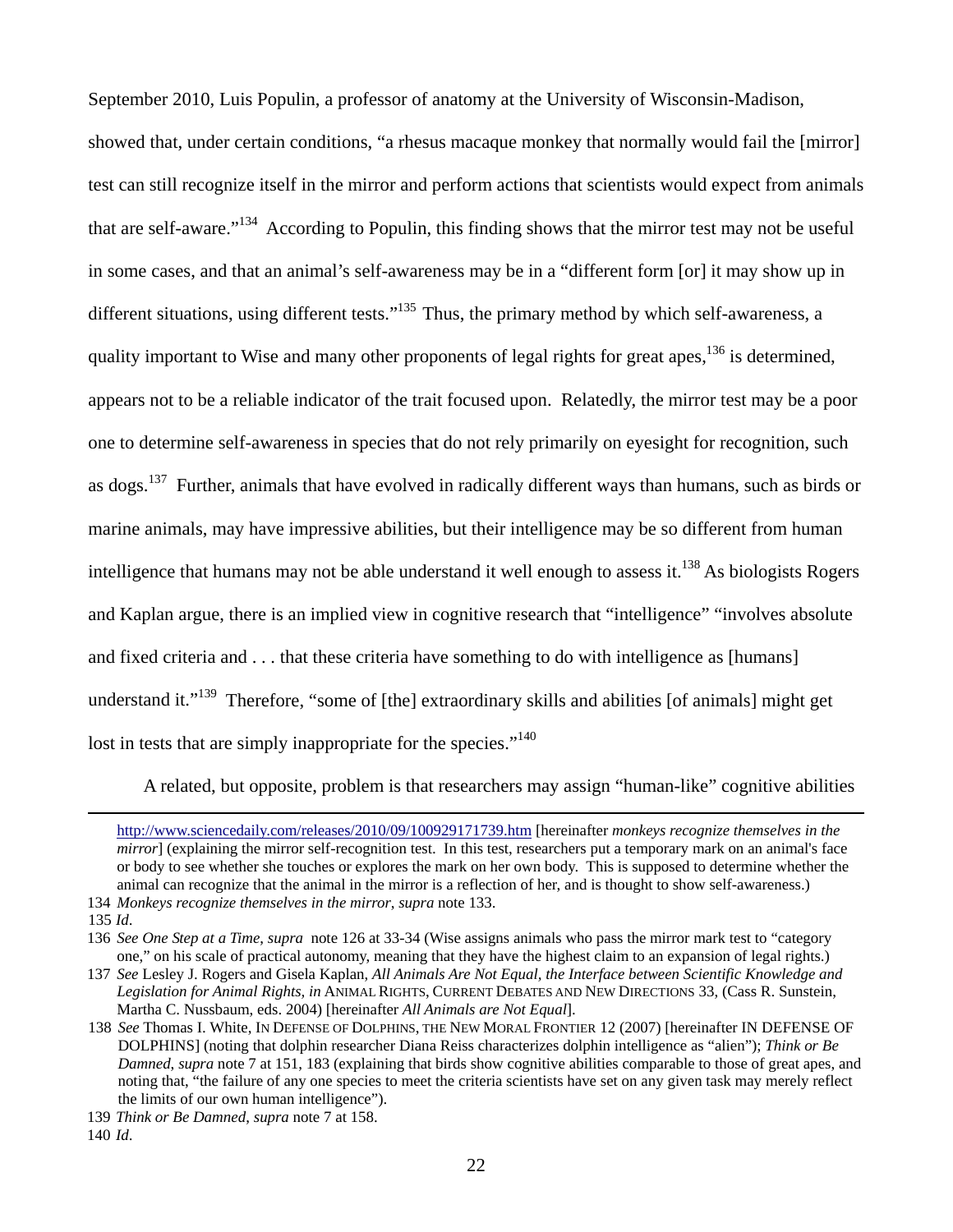to animals where they do not exist. Ronald Nadler of the Yerkes Regional Primate Research Center says that researchers who work with great apes, in particular, may "overemphasize the similarities between humans and other great apes, and  $\ldots$  ignore the differences,"<sup>141</sup> because the apes appear so human-like.<sup>142</sup> Franz de Waal raises the concern that arguing for better protection for great apes on the basis of their human-like qualities could backfire because, "if in ten years, say, we prove that [these qualities do not] exist, does it mean we can do anything we want with these animals?"<sup>143</sup>

 Thus, human ability to accurately judge intelligence in other species is limited, and is based, in large part, on human understanding of human intelligence, which may not have relevance for animals that have evolved in vastly different ways from us. However, these problems do not mean that cognitive studies are all flawed, or that they should never be used in arguments for greater protections for animals. Rogers and Kaplan contend that new discoveries of animal cognitive ability *should* lead to changes in laws for their protection, but argue that their chief role is to change human attitudes toward *using* animals, not to design legislative protections based on how well some animals pass some tests.<sup>144</sup>

 In contrast to GAP, which sees advancements for great apes as stepping stones towards greater protections for other species, Rogers and Kaplan warn that the animals so far studied represent a "small fraction" of vertebrate species, and that calls to extend rights or protections to these few species, great apes in particular, would close the door to protections for others, and may even result in *worse* treatment for the unprotected.<sup>145</sup> In contrast to Wise, who envisions a scale of "rights" based on how closely an animal's cognitive ability resembles that of humans, Rogers and Kaplan argue that cognitive

<sup>141</sup> *See* Rachel Nowak, *Should Great Apes Be Given Legal Rights?*, NEW SCIENTIST, Feb. 13, 1991, at 20-21, , http://www.scienceblog.com/community/older/1999/C/199902520.html [hereinafter *Should Great Apes Be Given Legal Rights*?].

<sup>142</sup> *See e.g.* Joseph Calamia, *Renowned Harvard Primatologist Found Guilty of Scientific Misconduct*, DISCOVER, Aug. 23, 2010, http://blogs.discovermagazine.com/80beats/2010/08/23/renowned-harvard-primatologist-found-guilty-ofscientific-misconduct/ (Marc Hauser, a Harvard University primatologist, was recently found guilty of scientific misconduct for disseminating studies that purported to show that monkeys could recognize sound patterns, a skill for language development, without conducting adequate testing. The studies were the subject of three papers, which were thereafter retracted or modified.)

<sup>143</sup> *See Should Great Apes Be Given Legal Rights?, supra* note 141.

<sup>144</sup> *See Think or Be Damned*, *supra* note 7, at 191.

<sup>145</sup> *See id*. at 152, 153, 181-182, 183.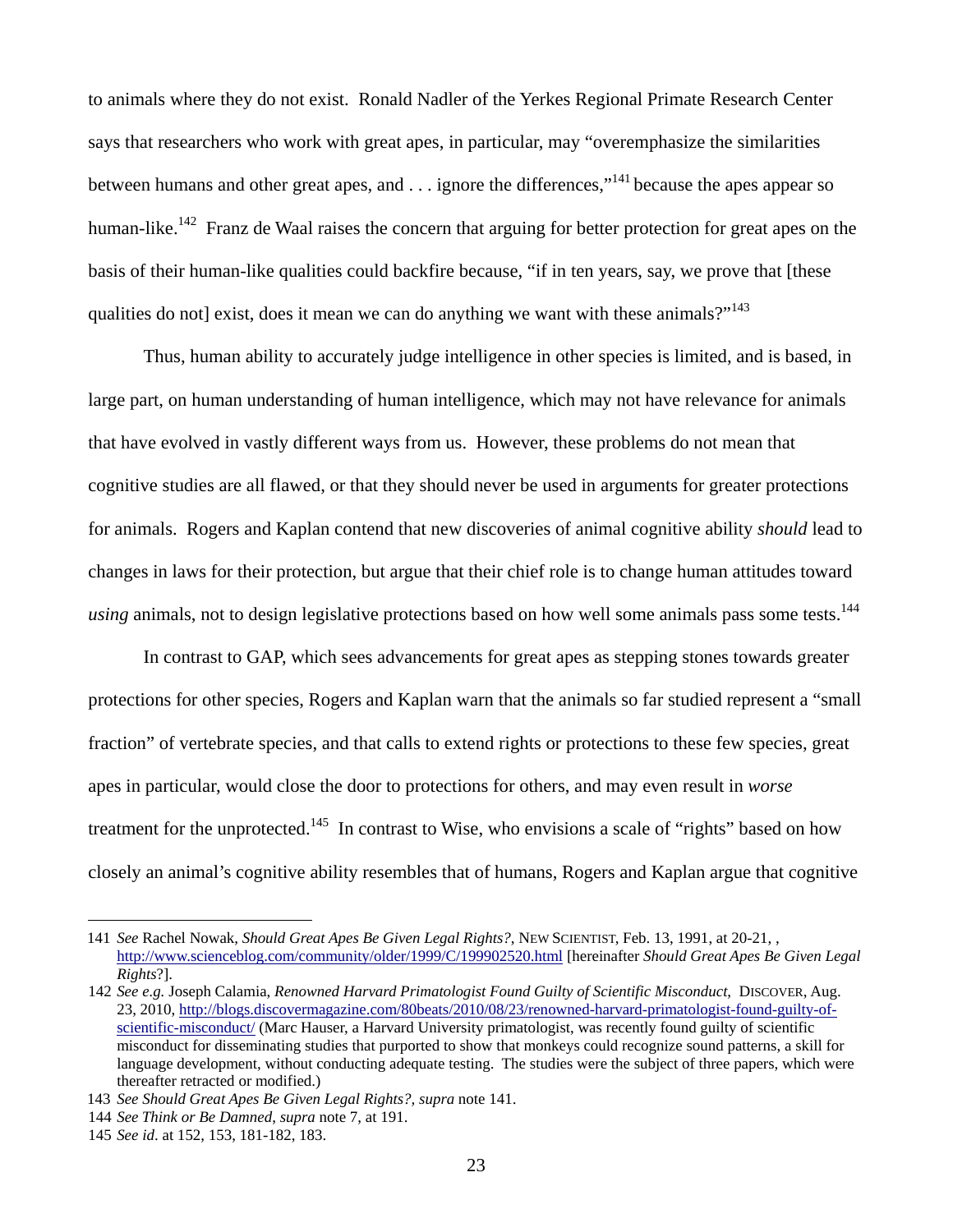ability is not a "simple linear continuum" from less intelligent to more intelligent.<sup>146</sup> As such, arguments based on such a scale run the risk of creating "a new Scala Naturae based on cognitive ability," which would leave many animals out, and, worse, would lack the flexibility to change as new abilities were discovered in other animals.<sup>147</sup> The NCR report cited above, which stated that killing a chimpanzee "requires more ethical and scientific justification than killing a dog, and should continue to do so,"148 is an example of this type of "scale" applied to the detriment of some animals.

 Rogers and Kaplan also point to recent research showing higher cognitive ability in birds, animals whose brain structure is very different from humans,<sup>149</sup> and observe that this research has been important in "breaking the nexus between cognitive ability and the primate line."150 Therefore, it has challenged the notion that great apes, because of their evolutionary proximity to humans, are the only animals deserving of increased legal protections. However, since new discoveries continue to be made about the cognitive abilities of animals *other* than birds and primates,<sup>151</sup> basing increased protections on these abilities may "throw us into a legislative conundrum that would require us to test the cognitive

<sup>146</sup> *Id*. at 183.

<sup>147</sup> *See id.* at 153, 183.

<sup>148</sup> NRC REPORT, *supra* note 85, at 38.

<sup>149</sup> *See Think or Be Damned, supra* note 7, at 160-161 (noting that "One of the lynch pins of the formerly held opinion that birds have inferior cognitive abilities has always been the fact that they lack a neocortex, that part of the brain known in mammals to be used for higher cognitive function." (internal citations omitted)).

<sup>150</sup> *Id*. at 156-157, 181 (stating that "[d]ecades of research into the abilities of great apes, while valuable and conducted under strict scientific conditions, have generally maintained what Emery and Clayton rightly describe as "primocentrism." Primocentrism focuses on the primate line, because it is allegedly the only branch in the animal kingdom in which it is worthwhile to search for higher cognitive abilities. We have shown here that primocentrism is an ideology rather than scientific fact. Findings of higher cognitive abilities in birds overturn old assumptions that higher cognition followed a steady and superior evolution along just one evolutionary trajectory. In addition, challenges to these old assumptions have come from new discoveries about the complex cognition of octopuses and fish. Hence, the research on avian species has been extremely important in breaking the nexus between cognitive ability and the primate line. It has also undermined assumptions about the importance of the neocortex as a precondition for any cognitive development.") (Internal citations omitted.)

<sup>151</sup> *Id.* at 157-158 (in recounting the authors' interaction with a monitor lizard, they state: "we . . . watched a monitor lizard (Varanus varius) solve a complex problem. It had found a large dog bone that it could not swallow unless it aligned it at a certain angle to its throat. It tried several postures when the bone was on the ground but did not succeed in getting it right. The lizard then picked up the bone and transported it to a tree stump, which it used as an anvil to strike the bone against until it was at the correct alignment. This small anecdotal observation suggests several parameters of higher cognitive ability: problem solving, tool use by using the trunk of the tree to manipulate the food, and even intentionality, because the monitor lizard carried the bone purposefully to the tree trunk. There was no trial and error, no hesitation, and no mistake.") (Internal citations omitted.)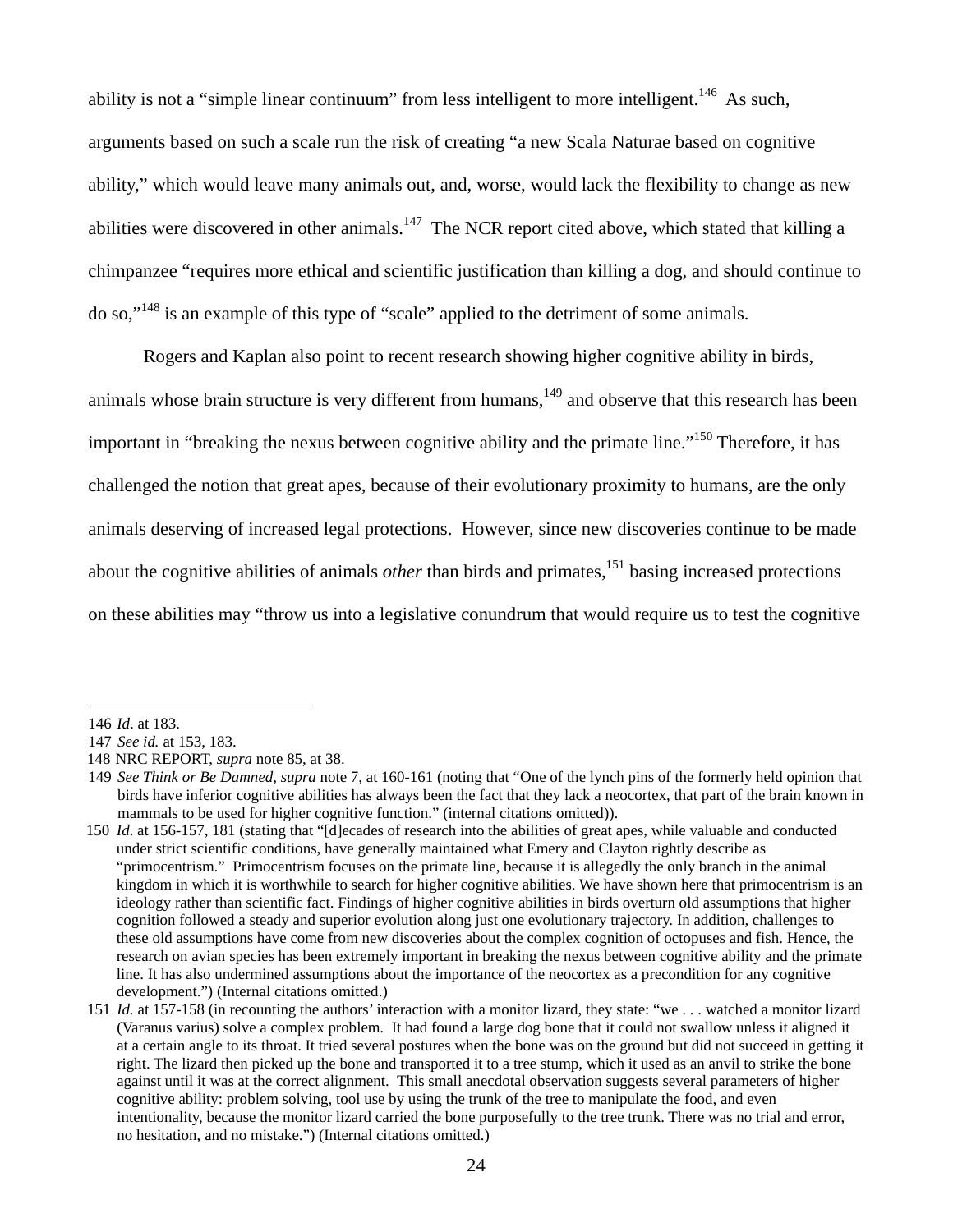abilities of every species needing protection from human cruelty."<sup>152</sup> This "demand for proof of cognitive ability [as a rationale for legal protections] creates  $\dots$  an insoluble dilemma."<sup>153</sup>

 Thus, while Rogers and Kaplan acknowledge that changes must be made to current animal welfare guidelines, they warn that, for the above reasons, designing such protections based on cognitive ability is problematic. They note that the "single unifying characteristic" for all animals in designing animal welfare legislation has heretofore been their capacity for pain. However, given the growing knowledge of animal minds, this may not be enough, because it has not "challenged the basic tenet that animals merely exist for our use and gain,"154 a notion which *is* challenged by these new discoveries. Therefore, they counsel that "attitudes and legislation must change in ways that will allow flexibility for future change as science provides new knowledge."<sup>155</sup>

 Taimie L. Bryant agrees that there are problems with arguments for legal protections based on an animal's cognitive similarity to humans. First, humans are "heavily invested" in keeping the boundaries between humans and other animals distinct, and "heavily invested" in using other animals.<sup>156</sup> Because of this investment, Bryant, like Francione, argues that humans continually "raise" the bar" to what counts as meaningful intelligence when it comes to legal protections for animals.<sup>157</sup> Further, according to Bryant, while an emphasis on cognitive abilities *could* result in expanded protections for animals, it is more likely to be answered in a very limited way, such as the AWA's requirement that chimpanzees be given larger cages and enrichment activities to promote their "psychological well-being."158 She argues in this regard that, despite years of advocacy for chimpanzees in the U.S., primarily rooted in the animals' cognitive and emotional similarity to humans,

<sup>152</sup> *Id*. at 158.

<sup>153</sup> *Id*. at 159.

<sup>154</sup> *All Animals Are Not Equal*, *supra* note 137, at 196.

<sup>155</sup> *Think or Be Damned*, *supra* note 7, at 189.

<sup>156</sup> Taimie L. Bryant, *Sacrificing the Sacrifice of Animals: Legal Personhood for Animals, the Status of Animals as Property, and the Presumed Primacy of Humans*, RUTGERS L. J. Vol. 39:247, 253 (2008) [hereinafter *Sacrificing the Sacrifice*].

<sup>157</sup> *See Equality and Similarity*, *supra* note 74; *Sacrificing the Sacrifice*, *supra* note 156, at 263.

<sup>158 9</sup> C.F.R. 3.75 *et seq*.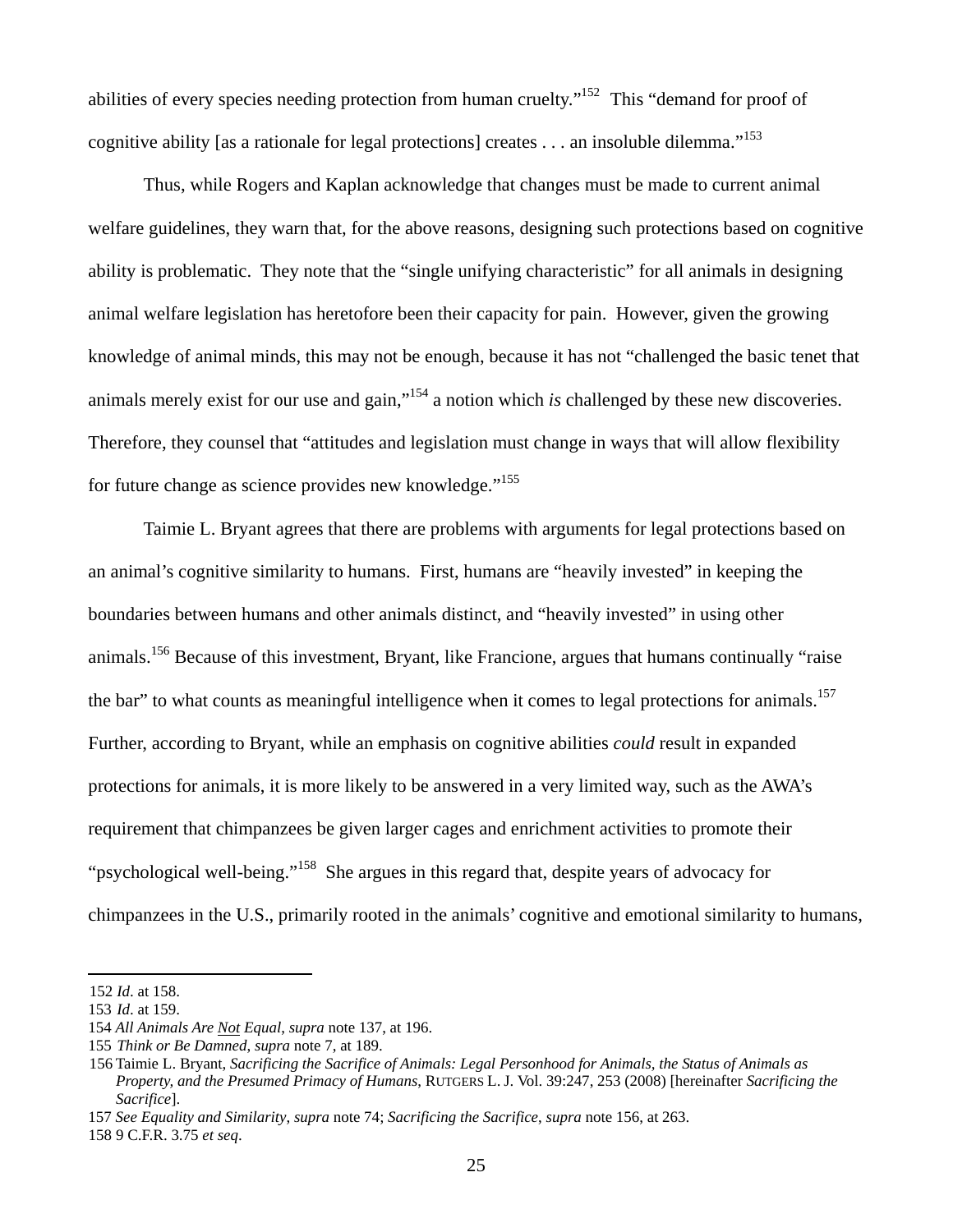they are still subject to invasive experiments, and their "owners" still have few legal obligations to them. Thus, "although we could recognize that they have moral standing, we choose not to do so."<sup>159</sup> The saga of the Alamogordo chimpanzees, arguably, illustrates Bryant's point.

 Bryant contends that this is so in part because defining an animal's worth by how closely her mind resembles that of humans reinforces the "uncontested notion that it is moral for humans to define morality as it serves their purposes."<sup>160</sup> She notes that "[b]y focusing so extensively and explicitly on challenging Cartesian notions of *animals* by way of asserting similarity to humans, advocates have failed to sufficiently challenge Cartesian notions of *humans*,"<sup>161</sup> namely, that humans are superior in every way to animals, and, are therefore entitled to do as they please with them. Bryant argues that, as long as arguments for animal protections do not challenge the "presumption that humans are the center of the universe and the measure of all worth," they will amount to little in the way of actual legal protection.

 Thus, like Rogers and Kaplan, Bryant feels that arguments for greater protections must challenge the "basic tenet" that animals exist for human use,<sup>162</sup> but she does not believe that arguments based on cognition can change human attitudes in this way. Rather, citing Francione, she points out that there is an "extreme gap between widespread, commonsense recognition of animals as sentient beings and the grossly inadequate legal means of protecting animals from even the most extreme types of human-inflicted suffering."163 Bryant suggests instead that, rather than being forced into supplying "rigorous analytic proofs of moral entitlement" for animals based on their cognitive similarity to humans,<sup>164</sup> proponents of increased protections should focus on making those who would use animals justify *their* positions. Legal arguments for animal protections should therefore aim to "challeng[e]

<sup>159</sup> *Sacrificing the Sacrifice*, *supra* note 156, at 263.

<sup>160</sup> *Id*. at 253, 266.

<sup>161 (</sup>emphasis in original). *Sacrificing the Sacrifice*, *supra* note 156, at 260.

<sup>162</sup> *All Animals Are Not Equal*, *supra* note 137, at 196.

<sup>163</sup> *Sacrificing the Sacrifice*, *supra* note 156, at 255.

<sup>164</sup> *Id*. at 268.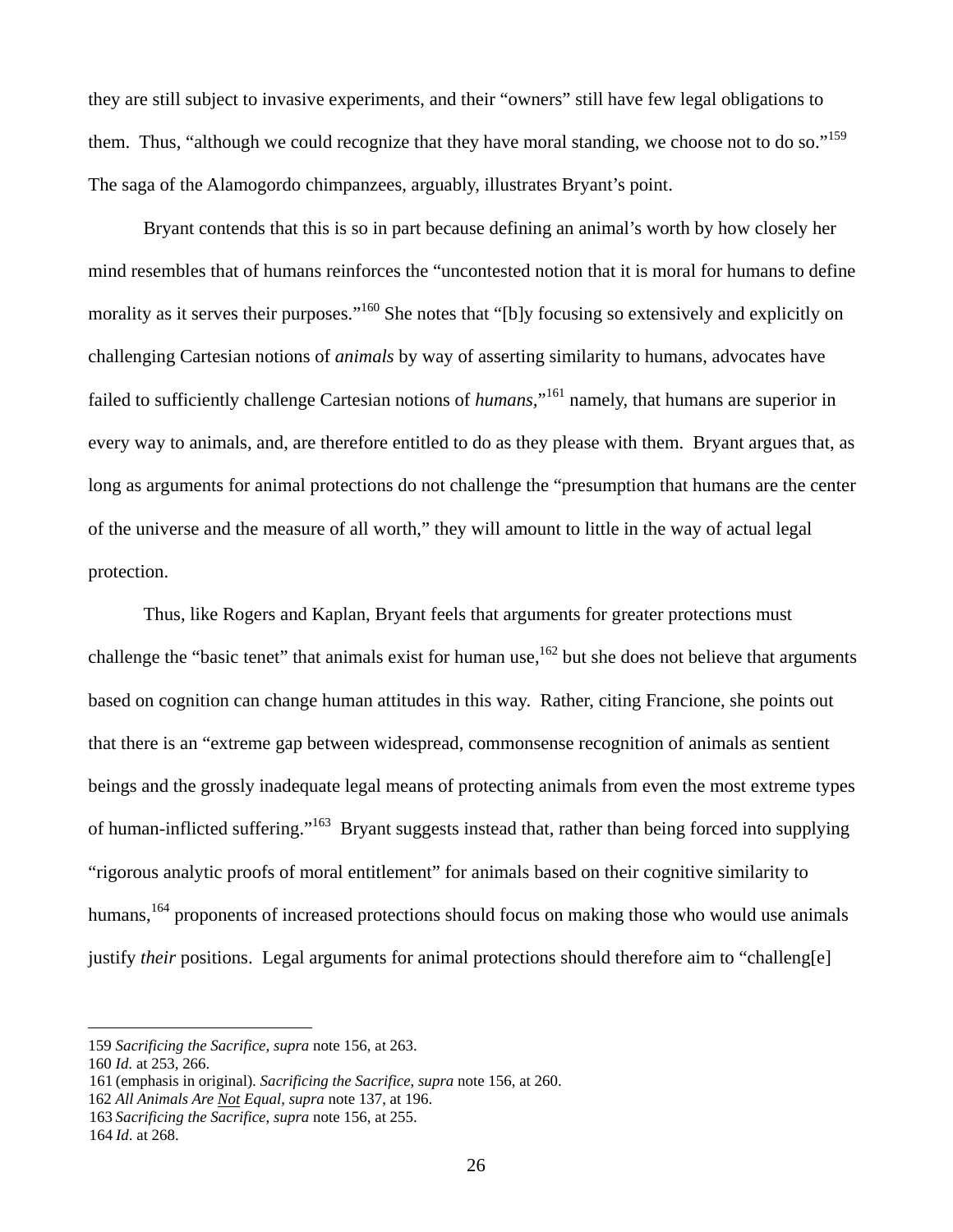humans' primacy at the top of a hierarchical world order," – to "decenter" humans<sup>165</sup> – rather than, in effect, begging for crumbs of protection based on cognitive similarity.

 As an example of legislation that successfully "decenter[ed] human supremacy and [broke] down the traditional treatment of animals as mere property,"166 Bryant cites Hayden's Act, which was signed into law in 1998, $167$  and which reformed California's animal shelter legislation by incorporating many features of modern "no-kill" animal shelters. The Act contained two controversial provisions that, according to Bryant, weakened the supposed human entitlement to do anything they want with animals, by prohibiting "convenience euthanasia."

The first of these provisions allowed Internal Revenue Code (IRC) section  $501(c)(3)$  groups to adopt animals slated to be killed by a shelter, and the second required healthy, owner-relinquished animals to be given adoption opportunities, *even if* the owner requested that the animal be euthanized.<sup>168</sup> By requiring that animals be given a chance to live, rather than euthanized for the sake of convenience,<sup>169</sup> these provisions allowed the animal's interest in living to trump humans' interest in getting rid of them easily. The "convenience euthanasia" prohibition proved especially controversial, as indicated by lawsuits and widespread failure to comply—even when there was little to no burden for the owners involved<sup>170</sup>—indicating the strength of people's reluctance to give up the "human" entitlement."

 Arguments based on cognitive studies of animals apparently played no role in Hayden's Law, which concerned companion animals. To Bryant, such arguments might potentially have been counterproductive in this context, as the animals' "right" to not be immediately euthanized appeared to

<sup>165</sup> *Id*. at 255, 330.

<sup>166</sup> *Id*. at 327.

<sup>167</sup> *See id*. at 313 n. 270 (noting that the bill was introduced to the California Senate as Senate Bill 1785. S.B. 1785, 1997- 1998 Reg. Sess. (Cal. 1998). It passed both houses with overwhelming support, and was signed into law by then Governor Pete Wilson and chaptered as Chapter 752, Statutes of 1998. Bryant acted as a consultant to Hayden and others, and conducted extensive research on animal shelters.)

<sup>168</sup> *See Sacrificing the Sacrifice*, *supra* note 156, at 314-321.

<sup>169</sup> *See id*. at 322.

<sup>170</sup> *See id*. at 324-326.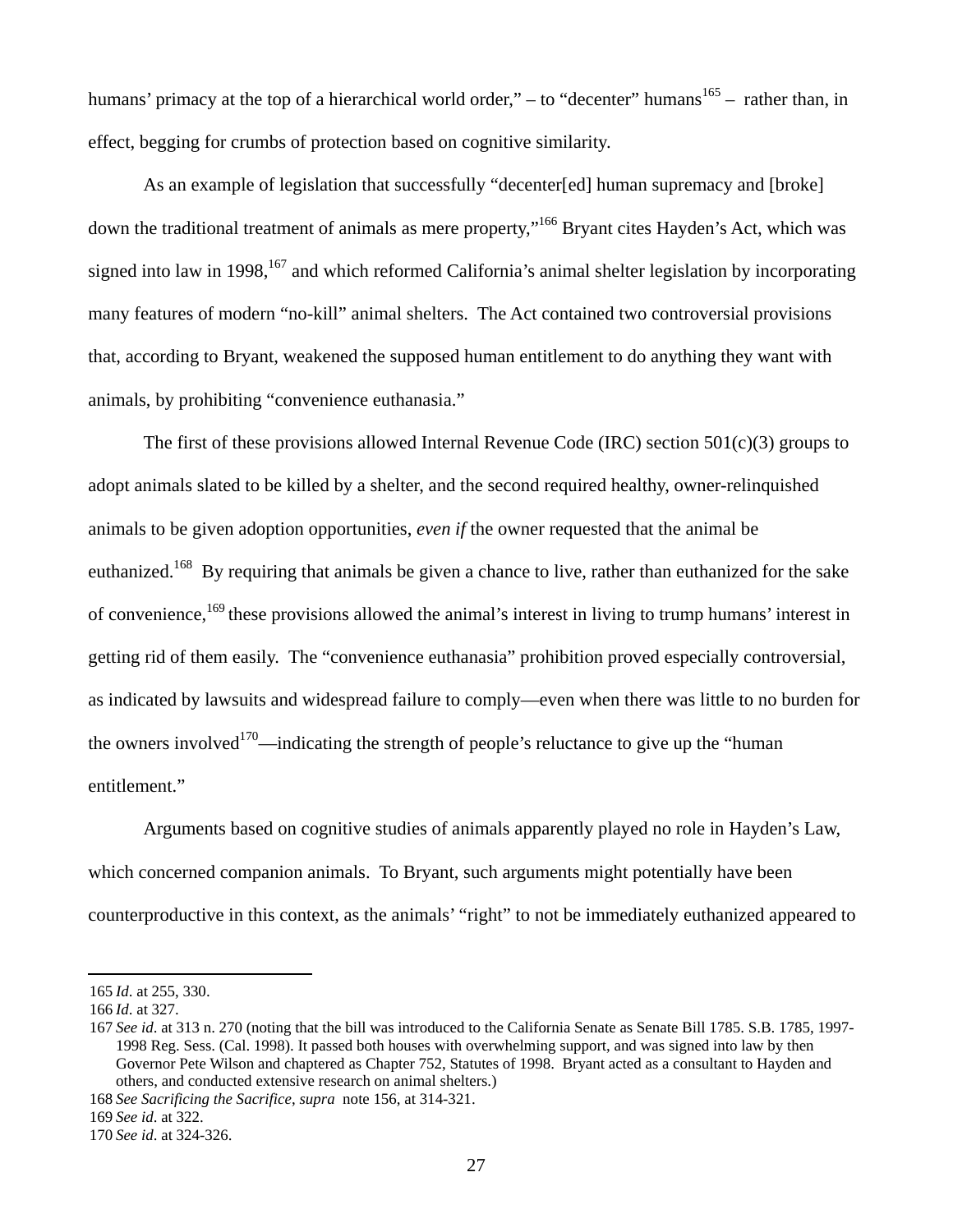stem primarily from the legislature's skepticism of the motives behind the human owners' desire to immediately euthanize their healthy animals.<sup>171</sup> With that said, an argument based in part on animal cognition did influence the outcome of a similar case in which animals' interest in living was pitted against a human's desire to have them euthanized. The case, *In re Estate of Howard Brand*, 172 will be discussed below.

#### *2. Beyond Similarity – Other Minds, Other Nations*

 To recap, arguments based on cognitive similarity of animals to humans (1) do not take into account the facts that intelligence in animals does not lie on a linear, hierarchical continuum and that humans lack adequate knowledge to mete out protections based on similarity or even animal cognition; and (2) do not adequately contest the strong, underlying human prerogative to use animals. Is it possible to use cognitive studies of animal minds in arguing for protections without invoking a similarity gradient? If so, could these arguments be used to help "decenter" human prerogative to use animals?

 Catherine MacKinnon offers an interesting shift in perspective. Using feminist theory to critique animal advocacy, MacKinnon, like Bryant, observes that, "endless loops of analysis of sameness and difference" are useless in changing [animals'] status, $^{173}$  and notes, "[w]hy should animals have to measure up to humans' standards for humanity before their existence counts?"<sup>174</sup> But

<sup>171</sup> *See id.* at 321-322 ("[T]here was unrefuted evidence that people fraudulently relinquish animals, claiming those animals are their own when, in fact, they are not. Due to embarrassment about relinquishing their animals or for the purpose of securing the immediate killing of the animal they are relinquishing, relinquishing parties will sometimes make untrue claims about the animals, such as stating untruthfully that the animal has bitten someone or that the animal is ill. Sometimes a neighbor turns in a neighbor's companion animal, requesting that the animal be killed, with the expectation that the true owner would not be able to find and reclaim a pet that has been killed immediately upon relinquishment. Sometimes people turn in their girlfriends' or boyfriends' companion animals and request that the animal be killed out of spite or because they do not want the animal to return to the household. Sometimes one family member makes the decision to relinquish the family's companion animal despite the fact that other family members disagree.")

<sup>172</sup> *In re Estate of Howard H. Brand*, No. 28473 (Vt. Prob. Ct. Mar. 17, 1999) (unpublished), *available at* http://www.animallaw.info/pleadings/pb\_pdf/pbusvtbrandorder.pdf [hereinafter *In re Howard Brand*].

<sup>173</sup> Catherine A. McKinnon, *Of Mice and Men: A Feminist Fragment on Animal Rights*, *in* ANIMAL RIGHTS, CURRENT DEBATES AND NEW DIRECTIONS 264 (Cass R. Sunstein, Martha C. Nussbaum, eds. 2004) [hereinafter *Of Mice and Men*].

<sup>174</sup> *Of Mice and Men*, *supra* note 173, at 267.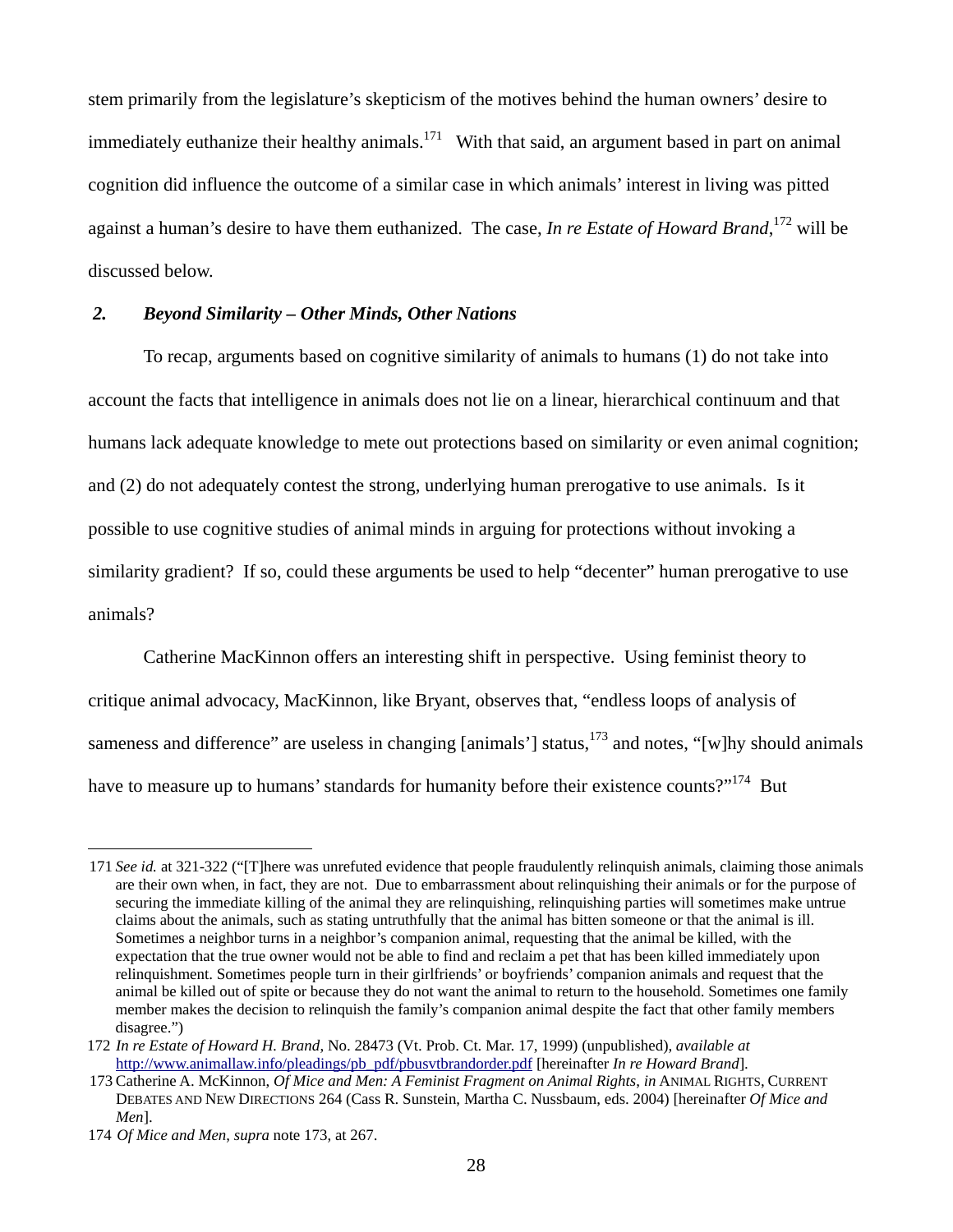MacKinnon sees an unexpected role for animal cognition studies in arguing for legal protections. She observes that, although scientists have begun to make inquiries into "animal societies" and "animal governance . . . in the sense of patterns of deference and command, and who gets what, when, how and why," *lawyers* have devoted little to no attention to these aspects of animal behavior.<sup>175</sup> One point of such an inquiry might be "to see whether, not having made such a great job of it, people might have something to learn."<sup>176</sup> In other words, MacKinnon suggests that advocates for animal protections look at how animals and animal societies may do some things *better* than human ones.

 This insight is useful. First, it shifts the focus on animal cognition away from tests administered in a captive setting, such as the mirror test. This is important because those tests, as noted above, often provide an inaccurate gauge of animal capabilities, and also because using such tests to argue for greater protections for animals runs the risk of inconsistency: that is, if animal minds are worth taking seriously, then their use in captive settings is questionable. Second, Mackinnon's suggestion is useful because it shifts the perspective of the legal discussion from one that seeks to defend animals by pointing out their similarities to humans, to one that shines light on the flawed notion of automatic human superiority in all things meaningful that underlies the use of animals. It also shifts the focus from the used or abused animal's individual cognitive attributes, and how they may or may not measure up to the human yardstick, to how animals live and solve problems when among their own.

 What would such an argument look like? Some scientists already compare animal societies favorably to human ones. For example, dolphins, highly social animals, engage in sophisticated conflict resolution to avoid physical aggression between members of their societies, even using a separate form of communication, or "language" to do so in situations of high excitement, such as when they are competing for the same food.<sup>177</sup> Most, if not all, members of elephant herds participate in the

<sup>175</sup> *Id*. at 270.

<sup>176</sup> *Id.* 

<sup>177</sup> *See Dolphins Use Diplomacy in Their Communication, Biologists Find*, SCIENCEDAILY, June 9, 2010, http://www.sciencedaily.com/releases/2010/06/100609094355.htm>.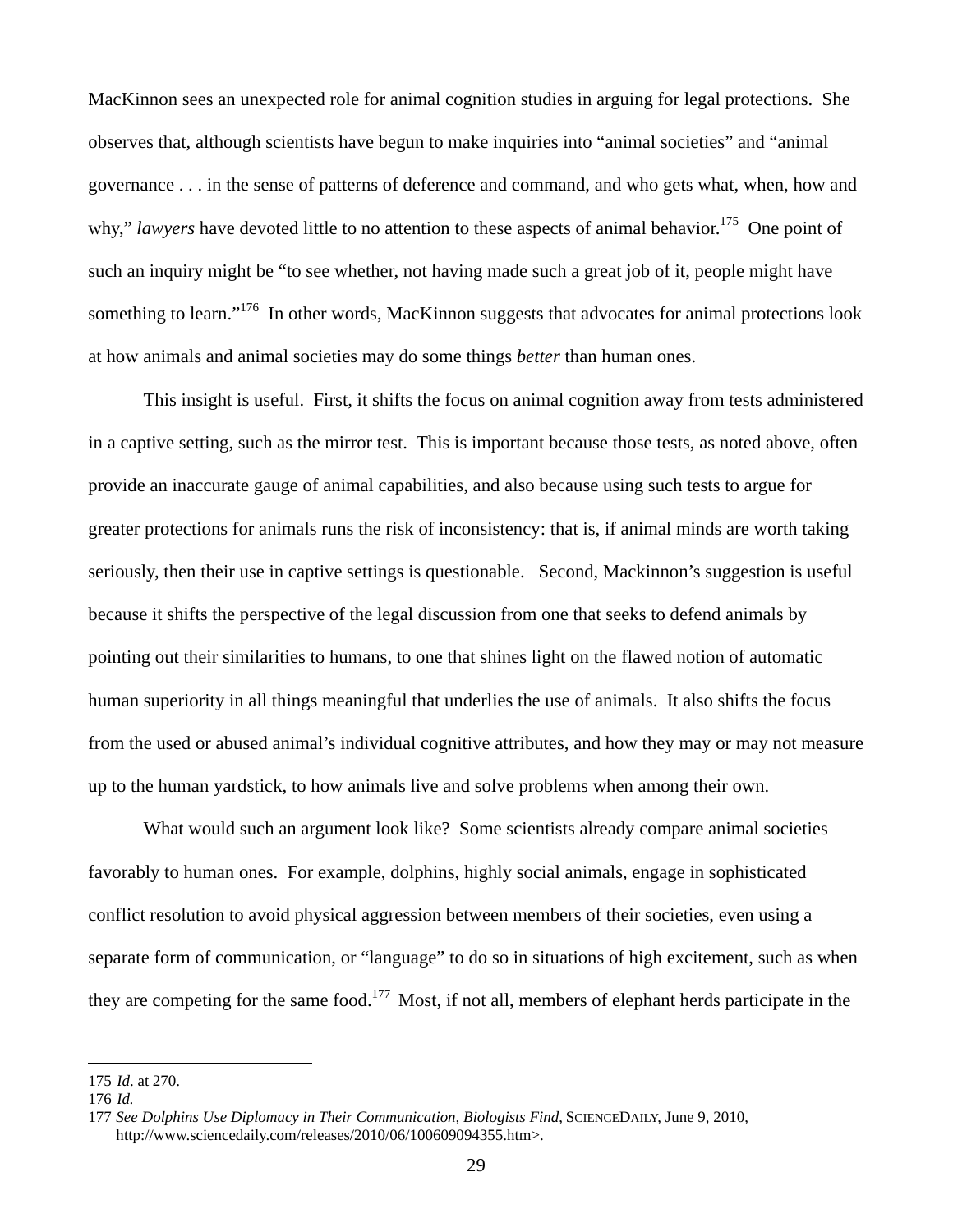care and protection of their young.<sup>178</sup> There are numerous examples from researchers who study canids and primates, of altruism and culture in their societies.<sup>179</sup> According to a Cornell biologist, bees use a democratic process when selecting a new home that "humans would do well to emulate."<sup>180</sup> Notably, in business, the idea that humans may have things to learn from how animals do things when left alone is not such a radical one. For example, Barilla, an Italian pasta company, manages its deliveries by using AntRoute, software developed by observing how ant colonies solve the "traveling salesman problem," by finding the shortest routes to a string of destinations many times faster than computers could.181

 Of course, how ants solve the traveling salesman problem probably has little relevance to the law, at least today. While it is interesting to speculate about what kinds of arguments could be made, even outside of the animal law context, based on how animal societies solve problems – using elephant, dolphin, or wolf societies to make arguments in the family law arena, for example – the importance of these examples to animal law is that they demonstrate that humans are not superior in all things meaningful, and that the similarity of an animal to humans has little bearing on the kinds of abilities that animal has. Thus, MacKinnon's reassessment could, arguably, be used to break the link between similarity and worthiness in cognitive arguments. However, whether this would promote the idea that, as Rogers and Kaplan argue, animals "do not exist merely for our use and gain"<sup>182</sup> without a direct examination of the underlying human sense of entitlement is a matter of speculation. It may be that basing legal protections of animals on proof of ability—cognitive, social, or otherwise—is ultimately a "losing game," because humans are always the ones assessing the ability in question.

<sup>178</sup> *See* Wikipedia, *Elephants,* http://en.wikipedia.org/wiki/Elephant#cite\_ref-53.

<sup>179</sup> *See e.g. Bonobo: The Forgotten Ape*, *supra* note 37; Marc Beckoff & Jessica Pierce, WILD JUSTICE (2009).

<sup>180</sup> *Dancing Honeybees Use Democratic Process When Selecting a New Home*, SCIENCEDAILY, Sept. 30, 2010, http://www.sciencedaily.com/releases/2010/09/100928153151.htm>.

<sup>181</sup> *See Riders on a Swarm*, THE ECONOMIST, Aug. 12, 2010.

<sup>182</sup> *All Animals are Not Equal*, *supra* note 137, at 196.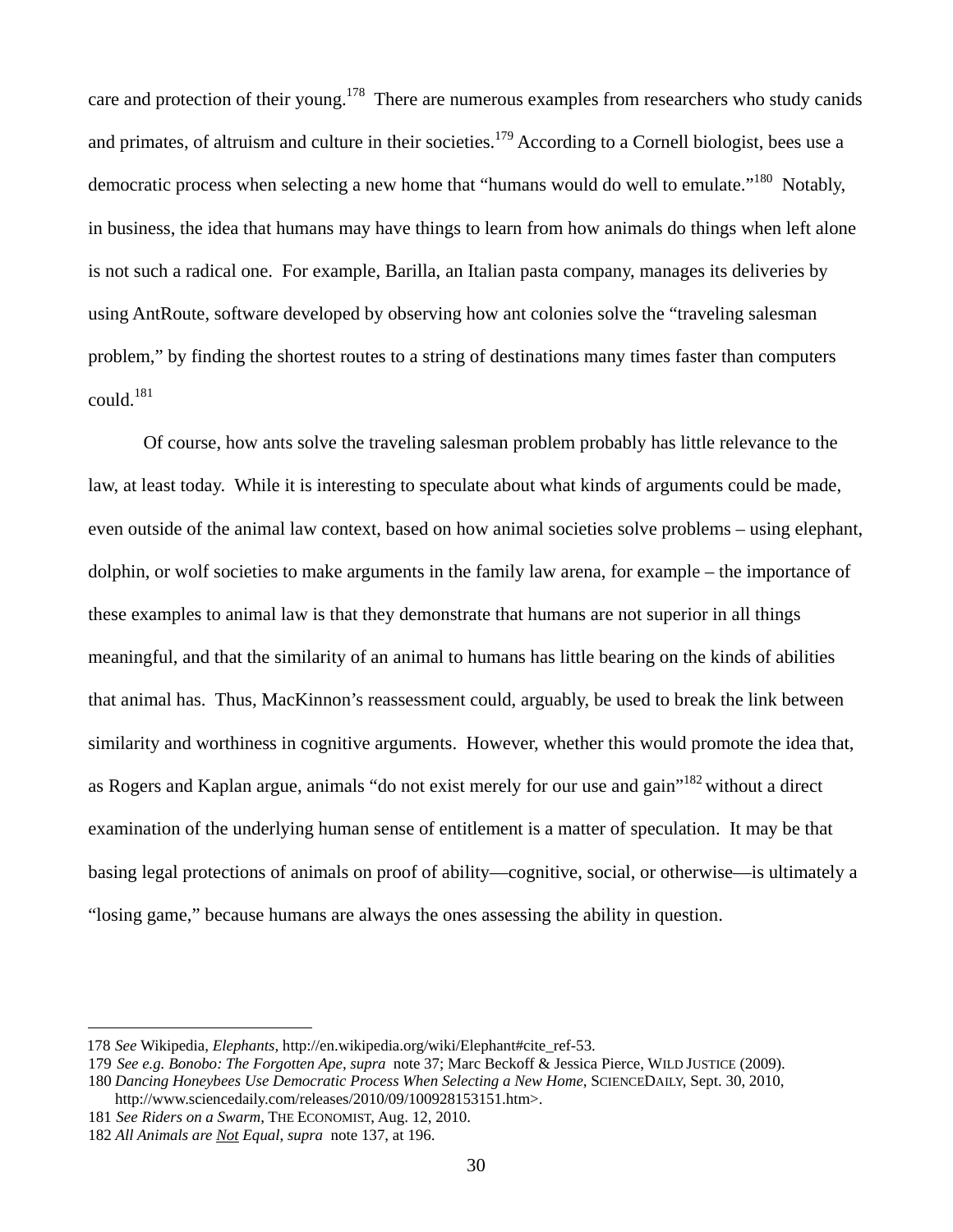#### **Part III: Who's the fairest of them all? A case of "decentering"**

 Of course, whether based on the type of argument MacKinnon suggests or not, one practical outcome of the argument that animals do not exist merely for our use and gain is, as Bryant argues, the idea that their interest in living should trump the human interest in "convenience euthanasia." Animal shelter "no kill" legislation, like Hayden's law, reflects this notion. The same reasoning was the basis for a 1999 Vermont judicial ruling in which a judge invalidated a provision in a will that directed that a decedent's horses be euthanized upon his death. However, unlike the legislators behind Hayden's Law, the judge in the Vermont case relied in part on discoveries about animal intelligence in reaching her decision that the horses' interest in living mattered.

 The case, *In re Estate of Howard H. Brand*, concerned a man who added a codicil to his will that, upon his death, all of the horses he owned be destroyed, along with, interestingly enough, his Cadillac.<sup>183</sup> When he died, a group called the "Coalition to Save Brand's Horses,"<sup>184</sup> was granted leave to intervene in the proceeding. The judge, noting that she "[did] not set aside a provision in a person's Last Will and Testament lightly," and that Brand's "clear intention" was to have the horses killed upon his death, nonetheless ruled that the provision violated public policy.<sup>185</sup>

 The judge's opinion quoted extensively from an amicus brief submitted on behalf of "In Defense of Animals," a national advocacy organization. The judge stated, in part: "[t]he situation of nonhuman animals, although clearly not identical, is analogous to that formerly occupied by slaves and married women. Humans do not possess any characteristics which are not shared by at least one other species. Nonhuman animals *use tools, communicate with language, display emotions, have social relations, establish culture, display rational thought, and even exhibit altruism. The converse is also true. There are no shortcomings displayed by nonhuman animals that are not also reflected in human* 

<sup>183</sup> *In re Howard Brand*, *supra* note 172.

<sup>184</sup> *Id.* (The Coalition was formed by Mary Ingham, who was a prior owner of one of the horses, several humane organizations, and the Vermont affiliate of the Student Animal Legal Defense Fund, among others.)

<sup>185</sup> *Id.*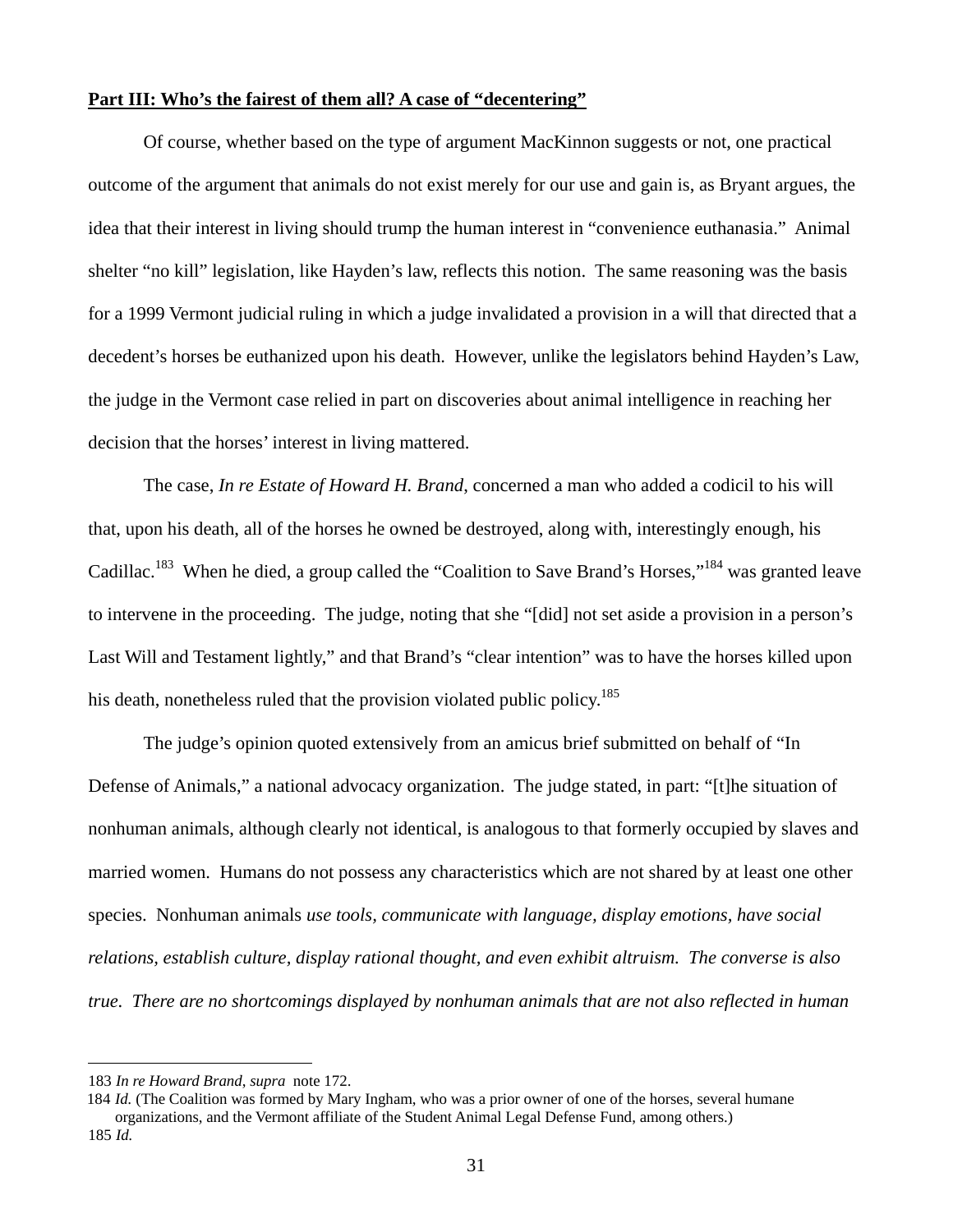# *behavior*."186

Further, she rejected the Estate's argument that Brand intended to have the horses euthanized in order to spare them the fate of falling into the hands of owners who may possibly abuse them, holding that "public policy and Vermont law should operate to allow these animals an opportunity to continue living."<sup>187</sup> This holding is interesting because it shows either 1) that the judge did not credit the motive for euthanasia supplied by the Estate (perhaps because Brand also directed that his Cadillac be destroyed), or 2) that she decided that the horses' interest in living trumped even supposedly humane considerations in having them euthanized. Thus, like Hayden's Law, the judge's ruling curtailed "humans' supposed 'right' to kill certain owned animals"<sup>188</sup> – an example of "decentering" human entitlement.

 While the judge also cited case law from other states in which similar provisions had been held to violate public policy, it appears from her opinion that the arguments in the amicus brief influenced her decision, including those about animal cognition. Notably, the cognitive discoveries cited in the brief, and noted by the judge, unlike those put forth by GAP, had nothing to do with the horses' similarity to humans, or, indeed, even the horses' cognitive abilities themselves. Instead, the arguments were general: that animals' capabilities are varied, sometimes astonishing to those who do not study them, and sometimes superior to those of humans. The proponents thus apparently declined to supply what Bryant refers to as "rigorous analytic proofs of moral entitlement" for the horses based on their similarity to humans.<sup>189</sup> These arguments might have helped to put the burden on the Estate to prove why the decedent's desires trumped those of the horses—*i.e.*, because he was human and they were not. In other words, the cognitive studies may have helped to build an argument that decentered Brand's entitlement to do what he wanted to the horses.

<sup>186</sup> *Id*. (emphasis added).

<sup>187</sup> *In re Howard Brand*, *supra* note 172.

<sup>188</sup> *Sacrificing the Sacrifice*, *supra* note 156, at 256.

<sup>189</sup> *Id.* at 268.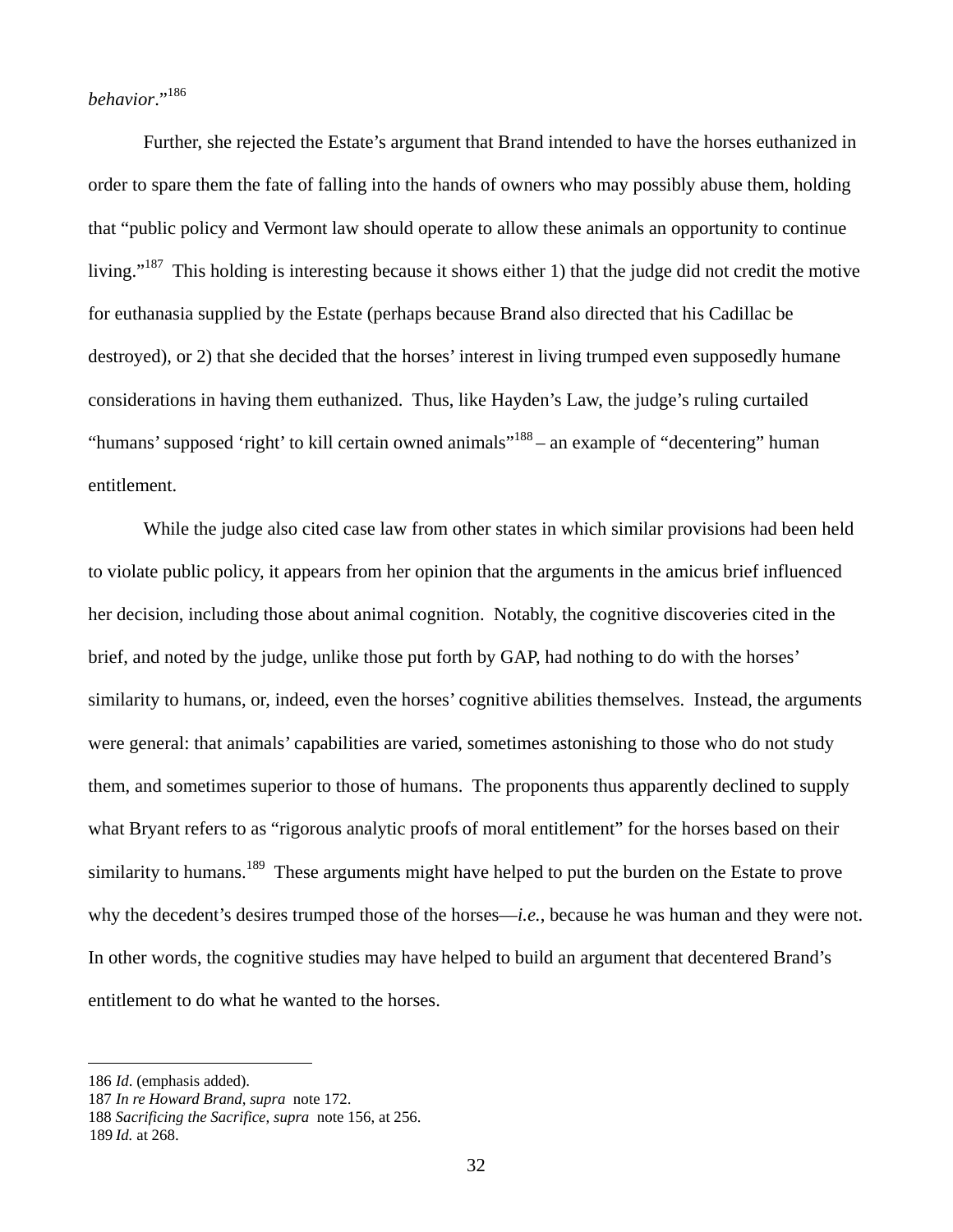While the cognitive arguments adopted by the Vermont judge were not based on the horses' *similarity* to humans, they did clearly rely on the notion that animals are worthy in part because they have cognitive attributes that *compare favorably* to those of humans. In other words, the prevailing arguments rested not on GAP-type detailed explorations of a particular animal's mentality, but rather a loose acknowledgement that "animals" in general have lives that are worthy of consideration, in part because they have attributes that compare favorably to those of humans. This approach might be considered from two different perspectives. First, as Rogers and Kaplan envision, it might be seen as an acknowledgement that animals other than humans have widely different capacities, and that consideration of these attributes must result in consideration of them as something *other* than things to be used by humans. Second, the approach might be seen as a "similarity once-removed" argument, in which an animal's right to be seen as something other than a "thing" is still loosely dependent on its similarity to humans. At the very least, the cognitive arguments advanced by the Estate's opponents appear to have at least legitimized the judge's legal intuition that killing healthy horses to satisfy a codicil in a will was wrong. The lesson for practitioners, perhaps, is that citing to cognition studies in this generalized way may have the effect of sensitizing a judge, as the Vermont judge was sensitized, to the interests of the animals that are the subject of the case without resorting to "endless loops of analysis of sameness and difference"<sup>190</sup> observable in *In re Suiça*. At a minimum, this kind of advocacy could be useful for educating judges who know nothing about animals, or legitimizing intuitions judges have about ruling for animals, and, on a case-by-case basis, may tip the factors in favor of animals, as in *Brand*.

# **CONCLUSION**

 $\overline{a}$ 

 In sum, although animal cognition studies have not been widely employed in legal arguments, except in the context of great apes, there is a growing realization among both scientists and animal advocates that such studies increase the urgency of developing greater protections for animals. Before

<sup>190</sup> *Of Mice and Men*, *supra* note 173, at 264.